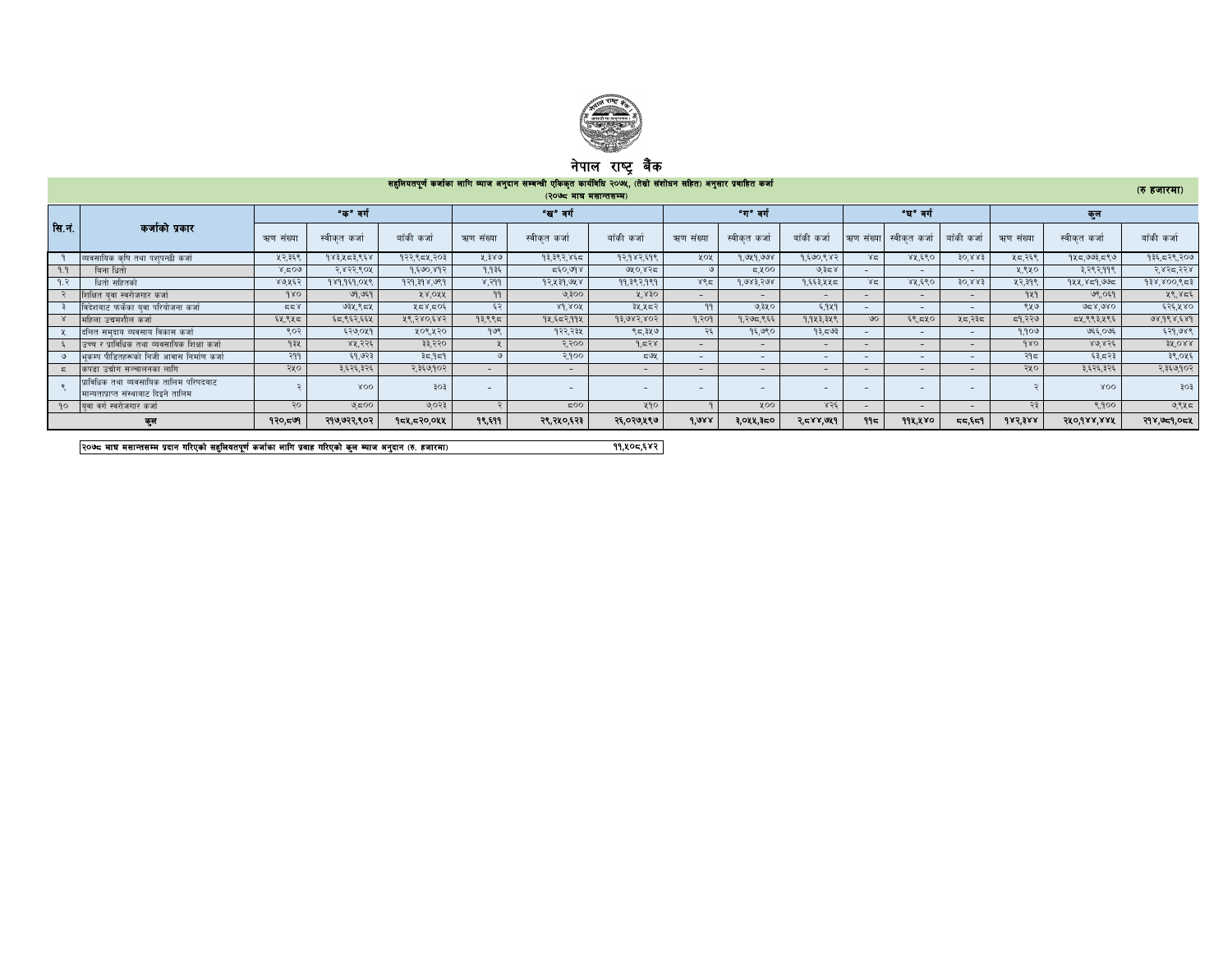

|                |                                        | उपयोग गरेका बैंकको विवरण |                       |                           |
|----------------|----------------------------------------|--------------------------|-----------------------|---------------------------|
| <b>S.N.</b>    | <b>INSTITUTION NAME</b>                | <b>TOTAL BORROWERS</b>   | <b>APPROVED LIMIT</b> | <b>OUTSTANDING AMOUNT</b> |
| 1              | AGRICULTURE DEVELOPMENT BANK           | 14,972                   | 26,268,541,434        | 23,373,765,920            |
| $\overline{2}$ | BANK OF KATHMANDU LIMITED              | 2,601                    | 5,460,200,500         | 4,794,345,714             |
| 3              | CENTURY COMMERCIAL BANK LIMITED        | 2,309                    | 3,310,119,960         | 2,872,354,223             |
| 4              | CITIZENS BANK INTERNATIONAL LIMITED    | 3,773                    | 5,873,874,130         | 4,937,589,016             |
| 5              | CIVIL BANK LIMITED                     | 3,160                    | 5,030,182,487         | 4,288,375,276             |
| 6              | <b>EVEREST BANK LIMITED</b>            | 3,031                    | 4,627,091,000         | 3,897,910,294             |
| 7              | <b>GLOBAL IME BANK LIMITED</b>         | 5,250                    | 12,635,774,531        | 10,004,249,402            |
| 8              | HIMALAYAN BANK LIMITED                 | 1,474                    | 4,115,122,709         | 3,482,800,405             |
| 9              | KUMARI BANK LIMITED                    | 2,915                    | 6,376,852,977         | 5,530,211,895             |
| 10             | LAXMI BANK LIMITED                     | 6,650                    | 5,314,976,552         | 4,028,228,156             |
| 11             | MACHHAPUCHHRE BANK LIMITED             | 2,541                    | 3,889,972,594         | 3,325,032,317             |
| 12             | MEGA BANK NEPAL LIMITED                | 5,706                    | 8,179,738,122         | 5,884,692,197             |
| 13             | NABIL BANK LIMITED                     | 3,382                    | 6,969,105,901         | 5,951,281,366             |
| 14             | NEPAL BANGALADESH BANK LIMITED         | 3,668                    | 6,987,798,943         | 6,282,023,727             |
| 15             | NEPAL BANK LIMITED                     | 7,056                    | 10,005,742,584        | 8,869,636,582             |
| 16             | NEPAL CREDIT AND COMMERCE BANK LIMITED | 2,382                    | 5,732,836,326         | 5,270,184,887             |
| 17             | NEPAL INVESTMENT BANK LIMITED          | 4,890                    | 5,578,174,431         | 4,692,773,470             |
| 18             | <b>NEPAL SBI BANK LIMITED</b>          | 2,723                    | 5,052,494,192         | 3,968,286,775             |
| 19             | NIC ASIA BANK LIMITED                  | 3,467                    | 17,882,379,347        | 16,529,016,553            |
| 20             | NMB BANK LIMITED                       | 6,215                    | 11,039,409,853        | 9,249,733,580             |
| 21             | PRABHU BANK LIMITED                    | 4,607                    | 6,374,509,950         | 5,353,709,348             |
| 22             | PRIME COMMERCIAL BANK LIMITED          | 4,423                    | 11,805,402,030        | 10,473,377,586            |
| 23             | RASTRIYA BANIJYA BANK                  | 10,778                   | 12,766,642,284        | 10,816,920,010            |
| 24             | SANIMA BANK LIMITED                    | 3,619                    | 6,803,651,441         | 5,889,130,979             |
| 25             | SIDDHARTHA BANK LIMITED                | 3,987                    | 9,885,825,000         | 7,592,135,649             |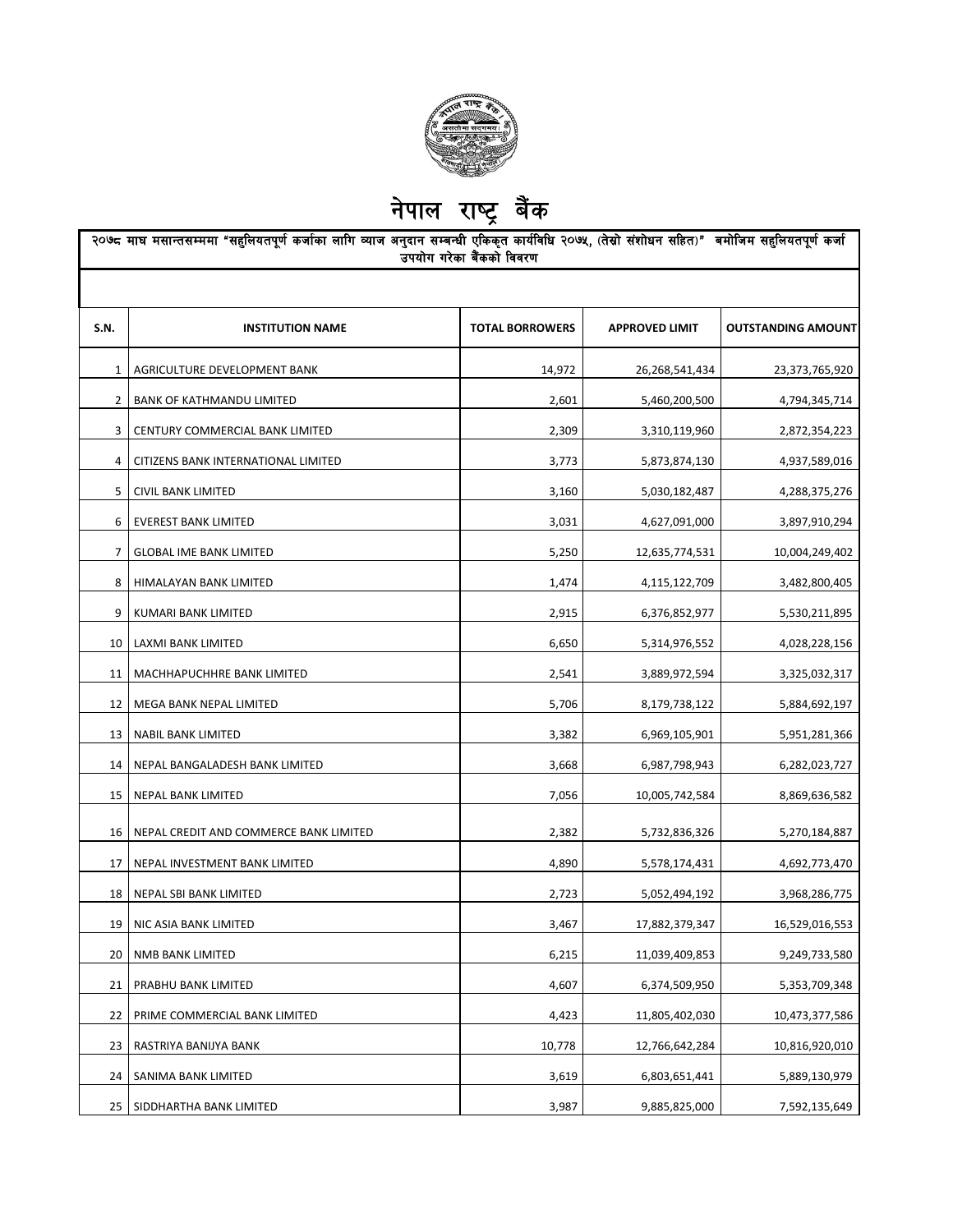| 26 | STANDARD CHARTERED BANK NEPAL LIMITED            | 390     | 1,495,051,153   | 1,393,720,211   |
|----|--------------------------------------------------|---------|-----------------|-----------------|
| 27 | SUNRISE BANK LIMITED                             | 4,902   | 8,261,431,328   | 7,068,569,741   |
| 28 | <b>GREEN DEVELOPMENT BANK LIMITED</b>            | 330     | 513,829,000     | 456,647,272     |
| 29 | JYOTI BIKAS BANK LIMITED                         | 2,887   | 4,410,375,000   | 3,954,699,345   |
| 30 | KAMANA SEWA BIKASH BANK LIMITED                  | 2,003   | 3,801,170,400   | 3,446,093,902   |
| 31 | LUMBINI BIKAS BANK LIMITED                       | 808     | 1,302,207,210   | 1,206,430,402   |
| 32 | MAHALAXMI BIKAS BANK LIMITED                     | 508     | 724,979,000     | 650,247,777     |
| 33 | MITERI DEVELOPMENT BANK LIMITED                  | 243     | 188,870,000     | 162,711,596     |
| 34 | MUKTINATH BIKAS BANK LIMITED                     | 6,149   | 7,575,017,532   | 6,819,141,808   |
| 35 | SAPTAKOSHI DEVELOPMENT BANK LIMITED              | 142     | 180,497,000     | 157,989,439     |
| 36 | SHANGRILA DEVELOPMENT BANK LIMITED               | 1,717   | 1,983,249,620   | 1,696,413,719   |
| 37 | SHINE RESUNGA DEVELOPMENT BANK LIMITED           | 1,102   | 2,244,598,098   | 1,895,246,762   |
| 38 | EXCEL DEVELOPMENT BANK LIMITED                   | 353     | 744,000,000     | 600,784,136     |
| 39 | SALAPA BIKAS BANK LIMITED                        | 50      | 55,300,000      | 53,253,263      |
| 40 | <b>GARIMA BIKAS BANK LIMITED</b>                 | 3,273   | 5,460,980,291   | 4,869,981,600   |
| 41 | SINDHU BIKAS BANK LIMITED                        | 46      | 65,550,000      | 57,956,455      |
| 42 | CENTRAL FINANCE LIMITED                          | 6       | 29,450,000      | 29,392,782      |
| 43 | <b>GURKHAS FINANCE LIMITED</b>                   | 133     | 357,977,000     | 344,726,680     |
| 44 | JANAKI FINANCE CO. LIMITED                       | 110     | 431,080,000     | 415,288,456     |
| 45 | POKHARA FINANCE LIMITED                          | 496     | 766,402,219     | 691,620,517     |
| 46 | PROGESSIVE FINANCE LIMITED                       | 225     | 304,506,000     | 279,594,929     |
| 47 | SAMRIDDHI FINANCE COMPANY LIMITED                | 142     | 185,835,000     | 171,834,675     |
| 48 | <b>ICFC FINANCE LIMITED</b>                      | 275     | 522,740,000     | 481,934,751     |
| 49 | RELIANCE FINANCE LIMITED                         | 160     | 76,815,000      | 69,338,781      |
| 50 | GUHESHWORI MERCHANT BANKING & FINANCE LIMITED    | 47      | 101,890,000     | 95,113,768      |
| 51 | SHREE INVESTMENT & FINANCE CO. LIMITED           | 48      | 104,850,000     | 102,275,507     |
| 52 | NEPAL FINANCE LIMITED                            | 22      | 28,800,000      | 27,023,839      |
|    |                                                  |         |                 |                 |
| 53 | <b>BEST FINANCE LIMITED</b>                      | 77      | 119,135,000     | 113,731,366     |
| 54 | MULTIPURPOSE FINANCE CO. LIMITED                 | 3       | 25,900,000      | 22,875,221      |
| 55 | INFINITY LAGHUBITTA BITTIYA SANSTHA LTD          | 107     | 103,850,000     | 78,552,400      |
| 56 | MEROMICROFINANCE LAGHUBITTA BITTIYA SANATHA LTD. | 11      | 11,690,000      | 10,128,452      |
|    | <b>Grand Total</b>                               | 142,344 | 250,144,445,130 | 214,781,084,881 |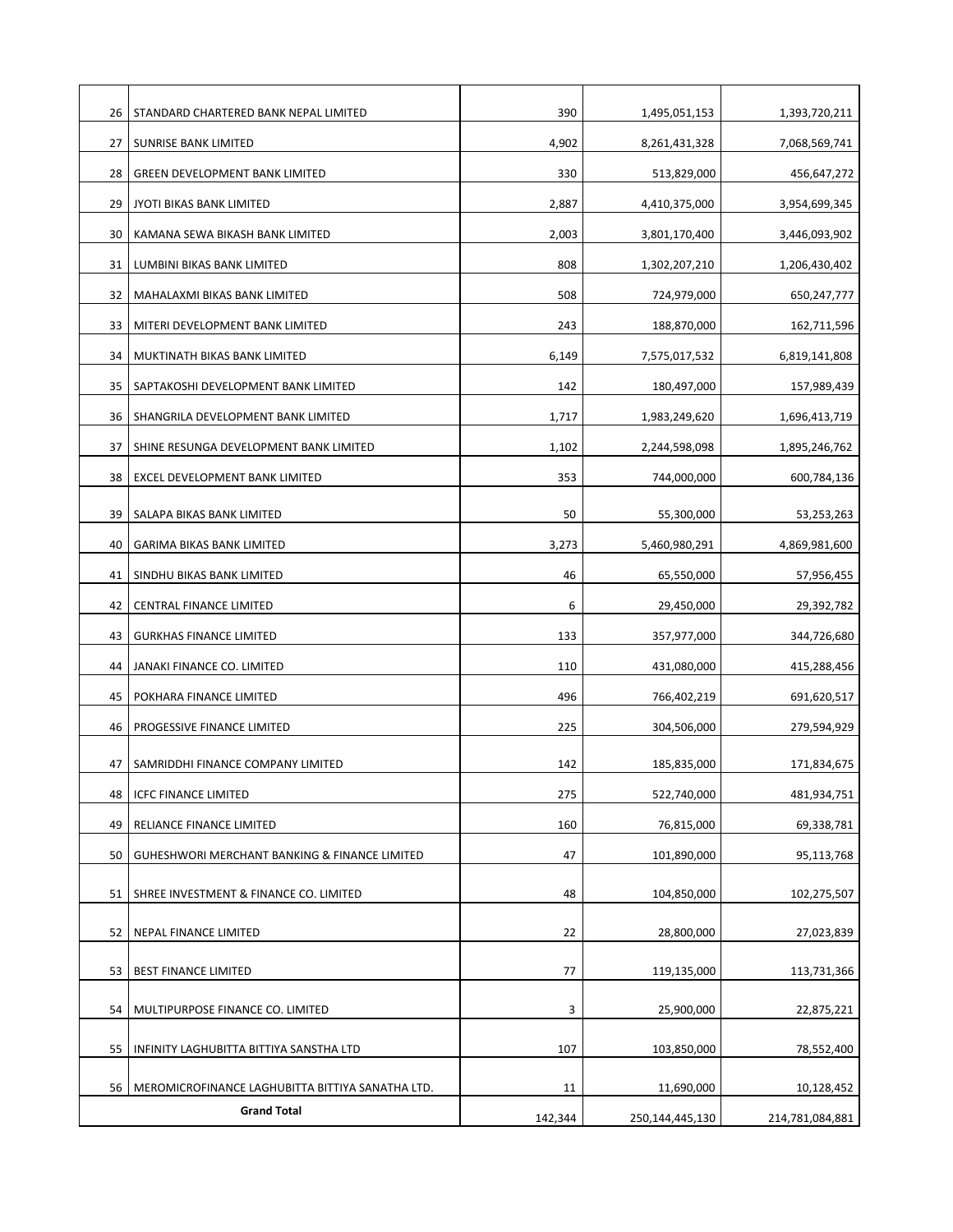

## २०७८ माघ मसान्तसम्ममा "सहुलियतपूर्ण कर्जाका लागि व्याज अनुदान सम्बन्धी एकिकृत कार्यविधि २०७५, (तेस्रो संशोधन सहित)" बमोजिम रु १ करोड भन्दा बढी सहुलियतपूर्ण कर्जा उपयोग गरेका ऋणीको विवरण

| S.N. | <b>BORROWER NAME</b>                                       | <b>PROVINCE</b>        | <b>INSTITUTION NAME</b>                                                    |
|------|------------------------------------------------------------|------------------------|----------------------------------------------------------------------------|
|      | 1 AAROHI KRISHI FIRM PVT. LTD.                             | PROVINCE1              | AGRICULTURE DEVELOPMENT BANK                                               |
|      | 2 BALIKA KRISHI FIRM                                       | PROVINCE1              | AGRICULTURE DEVELOPMENT BANK                                               |
|      | 3 BUDHAKARAN AND SONS TEA COMPANY PVT LTD                  | PROVINCE1              | AGRICULTURE DEVELOPMENT BANK                                               |
|      | 4 GREEN HILL TEA INDUSTRIES                                | PROVINCE1              | AGRICULTURE DEVELOPMENT BANK                                               |
|      | 5 HARI AGRICULTURE AND LIVE STOCK CENTER                   | PROVINCE1              | AGRICULTURE DEVELOPMENT BANK                                               |
|      | 6 HIMAL INTEGRATED AGRO FARM PVT LTD                       | PROVINCE1              | AGRICULTURE DEVELOPMENT BANK                                               |
|      | 7 KIRAT AGRICULTURE AND LIVESTOCK FARM PVT                 | PROVINCE1              | AGRICULTURE DEVELOPMENT BANK                                               |
|      | 8 LILA KRISHI FIRM                                         | PROVINCE1              | AGRICULTURE DEVELOPMENT BANK                                               |
|      | 9 MAKALU HIMALAYAN AGRO TOURISM PVT. LTD.                  | PROVINCE1              | AGRICULTURE DEVELOPMENT BANK                                               |
|      | 10 MATRIBHUMI AGRICULTURE & FARMING PL                     | PROVINCE1              | AGRICULTURE DEVELOPMENT BANK                                               |
|      | NEPAL EVEREST CARDAMOM PRODUCTION AND                      |                        |                                                                            |
|      | 11 PROCESSING PVT LTD                                      | PROVINCE1              | AGRICULTURE DEVELOPMENT BANK                                               |
|      | SAGARMATHA KRISHI ANUSANDHAN TATHA                         |                        |                                                                            |
|      | 12 UTPADAN KENDRA                                          | PROVINCE1              | AGRICULTURE DEVELOPMENT BANK                                               |
|      | 13 SEVENTIKA KRISHI FIRM PRIVATE LTD                       | PROVINCE1              | AGRICULTURE DEVELOPMENT BANK                                               |
|      | SUNDARHARAICHA S.& S. MULTIPURPOSE KRISHI                  |                        |                                                                            |
|      | 14 FARM PVT LTD.                                           | PROVINCE1              | AGRICULTURE DEVELOPMENT BANK                                               |
|      | 15 TABDAR BIRAT COM AGRI EN CO PVT LTD                     | PROVINCE1              | AGRICULTURE DEVELOPMENT BANK                                               |
|      | 16 TIKA GAUSHALA KRI & PA FIRM PVT LTD                     | PROVINCE1              | AGRICULTURE DEVELOPMENT BANK                                               |
|      | 17 KESHARI KNITTED WEARS                                   | PROVINCE1              | <b>BANK OF KATHMANDU LIMITED</b>                                           |
|      | 18 LUVKUSH KRISHI FARM PVT LTD                             | PROVINCE1              | <b>BANK OF KATHMANDU LIMITED</b>                                           |
|      | 19 M.P MULTI AGRO FARM PVT LTD                             | PROVINCE1              | <b>BANK OF KATHMANDU LIMITED</b>                                           |
|      | 20 NAMES AGRO FARM PVT.LTD                                 | PROVINCE1              | <b>BANK OF KATHMANDU LIMITED</b>                                           |
|      | 21 NAMUNA KRISHI FARM                                      | PROVINCE1              | <b>BANK OF KATHMANDU LIMITED</b>                                           |
|      | 22 NIRAULA KRISHI TATHA PASHUPALAN PVT. LTD.               | PROVINCE1              | <b>BANK OF KATHMANDU LIMITED</b>                                           |
|      | 23 PRIYANKA KRISHI FIRM                                    | PROVINCE1              | <b>BANK OF KATHMANDU LIMITED</b>                                           |
|      | 24 PRO TEX PRIVATE LIMITED                                 | PROVINCE1              | <b>BANK OF KATHMANDU LIMITED</b>                                           |
|      | 25 ROYAL COLD STORAGE PVT. LTD.                            | PROVINCE1              | <b>BANK OF KATHMANDU LIMITED</b>                                           |
|      | RUPDAL KRISHI FIRM TATHA PASUPALAN COMPANY                 |                        |                                                                            |
|      | 26 PVT LTD                                                 | PROVINCE1              | <b>BANK OF KATHMANDU LIMITED</b>                                           |
|      | 27 SAGARMATHA TEA ESTATE PVT LTD                           | PROVINCE1              | <b>BANK OF KATHMANDU LIMITED</b>                                           |
|      |                                                            |                        |                                                                            |
|      | 28 SRAMMISRAN KRISHI TATHA PASHUPALAN PVT. LTD             | PROVINCE1              | <b>BANK OF KATHMANDU LIMITED</b>                                           |
|      | 29 TRILOCHAN KRISHI FARM PVT LTD                           | PROVINCE1              | <b>BANK OF KATHMANDU LIMITED</b>                                           |
|      | 30 MADHUMALLA KRISHI FARM HO.&.RE. P.L                     | PROVINCE1              | CENTURY COMMERCIAL BANK LIMITED                                            |
|      | 31 RAMDHUNI MACHHA FARM PVT. LTD.                          | PROVINCE1              | CENTURY COMMERCIAL BANK LIMITED                                            |
|      | 32 AMULYA HATCHERY PVT LTD<br>33 BARAHA LIVESTOCK PVT. LTD | PROVINCE1<br>PROVINCE1 | CITIZENS BANK INTERNATIONAL LIMITED<br>CITIZENS BANK INTERNATIONAL LIMITED |
|      | 34  BARAHA LIVESTOCK PVT.LTD                               | PROVINCE1              | CITIZENS BANK INTERNATIONAL LIMITED                                        |
|      | BAYARBAN KRISHI TATHA PASHUPALAN UDHYOG PVT                |                        |                                                                            |
|      | 35 LTD                                                     | PROVINCE1              | CITIZENS BANK INTERNATIONAL LIMITED                                        |
|      | DAIRY DEVELOPMENT AND RESEARCH CENTER                      |                        |                                                                            |
|      | 36 PVT.LTD.                                                | PROVINCE1              | CITIZENS BANK INTERNATIONAL LIMITED                                        |
|      | 37 HARIHAR BAHUUDESHIYA KRISHI FARM PVT LTD                | PROVINCE1              | CITIZENS BANK INTERNATIONAL LIMITED                                        |
|      | 38 MIRGAULIYA KRISHI FARM PVT.LTD.                         | PROVINCE1              | CITIZENS BANK INTERNATIONAL LIMITED                                        |
|      | TURMO AGRI HERBO PRODUCT & PROCESSING                      |                        |                                                                            |
|      | 39 PVT.LTD                                                 | PROVINCE1              | CITIZENS BANK INTERNATIONAL LIMITED                                        |
|      |                                                            |                        |                                                                            |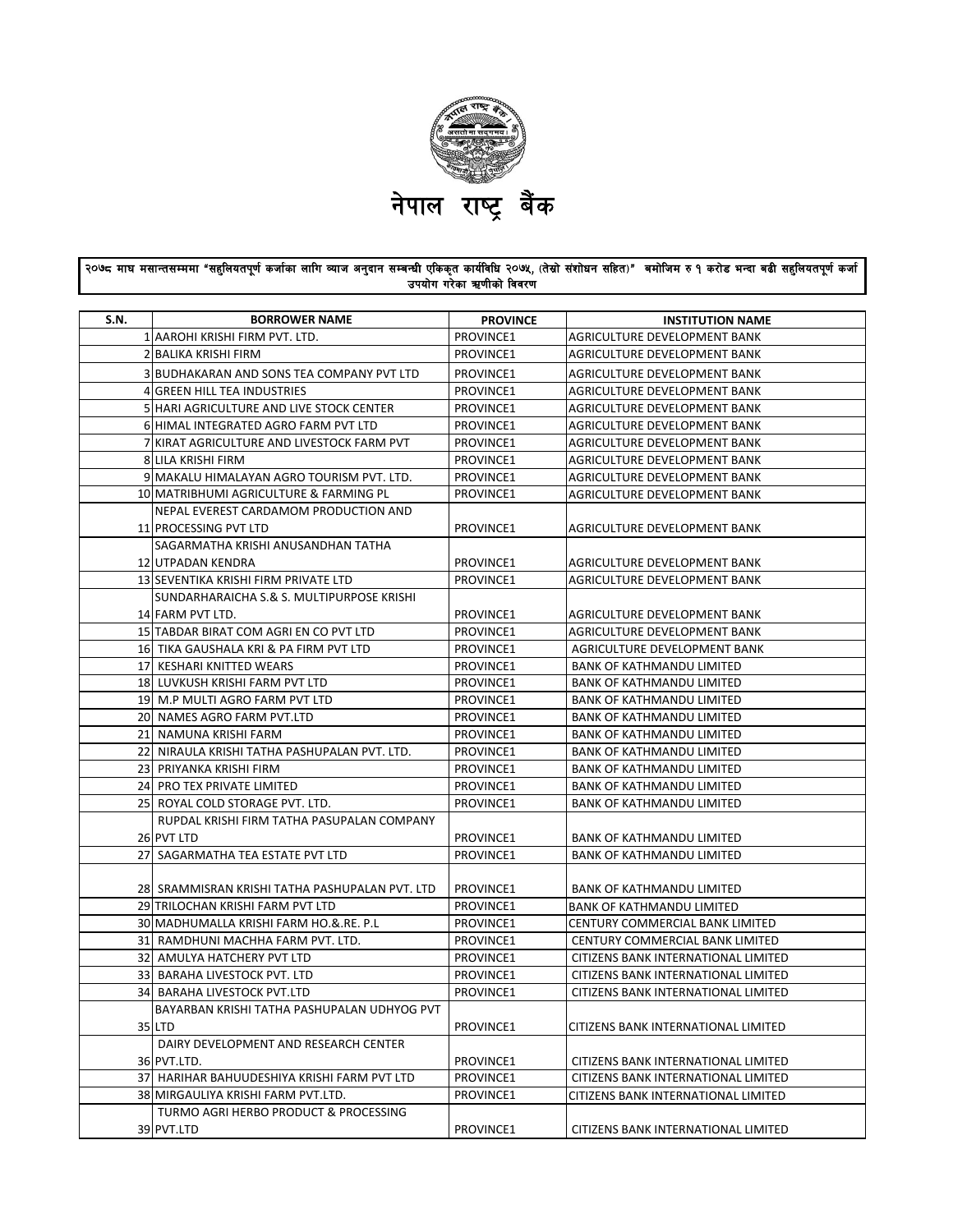| 40 WASISTA BAHUUDESHIYA KRISHI FARM PVT LTD  | PROVINCE1 | CITIZENS BANK INTERNATIONAL LIMITED |
|----------------------------------------------|-----------|-------------------------------------|
| 41 BAHUNDANGI KRISHI TATHA PASHUPALAN        | PROVINCE1 | <b>CIVIL BANK LIMITED</b>           |
| 42 GREEN LEAF INTERNATIONAL AGRO TOUR        | PROVINCE1 | <b>CIVIL BANK LIMITED</b>           |
| 43 MANG MALUNG CHIYA BAGAN LTD               | PROVINCE1 | <b>CIVIL BANK LIMITED</b>           |
| 44 NATIONAL AGRO FARMING & RC JHAPA PL       | PROVINCE1 | CIVIL BANK LIMITED                  |
| 45 PURBELI AGRO INDUSTRIES PVT LTD           | PROVINCE1 | CIVIL BANK LIMITED                  |
| 46 SAJHA HATCHERY INDUSTRIES PVT. LTD        | PROVINCE1 | CIVIL BANK LIMITED                  |
| 47 SHREE MAHALAXMI DAIRY PRODUCT             | PROVINCE1 | CIVIL BANK LIMITED                  |
| 48 UNIQUE AGRICULTURE AND RESEARCH CE        | PROVINCE1 | CIVIL BANK LIMITED                  |
| KAMDHENU DUGDHA BIKAS SHAKARI SANSTHA        |           |                                     |
| 49 LIMITED                                   | PROVINCE1 | <b>EVEREST BANK LIMITED</b>         |
| 50 PABITRA KRISHI FARM                       | PROVINCE1 | <b>EVEREST BANK LIMITED</b>         |
| 51 PRAGATI KRISHI FARM                       | PROVINCE1 | <b>EVEREST BANK LIMITED</b>         |
| RABINDRA HOSIERY & GARMENT CUM EMBROIDERY    |           |                                     |
| 52 INDUSTRIES                                | PROVINCE1 | <b>EVEREST BANK LIMITED</b>         |
| 53 TRISHAKTI PATHIBHARA CHIYA UDHYOG PVT.LTD | PROVINCE1 | <b>EVEREST BANK LIMITED</b>         |
| 54 ASTHANGA PHARMACCUTICALS PVT. LTD         | PROVINCE1 | EXCEL DEVELOPMENT BANK LIMITED      |
| 55 B AND B BREEDING                          | PROVINCE1 | EXCEL DEVELOPMENT BANK LIMITED      |
| 56 B AND B BREEDING PVT. LTD.                | PROVINCE1 | EXCEL DEVELOPMENT BANK LIMITED      |
| 57 BAL BISAUNI TRIVENI KRISHI FARM PVT       | PROVINCE1 | EXCEL DEVELOPMENT BANK LIMITED      |
| 58 DHANA SHREE FEEDS AND POULTRY FARM        | PROVINCE1 | EXCEL DEVELOPMENT BANK LIMITED      |
| 59 GOLDEN GATE AGRO FARM PVT.LTD             | PROVINCE1 | EXCEL DEVELOPMENT BANK LIMITED      |
| 60 LOTUS GREEN AGRICULTURE FARM PVT LT       | PROVINCE1 | EXCEL DEVELOPMENT BANK LIMITED      |
| 61 MECHI ORGANIC KRISHI CENTER PVT LTD       | PROVINCE1 | EXCEL DEVELOPMENT BANK LIMITED      |
| 62 PRABASHI JHAPALI AGRO FARM PVT. LTD       | PROVINCE1 | EXCEL DEVELOPMENT BANK LIMITED      |
| 63 PURBI KIRAN KRISHI FARM PVT. LTD          | PROVINCE1 | EXCEL DEVELOPMENT BANK LIMITED      |
| 64 SILVAR MOUNTAIN TEA INDUSTRIES            | PROVINCE1 | EXCEL DEVELOPMENT BANK LIMITED      |
| 65 CENTRAL FISH FIRM                         | PROVINCE1 | <b>GARIMA BIKAS BANK LIMITED</b>    |
| 66 PANCHAMUKHI KRISHI UDHYOG PVT.LTD.        | PROVINCE1 | <b>GARIMA BIKAS BANK LIMITED</b>    |
| 67 ARJUN STORE                               | PROVINCE1 | <b>GLOBAL IME BANK LIMITED</b>      |
| 68 ARUBOTE TEA ESTATE PVT LTD                | PROVINCE1 | <b>GLOBAL IME BANK LIMITED</b>      |
| 69 BHAGWAN SELLER MILL                       | PROVINCE1 | <b>GLOBAL IME BANK LIMITED</b>      |
| DAHAL BANDHU ORTHODOX CHIYA PRASODHAN        |           |                                     |
| 70 UDHYOG PVT.LTD                            | PROVINCE1 | <b>GLOBAL IME BANK LIMITED</b>      |
| 71 EASTERN BEVERAGE PRIVATE LIMITED          | PROVINCE1 | <b>GLOBAL IME BANK LIMITED</b>      |
| 72 GARIMA KRISHI FIRM                        | PROVINCE1 | <b>GLOBAL IME BANK LIMITED</b>      |
| 73 GIRIDHARI FOOD INDUSTRIES                 | PROVINCE1 | <b>GLOBAL IME BANK LIMITED</b>      |
| 74 GREEN ILAM TEA INDUSTRIES P LTD           | PROVINCE1 | <b>GLOBAL IME BANK LIMITED</b>      |
| 75 ILAM TEA PRODUCERS PVT.LTD                | PROVINCE1 | <b>GLOBAL IME BANK LIMITED</b>      |
| 76 JAYSHRI RAM KHADYA UDYOG                  | PROVINCE1 | <b>GLOBAL IME BANK LIMITED</b>      |
| 77 JEEVAN BIKAS DAIRY PRODUCTS PVT LTD       | PROVINCE1 | <b>GLOBAL IME BANK LIMITED</b>      |
| 78 LATIKA KRISHI FARM PVT.LTD.               | PROVINCE1 | <b>GLOBAL IME BANK LIMITED</b>      |
| 79 M.S.NANDU KHADHYANNA UDHYOG PVT. LTD.     | PROVINCE1 | <b>GLOBAL IME BANK LIMITED</b>      |
| 80 NEPAL SMALL TEA PRODUCERS LIMITED         | PROVINCE1 | <b>GLOBAL IME BANK LIMITED</b>      |
| 81 RARA CHIYA PRASODHAN UDHYOG               | PROVINCE1 | <b>GLOBAL IME BANK LIMITED</b>      |
| 82 SHREE SHANTI COLD STORAGE PVT LTD         | PROVINCE1 | <b>GLOBAL IME BANK LIMITED</b>      |
| 83 SIDDHI BINAYAK TEA INDUSTRIES PVT. LTD    | PROVINCE1 | <b>GLOBAL IME BANK LIMITED</b>      |
| 84 TEA CULTURE PVT LTD                       | PROVINCE1 | <b>GLOBAL IME BANK LIMITED</b>      |
| 85 PYRAMID VALLEY PVT. LTD.                  | PROVINCE1 | <b>GURKHAS FINANCE LIMITED</b>      |
| 86 HIMALAYAN DAIRY FARM PVT LTD              | PROVINCE1 | HIMALAYAN BANK LIMITED              |
| 87 K.S.A FARMING PVT. LTD.                   | PROVINCE1 | HIMALAYAN BANK LIMITED              |
| 88 M.J.R. FARMING PVT LTD                    | PROVINCE1 | HIMALAYAN BANK LIMITED              |
| 89 UTTAM GAU FARM                            | PROVINCE1 | HIMALAYAN BANK LIMITED              |
| 90 ARYANA KRISHI TATHA PASHUPALAN            | PROVINCE1 | JYOTI BIKAS BANK LIMITED            |
| 91 BIRTA EVERGREEN AGRO PVT. LTD.            | PROVINCE1 | JYOTI BIKAS BANK LIMITED            |
| 92 DAIMAND AGRICULTURE FARM                  | PROVINCE1 | JYOTI BIKAS BANK LIMITED            |
| 93 MATA GANGA PASHUPALAN KRISHI FIRM         | PROVINCE1 | JYOTI BIKAS BANK LIMITED            |
| 94 S.H. KRISHI FARM PVT.LTD.                 | PROVINCE1 | JYOTI BIKAS BANK LIMITED            |
| 95 SAPTAKOSHI NATIONAL MULTIPURPOSE PV       | PROVINCE1 | JYOTI BIKAS BANK LIMITED            |
| 96 DAMATAR KRISHI FARM PVT LTD               | PROVINCE1 | KAMANA SEWA BIKASH BANK LIMITED     |
| 97 LIME LEAF AGRO PVT. LTD                   | PROVINCE1 | KAMANA SEWA BIKASH BANK LIMITED     |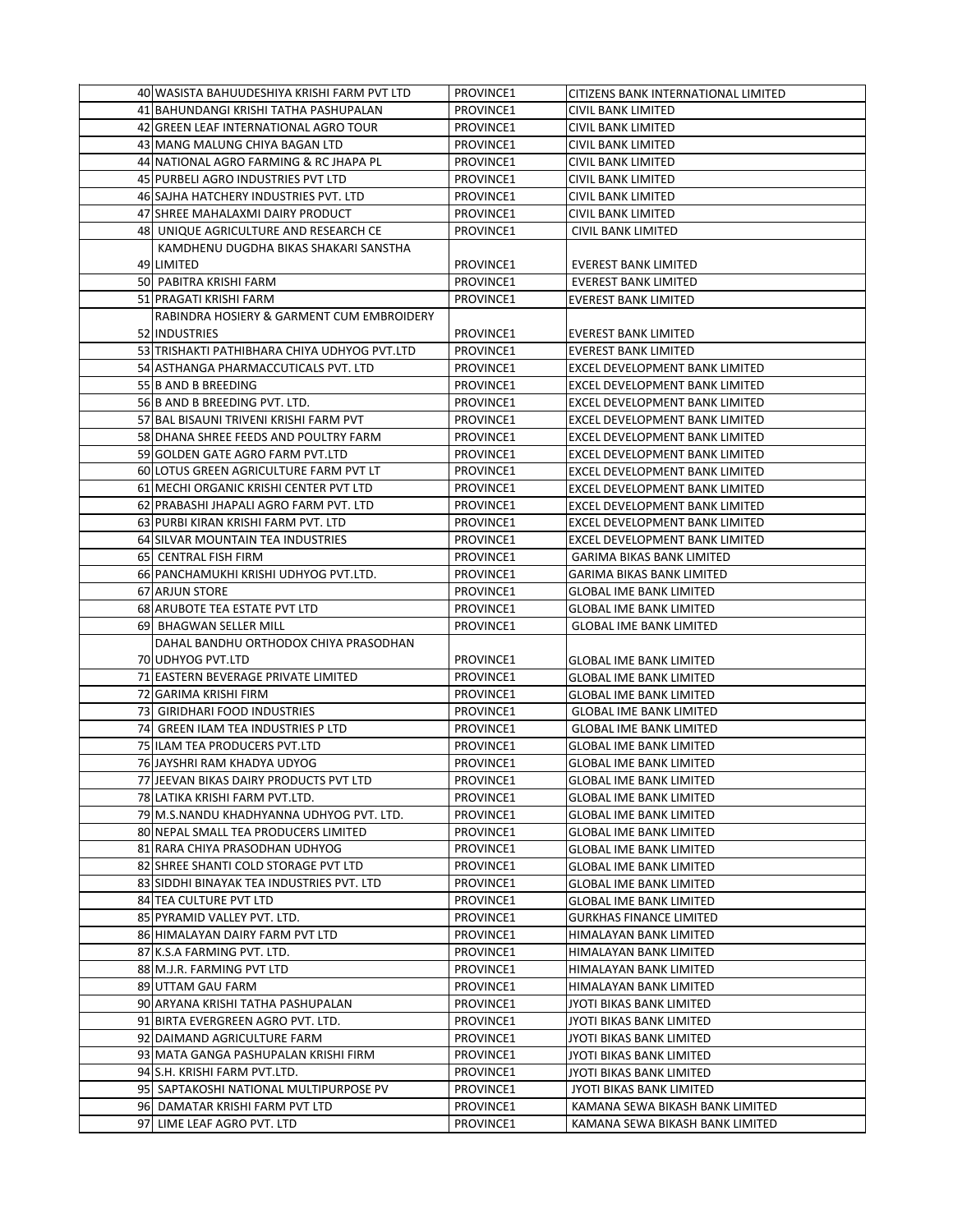|         | 98 ADVANCE NEPAL AGRICULTURE PVT. LTD.                        | PROVINCE1 | KUMARI BANK LIMITED          |
|---------|---------------------------------------------------------------|-----------|------------------------------|
|         | 99 ATHIYABARI KRISHI FARM PVT. LTD.                           | PROVINCE1 | KUMARI BANK LIMITED          |
|         | 100 AYUSH TEA PROCESSING PRIVATE LIMITED                      | PROVINCE1 | KUMARI BANK LIMITED          |
|         | 101 BISTA AGRO FARM PVT.LTD.                                  | PROVINCE1 | KUMARI BANK LIMITED          |
|         | 102 CHANDANI AGRO FEEDS PVT. LTD.                             | PROVINCE1 | KUMARI BANK LIMITED          |
|         | 103 DHAN JYOTI KRISHI FARM PRIVATE LIMITED                    | PROVINCE1 | KUMARI BANK LIMITED          |
|         |                                                               |           |                              |
|         | 104 DURGA DEVI MULTI PURPOSE AGRO FARM PVT. LTD.              | PROVINCE1 | KUMARI BANK LIMITED          |
|         | 105 GREENPLY INDUSTRIES NEPAL PRIVATE LIMITED                 | PROVINCE1 | KUMARI BANK LIMITED          |
|         |                                                               |           |                              |
|         | 106 ILAM SPRING WATER AND TEA INDUSTRIES PVT LTD              | PROVINCE1 | KUMARI BANK LIMITED          |
|         | KANCHAN BAHUUDESHYA COMPANY PRIVATE                           |           |                              |
|         | 107 LIMITED                                                   | PROVINCE1 | KUMARI BANK LIMITED          |
|         | 108 KANCHAN BAHUUDESHYA COMPANY PVT LTD                       | PROVINCE1 | KUMARI BANK LIMITED          |
|         | 109 KERABARI POULTRY FARM PVT LTD.                            | PROVINCE1 | KUMARI BANK LIMITED          |
|         | 110 OM NAMO CHIYA UDHYOG PVT.LTD                              | PROVINCE1 | KUMARI BANK LIMITED          |
|         | 111 R.R MULTI FARMING AND AGRICULTURE                         | PROVINCE1 | KUMARI BANK LIMITED          |
|         |                                                               |           |                              |
|         | 112 SHIVAM AGRO AND RESEARCH CENTER PVT. LTD.                 | PROVINCE1 | KUMARI BANK LIMITED          |
|         | 113 UNIQUE AGRO INDUSTRIES PVT. LTD.                          | PROVINCE1 | KUMARI BANK LIMITED          |
|         | 114 ANNAPURNA KRISHI MAL KHAD UDHYOG                          | PROVINCE1 | LAXMI BANK LIMITED           |
|         | 115 DEBENARA AGRO INDUSTRIES PVT LTD                          | PROVINCE1 | LAXMI BANK LIMITED           |
|         | DHANPALTHAN FISHERIES AND AGRICULTURE MULTI                   |           |                              |
|         | 116 FARMING CENTER PVT. LTD                                   | PROVINCE1 | LAXMI BANK LIMITED           |
|         |                                                               |           |                              |
|         | 117 GARUDBAHINI BAHUUDESYA KRISHI FARM PVT LTD                | PROVINCE1 | LAXMI BANK LIMITED           |
|         | 118 HIMALAYAN NEPAL TEA INDUSTRY PVT. LTD.                    | PROVINCE1 | LAXMI BANK LIMITED           |
|         | 119 MARUTI DAIRY PRODUCT PRIVATE LIMITED                      | PROVINCE1 | LAXMI BANK LIMITED           |
|         | PANCHAMUKHI KUKHURA PASUPALAN TATHA KRISHI                    |           |                              |
|         | 120 FARM                                                      | PROVINCE1 | LAXMI BANK LIMITED           |
|         | 121 TANSU AND SAMES TEA INDUSTRY PVT LTD                      | PROVINCE1 | LAXMI BANK LIMITED           |
|         | 122 UPAHAR FEEDS PVT. LTD.                                    | PROVINCE1 | LAXMI BANK LIMITED           |
|         | 123 MORANG KRISHI FARM PVT.LTD                                | PROVINCE1 | LUMBINI BIKAS BANK LIMITED   |
|         | 124 TURCHHA DRAGON FRUIT & BA. K. FARM                        | PROVINCE1 | LUMBINI BIKAS BANK LIMITED   |
|         | 125 D.K. KRISHI FIRM                                          | PROVINCE1 | MACHHAPUCHHRE BANK LIMITED   |
|         | 126 LAGOON AGRICULTURE RESEARCH CENTER                        | PROVINCE1 | MACHHAPUCHHRE BANK LIMITED   |
|         | 127 LOYAL KRISHI FARM PVT LTD                                 | PROVINCE1 | MACHHAPUCHHRE BANK LIMITED   |
|         | 128 PARSHURAM KRISHI FARM PVT LTD                             | PROVINCE1 | MACHHAPUCHHRE BANK LIMITED   |
|         | 129 YADAV KRISHI FIRM                                         | PROVINCE1 | MACHHAPUCHHRE BANK LIMITED   |
|         | 130 AGRI PURE PVT. LTD                                        | PROVINCE1 | MEGA BANK NEPAL LIMITED      |
|         | 131 B N D MAKALU KRISHI COMPANY PVT LTD                       | PROVINCE1 | MEGA BANK NEPAL LIMITED      |
|         | 132 BANJARA AGRO PVT.LTD.                                     | PROVINCE1 | MEGA BANK NEPAL LIMITED      |
|         | 133 BASKOTA KRISHI TATHA PASHUPALAN PVT. LTD                  | PROVINCE1 | MEGA BANK NEPAL LIMITED      |
|         |                                                               |           |                              |
|         | 134 HAMI DAJUBHAI KRISHI TATHA PASHUPALAN PVT.LTD   PROVINCE1 |           | MEGA BANK NEPAL LIMITED      |
|         |                                                               |           |                              |
|         | 135 HIMSHIKHAR AGRO AND HERB RESEARCH CENTER                  | PROVINCE1 | MEGA BANK NEPAL LIMITED      |
|         | MARGADARSHAN KRISHI TATHA PASHUPALAN PVT                      |           |                              |
| 136 LTD |                                                               | PROVINCE1 | MEGA BANK NEPAL LIMITED      |
|         | 137 MEHAR KRISHI KENDRA PVT LTD                               | PROVINCE1 | MEGA BANK NEPAL LIMITED      |
|         | 138 SAGARMATHA NATIONAL AGRO FARM                             | PROVINCE1 | MEGA BANK NEPAL LIMITED      |
|         | SAGARMATHA NATIONAL AGRO FARM PRIVATE                         |           |                              |
|         | 139 LIMITED                                                   | PROVINCE1 | MEGA BANK NEPAL LIMITED      |
|         | 140 T.R.MULTI AGRO PVT.LTD.                                   | PROVINCE1 | MEGA BANK NEPAL LIMITED      |
|         | 141 ARAMBHA KRISHI UDHYAM                                     | PROVINCE1 | MUKTINATH BIKAS BANK LIMITED |
|         | 142 IDOL KRISHI FIRM PVT. LTD                                 | PROVINCE1 | MUKTINATH BIKAS BANK LIMITED |
|         | 143 NATURE FARM PVT. LTD.                                     | PROVINCE1 | MUKTINATH BIKAS BANK LIMITED |
|         | 144 PRAGATI BOYAR BAKHARA PALAN AND TAL                       | PROVINCE1 | MUKTINATH BIKAS BANK LIMITED |
|         | 145 SHIVA KAILASH AKIKRIT KRISHI FARM P                       | PROVINCE1 | MUKTINATH BIKAS BANK LIMITED |
|         | 146 ASIAN AGRO TOURISM PVT. LTD.                              | PROVINCE1 | <b>NABIL BANK LIMITED</b>    |
|         | 147 BINAYA CHYAU UDHYOG PVT LTD                               | PROVINCE1 | NABIL BANK LIMITED           |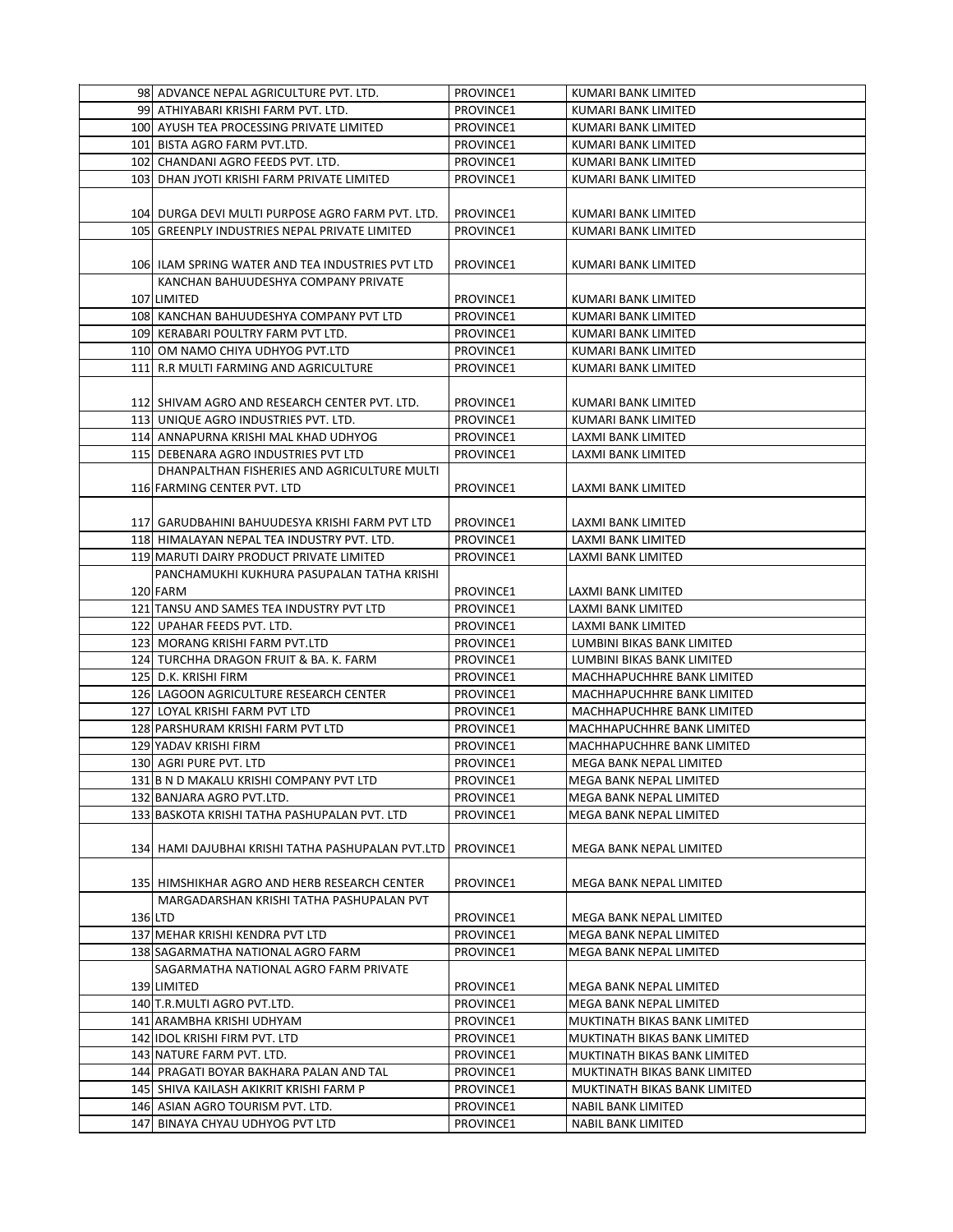| 148 CHANDRAGADI TEA STATE P.LTD                 | PROVINCE1 | <b>NABIL BANK LIMITED</b>              |
|-------------------------------------------------|-----------|----------------------------------------|
| 149 DAMAK AGRICULTURE FARM PRIVATE LIMITED      | PROVINCE1 | <b>NABIL BANK LIMITED</b>              |
| 150 DANFEY TEA PROCESSING CO(P) LTD             | PROVINCE1 | <b>NABIL BANK LIMITED</b>              |
| 151 DEVI PATHIVARA AGRO PRIVATE LIMITED         | PROVINCE1 | <b>NABIL BANK LIMITED</b>              |
|                                                 |           |                                        |
| 152 EVEREST LARGE CARDAMOM INDUSTRIES PVT. LTD. | PROVINCE1 | <b>NABIL BANK LIMITED</b>              |
| 153 HIMAL CHIYA UDHYOG PVT. LTD                 | PROVINCE1 | <b>NABIL BANK LIMITED</b>              |
| 154 KOSHI FEEDS PVT. LTD.                       | PROVINCE1 | <b>NABIL BANK LIMITED</b>              |
| 155 N.M.A AGRO PVT. LTD.                        | PROVINCE1 | <b>NABIL BANK LIMITED</b>              |
| 156 P.EIGHT AGRICULTURE PRIVATE LIMITED         | PROVINCE1 | <b>NABIL BANK LIMITED</b>              |
| 157 PURBANCHAL HATCHERY INDUSTRIES PVT.LTD      |           |                                        |
|                                                 | PROVINCE1 | <b>NABIL BANK LIMITED</b>              |
|                                                 |           |                                        |
| 158 SAMSHER AND GANGA DEVI TEA COMPANY PVT LTD  | PROVINCE1 | <b>NABIL BANK LIMITED</b>              |
| 159 SHREE BARAHA CHIYA UDHYOG PVT LTD           | PROVINCE1 | NABIL BANK LIMITED                     |
| 160 BRIGHT FEED PRIVATE LIMITED                 | PROVINCE1 | NEPAL BANGALADESH BANK LIMITED         |
| 161 DHARAN DAIRY FOOD PRODUCTS PVT.LTD.         | PROVINCE1 | NEPAL BANGALADESH BANK LIMITED         |
| 162 JANAKPUR FERTILIZER INDUSTRIES PVT          | PROVINCE1 | NEPAL BANGALADESH BANK LIMITED         |
| 163 KHADKA KRISHI FARM                          | PROVINCE1 | NEPAL BANGALADESH BANK LIMITED         |
| 164 KULAYAN NATURAL HERBAL PRIVATE LIMI         | PROVINCE1 | NEPAL BANGALADESH BANK LIMITED         |
| 165 MAINA MAINI AGRICULTURE PRIVATE LIM         | PROVINCE1 | NEPAL BANGALADESH BANK LIMITED         |
| 166 NAINAKALA KRISHI FARM PRIVATE LIMIT         | PROVINCE1 | NEPAL BANGALADESH BANK LIMITED         |
| 167 PATHIBHARA AGRO FERTILIZER PVT LTD          | PROVINCE1 | NEPAL BANGALADESH BANK LIMITED         |
| 168 SAPTAKOSHI HATCHERY INDUSTRIES PVT          | PROVINCE1 | NEPAL BANGALADESH BANK LIMITED         |
| 169 SHANI AGRO FARM PVT.LTD                     | PROVINCE1 | NEPAL BANGALADESH BANK LIMITED         |
| 170 SUNKOSHI CHIYA BAGAN PRIVATE                | PROVINCE1 | NEPAL BANGALADESH BANK LIMITED         |
| 171 SUNKOSHI CHIYA BAGAN PRIVATE LIMITE         | PROVINCE1 | NEPAL BANGALADESH BANK LIMITED         |
| 172 SURYA AGRITECH PVT LTD                      | PROVINCE1 | NEPAL BANGALADESH BANK LIMITED         |
| 173 BISTA KRISHI FIRM                           | PROVINCE1 | NEPAL BANK LIMITED                     |
| 174 CHANDRA SHIVA KHADYA UDHYOG                 | PROVINCE1 | NEPAL BANK LIMITED                     |
| 175 DAHAL KRISHI FIRM                           | PROVINCE1 | NEPAL BANK LIMITED                     |
| 176 GITA KRISHI FIRM                            | PROVINCE1 | <b>NEPAL BANK LIMITED</b>              |
| 177 KARKI KRISHI FIRM                           | PROVINCE1 | NEPAL BANK LIMITED                     |
| 178 KOSHI KRISHI FIRM                           | PROVINCE1 | NEPAL BANK LIMITED                     |
| 179 KRISHNA KRISHI FIRM                         | PROVINCE1 | NEPAL BANK LIMITED                     |
| 180 LAXMI KIRANA PASAL                          | PROVINCE1 | NEPAL BANK LIMITED                     |
| 181 LAXMI KRISHI FIRM                           | PROVINCE1 | NEPAL BANK LIMITED                     |
| 182 NAMUNA KRISHI FIRM                          | PROVINCE1 | NEPAL BANK LIMITED                     |
| 183 NUTRI FOODS PVT.LTD.                        | PROVINCE1 | NEPAL BANK LIMITED                     |
| 184 PATHIBHARA KRISHI FIRM                      | PROVINCE1 | <b>NEPAL BANK LIMITED</b>              |
| 185 PATHIVARA KRISHI FARM                       | PROVINCE1 | <b>NEPAL BANK LIMITED</b>              |
| 186 PATHIVARA KRISHI FIRM                       | PROVINCE1 | NEPAL BANK LIMITED                     |
| 187 SHRESTHA KRISHI FIRM                        | PROVINCE1 | NEPAL BANK LIMITED                     |
| 188 SUBEDI KRISHI FIRM                          | PROVINCE1 | NEPAL BANK LIMITED                     |
| 189 SUSAN STORE                                 | PROVINCE1 | NEPAL BANK LIMITED                     |
| 190 AMAN KRISHI FIRM                            | PROVINCE1 | NEPAL CREDIT AND COMMERCE BANK LIMITED |
| 191 GREEN VALLEY TEA PVT.LTD.                   | PROVINCE1 | NEPAL CREDIT AND COMMERCE BANK LIMITED |
| 192 INARUWA KRISHI FARM PVT.LTD                 | PROVINCE1 | NEPAL CREDIT AND COMMERCE BANK LIMITED |
| 193 J.S.R FISHERY AND ANIMAL HUSBANDARY         | PROVINCE1 | NEPAL CREDIT AND COMMERCE BANK LIMITED |
| 194 JANAKI KRISHI FIRM                          | PROVINCE1 | NEPAL CREDIT AND COMMERCE BANK LIMITED |
| 195 JAYA SHREE RAM AGRO PHARMS                  | PROVINCE1 | NEPAL CREDIT AND COMMERCE BANK LIMITED |
| 196 KAMAKHSHYA DEVI TEA (P) LTD                 | PROVINCE1 | NEPAL CREDIT AND COMMERCE BANK LIMITED |
| 197 MECHI VALLEY CHIYA UDHYOG                   | PROVINCE1 | NEPAL CREDIT AND COMMERCE BANK LIMITED |
| 198 O.S.P. BREEDERS PVT.LTD.                    | PROVINCE1 | NEPAL CREDIT AND COMMERCE BANK LIMITED |
| 199 OM SRI PASHUPATI BREEDERS PVT. LTD          | PROVINCE1 | NEPAL CREDIT AND COMMERCE BANK LIMITED |
| 200 SHREE LAXMI TEA INDUSTRIES PVT.LTD          | PROVINCE1 | NEPAL CREDIT AND COMMERCE BANK LIMITED |
| 201 SURYODAYA DAIRY UDHYOG P.LTD                | PROVINCE1 | NEPAL CREDIT AND COMMERCE BANK LIMITED |
| 202 BIRAT KRISHI FIRM PVT.LTD                   | PROVINCE1 | NEPAL INVESTMENT BANK LIMITED          |
| 203 GORKHA TEA ESTATE PVT LTD                   | PROVINCE1 | NEPAL INVESTMENT BANK LIMITED          |
|                                                 |           |                                        |
| 204 LAXMI KRISHI FARM                           | PROVINCE1 | NEPAL INVESTMENT BANK LIMITED          |
| 205 SHRESTHA KIRANA PASAL                       | PROVINCE1 | NEPAL INVESTMENT BANK LIMITED          |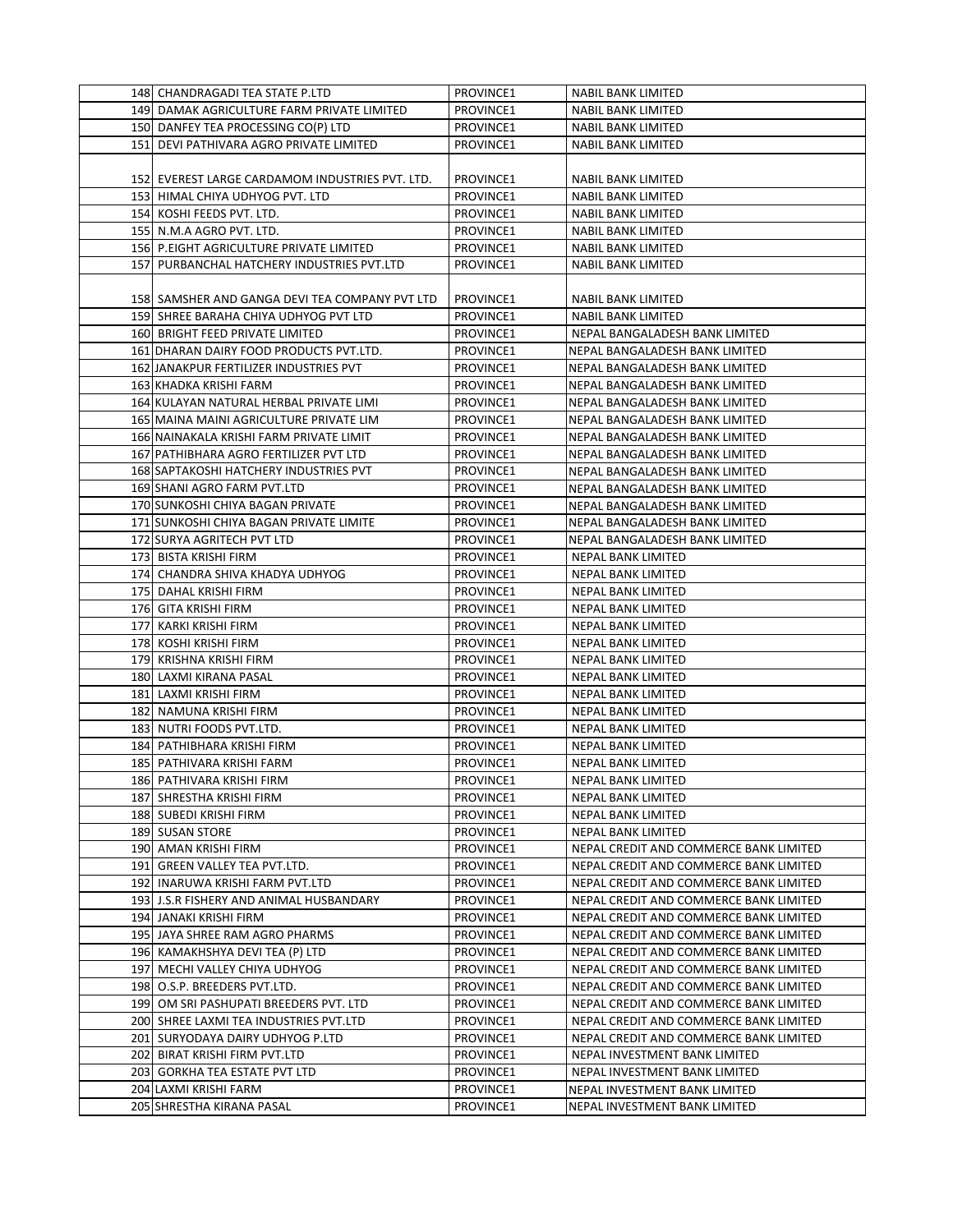|        | 206 UNIQUE HASINA AGRO TOURISM PRIVATE LIMITED       | PROVINCE1 | NEPAL INVESTMENT BANK LIMITED |
|--------|------------------------------------------------------|-----------|-------------------------------|
|        | 207 UTSAV KRISHI FARM                                | PROVINCE1 | NEPAL INVESTMENT BANK LIMITED |
|        | 208 ASIATIQUE KRISHI FARM                            | PROVINCE1 | NEPAL SBI BANK LIMITED        |
|        |                                                      |           |                               |
|        | 209 BHATBHATENI INTERNATIONAL HATCHERY PVT. LTD      | PROVINCE1 | NEPAL SBI BANK LIMITED        |
|        | <b>BHATBHATENI INTERNATIONAL HATCHERY PVT. LTD 2</b> |           |                               |
| 210 %  |                                                      | PROVINCE1 | NEPAL SBI BANK LIMITED        |
|        | BHATBHATENI INTERNATIONAL HATCHERY PVT. LTD,         |           |                               |
| 211 2% |                                                      | PROVINCE1 | <b>NEPAL SBI BANK LIMITED</b> |
|        | 212 BUTTABARI TEA (P.) LTD.                          | PROVINCE1 | <b>NEPAL SBI BANK LIMITED</b> |
|        | 213 GREEN ESTATE AGRO FARM PVT LTD.                  | PROVINCE1 | <b>NEPAL SBI BANK LIMITED</b> |
|        | 214 GREEN PASTURES AGRO FARM PVT LTD                 | PROVINCE1 | NEPAL SBI BANK LIMITED        |
|        | 215 ILAM TEA PRODUCERS PVT LTD.                      | PROVINCE1 | NEPAL SBI BANK LIMITED        |
|        | KANCHANJUNGHA TEA ESTATE AND RESEARCH                |           |                               |
|        | 216 CENTER PVT LTD                                   | PROVINCE1 | NEPAL SBI BANK LIMITED        |
|        |                                                      |           |                               |
|        | 217 NEPAL TEA DEVELOPMENT CORPORATION LIMITED        | PROVINCE1 | NEPAL SBI BANK LIMITED        |
|        | 218 PURBANCHAL POLUTRY PVT.LTD                       | PROVINCE1 | <b>NEPAL SBI BANK LIMITED</b> |
|        |                                                      |           |                               |
|        | 219 SATHI MULTIPURPOSE AGRO FARM PRIVATE LIMITED     | PROVINCE1 | NEPAL SBI BANK LIMITED        |
|        | 220 SATKOSHI POULTRY FARM PVT LTD                    | PROVINCE1 | NEPAL SBI BANK LIMITED        |
|        | 221 SUNSARI POULTRY PRIVATE LIMITED                  | PROVINCE1 | NEPAL SBI BANK LIMITED        |
|        | 222 AATREYA POUDEL KRISHI FIRM PVT LTD               | PROVINCE1 | NIC ASIA BANK LIMITED         |
|        | 223 AAYUSHI KRISHI FARM PRIVATE LIMITED              | PROVINCE1 | NIC ASIA BANK LIMITED         |
|        | 224 ACHARYA KRISHI FARM                              | PROVINCE1 | NIC ASIA BANK LIMITED         |
|        | 225 AMULYA KRISHI FIRM PVT LTD                       | PROVINCE1 | NIC ASIA BANK LIMITED         |
|        | 226 AROMA TEA ESTATE PVT.LTD                         | PROVINCE1 | NIC ASIA BANK LIMITED         |
|        | 227 AYAAN BAHUUDDESHIYA KRISHI FARM PVT LTD          | PROVINCE1 | NIC ASIA BANK LIMITED         |
|        | 228 BHAIBHAB TEA ESTATE (P) LTD                      | PROVINCE1 | NIC ASIA BANK LIMITED         |
|        | BHATTARAI FAMILY AGRICULTURE INDUSTRIES PVT          |           |                               |
|        | 229 LTD                                              | PROVINCE1 | NIC ASIA BANK LIMITED         |
|        | 230 BHUMI SEED COMPANY PVT. LTD.                     | PROVINCE1 | NIC ASIA BANK LIMITED         |
|        | 231 BINDABASINI AGRICULTURE FARM PVT.LTD             | PROVINCE1 | NIC ASIA BANK LIMITED         |
|        |                                                      |           |                               |
|        | 232 BIRAT AGRICULTURE FARM AND RESEARCH CENTRE       | PROVINCE1 | NIC ASIA BANK LIMITED         |
|        | 233 BIRAT POULTRY FARM                               | PROVINCE1 | NIC ASIA BANK LIMITED         |
|        | 234 BUDHATHOKI KRISHI FIRM                           | PROVINCE1 | NIC ASIA BANK LIMITED         |
|        | 235 CHAUBISE KRISHI FARM                             | PROVINCE1 | NIC ASIA BANK LIMITED         |
|        | 236 CHAUDHARY KRISHI FIRM                            | PROVINCE1 | NIC ASIA BANK LIMITED         |
|        | 237 DEVISTHAN KRISHI FARM                            | PROVINCE1 | NIC ASIA BANK LIMITED         |
|        | 238 ENG MULTIPURPOSE KRISHI FARM PVT LTD             | PROVINCE1 | NIC ASIA BANK LIMITED         |
|        | 239 EVEREST BAHU-UDHESHIYA KRISI FIRM PVT.LTD        | PROVINCE1 | NIC ASIA BANK LIMITED         |
|        | GAMBHIR BAHUUDDESIYA ORGANIC PASHU TATHA             |           |                               |
|        | 240 KRISHI ANUSANDHAN PRIVATE LIMITED                | PROVINCE1 | NIC ASIA BANK LIMITED         |
|        | 241 GANGA KRISHI FIRM                                | PROVINCE1 | NIC ASIA BANK LIMITED         |
|        | 242 GENUINE AGRICULTURE FARM PRIVATE LIMITED         | PROVINCE1 | NIC ASIA BANK LIMITED         |
|        | 243 GURUNIL KRISHI TATHA PASHUPALAN PVT.LTD          | PROVINCE1 | NIC ASIA BANK LIMITED         |
|        | HALDHIBARI KRISHI TATHA PASHUPALAN FIRM PVT          |           |                               |
|        | 244 LTD                                              | PROVINCE1 | NIC ASIA BANK LIMITED         |
|        | 245 HALESHI MAHADEV KRISHI FARM PVT LTD              | PROVINCE1 | NIC ASIA BANK LIMITED         |
|        | 246 HIMAL KRISHI PARIYOJANA PVT LTD                  | PROVINCE1 | NIC ASIA BANK LIMITED         |
|        | HIMANG BAHUUDHESHYIYA DAIRY TATHA KRISHI             |           |                               |
|        | 247 FARM PVT LTD                                     | PROVINCE1 | NIC ASIA BANK LIMITED         |
|        | 248 J.K.J. KRISHI FARM PVT.LTD.                      | PROVINCE1 | NIC ASIA BANK LIMITED         |
|        | 249 JAMUNA KRISHI FIRM                               | PROVINCE1 | NIC ASIA BANK LIMITED         |
|        | 250 KATUWAL AGRO FARM PVT LTD                        | PROVINCE1 | NIC ASIA BANK LIMITED         |
|        | 251 KHADKA KRISHI FIRM                               | PROVINCE1 | NIC ASIA BANK LIMITED         |
|        | 252 KHOLIKO AGRO FIRM PVT.LTD.                       | PROVINCE1 | NIC ASIA BANK LIMITED         |
|        | 253 KISAN AGRO MART PVT LTD                          | PROVINCE1 | NIC ASIA BANK LIMITED         |
|        |                                                      |           |                               |
|        | 254 KRISHNA KRISHI FARM                              | PROVINCE1 | NIC ASIA BANK LIMITED         |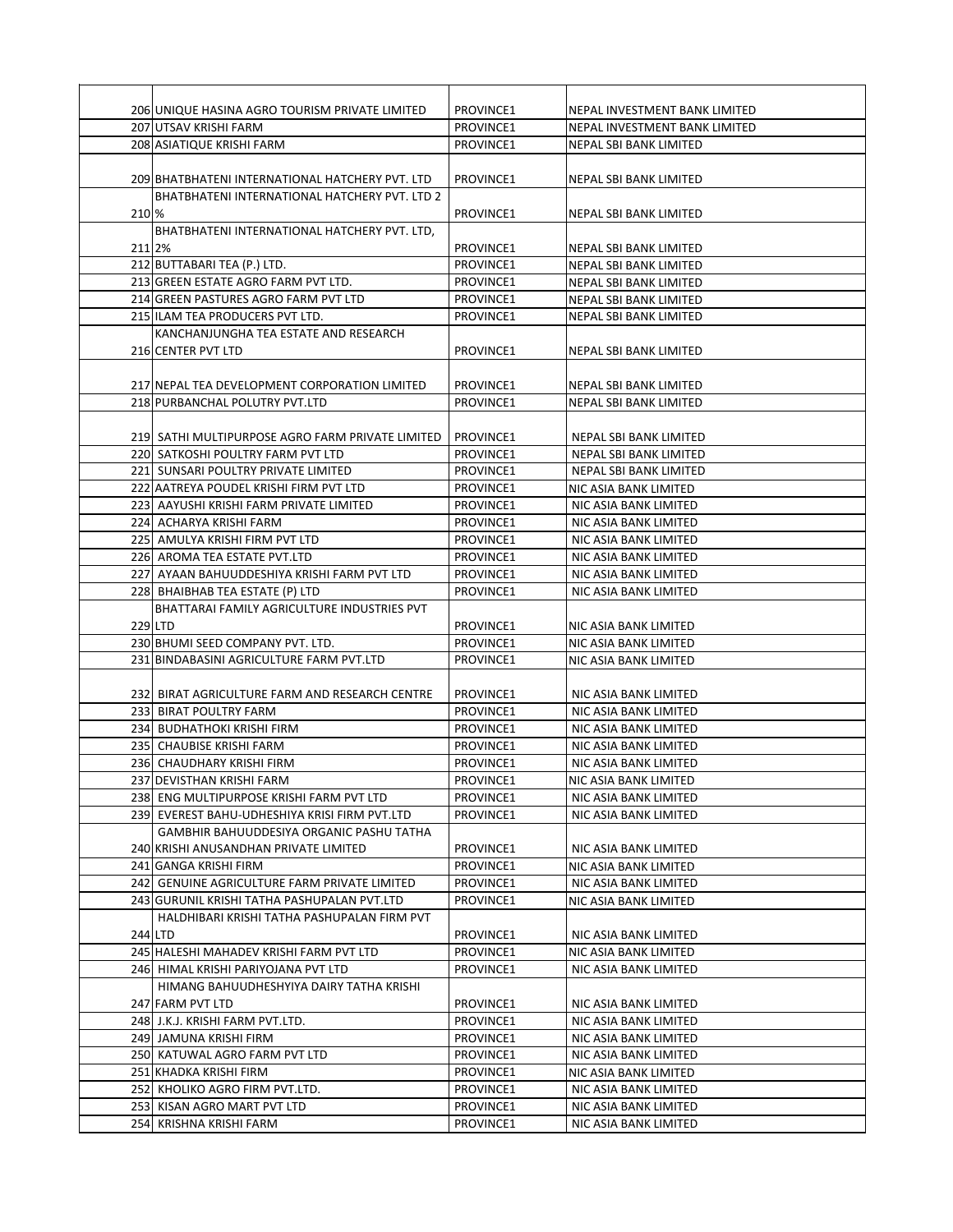| 255 M.K.P. TEA COMPANY PVT LTD                     | PROVINCE1        | NIC ASIA BANK LIMITED |
|----------------------------------------------------|------------------|-----------------------|
| 256 MAKALU KRISHI FARM                             | PROVINCE1        | NIC ASIA BANK LIMITED |
| 257 MANAKAMANA KRISHI FARM                         | PROVINCE1        | NIC ASIA BANK LIMITED |
| 258 MANAKAMANA KRISHI FIRM                         | PROVINCE1        | NIC ASIA BANK LIMITED |
| 259 MANS KRISHI FARM PVT LTD                       | PROVINCE1        | NIC ASIA BANK LIMITED |
|                                                    |                  |                       |
| 260 MARATHHA BAHUUDDHESHIYA KRISHI FARM PVT LTD    | PROVINCE1        | NIC ASIA BANK LIMITED |
| MATA PATHIBHARA KRISHI TATHA PASHUPALAN            |                  |                       |
| 261 COMPANY PVT LTD                                | PROVINCE1        | NIC ASIA BANK LIMITED |
| 262 MILKE MENCHHYAYEM AGRO PVT LTD                 | PROVINCE1        | NIC ASIA BANK LIMITED |
| 263 MIRMIRE ARGO PVT LTD.                          | PROVINCE1        | NIC ASIA BANK LIMITED |
| 264 NAYAN KRISHI FIRM                              | PROVINCE1        | NIC ASIA BANK LIMITED |
| 265 NEPAL KRISHI FARM                              | PROVINCE1        | NIC ASIA BANK LIMITED |
|                                                    |                  |                       |
| 266 NIYOG ABHIYAN KRISHI TATHA PASHUPALAN PVT. LTD | <b>PROVINCE1</b> | NIC ASIA BANK LIMITED |
| 267 OKO KRISHI FARM PVT LTD                        | PROVINCE1        | NIC ASIA BANK LIMITED |
| 268 PACHAKANYA KRISHI UTPADAN PVT LTD              | PROVINCE1        | NIC ASIA BANK LIMITED |
| <b>269 PAURAKHI DAIRY UDHYOG</b>                   | PROVINCE1        | NIC ASIA BANK LIMITED |
| 270 PUJA KRISHI FIRM                               | PROVINCE1        | NIC ASIA BANK LIMITED |
| PURWANCHAL AGRICULTURE FARM AND TRADING            |                  |                       |
| 271 PVT LTD                                        | PROVINCE1        | NIC ASIA BANK LIMITED |
| 272 PURWANCHAL KRISHI FARM                         | PROVINCE1        | NIC ASIA BANK LIMITED |
| 273 R AND R AGRO PVT LTD                           | PROVINCE1        | NIC ASIA BANK LIMITED |
| 274 SABITA KRISHI FIRM                             | PROVINCE1        | NIC ASIA BANK LIMITED |
| 275 SAMJHANA KRISHI FARM                           | PROVINCE1        | NIC ASIA BANK LIMITED |
| 276 SARASWATI KRISHI FIRM                          | PROVINCE1        | NIC ASIA BANK LIMITED |
| SHREE PARAKHOPI SANA KISAN CHIYA SAHAKARI          |                  |                       |
| 277 SANSTHA LTD                                    | PROVINCE1        | NIC ASIA BANK LIMITED |
| SIWAKOTI AND SONS AGRICULTURE COMPANY PVT          |                  |                       |
| 278LTD                                             | PROVINCE1        | NIC ASIA BANK LIMITED |
| 279 SUBHA LAXMI KRISHI FIRM                        | PROVINCE1        | NIC ASIA BANK LIMITED |
| 280 SUNDAR KRISHI FARM                             | PROVINCE1        | NIC ASIA BANK LIMITED |
| 281 SUSPARSHA AGRO PVT LTD                         | PROVINCE1        | NIC ASIA BANK LIMITED |
|                                                    |                  |                       |
| 282 TARAHARA BAHUUDDESHIYA KRISHI FARM PVT. LTD.   | PROVINCE1        | NIC ASIA BANK LIMITED |
| 283 TINJURE AGRICULTURE AND FARMING PVT LTD        | PROVINCE1        | NIC ASIA BANK LIMITED |
| 284 WAIBA POULTRY AND KRISHI FARM PVT. LTD         | PROVINCE1        | NIC ASIA BANK LIMITED |
| YAFRE KRISHI UTPADAN PRASHODHAN BIKRI TATHA        |                  |                       |
| 285 NIKASHI KENDRA PVT. LTD.                       | PROVINCE1        | NIC ASIA BANK LIMITED |
| AARATI BAHUUDDESIYA KRISHI BIKASH FARM PVT         |                  |                       |
| 286 LTD                                            | PROVINCE1        | NMB BANK LIMITED      |
| 287 BIBEK KRISHI FIRM                              | PROVINCE1        | NMB BANK LIMITED      |
|                                                    |                  |                       |
| 288 CLASSIC TERAI TEA INDUSTRIES PRIVATE LIMITED   | PROVINCE1        | NMB BANK LIMITED      |
| 289 DEVI PATHIBHARA POULTRY FARM                   | PROVINCE1        | NMB BANK LIMITED      |
| EVEREST AGROVET FARM AND RESEARCH CENTER           |                  |                       |
| 290 PVT.LTD.                                       | PROVINCE1        | NMB BANK LIMITED      |
| 291 HIMALAYAN VALLEY TEA PVT LTD                   | PROVINCE1        | NMB BANK LIMITED      |
| 292  KRISHNA DANA UDHYOG PVT LTD                   | PROVINCE1        | NMB BANK LIMITED      |
| 293 MECHI SITAULA HANDICRAFT PVT. LTD.             | PROVINCE1        | NMB BANK LIMITED      |
| PATHIBHARA DAIRY FARM COMPANY PRIVATE              |                  |                       |
| 294 LIMITED                                        | PROVINCE1        | NMB BANK LIMITED      |
| 295 PATHIBHARA POULTRY FIRM                        | PROVINCE1        | NMB BANK LIMITED      |
| PRANAM AGRI SEEDS AND FARMING AND DIARY            |                  |                       |
| 296 PRODUCT PVT. LTD.                              | PROVINCE1        | NMB BANK LIMITED      |
| 297 PURBANCHAL MILK & FOODS PVT LTD                | PROVINCE1        | NMB BANK LIMITED      |
| 298 SA AGRO FARM PRIVATE LIMITED                   | PROVINCE1        | NMB BANK LIMITED      |
| SAPTAKOSHI KRISHI ANUSANDHAN TATHA BIKASH          |                  |                       |
| 299 PVT LTD                                        | PROVINCE1        | NMB BANK LIMITED      |
| 300 C.T. AGROVATES PVT LTD                         | PROVINCE1        | PRABHU BANK LIMITED   |
| 301 MEGHA AGRICULTURE                              | PROVINCE1        | PRABHU BANK LIMITED   |
|                                                    |                  |                       |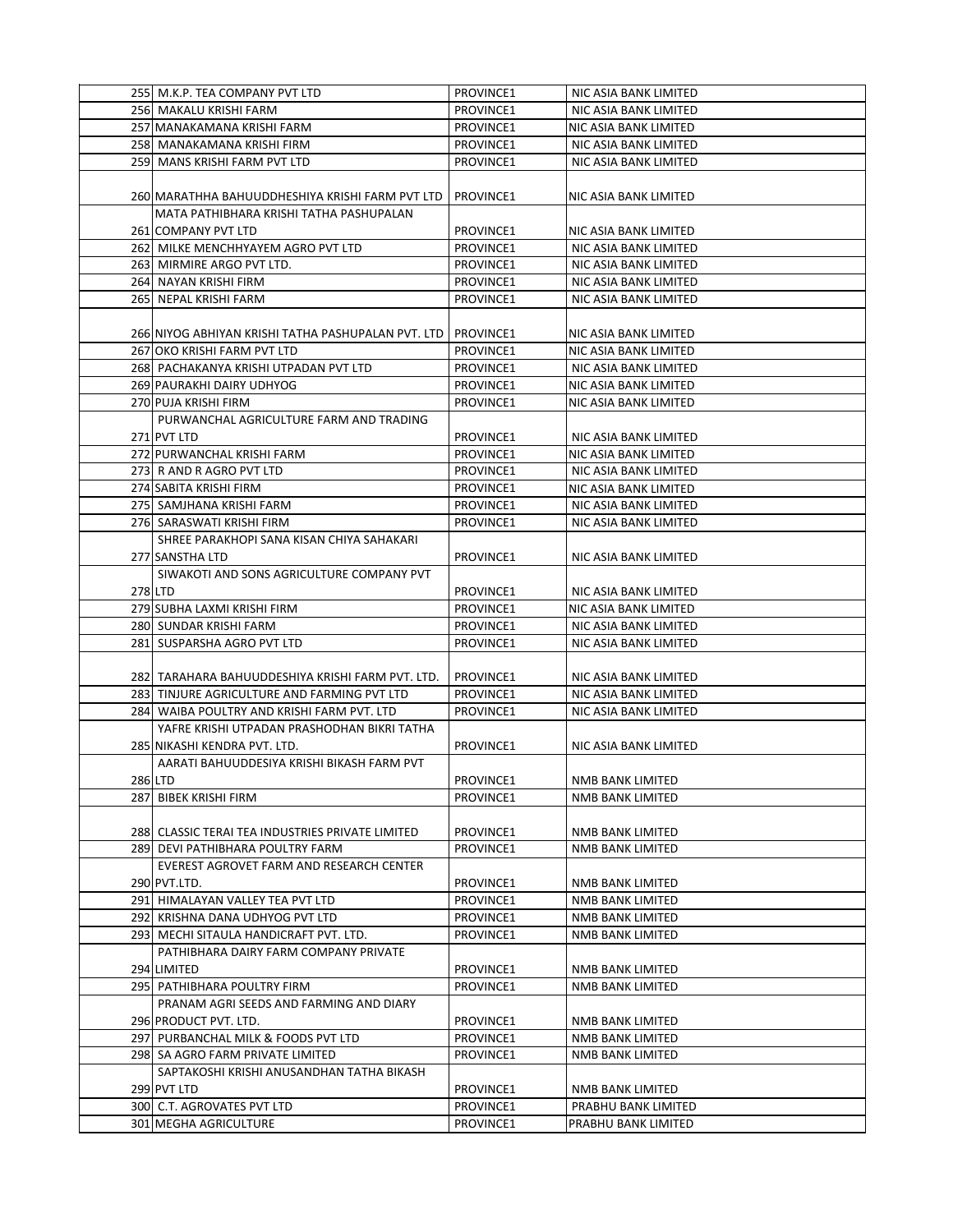| 302 SAPTAKOSHI FEED PVT LTD                             | PROVINCE1 | PRABHU BANK LIMITED                            |
|---------------------------------------------------------|-----------|------------------------------------------------|
| 303 UNNAT AGROTECH PVT.LTD                              | PROVINCE1 | PRABHU BANK LIMITED                            |
| 304 ARJUNDHARA KRISHI FARM PVT. LTD.                    | PROVINCE1 | PRIME COMMERCIAL BANK LIMITED                  |
| 305 BIRAT EKIKRIT KRISHI FARM PVT LTD                   | PROVINCE1 | PRIME COMMERCIAL BANK LIMITED                  |
| 306 BIRAT MACHHA FARM PVT LTD                           | PROVINCE1 | PRIME COMMERCIAL BANK LIMITED                  |
| 307 DHANDIL KRISHI PVT. LTD                             | PROVINCE1 | PRIME COMMERCIAL BANK LIMITED                  |
| 308 GALIL BAHUUDESHYA KRISHI FARM PVT.                  | PROVINCE1 | PRIME COMMERCIAL BANK LIMITED                  |
| 309 GHIMIRE KRISHI FIRM                                 | PROVINCE1 | PRIME COMMERCIAL BANK LIMITED                  |
| 310 JAY SHREE RAMDHUNI KRISHI FARM PVT. LTD.            | PROVINCE1 | PRIME COMMERCIAL BANK LIMITED                  |
| KESHALIYA AGRICULTURE FARM & RESEARCH CENTER            |           |                                                |
| 311 PVT.LTD                                             | PROVINCE1 | PRIME COMMERCIAL BANK LIMITED                  |
|                                                         |           |                                                |
| 312 PANIGHATTA MANAKAMANA KRISHI FARM PVT. LTD.         | PROVINCE1 | PRIME COMMERCIAL BANK LIMITED                  |
| 313 PATHIBHARA FEED INDUSTRIES PVT. LTD                 | PROVINCE1 | PRIME COMMERCIAL BANK LIMITED                  |
| 314 RAJBANSHI KOCHILA KRISHI FARM PVT. LTD.             | PROVINCE1 | PRIME COMMERCIAL BANK LIMITED                  |
| 315 SAKSHAM KRISHI FARM                                 | PROVINCE1 | PRIME COMMERCIAL BANK LIMITED                  |
| 316 TAKIYA KRISHI FIRM PVT.LTD.                         | PROVINCE1 | PRIME COMMERCIAL BANK LIMITED                  |
| 317 ADHIKARI KRISHI FIRM                                | PROVINCE1 | RASTRIYA BANIJYA BANK                          |
| 318 BASNET KRISHI FIRM                                  | PROVINCE1 | RASTRIYA BANIJYA BANK                          |
| 319 BINAYAK KRISHI FARM                                 | PROVINCE1 |                                                |
| 320 HIMALAYAN RANGE TEA IND. PVT. LTD                   | PROVINCE1 | RASTRIYA BANIJYA BANK<br>RASTRIYA BANIJYA BANK |
| 321 HIMALAYAN RANGE TEA IND. PVT.LTD.                   | PROVINCE1 | RASTRIYA BANIJYA BANK                          |
| 322 HIMALAYAN SANGRILA TEA P. PVT.LTD                   | PROVINCE1 | RASTRIYA BANIJYA BANK                          |
| 323 KAMALA KRISHI FARM                                  | PROVINCE1 |                                                |
|                                                         | PROVINCE1 | RASTRIYA BANIJYA BANK                          |
| 324 NABIN KRISHI FARM<br>325 RITIKA DAIRY UDYOG PVT.LTD |           | RASTRIYA BANIJYA BANK                          |
|                                                         | PROVINCE1 | RASTRIYA BANIJYA BANK                          |
| 326 SAGARMATHA KRISHI FIRM                              | PROVINCE1 | RASTRIYA BANIJYA BANK                          |
| 327 SATYA SAI HATCHERY PVT LTD                          | PROVINCE1 | RASTRIYA BANIJYA BANK                          |
| 328 SHREE PRABHU KRISHI FIRM                            | PROVINCE1 | RASTRIYA BANIJYA BANK                          |
| 329 SHRESTHA KRISHI FARM                                | PROVINCE1 | RASTRIYA BANIJYA BANK                          |
| 330 SHUVA SANI AGRO PVT. LTD                            | PROVINCE1 | RASTRIYA BANIJYA BANK                          |
| 331 STAR TEA INDUSTRIES PVT LTD                         | PROVINCE1 | RASTRIYA BANIJYA BANK                          |
|                                                         |           |                                                |
| 332 BHARDWAJ KRISHI TATHA PASHUPALAN PVT.LTD.           | PROVINCE1 | SANIMA BANK LIMITED                            |
| 333 FALGUNANDA MADAN KRISHI FARM                        | PROVINCE1 | SANIMA BANK LIMITED                            |
| 334 JASBIRE TEA PROCESSING INDUSTRIES PVT LTD           | PROVINCE1 | SANIMA BANK LIMITED                            |
| 335 MAHALAXMI AGRICULTURE PVT. LTD.                     | PROVINCE1 | SANIMA BANK LIMITED                            |
| 336 MORANG AADHUNIK KRISHI FARM PVT. LTD.               | PROVINCE1 | SANIMA BANK LIMITED                            |
|                                                         |           |                                                |
| 337 PANCHESHWAR ORGANIC KRISHI FARM PVT.LTD.            | PROVINCE1 | SANIMA BANK LIMITED                            |
| 338 PRAKASHPUR KOSHI KI TA PO FA PVT.LT                 | PROVINCE1 | SANIMA BANK LIMITED                            |
| 339 SAGAR FEEDS PVT.LTD                                 | PROVINCE1 | SANIMA BANK LIMITED                            |
| 340 ANGEL AGRICULTURE TRADERS                           | PROVINCE1 | SIDDHARTHA BANK LIMITED                        |
| 341 ANGEL AGRICULTURE TRADERS PVT.LTD                   | PROVINCE1 | SIDDHARTHA BANK LIMITED                        |
| 342 BIRAT HEALTH FOOD PRODUCTS PVT.LTD.                 | PROVINCE1 | SIDDHARTHA BANK LIMITED                        |
| 343 GLOBAL NATIONAL AGRO POULTRY FARM                   | PROVINCE1 | SIDDHARTHA BANK LIMITED                        |
| 344 GRAMIN CHIYA UDHYOG PVT LTD                         | PROVINCE1 | SIDDHARTHA BANK LIMITED                        |
| 345 HAMRO KRISHI FARM                                   | PROVINCE1 | SIDDHARTHA BANK LIMITED                        |
| 346 HI TECH POULTRY PVT.LTD                             | PROVINCE1 | SIDDHARTHA BANK LIMITED                        |
| 347 NEPA TEA INDUSTRIES PVT.LTD                         | PROVINCE1 | SIDDHARTHA BANK LIMITED                        |
| 348 NEW GEN AGRO FARM PRIVATE LIMITED                   | PROVINCE1 | SIDDHARTHA BANK LIMITED                        |
| 349 PARAJULI TEA INDUSTRIES PVT.LTD.                    | PROVINCE1 | SIDDHARTHA BANK LIMITED                        |
| 350 PURBANCHAL AGRITECH PVT. LTD.                       | PROVINCE1 | SIDDHARTHA BANK LIMITED                        |
| 351 RARA FISH FARM PVT. LTD.                            | PROVINCE1 | SIDDHARTHA BANK LIMITED                        |
| 352 RARA KRISHI FARM PVT LTD                            | PROVINCE1 | SIDDHARTHA BANK LIMITED                        |
| 353 SHIVA NARABHAKTI KRISHI FRAM P.LTD                  | PROVINCE1 | SIDDHARTHA BANK LIMITED                        |
| 354 TAMAR MILK DERIVATIVE PLANT PVT LTD                 | PROVINCE1 | SIDDHARTHA BANK LIMITED                        |
| 355 TIRUPATI TEA INDUSTRIES PVT LTD                     | PROVINCE1 | SIDDHARTHA BANK LIMITED                        |
| 356 MODERN TEA INDUSTRIES PRIVATE LIMIT                 | PROVINCE1 | STANDARD CHARTERED BANK NEPAL LIMITED          |
| 357 RAJAT KNITWEARS                                     | PROVINCE1 | STANDARD CHARTERED BANK NEPAL LIMITED          |
| 358 BANASKHANDI AGRICULTURE PVT. LTD.                   | PROVINCE1 | SUNRISE BANK LIMITED                           |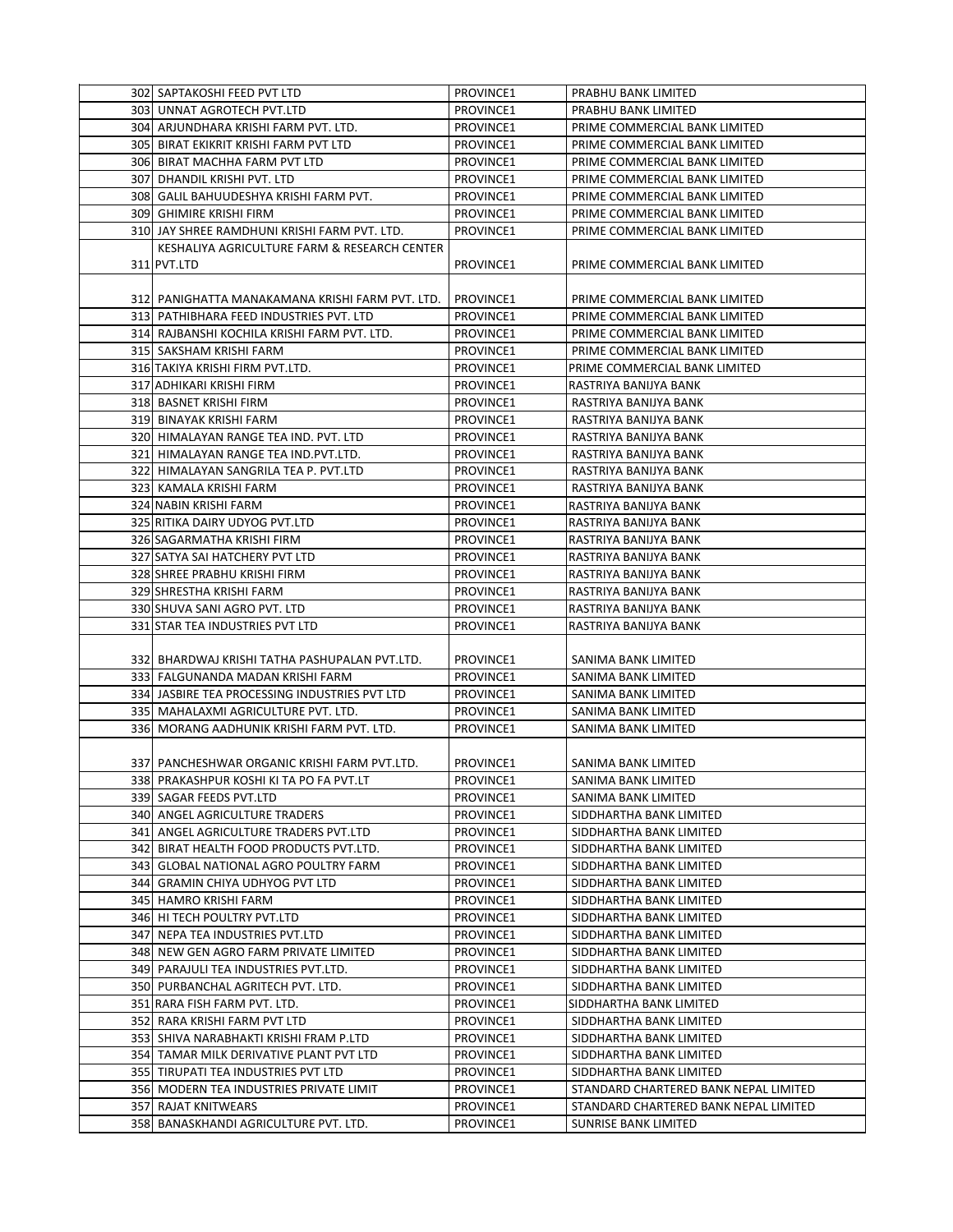| 359 BINDABASINI AGRO TOURISM PVT. LTD.          | PROVINCE1      | <b>SUNRISE BANK LIMITED</b>         |
|-------------------------------------------------|----------------|-------------------------------------|
| BUDDHA LAXMI KRISHI BYABASAYA MATSYA            |                |                                     |
| 360 POULTRY PASHUPANCHI FIRM PVT LTD            | PROVINCE1      | <b>SUNRISE BANK LIMITED</b>         |
| 361 DHANA LAXMI AGRICULTURE                     | PROVINCE1      | <b>SUNRISE BANK LIMITED</b>         |
| 362 DIYALO HATCHERY PVT LTD                     | PROVINCE1      | SUNRISE BANK LIMITED                |
| 363 GAJURMUKHI HERBAL PVT.LTD                   | PROVINCE1      | SUNRISE BANK LIMITED                |
| 364 GORAS DAIRY PVT.LTD.                        | PROVINCE1      | SUNRISE BANK LIMITED                |
| 365 HARAKPUR AGRICULTURE PVT. LTD.              | PROVINCE1      | SUNRISE BANK LIMITED                |
| 366 HEAVEN WATER PARK PVT LTD                   | PROVINCE1      | SUNRISE BANK LIMITED                |
| 367 JAYAPATI KRISHI FARM PVT. LTD.              | PROVINCE1      | <b>SUNRISE BANK LIMITED</b>         |
| 368 KARMASHIL MAHILA KRISHI FARM PVT.LTD        | PROVINCE1      | <b>SUNRISE BANK LIMITED</b>         |
|                                                 |                |                                     |
| 369 KARNA AND BROTHERS TEA INDUSTRIES PVT LTD.  | PROVINCE1      | SUNRISE BANK LIMITED                |
| 370 MANJIL AGRICULTURE PVT LTD                  | PROVINCE1      | SUNRISE BANK LIMITED                |
|                                                 |                |                                     |
| 371 MOHAN KRISHI TATHA PASHUPALAN FARM PVT LTD  | PROVINCE1      | SUNRISE BANK LIMITED                |
| 372 PURBANCHAL GROUP AGRICULTURE PVT. LTD.      | PROVINCE1      | <b>SUNRISE BANK LIMITED</b>         |
| 373 RAMDHUNI KRISHI FIRM PVT.LTD                | PROVINCE1      | SUNRISE BANK LIMITED                |
| SHREE SANA KISAN CHIYA UTPADAK SAHAKARI         |                |                                     |
| 374 SASTHA LTD                                  | PROVINCE1      | SUNRISE BANK LIMITED                |
| THAPA JADIBUTI TATHA KRISHI PRABANDHAN          |                |                                     |
| 375 KENDRA PVT LTD                              | PROVINCE1      | SUNRISE BANK LIMITED                |
| 376 BIPRAYA KRISHI TRADE                        | MADHESH        | AGRICULTURE DEVELOPMENT BANK        |
| 377 HIRAPUR KIRSHI FARM PVT LTD                 | MADHESH        | AGRICULTURE DEVELOPMENT BANK        |
| 378 KAMDHENU PASHUPALAN FRAM                    | MADHESH        | AGRICULTURE DEVELOPMENT BANK        |
| 379 MUSKA JENI MACHA TATHA PASU FIRM            | MADHESH        | AGRICULTURE DEVELOPMENT BANK        |
| 380 NIJ KRISHI FARM PVT.LTD.                    | <b>MADHESH</b> | AGRICULTURE DEVELOPMENT BANK        |
| 381 RAM JANAKI KRISHI TATHA PASHU FIRM          | <b>MADHESH</b> | AGRICULTURE DEVELOPMENT BANK        |
| 382 SAHANI MACHHAPALAN UDHYOG PVT. LTD.         | MADHESH        | AGRICULTURE DEVELOPMENT BANK        |
| 383 SAHID SMRITI ADHUNIK KRISHI FIRM PVT.LTD    | MADHESH        | AGRICULTURE DEVELOPMENT BANK        |
| 384 SUDISH MACHHA PALAN KENDRA                  | MADHESH        | AGRICULTURE DEVELOPMENT BANK        |
| 385 HARDIYA EKIKRIT KIRSHI AGRO FIRM PVT LTD    | MADHESH        | <b>BANK OF KATHMANDU LIMITED</b>    |
| 386 KOHINOOR KNITTEX INDUSTRIES                 | MADHESH        | <b>BANK OF KATHMANDU LIMITED</b>    |
| 387 KOHINOOR TEXTILE INDUSTRIES PVT LTD         | <b>MADHESH</b> | <b>BANK OF KATHMANDU LIMITED</b>    |
| 388 PHATTEPUR MACHHA PALAN FIRM                 | <b>MADHESH</b> | <b>BANK OF KATHMANDU LIMITED</b>    |
| 389 SAURYA AGRO FARM PVT. LTD.                  | MADHESH        | CENTRAL FINANCE LIMITED             |
| 390  B. K. MATSYE TATHA AGRO PVT. LTD.          | MADHESH        | CENTURY COMMERCIAL BANK LIMITED     |
| 391 BIRGUNJ BONE PROCESSING INDUST              | MADHESH        | CENTURY COMMERCIAL BANK LIMITED     |
| 392 MAHENDRA MACHHA TATHA KRISHI FARM PVT. LTD. | <b>MADHESH</b> | CENTURY COMMERCIAL BANK LIMITED     |
| 393 SHREE SITA AYURVEDIC CENTRE PVT. LTD        | MADHESH        | CENTURY COMMERCIAL BANK LIMITED     |
| 394 INDRAKAMAL HATCH P. LTD.                    | MADHESH        | CITIZENS BANK INTERNATIONAL LIMITED |
| 395 MATA ISHWORI MATSAY FARM (OD)               | MADHESH        | CITIZENS BANK INTERNATIONAL LIMITED |
| 396 NARENDRA RITA EKIKRIT KRISHI FARM           | MADHESH        | CITIZENS BANK INTERNATIONAL LIMITED |
|                                                 |                |                                     |
| 397 NARI MATSHYA TATHA PASHU PALAN FARM PVT LTD | MADHESH        | CITIZENS BANK INTERNATIONAL LIMITED |
| 398  NUOVA HITECH FEED INDUSTRIES PVT LTD       | MADHESH        | CITIZENS BANK INTERNATIONAL LIMITED |
| 399 JAY SHREE GOPAL DAIRY PVT.LTD.              | MADHESH        | CIVIL BANK LIMITED                  |
| 400 KANTIPUR POULTRY BREEDING FIRM PVT          | MADHESH        | CIVIL BANK LIMITED                  |
| 401 LAWA POULTRY FARM PVT LTD                   | MADHESH        | CIVIL BANK LIMITED                  |
| 402 BABA KHADYA UDHYOG                          | MADHESH        | <b>EVEREST BANK LIMITED</b>         |
| 403 BIKASH MATSYA FARM                          | MADHESH        | EVEREST BANK LIMITED                |
| DUDHMATI MAAI BAHUDESHIYA KRISHI FARM           |                |                                     |
| 404 PVT.LTD                                     | MADHESH        | <b>EVEREST BANK LIMITED</b>         |
| 405 G.J POULTRY HATCHERY                        | MADHESH        | EVEREST BANK LIMITED                |
| 406 KRITIKA MATSYA FARM                         | MADHESH        | <b>EVEREST BANK LIMITED</b>         |
| 407 PAWAN PUTRA KHADYA UDYOG PVT LTD            | MADHESH        | EVEREST BANK LIMITED                |
| 408 SHIVAM DAIRY UDHYOG                         | MADHESH        | EVEREST BANK LIMITED                |
| 409 ANAMOL KRISHI FARM PVT LTD                  | MADHESH        | GARIMA BIKAS BANK LIMITED           |
| 410 GODAITA AGRO FARM PVT.LTD.                  | MADHESH        | GARIMA BIKAS BANK LIMITED           |
| 411 JALPA MAI MACHHA PALAN KENDRA               | MADHESH        | GARIMA BIKAS BANK LIMITED           |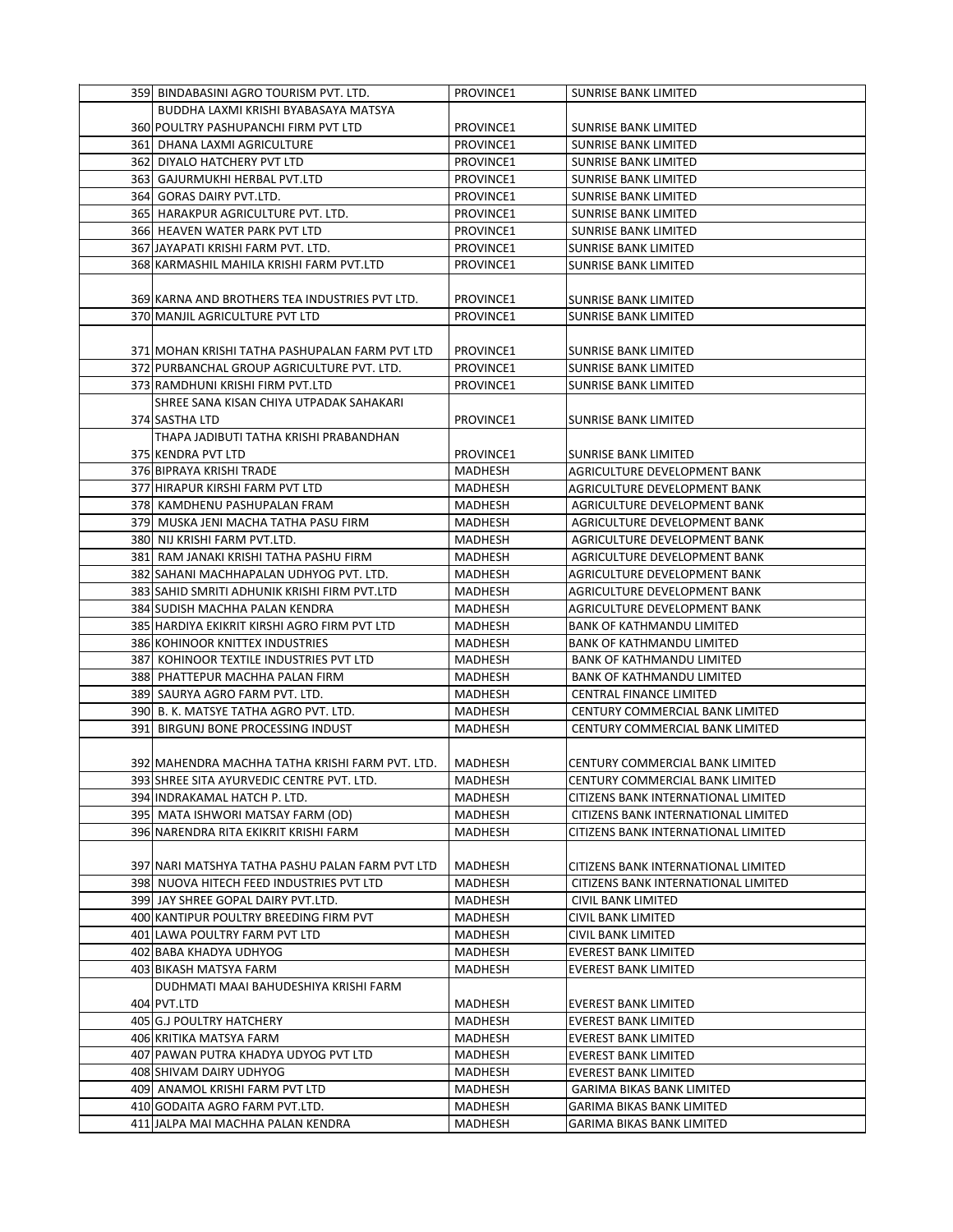| 412 RAM JANAKI BREEDERS FARM PVT.LTD.                                  | <b>MADHESH</b>     | <b>GARIMA BIKAS BANK LIMITED</b>         |
|------------------------------------------------------------------------|--------------------|------------------------------------------|
| 413 RAM JANKI BREEDERS FIRM (R.R.YADAV                                 | MADHESH            | <b>GARIMA BIKAS BANK LIMITED</b>         |
| KAMALAMAI PANCHAKANYA POULTRY FEED AND                                 |                    |                                          |
| 414 COLDSTORAGE PVT. LTD.                                              | MADHESH            | <b>GLOBAL IME BANK LIMITED</b>           |
| 415 MAA JANAKI DAIRY UDHYOG                                            | MADHESH            | <b>GLOBAL IME BANK LIMITED</b>           |
| MANDAL POULTRY MACHHA AND MULTIPURPOSE                                 |                    |                                          |
| 416 PVT.LTD                                                            | MADHESH            | <b>GLOBAL IME BANK LIMITED</b>           |
| 417 NEW SHANKAR TEXTILE INDUSTRIES                                     | <b>MADHESH</b>     | <b>GLOBAL IME BANK LIMITED</b>           |
| RAJDEVI AGRICULTURE FARM AND MULTIPURPOSE                              |                    |                                          |
| 418 PVT LTD                                                            | MADHESH            | <b>GLOBAL IME BANK LIMITED</b>           |
| 419 NARVADA BAHU UDESHYA KRISHI FARM                                   | <b>MADHESH</b>     | HIMALAYAN BANK LIMITED                   |
| 420 NOBLE TEXTILES PVT LTD                                             | MADHESH            | HIMALAYAN BANK LIMITED                   |
| 421 BIJALPURA KRISHI FARM PVT LTD                                      | MADHESH            | JANAKI FINANCE CO. LIMITED               |
| 422 CHURIYA MAI BHAISI FARM                                            | MADHESH            | JANAKI FINANCE CO. LIMITED               |
| 423 DULARI AGRO FARM PVT LTD                                           | <b>MADHESH</b>     | JANAKI FINANCE CO. LIMITED               |
|                                                                        |                    |                                          |
| 424 MANISHA AGRO FARM PVT LTD                                          | MADHESH            | JANAKI FINANCE CO. LIMITED               |
|                                                                        |                    |                                          |
| 425 MITHILA TOURISM AGRICULTURE COMPANY PVT LTD                        | MADHESH            | JANAKI FINANCE CO. LIMITED               |
| 426 PUNAM AGRO FARM PVT LTD                                            | MADHESH            | JANAKI FINANCE CO. LIMITED               |
| 427 RACHIKA AGRO FARM PVT LTD                                          | MADHESH            | JANAKI FINANCE CO. LIMITED               |
| 428 SADMARGA KRISI FARM PVT LTD                                        | MADHESH            | JANAKI FINANCE CO. LIMITED               |
| 429 SHANTIPRIYA AGRO FARM PVT LTD                                      | MADHESH            | JANAKI FINANCE CO. LIMITED               |
| 430 YASHIKA AGRO FARM                                                  | MADHESH            | JANAKI FINANCE CO. LIMITED               |
| 431 ANURAG MATSYA FARM PVT. LTD.                                       | <b>MADHESH</b>     | <b>JYOTI BIKAS BANK LIMITED</b>          |
| 432 M/S SAPTAKOSHI INTEGRATED AGRO FARM                                | MADHESH            | JYOTI BIKAS BANK LIMITED                 |
| 433  OM SHAKTI PASHUPALAN TATHA KR FARM                                | MADHESH            | JYOTI BIKAS BANK LIMITED                 |
| 434 SANDIP BAHUUDHESIYA KRISHI FARM                                    | MADHESH            | JYOTI BIKAS BANK LIMITED                 |
| 435 SHIVAM KISHI PASHU PANCHI FARM TATH                                | MADHESH            | KAMANA SEWA BIKASH BANK LIMITED          |
| AANCHAL AND AANSHUTOSHNAGRO PRIVATE                                    |                    |                                          |
| 436 LIMITED                                                            | MADHESH            | KUMARI BANK LIMITED                      |
| 437 BHOLA MATSYA KRISHI FIRM PVT LTD                                   | MADHESH            | KUMARI BANK LIMITED                      |
| 438 KSHIRESHWAR KRISHI FARM PVT LTD                                    | MADHESH            | KUMARI BANK LIMITED                      |
| RAMRAJ BAHUUDDESHIYA KRISHI TATHA                                      |                    |                                          |
| 439 PASHUPALAN PVT LTD                                                 | MADHESH            | KUMARI BANK LIMITED                      |
| SHREENANDI PASHU TATHA PANKSHI RA MACHHA                               |                    |                                          |
| 440 PALAN PVT LTD                                                      | MADHESH            | KUMARI BANK LIMITED                      |
|                                                                        |                    |                                          |
| 441  SINDHULI BAHUUDESHIY KRISHI PASHUPANCHI FARM                      | MADHESH            | KUMARI BANK LIMITED                      |
| 442 MILCO INDUSTRIES PVT LTD                                           | MADHESH            | LAXMI BANK LIMITED                       |
| 443  AADARSHA BAHUMUKHI DUGDHA UTPADAK S                               | MADHESH            | LUMBINI BIKAS BANK LIMITED               |
| 444 BABA FOODS AND RESTRO PVT. LTD                                     |                    |                                          |
|                                                                        | MADHESH            | LUMBINI BIKAS BANK LIMITED               |
| 445  PARIWARTAN BAHUDDHESHIYA KRISHI FAR                               | MADHESH            | LUMBINI BIKAS BANK LIMITED               |
| 446 SEWA MATSAY KENDRA                                                 | MADHESH            | LUMBINI BIKAS BANK LIMITED               |
| 447  SHREE SAI PRERAK B.K.F P. LTD                                     | MADHESH            | LUMBINI BIKAS BANK LIMITED               |
| 448 SREJAL MACHHA PALAN FARM                                           | MADHESH            | LUMBINI BIKAS BANK LIMITED               |
| 449 BISHAL MATSHYA KUKHURA TAHTHA KR                                   | MADHESH            | MACHHAPUCHHRE BANK LIMITED               |
| 450 GORKHA FEED INDUSTRIES PVT LTD                                     | <b>MADHESH</b>     | MACHHAPUCHHRE BANK LIMITED               |
| 451 JANAUTTHAN KRISHI FARM PVT LTD                                     | MADHESH            | MACHHAPUCHHRE BANK LIMITED               |
| 452 KAJAL MATSYA FARM PRIVATE LIMITE                                   | MADHESH            | MACHHAPUCHHRE BANK LIMITED               |
| 453  MANAKAMANA MACHHAPALAN PVT LTD                                    | MADHESH            | MACHHAPUCHHRE BANK LIMITED               |
| DAI BHAI AADHUNIK KRISHI TATHA MATSYA FARM                             |                    |                                          |
|                                                                        |                    |                                          |
| 454 P.LTD                                                              | MADHESH            | MEGA BANK NEPAL LIMITED                  |
| 455  MAA BHAGWATI PASHUPALAN FARM                                      | MADHESH            | MEGA BANK NEPAL LIMITED                  |
| 456  SAKAR BAHUUDDESHYA KRISHI FIRM PVT LTD                            | MADHESH            | MEGA BANK NEPAL LIMITED                  |
| 457  SUDHIR AKIKRIT KRISHI FIRM PVT.LTD                                | MADHESH            | MEGA BANK NEPAL LIMITED                  |
| 458 SUNSET AGRICULTURE PVT. LTD.                                       | MADHESH            | MUKTINATH BIKAS BANK LIMITED             |
| 459 CHAUDHARY KRISHI BAHUUDESHYA FARM                                  | MADHESH            | MULTIPURPOSE FINANCE CO. LIMITED         |
| 460 BHASKAR HERBACEUTICALS P. LTD                                      | MADHESH            | NABIL BANK LIMITED                       |
| 461 I.S. POULTRY PVT.LTD                                               | MADHESH            | NABIL BANK LIMITED                       |
| 462 JANAKI AGRO INDUSTRIES PVT. LTD<br>463 NIKITA INVESTMENT PVT. LTD. | MADHESH<br>MADHESH | NABIL BANK LIMITED<br>NABIL BANK LIMITED |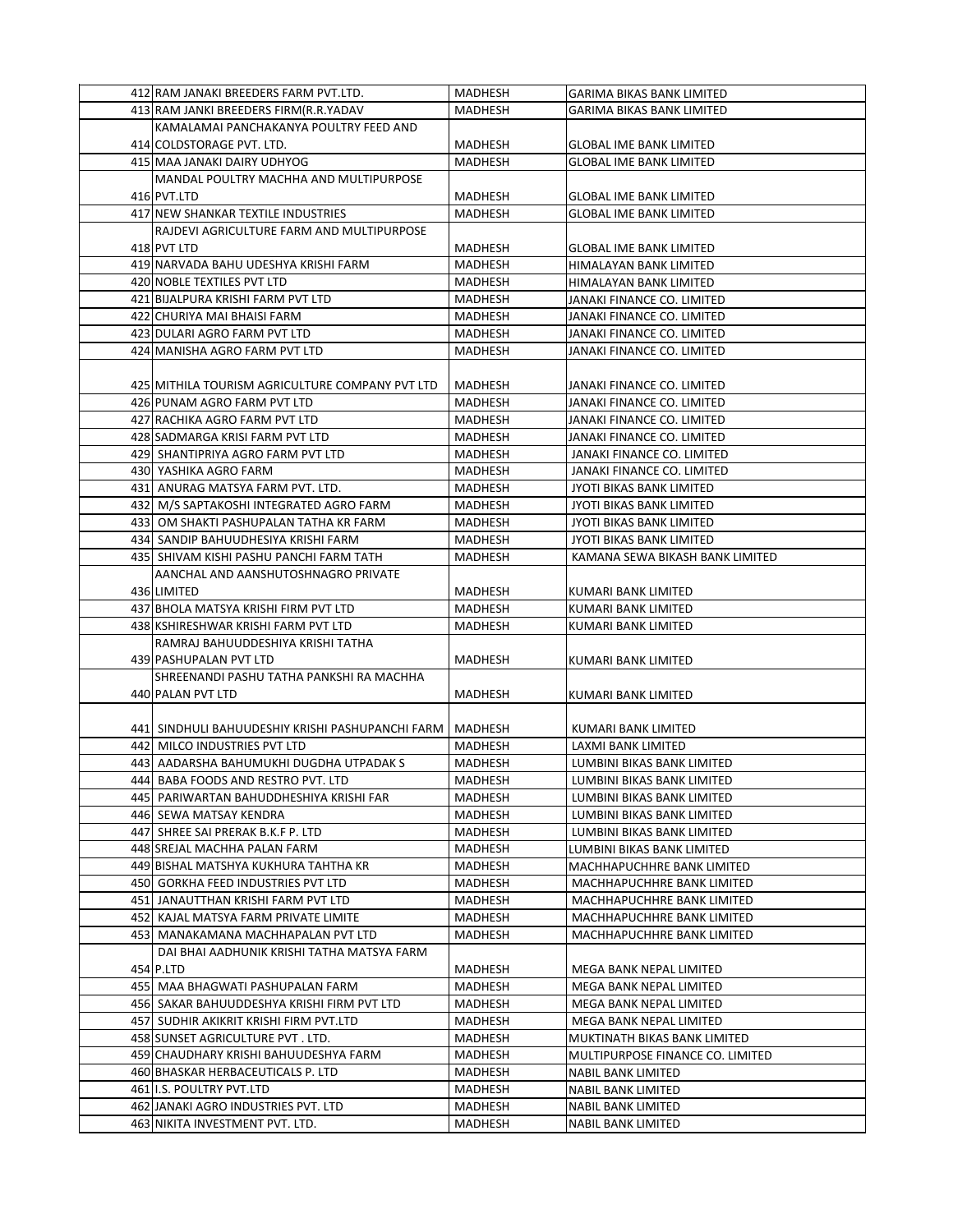| 464 OM INDUSTRY PRIVATE LIMITED                                       | <b>MADHESH</b> | NABIL BANK LIMITED                     |
|-----------------------------------------------------------------------|----------------|----------------------------------------|
| 465 SHIVAM HATCHERY & FEED INDUSTRIES                                 | <b>MADHESH</b> | NABIL BANK LIMITED                     |
| 466 SHIVAM NUTRIPRO PVT. LTD                                          | MADHESH        | NABIL BANK LIMITED                     |
| 467 SHWETA KRISHI FARM                                                | MADHESH        | <b>NABIL BANK LIMITED</b>              |
| 468 ANIMAL DEVELOPMENT CARE NEPAL PRIVA                               | <b>MADHESH</b> | NEPAL BANGALADESH BANK LIMITED         |
| 469 B.SAHANI EKIKRIT KRISHI FARM                                      | MADHESH        | NEPAL BANGALADESH BANK LIMITED         |
| 470 BIMAL NURSERY KENDRA PVT LTD                                      | MADHESH        | NEPAL BANGALADESH BANK LIMITED         |
| 471 DIMPAL ANIL FOUNDATION PRIVATE LIMI                               | MADHESH        | NEPAL BANGALADESH BANK LIMITED         |
| 472 EVEREST TEXTILES INDUSTRIES                                       | MADHESH        | NEPAL BANGALADESH BANK LIMITED         |
| 473 MA SITAMAI MATSYA FARM                                            | MADHESH        | NEPAL BANGALADESH BANK LIMITED         |
| 474  MAINALI MACHHA PALAN KENDRA PRIVATE                              | MADHESH        | NEPAL BANGALADESH BANK LIMITED         |
| 475  MIRRACAL COMMERCIAL AGRO AND ANIMAL                              | <b>MADHESH</b> | NEPAL BANGALADESH BANK LIMITED         |
| 476 MUSARIMAI KRISHI FARM PVT LTD                                     | MADHESH        | NEPAL BANGALADESH BANK LIMITED         |
| 477 AMIT POULTRY FIRM                                                 | MADHESH        | NEPAL BANK LIMITED                     |
| 478 CHAUDHARY MATSYA FARM                                             | MADHESH        | NEPAL BANK LIMITED                     |
| 479 D. FARM HOUSE                                                     | MADHESH        | NEPAL BANK LIMITED                     |
| 480 KRISHNA EKIKRIT KRISHI FIRM                                       | MADHESH        | NEPAL BANK LIMITED                     |
| 481 PRINCE POULTRY FARM                                               | MADHESH        | NEPAL BANK LIMITED                     |
| 482 RAJ KISOR GAI BAISI PALAN&DUDY OYAS                               | MADHESH        | NEPAL BANK LIMITED                     |
|                                                                       |                | <b>NEPAL BANK LIMITED</b>              |
| 483 SHIVAM LAYERS FARM PVT.LTD.<br>484 SHREE SIDDHI TEXTILES PVT.LTD. | MADHESH        |                                        |
|                                                                       | MADHESH        | NEPAL BANK LIMITED                     |
| 485 TERAI KISHAN KRISHI FARM                                          | MADHESH        | <b>NEPAL BANK LIMITED</b>              |
| 486 YUWARANI MATSYA TATHA KRISHI FIRM P                               | MADHESH        | NEPAL BANK LIMITED                     |
| 487 ALBINA AGRO FARM                                                  | MADHESH        | NEPAL CREDIT AND COMMERCE BANK LIMITED |
| 488 APOLO HATCHERY& POULTRY B.F.PVT.LTD                               | MADHESH        | NEPAL CREDIT AND COMMERCE BANK LIMITED |
| 489 G & S MACHHA PALAN FARM                                           | <b>MADHESH</b> | NEPAL CREDIT AND COMMERCE BANK LIMITED |
| 490 GANESH BAHUUDESSIYA MACHHAPALAN                                   | MADHESH        | NEPAL CREDIT AND COMMERCE BANK LIMITED |
| 491 K.H.ARGO AND RESEARCH CENTRE PVT.LT                               | MADHESH        | NEPAL CREDIT AND COMMERCE BANK LIMITED |
| 492 KAMALA MAI MACHHA PALAN FARM                                      | MADHESH        | NEPAL CREDIT AND COMMERCE BANK LIMITED |
| 493 KAMDHENU GAUSHALA PVT.LTD                                         | MADHESH        | NEPAL CREDIT AND COMMERCE BANK LIMITED |
| 494 KRISHI MULTIPURPOSE NEPAL PVT. LTD                                | MADHESH        | NEPAL CREDIT AND COMMERCE BANK LIMITED |
| 495 KRISHN BYABASAYIK KRISHI FARM                                     | MADHESH        | NEPAL CREDIT AND COMMERCE BANK LIMITED |
| 496 KRISHNA BAHUUDESSIYA MACHHAPALAN                                  | MADHESH        | NEPAL CREDIT AND COMMERCE BANK LIMITED |
| 497 MANISH POULTRY FIRM                                               | MADHESH        | NEPAL CREDIT AND COMMERCE BANK LIMITED |
| 498 NAMUNA DEVELOP AGRO FARM PVT LTD                                  | <b>MADHESH</b> | NEPAL CREDIT AND COMMERCE BANK LIMITED |
| 499 PROGRESSIVE CATTLE FODDER INDUSTRIE                               | MADHESH        | NEPAL CREDIT AND COMMERCE BANK LIMITED |
| 500 RAGNI MATASIYA PALAN FARM PVT. LTD.                               | MADHESH        | NEPAL CREDIT AND COMMERCE BANK LIMITED |
| 501 RAMESH AGRO FARM PVT.LTD.                                         | MADHESH        | NEPAL CREDIT AND COMMERCE BANK LIMITED |
| 502 SHREE GANESH TRADERS                                              | <b>MADHESH</b> | NEPAL CREDIT AND COMMERCE BANK LIMITED |
| 503 SONU MATASAYA PALAN FIRM                                          | <b>MADHESH</b> | NEPAL CREDIT AND COMMERCE BANK LIMITED |
| 504 SUNIL MATSAY PALAN UDHYOG                                         | <b>MADHESH</b> | NEPAL CREDIT AND COMMERCE BANK LIMITED |
| 505 KRISHNA KRISHI FARM                                               | MADHESH        | NEPAL INVESTMENT BANK LIMITED          |
| 506 MONIKA AGRO FIRM PVT. LTD.                                        | MADHESH        | NEPAL INVESTMENT BANK LIMITED          |
| 507 BISMILLAH POLUTRY FARM                                            | MADHESH        | NEPAL SBI BANK LIMITED                 |
| KALAWALA THARU AGRICULTURE FARM AND                                   |                |                                        |
| 508 RESEARCH CENTER                                                   | MADHESH        | NEPAL SBI BANK LIMITED                 |
| 509 AJIT MATSYA PALAN UDHYOG PVT.LTD                                  | MADHESH        | NIC ASIA BANK LIMITED                  |
| AKIKRIT MUSAHARNI MAI KRISHI FARM PRIVATE                             |                |                                        |
| 510 LIMITED                                                           | MADHESH        | NIC ASIA BANK LIMITED                  |
| 511 ALIYA DEVI MACHHA PALAN FARM                                      | MADHESH        | NIC ASIA BANK LIMITED                  |
|                                                                       |                |                                        |
| 512 AL-MATIN BAHUUDDESIYA KRISHI FARM PVT.LRD                         | MADHESH        | NIC ASIA BANK LIMITED                  |
| 513 AMRIT PASHUPALAN FARM PVT. LTD.                                   | MADHESH        | NIC ASIA BANK LIMITED                  |
| 514 ANAMIKA MATSYA FARM PVT LTD                                       | MADHESH        | NIC ASIA BANK LIMITED                  |
| ANMOL MATSHYA TATHA PASHUPANCHI PALAN PVT.                            |                |                                        |
| 515 LTD.                                                              | MADHESH        | NIC ASIA BANK LIMITED                  |
|                                                                       |                |                                        |
| 516 ANNAPURNA MACHHAPALAN COMPANY PVT. LTD.                           | MADHESH        | NIC ASIA BANK LIMITED                  |
| 517 ANSARI MACHHA FARM                                                | MADHESH        | NIC ASIA BANK LIMITED                  |
|                                                                       |                |                                        |
| 518 ANSHU MATSYA TATHA POULTRY FARM PVT. LTD.                         | MADHESH        | NIC ASIA BANK LIMITED                  |
|                                                                       |                |                                        |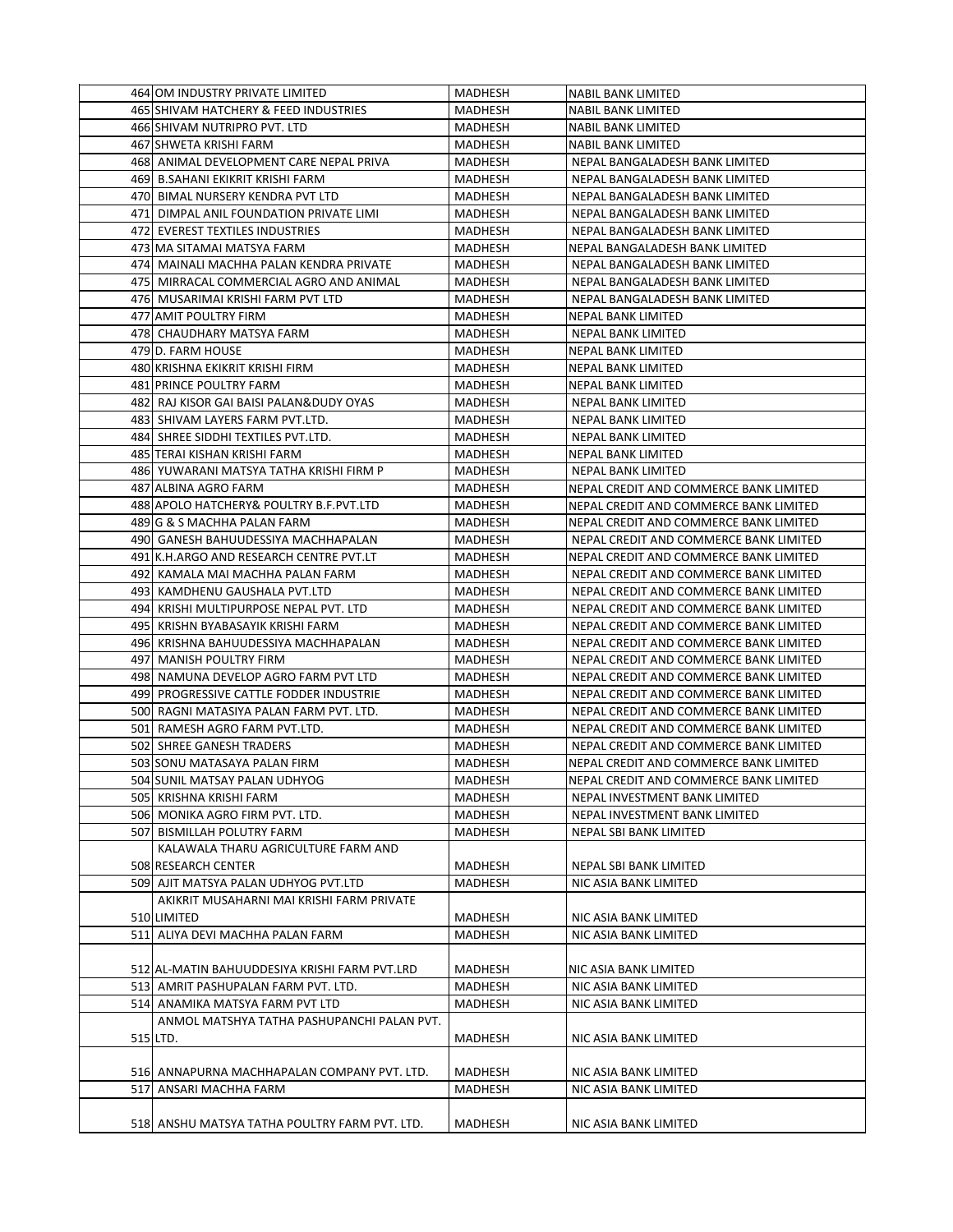| 519 ANURAG MATSYAPALAN PRIVATE LIMITED                      | MADHESH        | NIC ASIA BANK LIMITED |
|-------------------------------------------------------------|----------------|-----------------------|
|                                                             |                |                       |
| 520) ANUSHKA BAHUUDDESIYA KRISHI FARM PVT LTD               | MADHESH        | NIC ASIA BANK LIMITED |
|                                                             |                |                       |
| 521 ASIAN GROUP OF INTERNATIONAL PVT LTD                    | MADHESH        | NIC ASIA BANK LIMITED |
| BARAM BABA PASHUPALAN TATHA KRISHI FIRM                     |                |                       |
| 522 PVT.LTD                                                 | MADHESH        | NIC ASIA BANK LIMITED |
| 523 CHANSI MATSYA PALAN FIRM PVT LTD                        | MADHESH        | NIC ASIA BANK LIMITED |
| DHANUSHADHAM PASHUPALAN TATHA MATSYA                        |                |                       |
| 524 FARM                                                    | MADHESH        | NIC ASIA BANK LIMITED |
| 525 DHURBA KRISHI FARM PVT. LTD.                            | MADHESH        | NIC ASIA BANK LIMITED |
| 526 GANGA MACHHA PALAN FARM PVT LTD.                        | MADHESH        | NIC ASIA BANK LIMITED |
| 527 GANPATI KRISHI FARM PVT. LTD.                           | MADHESH        | NIC ASIA BANK LIMITED |
| GARBHUBABA MULTI PURPOSE KRISHI FARM PVT.                   |                |                       |
| 528 LTD                                                     | MADHESH        | NIC ASIA BANK LIMITED |
| GAUN GHAR KRISHI SAMAGRI COMPANY PRIVATE                    |                |                       |
| 529 LIMITED                                                 |                |                       |
|                                                             | MADHESH        | NIC ASIA BANK LIMITED |
| 530 GREEN GOLD AGRO BUSINESS PVT. LTD.                      | MADHESH        | NIC ASIA BANK LIMITED |
| 531 HARAIYA KRISHI FARM PVT. LTD                            | MADHESH        | NIC ASIA BANK LIMITED |
| 532 HIM AMRIT KRISHI FARM PVT LTD                           | MADHESH        | NIC ASIA BANK LIMITED |
| 533 JAY AMBE HATCHERY AND FEEDS PVT.LTD.                    | MADHESH        | NIC ASIA BANK LIMITED |
| 534 KALIKA BAHUUDESHYA KRISHI FARM PVT LTD                  | MADHESH        | NIC ASIA BANK LIMITED |
| 535  KARKI EKIKRIT PASHU BIKASH KENDRA                      | MADHESH        | NIC ASIA BANK LIMITED |
| 536 MAA SHANTI DAIRY UDHYOG PVT LTD                         | <b>MADHESH</b> | NIC ASIA BANK LIMITED |
| MAHADEV AGRICULTURE AND PRODUCTION                          |                |                       |
| 537 COMPANY PVT. LTD.                                       | MADHESH        | NIC ASIA BANK LIMITED |
| 538 MAHAT POULTRY FIRM                                      | MADHESH        | NIC ASIA BANK LIMITED |
| 539 MAHIMA AGRO PARK PVT LTD                                | MADHESH        | NIC ASIA BANK LIMITED |
| 540 MANJUDEVI AGRO FARM PPRIVATE LIMITED                    | <b>MADHESH</b> | NIC ASIA BANK LIMITED |
| 541 MATA GHODIDEVI KRISHI FIRM PVT. LTD                     | MADHESH        | NIC ASIA BANK LIMITED |
|                                                             |                |                       |
| MITHILANCHAL AGRO FARM TATHA MACHHA PALAN                   |                |                       |
| 542 PVT LTD                                                 | MADHESH        | NIC ASIA BANK LIMITED |
|                                                             |                |                       |
| 543 NEW TANISH AGRICULTURE AND FISHERY UDHYOG               | MADHESH        | NIC ASIA BANK LIMITED |
| NITU BYABASAYIK MISHRIT KRISHI TATHA PARYATAN               |                |                       |
| 544 UDHYOG PVT. LTD.                                        | MADHESH        | NIC ASIA BANK LIMITED |
|                                                             |                |                       |
| 5451 OM STAR KRISHI TATHA PASHUPALAN FARM PVT. LTD J        | MADHESH        | NIC ASIA BANK LIMITED |
| 546 PARICHAN MACHHA PALAN FIRM                              | MADHESH        | NIC ASIA BANK LIMITED |
| 547 PATEL MATSYA FARM                                       | <b>MADHESH</b> | NIC ASIA BANK LIMITED |
| PRABHU MAHIMA KRISHI FARM & RESEARCH CENTER                 |                |                       |
| 548 PVT LTD                                                 | MADHESH        | NIC ASIA BANK LIMITED |
|                                                             |                |                       |
| 549J PRATIBHA MATSYA TATHA KRISHI FARM PVT LTD              | MADHESH        | NIC ASIA BANK LIMITED |
| 550 PRATIGYA AGRICULTURE FARM PVT LTD                       | <b>MADHESH</b> | NIC ASIA BANK LIMITED |
|                                                             |                |                       |
| 551 R.N. KRISHI FARM AND DAIRY MILK PRODUCT PVT.LTD MADHESH |                | NIC ASIA BANK LIMITED |
| 552 RAJU MACHHA PALAN                                       | MADHESH        | NIC ASIA BANK LIMITED |
|                                                             |                |                       |
| 553 RAVI MATSYA PALAN UDYOG                                 | MADHESH        | NIC ASIA BANK LIMITED |
| 554 REHAN MACHHA PALAN FARM PVT. LTD                        | <b>MADHESH</b> | NIC ASIA BANK LIMITED |
|                                                             |                |                       |
| 555 S.M. KRISHI FARM AND RESEARCH CENTER PVT.LTD.           | <b>MADHESH</b> | NIC ASIA BANK LIMITED |
| SANDESH KUKHURA HASH TATHA MACHHA PALAN                     |                |                       |
| 556 FIRM                                                    | MADHESH        | NIC ASIA BANK LIMITED |
| SAURAV AGRO TATHA MACHHA PALAN FARM                         |                |                       |
| 557 PVT.LTD.                                                | MADHESH        | NIC ASIA BANK LIMITED |
| 558 SHAH AMAR AGRICULTURE FARM PVT. LTD.                    | MADHESH        | NIC ASIA BANK LIMITED |
| 559 SHIVA AGRO FARM PVT LTD                                 | MADHESH        | NIC ASIA BANK LIMITED |
| 560 SHUBHAM POULTRY FARM                                    | MADHESH        | NIC ASIA BANK LIMITED |
| 561 SITARA KRISHI FARM PVT LTD                              | MADHESH        | NIC ASIA BANK LIMITED |
| 562 TEJ KRISHI FARM PVT LTD                                 | MADHESH        | NIC ASIA BANK LIMITED |
| 563 TRIMURTI EKIKRIT KRISHI FARM PVT. LTD.                  | MADHESH        | NIC ASIA BANK LIMITED |
|                                                             |                |                       |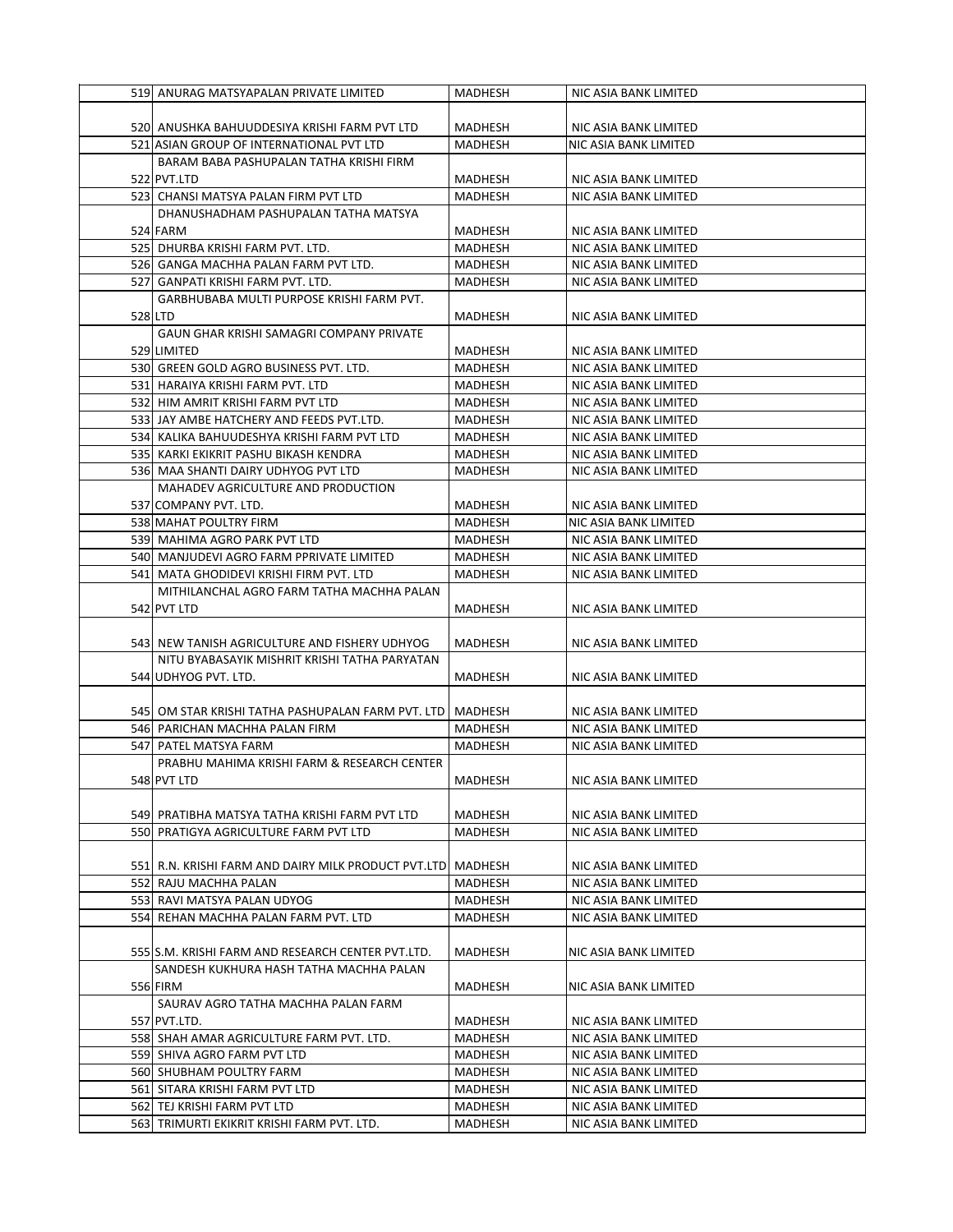| 564 YADAV MATSYA FARM                            | MADHESH        | NIC ASIA BANK LIMITED                 |
|--------------------------------------------------|----------------|---------------------------------------|
| 565 YADUKUL KRISHI FARM PRIVATE LIMITED          | MADHESH        | NIC ASIA BANK LIMITED                 |
| YUWAN MULTIPURPOSE AGRO FIRM PRIVATE             |                |                                       |
| 566 LIMITED                                      | MADHESH        | NIC ASIA BANK LIMITED                 |
| 567 ABIRAL HATCHERY PRIVATE LIMITED              | MADHESH        | <b>NMB BANK LIMITED</b>               |
| 568 JAY KISAN PVT.LTD                            | MADHESH        | NMB BANK LIMITED                      |
| 569 SURYASON AGRICULTURE FORM PVT LTD.           | MADHESH        | NMB BANK LIMITED                      |
| 570 ITAHARI HATCHERY AND FEED PVT LTD            | MADHESH        | PRABHU BANK LIMITED                   |
| 571 AARAV MACHHA TATHA PASUPANCHI PALAN          | MADHESH        | PRIME COMMERCIAL BANK LIMITED         |
| 572 AISHA FISH INDUSTRIES PVT.LTD                | MADHESH        | PRIME COMMERCIAL BANK LIMITED         |
| DURGA MEMORIAL ORG. FARM & BRE.RE. CENTER        |                |                                       |
| 573 PVT.LTD.                                     | MADHESH        | PRIME COMMERCIAL BANK LIMITED         |
| 574 GADHI MAI MATASYA PALAN PVT.LTD.             | MADHESH        | PRIME COMMERCIAL BANK LIMITED         |
| 575  KRISHI PASHUPANCHI TATHA MATSYA FARAM       | MADHESH        | PRIME COMMERCIAL BANK LIMITED         |
|                                                  |                |                                       |
| 576 PARSA KRISHI TATHA PASHUPANCHI FARM PVT.LTD. | MADHESH        | PRIME COMMERCIAL BANK LIMITED         |
| 577 ANSHU MATASYA PALAN                          | MADHESH        | RASTRIYA BANIJYA BANK                 |
| 578 ANUPAM COLD STORAGE PVT. LTD                 | <b>MADHESH</b> | RASTRIYA BANIJYA BANK                 |
| 579 GUPTA MATSYA FARM PVT LTD                    | MADHESH        | RASTRIYA BANIJYA BANK                 |
| 580 JANAKI MATSYA FARM                           | MADHESH        | RASTRIYA BANIJYA BANK                 |
| 581 KARKI POULTRY FIRM                           | <b>MADHESH</b> | RASTRIYA BANIJYA BANK                 |
| 582 KUSHWAHA KRISHI ICE AND COLD STORE           | MADHESH        | RASTRIYA BANIJYA BANK                 |
| 583 NANDANI KRISHI FARM PVT LTD                  | MADHESH        | RASTRIYA BANIJYA BANK                 |
| 584 NEW SHIVA KISHAN BAHUDESHIYA K. F.           | MADHESH        | RASTRIYA BANIJYA BANK                 |
| 585 RAJ NANDAN MATSYA PALAN FIRM P.L             | MADHESH        | RASTRIYA BANIJYA BANK                 |
| 586 RANJITKAR COLD STORAGE PVT.LTD               | MADHESH        | RASTRIYA BANIJYA BANK                 |
| 587 RHODO POULTRY BREEDING FARM                  | MADHESH        | RASTRIYA BANIJYA BANK                 |
| 588 SAH MACHHA PALAN FARM                        | MADHESH        | RASTRIYA BANIJYA BANK                 |
| 589 SAH POULTRY FARM                             | MADHESH        | RASTRIYA BANIJYA BANK                 |
| 590 SAMUHIK BIU BRIDHI COMPANY P. L              | MADHESH        | RASTRIYA BANIJYA BANK                 |
| 591 AMAN KRISHI TATHA PASHUPANCHHI FIRM          | MADHESH        | SANIMA BANK LIMITED                   |
| 592 QUICK MEAT INDUSTRY PVT. LTD.                | MADHESH        | SANIMA BANK LIMITED                   |
| 593 STANDARD AGRO PVT.LTD.                       | MADHESH        | SANIMA BANK LIMITED                   |
| 594 A.S. NEPAL AGRITECH PVT LTD                  | MADHESH        | SIDDHARTHA BANK LIMITED               |
| 595 CAPTAIN FARM PVT LTD                         | MADHESH        | SIDDHARTHA BANK LIMITED               |
| 596 PRATAP KRISHI FARM PVT LTD                   | MADHESH        | SIDDHARTHA BANK LIMITED               |
| 597 PRATIBHA KRISHI FARM PVT.LTD                 | <b>MADHESH</b> | SIDDHARTHA BANK LIMITED               |
| 598 S AND S POULTRY FARM PVT LTD                 | MADHESH        | SIDDHARTHA BANK LIMITED               |
| 599 SAH KRISHI TATHA PASU. FARM PVT LTD          | MADHESH        | SIDDHARTHA BANK LIMITED               |
| 600 SAHANE MATSYA PRAJANAN FARM                  | MADHESH        | SIDDHARTHA BANK LIMITED               |
| 601 SANTOSH POULTRY FARM PVT LTD                 | MADHESH        | SIDDHARTHA BANK LIMITED               |
| 602 SEJA POULTRY FARM PVT. LTD.                  | MADHESH        | SIDDHARTHA BANK LIMITED               |
| 603 UTTARBAHINI KRISHI FARM PVT. LTD.            | MADHESH        | SIDDHARTHA BANK LIMITED               |
| 604 JAYA BAJARANG PLYWOOD INDUSTRIES P           | MADHESH        | STANDARD CHARTERED BANK NEPAL LIMITED |
| KISHAN KRISHI UTPADAN TATHA PRASHODHAN           |                |                                       |
| 605 KENDRA PVT LTD                               | MADHESH        | <b>SUNRISE BANK LIMITED</b>           |
|                                                  |                |                                       |
| 606 MANGALAM DAIRY AND FOODS INDUSTRY PVT. LTD   | MADHESH        | SUNRISE BANK LIMITED                  |
| 607 MILAN DAIRY & FOOD INDUSTRIES PV.LT          | MADHESH        | <b>SUNRISE BANK LIMITED</b>           |
| 608 SAPTAKOSHI POULTRY FARM PVT.LTD              | MADHESH        | SUNRISE BANK LIMITED                  |
| 609 A.R. POULTRY FIRM                            | BAGMATI        | AGRICULTURE DEVELOPMENT BANK          |
| 610 AGRASAR POULTRY PVT.LTD.                     | BAGMATI        | AGRICULTURE DEVELOPMENT BANK          |
| 611 AGRO NARAYANI PVT.LTD                        | <b>BAGMATI</b> | AGRICULTURE DEVELOPMENT BANK          |
| 612 B.B.R AGRO PVT LTD                           | <b>BAGMATI</b> | AGRICULTURE DEVELOPMENT BANK          |
| 613 B.N.S.AGRO PVT LTD                           | BAGMATI        | AGRICULTURE DEVELOPMENT BANK          |
| 614 BHU LAXMI POULTRY TA MA FA PVT LTD           | BAGMATI        | AGRICULTURE DEVELOPMENT BANK          |
| 615 BINDABASINI POULTRY FIRM PVT.LTD.            | BAGMATI        | AGRICULTURE DEVELOPMENT BANK          |
| 616 BISHWO DAIRY UDHYOG PVT. LTD.                | BAGMATI        | AGRICULTURE DEVELOPMENT BANK          |
| 617 CHAMPAPUR HATCHARY BRIDING                   | BAGMATI        | AGRICULTURE DEVELOPMENT BANK          |
| 618 CHIMBER POKHARI KRISHI POULTRY FIRM          | BAGMATI        | AGRICULTURE DEVELOPMENT BANK          |
| 619 CHIR PARICHIT AGRO FIRM PVT.LTD              | BAGMATI        | AGRICULTURE DEVELOPMENT BANK          |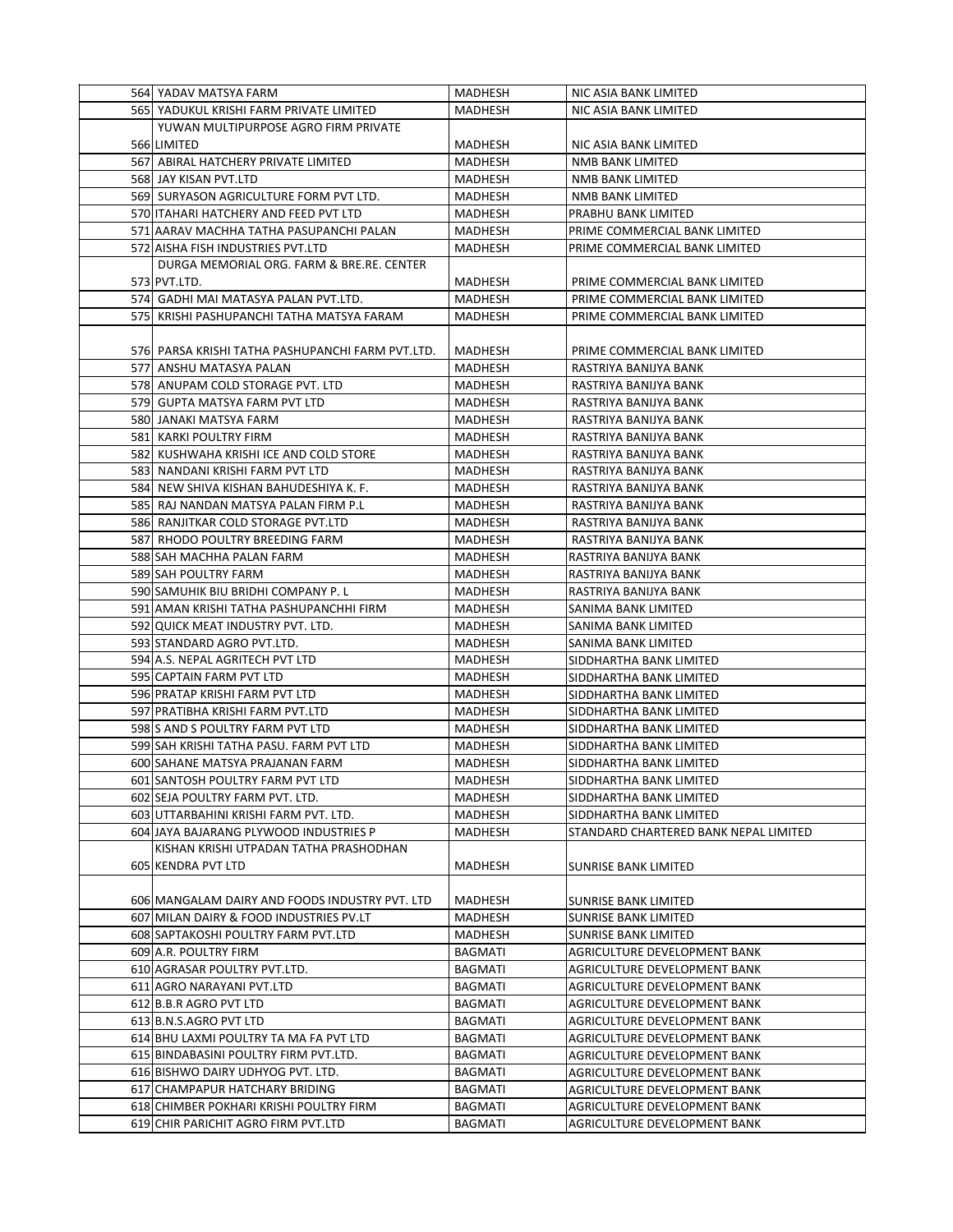| 620 CHIRAYU PASUPALAN TATHA KRISHI UT.K         | <b>BAGMATI</b> | AGRICULTURE DEVELOPMENT BANK        |
|-------------------------------------------------|----------------|-------------------------------------|
| 621 D.P. POULTRY FARM AND HATCHERY PVT.L        | <b>BAGMATI</b> | AGRICULTURE DEVELOPMENT BANK        |
| 622 DHAMATHU KRISHI FARM PVT. LTD.              | <b>BAGMATI</b> | AGRICULTURE DEVELOPMENT BANK        |
| DHULIKHEL YOUTH VISION MULTI PURPOSE AGRO       |                |                                     |
| 623 AND RESEARCH CENTER P. LTD.                 | <b>BAGMATI</b> | AGRICULTURE DEVELOPMENT BANK        |
| 624 DILLIRAM KRISHI FIRM PVT.LTD.               | <b>BAGMATI</b> | AGRICULTURE DEVELOPMENT BANK        |
| 625 DURGA CHANDRA ORGANIC KRISHI FIRM           | <b>BAGMATI</b> | AGRICULTURE DEVELOPMENT BANK        |
| 626 EJURAR KRISHI FARM                          | <b>BAGMATI</b> | AGRICULTURE DEVELOPMENT BANK        |
| 627 GOSAIKUNDA PALET FEED INDUSTRIES PVT. LTD   | <b>BAGMATI</b> | AGRICULTURE DEVELOPMENT BANK        |
| 628 HARIYALI KRISHI FIRM                        | <b>BAGMATI</b> | AGRICULTURE DEVELOPMENT BANK        |
| 629 HATCH NEPAL PVT LTD                         | <b>BAGMATI</b> | AGRICULTURE DEVELOPMENT BANK        |
|                                                 |                |                                     |
| 630 HELAMBU AGRO AND RESEARCH CENTER PVT LTD    | <b>BAGMATI</b> | AGRICULTURE DEVELOPMENT BANK        |
| 631 HIMGIRI PERRMACULTURE FORM PVT LTD          | <b>BAGMATI</b> | AGRICULTURE DEVELOPMENT BANK        |
| 632 JAL BINAYAK KRISHI FARM                     | <b>BAGMATI</b> | AGRICULTURE DEVELOPMENT BANK        |
| 633 JANAKALYAN POULTRY FARM PVT.LTD.            | <b>BAGMATI</b> | AGRICULTURE DEVELOPMENT BANK        |
| 634 JASMIN POULTRY FARM PVT.LTD.                | <b>BAGMATI</b> | AGRICULTURE DEVELOPMENT BANK        |
| 635 KALIKA POULTRY FARM                         | <b>BAGMATI</b> | AGRICULTURE DEVELOPMENT BANK        |
| 636 KATHMANDU AGRO FIRM                         | <b>BAGMATI</b> | AGRICULTURE DEVELOPMENT BANK        |
| 637 KAUMAARYA MAA POU & AGR CEN PVT LTD         | <b>BAGMATI</b> | AGRICULTURE DEVELOPMENT BANK        |
| 638 KERUNGA SAMUHIK KRI.T.ANU.K.PVT LTD         | <b>BAGMATI</b> | AGRICULTURE DEVELOPMENT BANK        |
| 639 KEWALPUR AGRO FIRM PVT LTD                  | <b>BAGMATI</b> | AGRICULTURE DEVELOPMENT BANK        |
| 640 KHOPASI DAIRY UDHYOG PVT LTD                | <b>BAGMATI</b> | AGRICULTURE DEVELOPMENT BANK        |
| 641 KOSHILI DIARY UDYOG PVT. LTD.               | <b>BAGMATI</b> | AGRICULTURE DEVELOPMENT BANK        |
| 642 LAL PARSA EKIKRIT KRISHI FIRM PVT.LTD.      | <b>BAGMATI</b> | AGRICULTURE DEVELOPMENT BANK        |
| 643 LALIMA EKIKRIT AGRO FARM                    | <b>BAGMATI</b> | AGRICULTURE DEVELOPMENT BANK        |
| 644 LUBHOO MAHALAXMI TEXTILE                    | <b>BAGMATI</b> | AGRICULTURE DEVELOPMENT BANK        |
| 645 MACHHINDRABAN VINEYARD AGRO PVT LTD         | <b>BAGMATI</b> | AGRICULTURE DEVELOPMENT BANK        |
| 646 MAHADEV KRISHI FIRM                         | <b>BAGMATI</b> | AGRICULTURE DEVELOPMENT BANK        |
| 647 MANAKAMANA AGREETECH PVT LTD                | <b>BAGMATI</b> | AGRICULTURE DEVELOPMENT BANK        |
| 648 MANIDEEP KRISHI FIRM PVT LTD                | <b>BAGMATI</b> | AGRICULTURE DEVELOPMENT BANK        |
| 649 MANJU FEED & POULTRY INDUSTRIES PVT         | <b>BAGMATI</b> | AGRICULTURE DEVELOPMENT BANK        |
| 650 MOUNT EVEREST ORGANIC COFFEE PVT.LTD        | <b>BAGMATI</b> | AGRICULTURE DEVELOPMENT BANK        |
| 651 MUNAL POULTRY FEED AND FARM PVT.LTD         | <b>BAGMATI</b> | AGRICULTURE DEVELOPMENT BANK        |
| 652 NAGARIK KALYAN AGRICULTURE FARM PVT         | <b>BAGMATI</b> | AGRICULTURE DEVELOPMENT BANK        |
| 653 NEPAL MULTIPLANT PRODUCT AND RESEARCH       | <b>BAGMATI</b> | AGRICULTURE DEVELOPMENT BANK        |
|                                                 |                |                                     |
| 654 NMG HATCHARY TATHA DANA UDHYOG PVT. LTD.    | <b>BAGMATI</b> | AGRICULTURE DEVELOPMENT BANK        |
| 655 NUWAKOT POULTRY FARM AND AGRO PRODU         | <b>BAGMATI</b> | AGRICULTURE DEVELOPMENT BANK        |
| 656 OM HATCHERY UDHYOG PVT. LTD.                | <b>BAGMATI</b> | AGRICULTURE DEVELOPMENT BANK        |
| 657 P.S.P. AGRO PVT LTD                         | <b>BAGMATI</b> | <b>AGRICULTURE DEVELOPMENT BANK</b> |
| 658 PANCHADEEP POULTRY FARM PVT.LTD             | <b>BAGMATI</b> | AGRICULTURE DEVELOPMENT BANK        |
| PATHIVARA PASHUPALAN TATHA DANA UTPADAN         |                |                                     |
| 659 KENDRA                                      | <b>BAGMATI</b> | AGRICULTURE DEVELOPMENT BANK        |
| 660 PRAVA POULTRY FIRM PVT LTD                  | <b>BAGMATI</b> | AGRICULTURE DEVELOPMENT BANK        |
| 661 PURI FARM HOUSE PVT.LTD                     | <b>BAGMATI</b> | AGRICULTURE DEVELOPMENT BANK        |
| 662 QUALITY DAIRY PVT.LTD                       | <b>BAGMATI</b> | AGRICULTURE DEVELOPMENT BANK        |
| 663 R.P. POULTRY SUPPLIERS P.L                  | <b>BAGMATI</b> | AGRICULTURE DEVELOPMENT BANK        |
| 664 R.S. POULTRY FARM PVT.LTD.                  | <b>BAGMATI</b> | AGRICULTURE DEVELOPMENT BANK        |
| 665 RAKSHY MODERN AGRICALTURE FORM PVT.LTD      | <b>BAGMATI</b> | AGRICULTURE DEVELOPMENT BANK        |
| RAKSHYA DEVI KRISHI TATHA PASUPALAN FARM PVT    |                |                                     |
| 666 LTD                                         | <b>BAGMATI</b> | AGRICULTURE DEVELOPMENT BANK        |
| 667 RISING HATCHREY PVT LTD                     | <b>BAGMATI</b> | AGRICULTURE DEVELOPMENT BANK        |
| 668 RITU AGRO PVT.LTD                           | <b>BAGMATI</b> | AGRICULTURE DEVELOPMENT BANK        |
| 669 S.Q.B.POULTRY FIRM PVT. LTD.                | <b>BAGMATI</b> | AGRICULTURE DEVELOPMENT BANK        |
| 670 S.R. POULTRY FARM PVT LTD                   | <b>BAGMATI</b> | AGRICULTURE DEVELOPMENT BANK        |
| 671 SANJAY TEXTILE                              | <b>BAGMATI</b> | AGRICULTURE DEVELOPMENT BANK        |
|                                                 |                |                                     |
| 672 SAPTABHUME AGRO AND RESEARCH CENTER PVT LTD | <b>BAGMATI</b> | AGRICULTURE DEVELOPMENT BANK        |
| 673 SATHI SAFE AGRI CONCERNS P.LTD              | <b>BAGMATI</b> | AGRICULTURE DEVELOPMENT BANK        |
| 674 SIRIUS AGRICULTURE AND FARMING PVT LTD      | <b>BAGMATI</b> | AGRICULTURE DEVELOPMENT BANK        |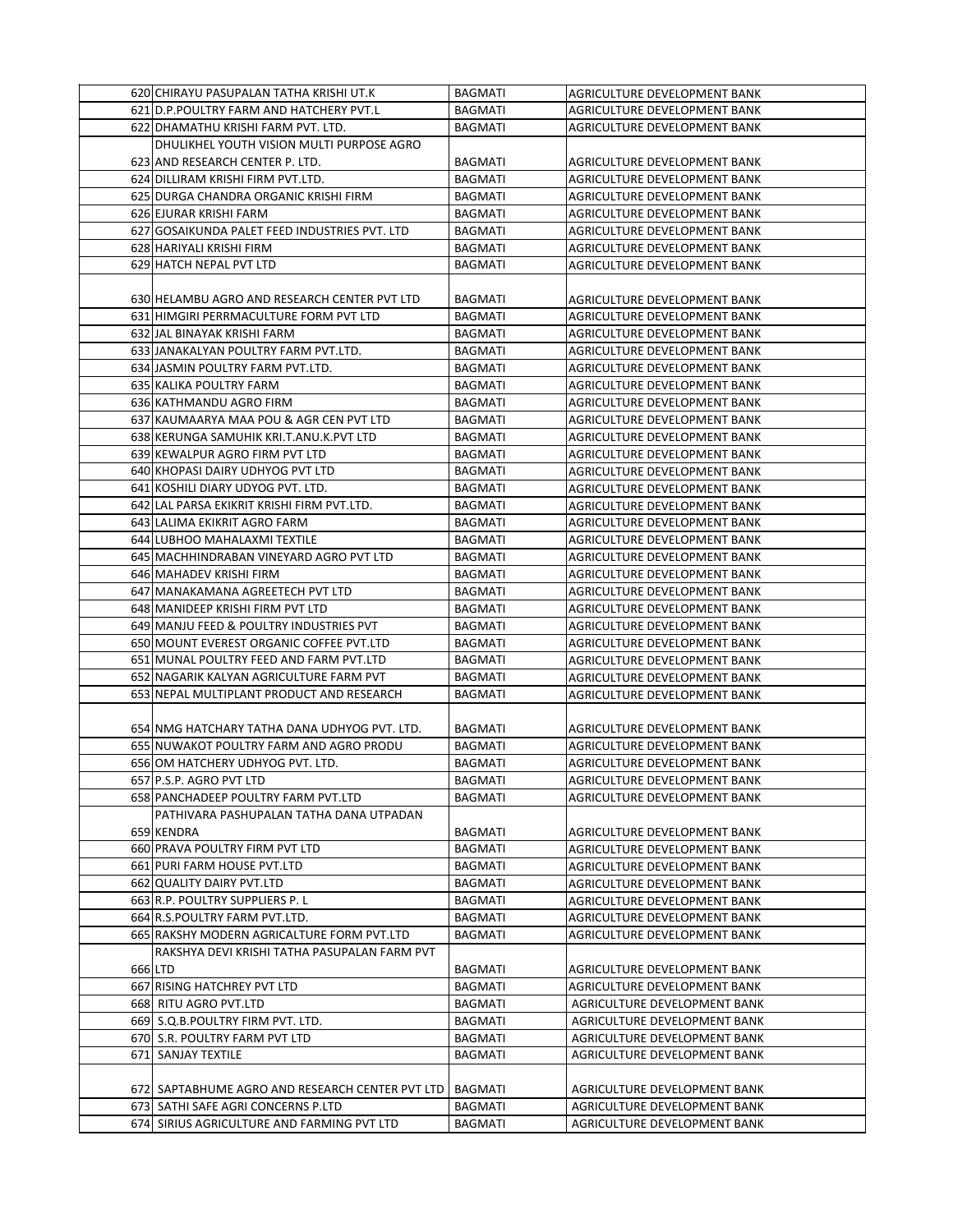| 675 SITA KRISHI FIRM                                                      | <b>BAGMATI</b>                   | AGRICULTURE DEVELOPMENT BANK                                               |
|---------------------------------------------------------------------------|----------------------------------|----------------------------------------------------------------------------|
| 676 SUBEDI MULTIPURPOSE KRISHI FARM PVT LTD                               | <b>BAGMATI</b>                   | AGRICULTURE DEVELOPMENT BANK                                               |
| 677 SUDIP POULTRY PVT.LTD.                                                | <b>BAGMATI</b>                   | AGRICULTURE DEVELOPMENT BANK                                               |
| 678 SUNKOSHI ADVENTURE RETREAT PVT LTD                                    | <b>BAGMATI</b>                   | AGRICULTURE DEVELOPMENT BANK                                               |
| 679 SUPREME INNOVATIVE AGRO PVT.LTD                                       | <b>BAGMATI</b>                   | AGRICULTURE DEVELOPMENT BANK                                               |
| 680 SURYA MAMA BHANJA GAI FARM PVT LTD                                    | <b>BAGMATI</b>                   | AGRICULTURE DEVELOPMENT BANK                                               |
| 681 SUWARNA POULTRY PVT. LTD.                                             | <b>BAGMATI</b>                   | AGRICULTURE DEVELOPMENT BANK                                               |
| 682 UTPRENNA KRISHI&PASHUPALAN PVT.LTD                                    | <b>BAGMATI</b>                   | AGRICULTURE DEVELOPMENT BANK                                               |
| 683 VISION OF MAKAWANPUR AGRIC PVT LTD                                    | <b>BAGMATI</b>                   | AGRICULTURE DEVELOPMENT BANK                                               |
| 684 AGRAWAL COW FARM AND AGRO PVT.LTD.                                    | <b>BAGMATI</b>                   | <b>BANK OF KATHMANDU LIMITED</b>                                           |
| 685 AROGYA BHAWAN WORKS PVT.LTD                                           | BAGMATI                          | <b>BANK OF KATHMANDU LIMITED</b>                                           |
| 686 BINDABASINI FRUITS CHAMBER PVT. LTD.                                  | <b>BAGMATI</b>                   | <b>BANK OF KATHMANDU LIMITED</b>                                           |
| 687 BUDDHA POULTRY AND INTEGRATED P. LTD.                                 | <b>BAGMATI</b>                   | <b>BANK OF KATHMANDU LIMITED</b>                                           |
| <b>688 BUDDHESHWOR TEXTILE</b>                                            | <b>BAGMATI</b>                   | <b>BANK OF KATHMANDU LIMITED</b>                                           |
| 689 JAGATPUR AGRO PVT.LTD                                                 | <b>BAGMATI</b>                   | <b>BANK OF KATHMANDU LIMITED</b>                                           |
| 690 JHAPA TEA ESTATE PVT. LTD                                             | <b>BAGMATI</b>                   | <b>BANK OF KATHMANDU LIMITED</b>                                           |
| 691 K.C. POULTRY BREEDING PVT LTD                                         | <b>BAGMATI</b>                   | <b>BANK OF KATHMANDU LIMITED</b>                                           |
| 692 KHADKA BAHUUDESIYA KRISHI FARM PVT LTD                                | <b>BAGMATI</b>                   | <b>BANK OF KATHMANDU LIMITED</b>                                           |
| 693 KOLMATESHWOR AGRICULTURE FARM PVT.LTD                                 | <b>BAGMATI</b>                   | <b>BANK OF KATHMANDU LIMITED</b>                                           |
| 694 LIFE LINE BREEDING FARMS PVT LTD.                                     | <b>BAGMATI</b>                   | <b>BANK OF KATHMANDU LIMITED</b>                                           |
| 695 LUBHOO MEMORISE TEXTILE                                               | <b>BAGMATI</b>                   | <b>BANK OF KATHMANDU LIMITED</b>                                           |
| MAULAKALIKA POULTRY BREEDING AND RESEACH                                  |                                  |                                                                            |
| 696 FARM PVT. LTD.                                                        | BAGMATI                          | <b>BANK OF KATHMANDU LIMITED</b>                                           |
| 697 MEGA HATCHERY PVT, LTD.                                               | <b>BAGMATI</b>                   | <b>BANK OF KATHMANDU LIMITED</b>                                           |
| 698 N N HATCHERY PVT LTD                                                  | BAGMATI                          | <b>BANK OF KATHMANDU LIMITED</b>                                           |
| 699 NASIB POULTRY PVT. LTD.                                               | <b>BAGMATI</b>                   | <b>BANK OF KATHMANDU LIMITED</b>                                           |
| 700 NEW HEERA TEXTILE UDHYOG                                              | <b>BAGMATI</b>                   | <b>BANK OF KATHMANDU LIMITED</b>                                           |
| 701 PANCHARATNA HATCHERY PVT LTD                                          | <b>BAGMATI</b>                   | <b>BANK OF KATHMANDU LIMITED</b>                                           |
|                                                                           |                                  |                                                                            |
| 702 PAUDEL DANA UDHYOG AND POULTRY FARM PVT LTD BAGMATI                   |                                  | <b>BANK OF KATHMANDU LIMITED</b>                                           |
| 703 R.G.S. POULTRY FARM PVT. LTD.                                         | <b>BAGMATI</b>                   | <b>BANK OF KATHMANDU LIMITED</b>                                           |
| 704 RACHANA HATCHERY PVT. LTD.                                            | BAGMATI                          | <b>BANK OF KATHMANDU LIMITED</b>                                           |
| 705 RATNA HATCHERY PVT LTD                                                | <b>BAGMATI</b>                   | <b>BANK OF KATHMANDU LIMITED</b>                                           |
|                                                                           |                                  |                                                                            |
| 706 SAGAR POULTRY BREEDING FARM PRIVATE LIMITED                           | <b>BAGMATI</b>                   | <b>BANK OF KATHMANDU LIMITED</b>                                           |
| 707 SAMBRIDI POULTRY FARM PVT. LTD.                                       | <b>BAGMATI</b>                   | <b>BANK OF KATHMANDU LIMITED</b>                                           |
|                                                                           |                                  |                                                                            |
| 708 SAPANA KRISHI TATHA PASHUPALAN FARM PVT.LTD                           | <b>BAGMATI</b>                   | <b>BANK OF KATHMANDU LIMITED</b>                                           |
| 709 SHIKHAR MACHHA PALAN FARM PVT.LTD.                                    | <b>BAGMATI</b>                   | <b>BANK OF KATHMANDU LIMITED</b>                                           |
| 710 VALLEY PELLET FEED PVT. LTD.                                          | <b>BAGMATI</b>                   | <b>BANK OF KATHMANDU LIMITED</b>                                           |
| 711 ABHISHREE AGRO HERB PVT. LTD                                          | <b>BAGMATI</b>                   | CENTURY COMMERCIAL BANK LIMITED                                            |
| 712 ANNAPURNA POULTRY AGRO FARM PV                                        | BAGMATI                          | CENTURY COMMERCIAL BANK LIMITED                                            |
| 713 ANNAPURNA POULTRY AGRO FARM PVT.LTD                                   | BAGMATI                          | CENTURY COMMERCIAL BANK LIMITED                                            |
| 714 EKATA ORGANIC FARM PVT LTD                                            | <b>BAGMATI</b>                   | CENTURY COMMERCIAL BANK LIMITED                                            |
| 715 INTER NEPAL AGROVET CO. PVT. LTD.                                     | BAGMATI                          | CENTURY COMMERCIAL BANK LIMITED                                            |
| 716 PARIDANDA AGRICULTURAL FARM PVT LTD                                   | <b>BAGMATI</b>                   | <b>CENTURY COMMERCIAL BANK LIMITED</b>                                     |
| 717 ADHUNIK AGRO PRODUCTS PVT. LTD.                                       | <b>BAGMATI</b>                   | CITIZENS BANK INTERNATIONAL LIMITED                                        |
| 718 ADHUNIK FEED PRODUCT (P) LTD                                          | BAGMATI                          | CITIZENS BANK INTERNATIONAL LIMITED                                        |
| 719 ADHUNIK POULTRY BREEDING FARM (P) LTD                                 | BAGMATI                          | CITIZENS BANK INTERNATIONAL LIMITED                                        |
| 720 AMARSIDDHI HATCH PVT. LTD.                                            | BAGMATI                          | CITIZENS BANK INTERNATIONAL LIMITED                                        |
| 721 BAGESHWORI POULTRY PVT. LTD                                           | BAGMATI                          | CITIZENS BANK INTERNATIONAL LIMITED                                        |
| 722 BELGHARI KIRSHI FARM PVT LTD                                          | BAGMATI                          | CITIZENS BANK INTERNATIONAL LIMITED                                        |
|                                                                           |                                  |                                                                            |
| 723 DOTELS WILDLIFE AGRO RESEARCH CENTRE PVT LTD                          | BAGMATI                          | CITIZENS BANK INTERNATIONAL LIMITED                                        |
| 724 EVEREST AROMA PVT. LTD.                                               | BAGMATI                          | CITIZENS BANK INTERNATIONAL LIMITED                                        |
| 725 GORAKHANATH HERBACUTICALS P. LTD.                                     | BAGMATI                          | CITIZENS BANK INTERNATIONAL LIMITED                                        |
| 726 KHATRI FEED INDUSTRIES                                                | <b>BAGMATI</b>                   | CITIZENS BANK INTERNATIONAL LIMITED                                        |
| 727 KHATRI POULTRY BREEDING FARM                                          | <b>BAGMATI</b>                   | CITIZENS BANK INTERNATIONAL LIMITED                                        |
| 728 MAHALAXMI FARMS NEPAL PVT. LTD                                        | <b>BAGMATI</b>                   | CITIZENS BANK INTERNATIONAL LIMITED                                        |
|                                                                           |                                  |                                                                            |
|                                                                           |                                  |                                                                            |
| 729 OJASWI AKIKRIT KRISHI FARM P LTD<br>730 QUALITY COLD STORAGE PVT. LTD | <b>BAGMATI</b><br><b>BAGMATI</b> | CITIZENS BANK INTERNATIONAL LIMITED<br>CITIZENS BANK INTERNATIONAL LIMITED |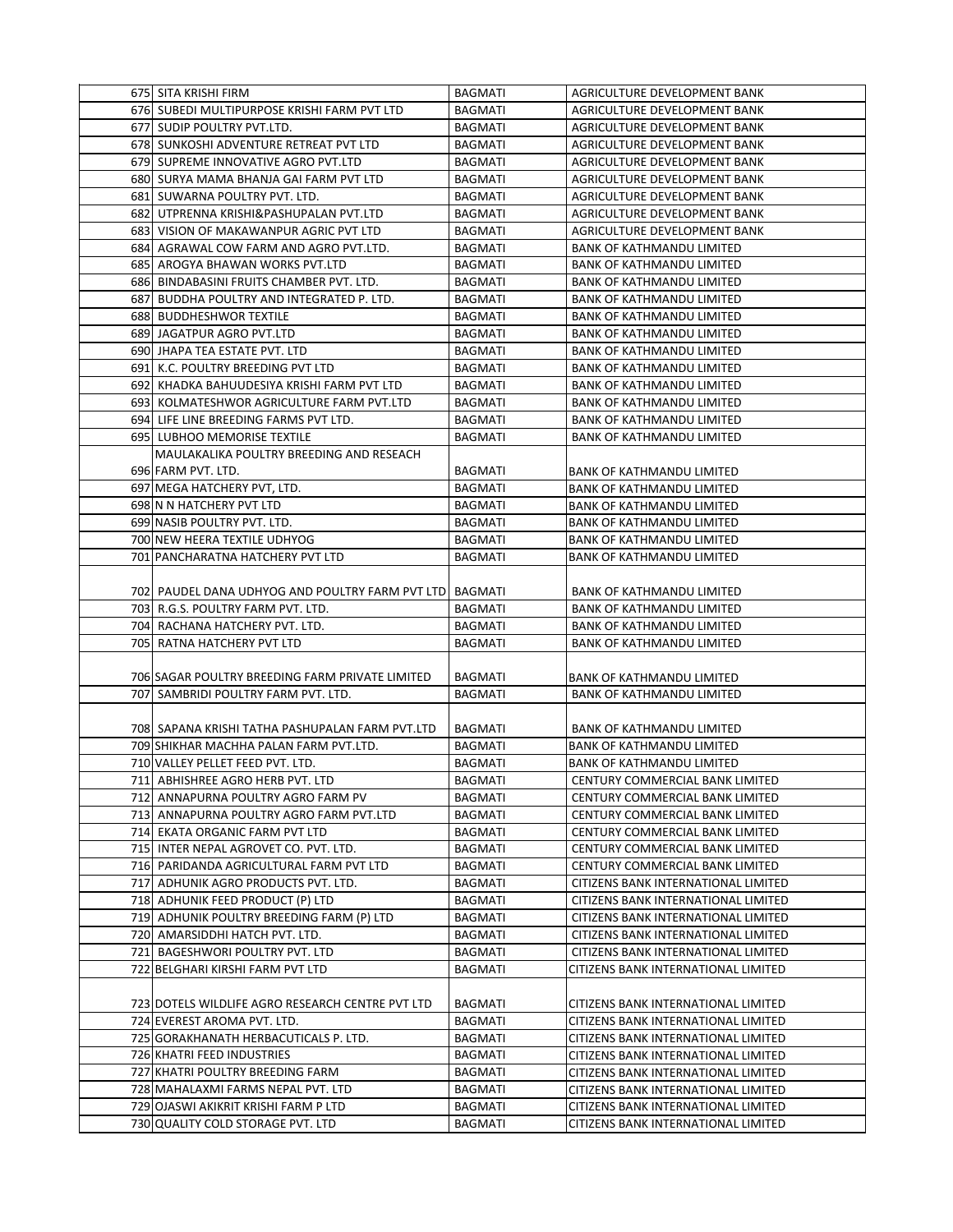| 731 QUALITY HATCHARY PVT. LTD                  | <b>BAGMATI</b> | CITIZENS BANK INTERNATIONAL LIMITED |
|------------------------------------------------|----------------|-------------------------------------|
|                                                |                |                                     |
| 732 SAUGAT POULTRY BREEDING AND FARM PVT LTD   | <b>BAGMATI</b> | CITIZENS BANK INTERNATIONAL LIMITED |
| 733 S.K. MEAT AND FISHERIES PVT. LTD.          | <b>BAGMATI</b> | CITIZENS BANK INTERNATIONAL LIMITED |
| 734 S.K. MEATS AND FISHERIES PVT. LTD.         | BAGMATI        | CITIZENS BANK INTERNATIONAL LIMITED |
| 735 SAUGAT POULTERY BREEDING FARM              | <b>BAGMATI</b> | CITIZENS BANK INTERNATIONAL LIMITED |
| 736 SHAKTI POULTRY PVT. LTD.                   | BAGMATI        | CITIZENS BANK INTERNATIONAL LIMITED |
| 737 UJJWAL LAXMI KRISHI FARM                   | <b>BAGMATI</b> | CITIZENS BANK INTERNATIONAL LIMITED |
| 738 A. S CUTFLOWER NURSARY UDHYOG              | <b>BAGMATI</b> | CIVIL BANK LIMITED                  |
| 739 ANKITA POULTRY FARM PVT LTD                | <b>BAGMATI</b> | CIVIL BANK LIMITED                  |
| 740 B.K POULTRY FARM PVT LTD                   | BAGMATI        | CIVIL BANK LIMITED                  |
| 741 CHITWAN SEA FOODS PVT LTD                  | <b>BAGMATI</b> | CIVIL BANK LIMITED                  |
| 742 DHAKAL AGRO FARM PVT. LTD                  | <b>BAGMATI</b> | CIVIL BANK LIMITED                  |
| 743 HIGHFIELD AGRO COMPANY PVT LTD             | BAGMATI        | CIVIL BANK LIMITED                  |
| 744 JALESHWOR AGRO AND BEVERAGE PVT. L         | BAGMATI        | CIVIL BANK LIMITED                  |
| 745 KAPIYA POULTRY FARM PVT LTD                | <b>BAGMATI</b> | CIVIL BANK LIMITED                  |
| 746 NABA PASHUPATI BREEDING FARM PVT LT        | BAGMATI        | CIVIL BANK LIMITED                  |
| 747 NEPAL GULF INT MULTIPURPOSE CO PV L        | BAGMATI        | CIVIL BANK LIMITED                  |
| 748 NEPAL HATCHIRY - BREEDING, FARM PLTD       | <b>BAGMATI</b> | CIVIL BANK LIMITED                  |
| 749 OMKAR HATCHERY PVT LTD.                    | BAGMATI        | CIVIL BANK LIMITED                  |
| 750 PANCHAKANYA STORE AND SUPPLIERS            | <b>BAGMATI</b> | CIVIL BANK LIMITED                  |
| 751 PRASIDDHA ALAICHI KRISHI FARM PVT L        | BAGMATI        | <b>CIVIL BANK LIMITED</b>           |
| 752 PRASIDDHA COFFEE ESTATE PVT LTD            | <b>BAGMATI</b> | <b>CIVIL BANK LIMITED</b>           |
| 753 SUBEKSHYA BAHUUDESHYA KRISHI FA P L        | <b>BAGMATI</b> | CIVIL BANK LIMITED                  |
| 754 SUNRISE RESEARCH & BREE FARM P. L          | BAGMATI        | CIVIL BANK LIMITED                  |
| 755 SURABHI AGRICULTURE AND TECHNOLOGY         | <b>BAGMATI</b> | CIVIL BANK LIMITED                  |
| 756 TILESWOR DUGDHA DAIRY PVT LTD              | BAGMATI        | CIVIL BANK LIMITED                  |
| 757 VEGA POULTRY PVT LTD                       | <b>BAGMATI</b> | CIVIL BANK LIMITED                  |
| 758 A.B.S POULTRY GROUP PVT. LTD               | <b>BAGMATI</b> | <b>EVEREST BANK LIMITED</b>         |
| 759 ARYAL KRISHI FIRM                          | BAGMATI        | EVEREST BANK LIMITED                |
| 760 BAGADWAR KRISHI AND PASU FARM PVT LTD      | BAGMATI        | <b>EVEREST BANK LIMITED</b>         |
| 761 BHUMEDEVI KRISHI FIRM PVT.LTD.             | BAGMATI        | EVEREST BANK LIMITED                |
| 762  GAURI SHANKAR KRISHI FARM                 | <b>BAGMATI</b> | <b>EVEREST BANK LIMITED</b>         |
| 763 GAUTAMSHREE ORGANIC & COW FARM PVT.LTD     | <b>BAGMATI</b> | <b>EVEREST BANK LIMITED</b>         |
| 764 KHADKA NURSERY PVT. LTD.                   | <b>BAGMATI</b> | <b>EVEREST BANK LIMITED</b>         |
| 765 KOTBARI KRISHI FARM P.LTD                  | BAGMATI        | <b>EVEREST BANK LIMITED</b>         |
| 766 LALITPUR POULTRY P. LTD.                   | <b>BAGMATI</b> | EVEREST BANK LIMITED                |
| 767 PRABIN POULTRY FARM                        | BAGMATI        | <b>EVEREST BANK LIMITED</b>         |
| 768 QUALITY FEED & COLD STORAGE PVT LTD        | <b>BAGMATI</b> | EVEREST BANK LIMITED                |
| 769 RAJ DANA AND POULTRY FARM PVT. LTD.        | <b>BAGMATI</b> | <b>EVEREST BANK LIMITED</b>         |
| 770 SHARMILA SHRESTHA                          | BAGMATI        | <b>EVEREST BANK LIMITED</b>         |
| 771 SHUBHA DAIRY INDUSTRIES PVT.LTD.           | BAGMATI        | <b>EVEREST BANK LIMITED</b>         |
| 772 SIMALTHALI AGRO PRIVATE. LIMITED.          | <b>BAGMATI</b> | EVEREST BANK LIMITED                |
| 773 SITEBA ORGANIC KRISHI FARM PVT LTD         | <b>BAGMATI</b> | EVEREST BANK LIMITED                |
|                                                |                |                                     |
| 774 WELLNESS HEALTH FOODS AND PRODUCTS PVT LTD | <b>BAGMATI</b> | EVEREST BANK LIMITED                |
| AMIT KRISHI MULTI AGRO                         |                |                                     |
| 775 FARM PVT LTD                               | BAGMATI        | <b>GARIMA BIKAS BANK LIMITED</b>    |
| 776 BHATTARAI MILK FIRM PVT LTD.               | BAGMATI        | GARIMA BIKAS BANK LIMITED           |
| INDIRA POULTRY FIRM                            |                |                                     |
| 777 PVT.LTD.                                   | <b>BAGMATI</b> | <b>GARIMA BIKAS BANK LIMITED</b>    |
| K.D.A. FEED & POULTRY                          |                |                                     |
| 778 PVT LTD                                    | BAGMATI        | GARIMA BIKAS BANK LIMITED           |
| 779 SAFAL SAMBHAB POULTRY FARM                 | <b>BAGMATI</b> | <b>GARIMA BIKAS BANK LIMITED</b>    |
|                                                |                |                                     |
| 780 ANNAPURNA BEE AND AGRO CONCERN PVT.LTD     | BAGMATI        | <b>GLOBAL IME BANK LIMITED</b>      |
| 781 AVIAN HATCHARY PVT.LTD                     | <b>BAGMATI</b> | <b>GLOBAL IME BANK LIMITED</b>      |
| 782 BAGLUNGKALI POULTRY FARM PVT LTD           | BAGMATI        | <b>GLOBAL IME BANK LIMITED</b>      |
| BAIDYARAJ AGRO AND RESEARCH CENTER PRIVATE     |                |                                     |
| 783 LIMITED                                    | <b>BAGMATI</b> | <b>GLOBAL IME BANK LIMITED</b>      |
| 784 BRIHASPATI POULTRY PVT LTD                 | <b>BAGMATI</b> | <b>GLOBAL IME BANK LIMITED</b>      |
|                                                |                |                                     |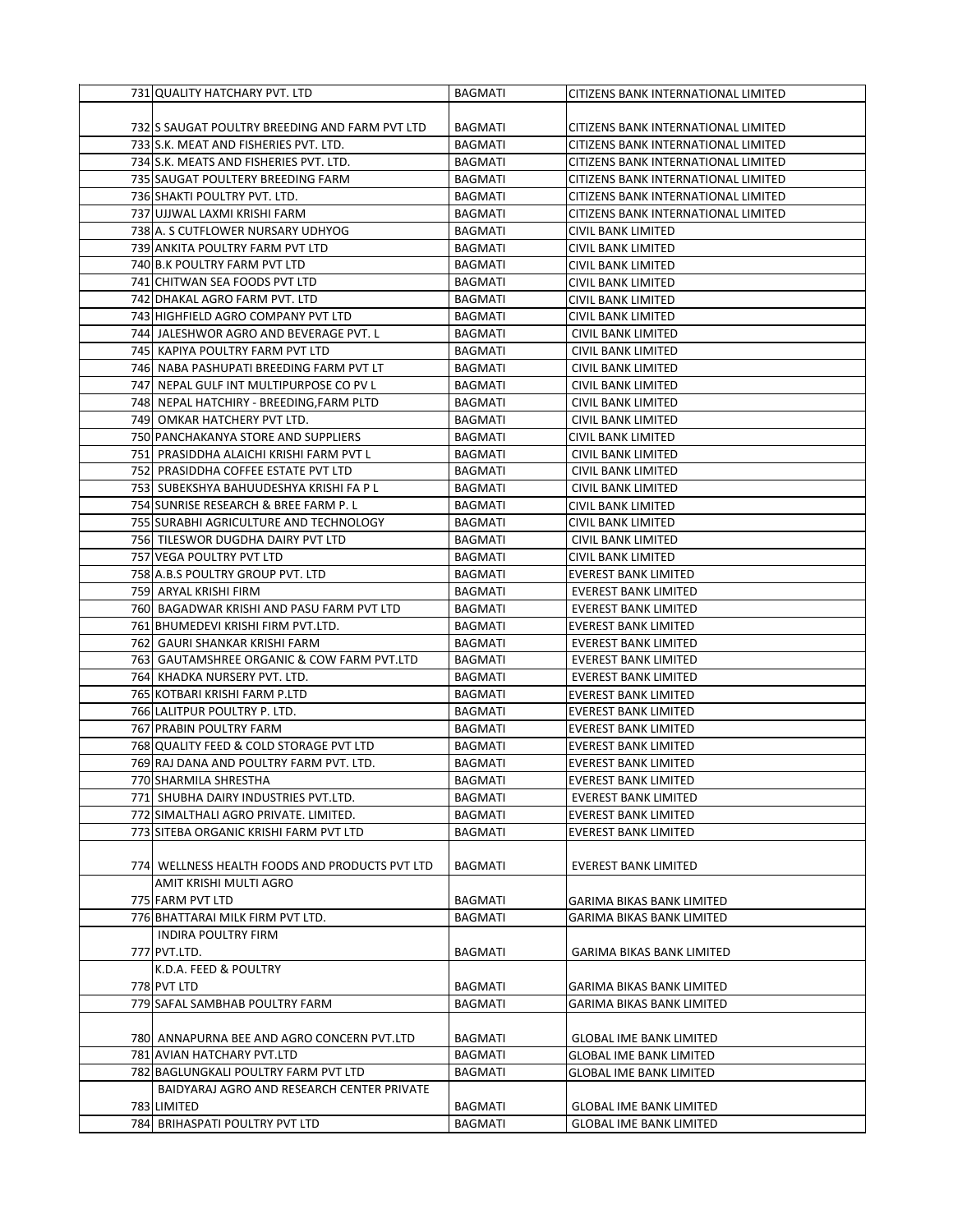| 785 BRIHAT AGRO FARM PVT. LTD.                    | <b>BAGMATI</b> | <b>GLOBAL IME BANK LIMITED</b> |
|---------------------------------------------------|----------------|--------------------------------|
| 786 DESTINATION AGRO FARM P.LTD                   | <b>BAGMATI</b> | <b>GLOBAL IME BANK LIMITED</b> |
| 787 FRIENDSHIP POULTRY FIRM PRIVATE LIMITED       | <b>BAGMATI</b> | <b>GLOBAL IME BANK LIMITED</b> |
| 788 HIMALAYAN GRACE COFFEE PVT.LTD                | <b>BAGMATI</b> | <b>GLOBAL IME BANK LIMITED</b> |
| ICHCHHAKAMANA POULTRY AND BREEDING FARM           |                |                                |
| 789 PVT.LTD                                       | BAGMATI        | <b>GLOBAL IME BANK LIMITED</b> |
| 790 JEMS AGRO FARM PVT.LTD.                       | <b>BAGMATI</b> | <b>GLOBAL IME BANK LIMITED</b> |
|                                                   |                |                                |
| 791  KAILASHPATI AGRO INDUSTRIES PRIVATE LIMITED  | BAGMATI        | <b>GLOBAL IME BANK LIMITED</b> |
| KANDEL POULTRY AND AGRO RESEARCH FARM             |                |                                |
| 792 PRIVATE LIMITED                               | <b>BAGMATI</b> | <b>GLOBAL IME BANK LIMITED</b> |
| 793 KRITIKA POULTRY FARM PVT LTD                  | <b>BAGMATI</b> | <b>GLOBAL IME BANK LIMITED</b> |
| 794 KUSHUM POULTRY AND HATCHERY PVT LTD           | <b>BAGMATI</b> | <b>GLOBAL IME BANK LIMITED</b> |
|                                                   |                |                                |
| 795 LARKE HIMAL JADIBUTI UDHYOG PRIVATE LIMITED   | <b>BAGMATI</b> | <b>GLOBAL IME BANK LIMITED</b> |
| 796 MANAKAMANA POULTRY FIRM                       | <b>BAGMATI</b> | <b>GLOBAL IME BANK LIMITED</b> |
| 797 MANAKAMANA TEXTILE                            | <b>BAGMATI</b> | <b>GLOBAL IME BANK LIMITED</b> |
| NAVA DURGA POULTRY BREEDING AND                   |                |                                |
| 798 RESEARCHFARM PRIVATE LIMITED                  | BAGMATI        | <b>GLOBAL IME BANK LIMITED</b> |
| 799 NAVAYUG NEPAL AGRO PVT. LTD.                  | <b>BAGMATI</b> | <b>GLOBAL IME BANK LIMITED</b> |
| 800 NC AGRO TECH INDUSTRIES PVT LTD               | <b>BAGMATI</b> | <b>GLOBAL IME BANK LIMITED</b> |
| NEPAL FOOD AND MEAT PRODUCTION COMPANY            |                |                                |
| 801 PRIVATE LIMITED                               | <b>BAGMATI</b> | <b>GLOBAL IME BANK LIMITED</b> |
| 802 NEPO INDUSTRIES PVT LTD                       | <b>BAGMATI</b> | <b>GLOBAL IME BANK LIMITED</b> |
|                                                   |                |                                |
| 803) OM SUPA DEURALI KHADHYANNA UDHYOG PVT. LTD.  | <b>BAGMATI</b> | <b>GLOBAL IME BANK LIMITED</b> |
| 804 PALCHOKIMAI TEXTILE PVT. LTD.                 | <b>BAGMATI</b> | <b>GLOBAL IME BANK LIMITED</b> |
| 805 PASHUPATI POULTRY FIRM PVT. LTD.              | BAGMATI        | <b>GLOBAL IME BANK LIMITED</b> |
| 806 PRAKRITIK HERBACEUTICALS PVT .LTD             | <b>BAGMATI</b> | <b>GLOBAL IME BANK LIMITED</b> |
| 807 RAJDHANI DAIRY PVT LTD                        | <b>BAGMATI</b> | <b>GLOBAL IME BANK LIMITED</b> |
| 808 RATNANAGAR POULTRY FARM PRIVATE LIMITED       | <b>BAGMATI</b> | <b>GLOBAL IME BANK LIMITED</b> |
|                                                   |                |                                |
| 809 ROYAL POULTRY BREEDING AND KRISI FARM PVT LTD | <b>BAGMATI</b> | <b>GLOBAL IME BANK LIMITED</b> |
| 810 SABINA POULTRY FARM PVT LTD                   | <b>BAGMATI</b> | <b>GLOBAL IME BANK LIMITED</b> |
|                                                   |                |                                |
| 811 SAFAL POULTRY BREEDING FARM PRIVATE LIMITED   | <b>BAGMATI</b> | <b>GLOBAL IME BANK LIMITED</b> |
| 812 SAMUDAYIK KRISHAK DAIRY PVT LT                | <b>BAGMATI</b> | <b>GLOBAL IME BANK LIMITED</b> |
| 813 SAMYUKTA DAIRY AND FOODS PVT.LTD              | <b>BAGMATI</b> | <b>GLOBAL IME BANK LIMITED</b> |
| SHRESTHA POULTRY AND AGRO RESEARCH FARM PVT       |                |                                |
| 814 LTD                                           | BAGMATI        | <b>GLOBAL IME BANK LIMITED</b> |
| 815 SHUBHA SAKSHAM POULTRY FARM PVT LTD           | <b>BAGMATI</b> | <b>GLOBAL IME BANK LIMITED</b> |
| 816 SIRJANA POULTRY FARM PVT LTD                  | <b>BAGMATI</b> | <b>GLOBAL IME BANK LIMITED</b> |
| 817 SURYODAYA POULTRY AND BREEDING PVT LTD        | BAGMATI        | <b>GLOBAL IME BANK LIMITED</b> |
| 818 SUZUKI TEXTILE PVT.LTD                        | BAGMATI        | <b>GLOBAL IME BANK LIMITED</b> |
| 819 THREE A.K.D KRISHI FARM PRIVATE LIMITED       | BAGMATI        | <b>GLOBAL IME BANK LIMITED</b> |
| 820 TRIVENI FEED INDUSTRIES PVT LTD               | <b>BAGMATI</b> | <b>GLOBAL IME BANK LIMITED</b> |
| 821 VISION DAIRY UDYOG PVT LTD                    | <b>BAGMATI</b> | <b>GLOBAL IME BANK LIMITED</b> |
| 822 AGRO KINGS PVT.LTD.                           | BAGMATI        | <b>GURKHAS FINANCE LIMITED</b> |
|                                                   |                |                                |
| 823 CHAURIDEURALI UTTHAN KRISHAK SAMUHA PVT. LTD. | <b>BAGMATI</b> | <b>GURKHAS FINANCE LIMITED</b> |
|                                                   |                |                                |
| 824 HIMALAYAN RARA ORGANIC FOOD HOUSE PVT. LTD.   | BAGMATI        | <b>GURKHAS FINANCE LIMITED</b> |
| 825 SEWARO KRISHI FARM                            | BAGMATI        | <b>GURKHAS FINANCE LIMITED</b> |
| 826 A.S POULTRY P. LTD                            | BAGMATI        | HIMALAYAN BANK LIMITED         |
| 827 AGROMIX FEED INDUSTRIES PVT.LTD.              | <b>BAGMATI</b> | HIMALAYAN BANK LIMITED         |
| 828 ANNAPURNA MATS HA TAT YAK KRI F P L           | BAGMATI        | HIMALAYAN BANK LIMITED         |
| 829 ARYAL COBB BREEDING PVT LTD                   | BAGMATI        | HIMALAYAN BANK LIMITED         |
| 830 CHITWAN SAM.MACHHA DANA UDH.PVT.LTD           | BAGMATI        | HIMALAYAN BANK LIMITED         |
|                                                   |                |                                |
| 831 CROWN TEXTILE INDUSTRIES PVT LTD              | BAGMATI        | HIMALAYAN BANK LIMITED         |
| 832 DIVYA HATCHERY PVT. LTD.                      | BAGMATI        | HIMALAYAN BANK LIMITED         |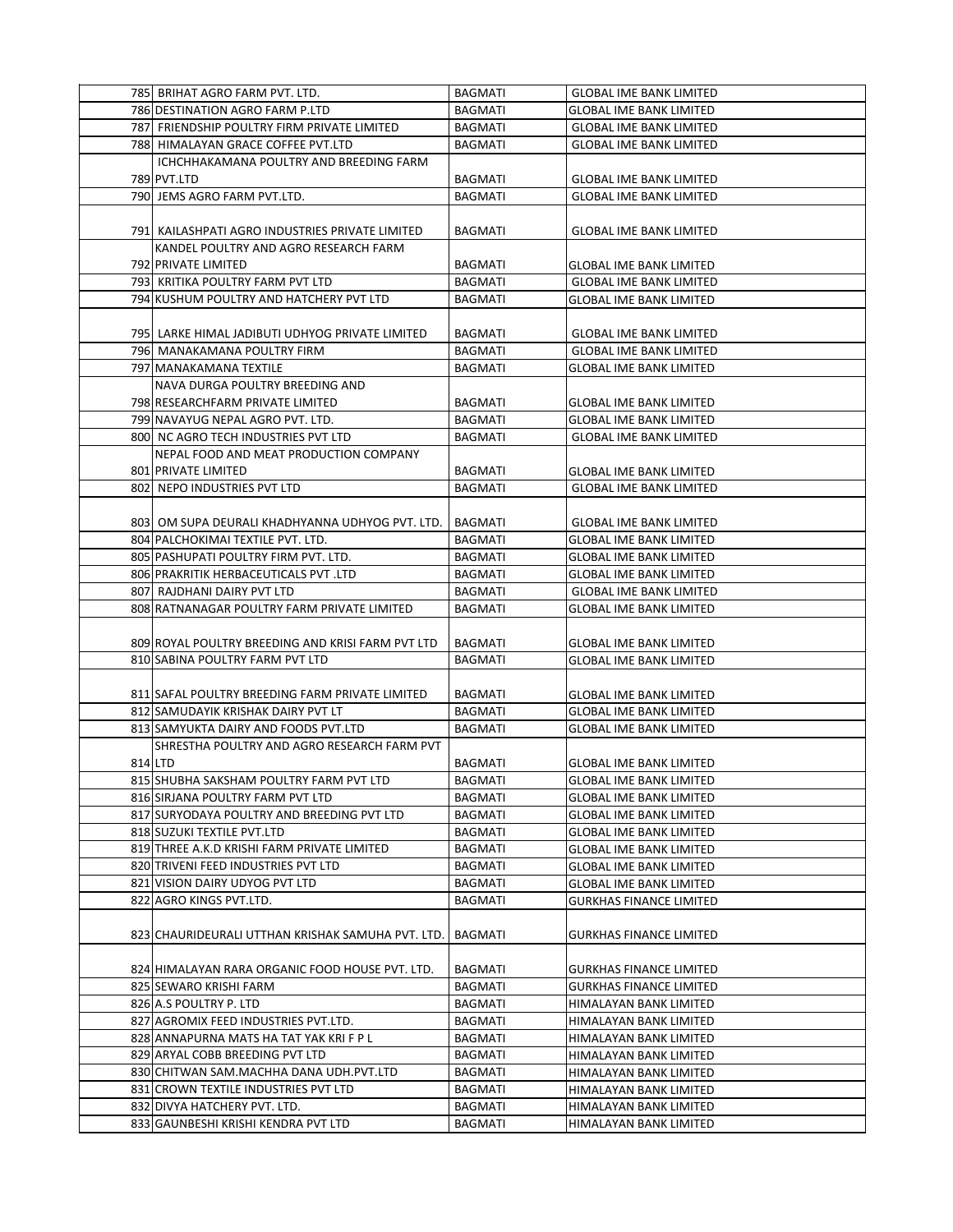|     | 834 GLOBAL HATCHERY PVT. LTD.                    | <b>BAGMATI</b> | HIMALAYAN BANK LIMITED                           |
|-----|--------------------------------------------------|----------------|--------------------------------------------------|
|     | 835 HIMALAYAN COBB BRD FARM PVTLTD               | BAGMATI        | HIMALAYAN BANK LIMITED                           |
|     | 836 HYLAY BREEDER NEPALPVT. LTD.                 | <b>BAGMATI</b> | HIMALAYAN BANK LIMITED                           |
|     | 837 KATHMANDU POULTRY PVT LTD                    | <b>BAGMATI</b> | HIMALAYAN BANK LIMITED                           |
|     | 838 KHANAL POULTRY P LTD.                        | BAGMATI        | HIMALAYAN BANK LIMITED                           |
|     | 839 LAKSHYA POULTRY PVT.LTD.                     | <b>BAGMATI</b> | HIMALAYAN BANK LIMITED                           |
|     | 840 MAHALAXMI BREEDING FARM & HATCHERY           | <b>BAGMATI</b> | HIMALAYAN BANK LIMITED                           |
|     | 841 NATIONAL BREEDERS NEPAL P LTD.               | BAGMATI        | HIMALAYAN BANK LIMITED                           |
|     | 842 PANCHARATNA FEEDS PVT. LTD.                  | <b>BAGMATI</b> | HIMALAYAN BANK LIMITED                           |
|     | 843 PRAGATI TEXTILE IND P LTD                    | <b>BAGMATI</b> | HIMALAYAN BANK LIMITED                           |
|     | 844 RATNA BREEDERS PVT LTD                       | <b>BAGMATI</b> | HIMALAYAN BANK LIMITED                           |
|     | 845 S.S HI-TECH AGRO INDUSTRIES PVT.LTD          | <b>BAGMATI</b> | HIMALAYAN BANK LIMITED                           |
|     | 846 SAINO POULTRY PVT.LTD.                       | BAGMATI        | HIMALAYAN BANK LIMITED                           |
|     | 847 SAKAR FEED PRODUCT                           | <b>BAGMATI</b> | HIMALAYAN BANK LIMITED                           |
|     | 848 SAKURA INT ORG & AGRO FARM HOUSE PL          | <b>BAGMATI</b> | HIMALAYAN BANK LIMITED                           |
|     | 849 SANJIBANI KHADDYA UDHYOG PVT LTD             | <b>BAGMATI</b> | HIMALAYAN BANK LIMITED                           |
|     | 850 SHIKHAR HATCHERY PVT.LTD                     | <b>BAGMATI</b> | HIMALAYAN BANK LIMITED                           |
|     | 851 SHIVA BABA FABRIC PVT LTD.                   | BAGMATI        | HIMALAYAN BANK LIMITED                           |
|     | 852 SHUBHAM POULTRY PVT.LTD                      | <b>BAGMATI</b> | HIMALAYAN BANK LIMITED                           |
|     | 853 SITA SHRESTHA                                | <b>BAGMATI</b> | <b>HIMALAYAN BANK LIMITED</b>                    |
|     | 854 SUBIS POULTRY P LTD.                         | <b>BAGMATI</b> |                                                  |
|     | 855 SUDDHIKARAN KRISHI FARM                      | <b>BAGMATI</b> | HIMALAYAN BANK LIMITED                           |
|     | 856 SUMANGAL DANA UDHYOG PVT.LTD                 | <b>BAGMATI</b> | HIMALAYAN BANK LIMITED<br>HIMALAYAN BANK LIMITED |
|     | 857 YUGAL DANA UDHYOG PVT.LTD.                   | <b>BAGMATI</b> |                                                  |
|     |                                                  |                | HIMALAYAN BANK LIMITED                           |
|     | 858 AKIKRIT KRISHI BIKASH COMPANY                | <b>BAGMATI</b> | <b>ICFC FINANCE LIMITED</b>                      |
|     | 859 BIBEK POULTRY FIRM PVT. LTD.                 | <b>BAGMATI</b> | JYOTI BIKAS BANK LIMITED                         |
|     |                                                  |                |                                                  |
|     | 860 BISESH SADABAHAR KRISHI FARM PRIVATE LIMITED | <b>BAGMATI</b> | JYOTI BIKAS BANK LIMITED                         |
|     | 861 CHANDRAMA POULTRY FARM                       | <b>BAGMATI</b> | JYOTI BIKAS BANK LIMITED                         |
|     | 862 CHERRY AGRICULTURE & RESEARCH CENTE          | BAGMATI        | JYOTI BIKAS BANK LIMITED                         |
|     | 863 J.M. AGROFARM PVT. LTD.                      | BAGMATI        | JYOTI BIKAS BANK LIMITED                         |
|     |                                                  |                |                                                  |
|     | 864 KRISHNA AGRICULTURE RESEARCH CENTER PVT.LTD. | BAGMATI        | JYOTI BIKAS BANK LIMITED                         |
|     | NAMASTE NEPAL MULTIPURPOSE INVESTMENT            |                |                                                  |
|     | 865 COMPANY LTD                                  | BAGMATI        | JYOTI BIKAS BANK LIMITED                         |
|     | 866 NAWA JYOTI POULTRY BREEDING FARM PVT.LTD     | <b>BAGMATI</b> | <b>JYOTI BIKAS BANK LIMITED</b>                  |
|     |                                                  |                |                                                  |
|     | 867 NAWALPUR MODERN KRISHI TATHA PASHU FIRM      | BAGMATI        | JYOTI BIKAS BANK LIMITED                         |
|     | 868 PASIKOT FEED AND POULTRY FARM                | <b>BAGMATI</b> | JYOTI BIKAS BANK LIMITED                         |
|     | 869 RAMCHE PASUPALAN TATHA BAHUUDESHIYA          | <b>BAGMATI</b> | JYOTI BIKAS BANK LIMITED                         |
|     | SIMPANI DEVKOT BAHUUDESIYE KRISHI FARM PVT.      |                |                                                  |
|     | 870 LTD                                          | BAGMATI        | JYOTI BIKAS BANK LIMITED                         |
|     | 871 TRISHUL DAIRY PVT LTD                        | <b>BAGMATI</b> | JYOTI BIKAS BANK LIMITED                         |
|     | 872 TRISHUL DAIRY UDHYOG                         | BAGMATI        | JYOTI BIKAS BANK LIMITED                         |
|     | 873 GREENLAND GAI FARM PVT LTD                   | BAGMATI        | KAMANA SEWA BIKASH BANK LIMITED                  |
|     | 874 TATRIBAS PASU BIKASH FARM TATHA KRI          | BAGMATI        | KAMANA SEWA BIKASH BANK LIMITED                  |
|     | 875 AARUBARI KRISI FARM PVT.LTD.                 | BAGMATI        | KUMARI BANK LIMITED                              |
|     | ANUSHKA PASHU TATHA EKIKRIT KRISHI FARM PVT.     |                |                                                  |
|     | 876 LTD                                          | BAGMATI        | KUMARI BANK LIMITED                              |
|     | 877 ASTA SIDDHI POULTRY UDHYOG PVT LTD           | <b>BAGMATI</b> | KUMARI BANK LIMITED                              |
|     |                                                  |                |                                                  |
|     | 878 CHANDANI BAHUUDESIYA KRISHI FARM PVT. LTD.   | BAGMATI        | KUMARI BANK LIMITED                              |
|     | 879 FIKKAL TEA AND COFFEE COMPANY PVT.LTD.       | <b>BAGMATI</b> | KUMARI BANK LIMITED                              |
|     | 880 H.E.D.AGRO PRIVATE LIMITED                   | <b>BAGMATI</b> | KUMARI BANK LIMITED                              |
|     | 881 HIGHLAND AGRO AND ECO VILLA PVTLTD           | BAGMATI        | KUMARI BANK LIMITED                              |
|     | 882 JHULE ORGANIC FARM HOUSE PVT.LTD             | <b>BAGMATI</b> | KUMARI BANK LIMITED                              |
|     | 883 KALIDEVI POULTRY FARM                        | BAGMATI        | KUMARI BANK LIMITED                              |
|     | 884 MANASLU COLD STORAGE PVT. LTD.               | BAGMATI        | KUMARI BANK LIMITED                              |
|     | 885 MATSYADEVI AGRO FARM PVT LTD                 | <b>BAGMATI</b> | KUMARI BANK LIMITED                              |
|     | 886 PEPE ICECREAM AND DIARY PVT.LTD.             | <b>BAGMATI</b> | KUMARI BANK LIMITED                              |
| 887 | POULTRY RESEARCH FARM AND CONSULTANCY            | <b>BAGMATI</b> | KUMARI BANK LIMITED                              |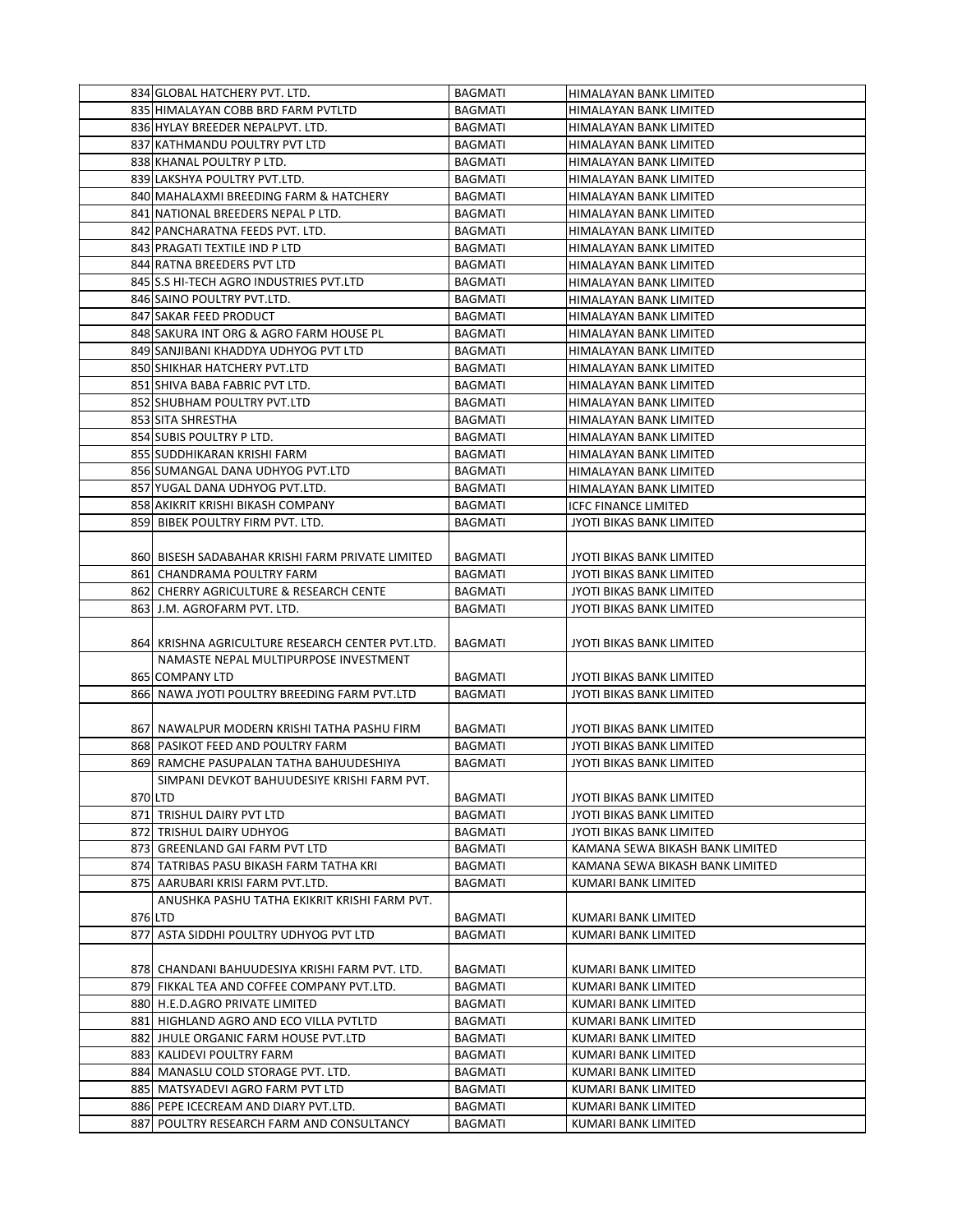|     | 888 PRAKASH POULTRY FIRM                                    | <b>BAGMATI</b> | KUMARI BANK LIMITED            |
|-----|-------------------------------------------------------------|----------------|--------------------------------|
|     | 889 PUJA BAKHRA FARM TATHA TELHAN PVT LTD                   | <b>BAGMATI</b> | KUMARI BANK LIMITED            |
|     | SETIDEVI KRISHI TATHA PASUPANCHHI FARM PVT.                 |                |                                |
|     | 890 LTD.                                                    | <b>BAGMATI</b> | KUMARI BANK LIMITED            |
|     | 891 SMART KRISHI PARIYOJANA PRIVATE LIMITED                 | <b>BAGMATI</b> | <b>KUMARI BANK LIMITED</b>     |
|     | 892 VAMIKA FARMS PVT. LTD.                                  | <b>BAGMATI</b> | KUMARI BANK LIMITED            |
| 893 | VITTHAL AGROTECH PVT LTD                                    | <b>BAGMATI</b> | KUMARI BANK LIMITED            |
|     |                                                             |                |                                |
|     | 894 YETI ORGANIC AGRO AND RESEARCH CENTER PVT LTD   BAGMATI |                | KUMARI BANK LIMITED            |
|     | 895 AGRI STUDIO PVT. LTD.                                   | <b>BAGMATI</b> | LAXMI BANK LIMITED             |
|     | 896 DIVYA POULTRY FARM                                      | <b>BAGMATI</b> | LAXMI BANK LIMITED             |
|     | 897 JANUKA POULTRY FARM                                     | <b>BAGMATI</b> | LAXMI BANK LIMITED             |
|     | 898 SANO PAILA AGRO PVT LTD                                 | <b>BAGMATI</b> | LAXMI BANK LIMITED             |
|     | 899 SHAUBHAGYA POULTRY PVT.LTD.                             | <b>BAGMATI</b> | LAXMI BANK LIMITED             |
|     | 900 SIDDHA DEVI TEA ESTATE PVT.LTD                          | <b>BAGMATI</b> | LAXMI BANK LIMITED             |
|     | 901 URBAN FOOD INDUSTRIES PRIVATE LIMITED                   | <b>BAGMATI</b> | LAXMI BANK LIMITED             |
|     | 902 ADAMS KRISHI FARM PVT. LTD.                             | <b>BAGMATI</b> | MACHHAPUCHHRE BANK LIMITED     |
|     | 903 AGLESHWORI MULTIPRODUCTION PVT LTD                      | <b>BAGMATI</b> | MACHHAPUCHHRE BANK LIMITED     |
|     | 904 ANAMOL FEEDS PVT. LTD.                                  | <b>BAGMATI</b> | MACHHAPUCHHRE BANK LIMITED     |
|     | 905 ANAMOL POULTRY R. AND B. FARM P.LTD                     | <b>BAGMATI</b> | MACHHAPUCHHRE BANK LIMITED     |
|     | 906 ARYAL POULTRY SUPPLIERS PVT LTD                         | <b>BAGMATI</b> | MACHHAPUCHHRE BANK LIMITED     |
|     | 907 BALAJI FEED INDUSTRIES PVT.LTD                          | <b>BAGMATI</b> | MACHHAPUCHHRE BANK LIMITED     |
|     |                                                             |                |                                |
|     | 908 BISHAL AND BAIBHAV INVESTMENT GROUP PVT. LTD            | <b>BAGMATI</b> | MACHHAPUCHHRE BANK LIMITED     |
|     | 909 DEVCHULI POULTRY BREEDING FIRM P                        | <b>BAGMATI</b> | MACHHAPUCHHRE BANK LIMITED     |
|     | 910 FUTURE AGRO TECH PVT.LTD.                               | <b>BAGMATI</b> | MACHHAPUCHHRE BANK LIMITED     |
|     | 911 HERITAGE TEA INDUSTRIES PVT LTD                         | <b>BAGMATI</b> | MACHHAPUCHHRE BANK LIMITED     |
|     | 912 HIBIRD POULTRY R.& BR. FARM P. L.                       | <b>BAGMATI</b> | MACHHAPUCHHRE BANK LIMITED     |
|     | 913 K.T.M.NEWA GROUP P. LTD                                 | <b>BAGMATI</b> | MACHHAPUCHHRE BANK LIMITED     |
|     | 914 KAVRE AGRO FARM PVT. LTD.                               | <b>BAGMATI</b> | MACHHAPUCHHRE BANK LIMITED     |
|     | 915 KK LIME INDUSTRIES P                                    | <b>BAGMATI</b> | MACHHAPUCHHRE BANK LIMITED     |
|     | 916 KUSHAL POULTRY FEED PVT LTD                             | BAGMATI        | MACHHAPUCHHRE BANK LIMITED     |
|     | 917 MODERN DAIRY INDUSTRIES PVT. LTD                        | <b>BAGMATI</b> | MACHHAPUCHHRE BANK LIMITED     |
|     |                                                             |                |                                |
|     | 918 S.K.B. AGRICULTURE AND MULTIPURPOSE PVT. LTD.           | BAGMATI        | MACHHAPUCHHRE BANK LIMITED     |
|     | 919 SAGARMATHA POULTRY FEED PRODUCT                         | <b>BAGMATI</b> | MACHHAPUCHHRE BANK LIMITED     |
|     | 920 SHREE NAWA PRABHAT DAIRY PVT.LT                         | <b>BAGMATI</b> | MACHHAPUCHHRE BANK LIMITED     |
|     | 921 UNIQUE HATCHERY PVT LTD                                 | <b>BAGMATI</b> | MACHHAPUCHHRE BANK LIMITED     |
|     | 922 AADHUNIK KRISHI ENTERPRISES PVT.LTD.                    | <b>BAGMATI</b> | MEGA BANK NEPAL LIMITED        |
|     | 923 AHISTA EKIKRIT KRISHI FARM PVT LTD                      | <b>BAGMATI</b> | <b>MEGA BANK NEPAL LIMITED</b> |
|     | 924 BUDHATHOKI KRISHI FARM PRIVATE LIMITED                  | <b>BAGMATI</b> | MEGA BANK NEPAL LIMITED        |
|     | 925 CHITWAN ARGANIC MATSYA PHARM P.LTD.                     | BAGMATI        | MEGA BANK NEPAL LIMITED        |
|     | 926 FRESH FOOD AND AGRO PVT LTD                             | BAGMATI        | MEGA BANK NEPAL LIMITED        |
|     | INDRENI MUSHROOM FARM PUBLIC LIMITED                        |                |                                |
|     | 927 COMPANY                                                 | BAGMATI        | MEGA BANK NEPAL LIMITED        |
|     | 928 KABILASH AGRO AND ORGANIC PVT. LTD.                     | <b>BAGMATI</b> | MEGA BANK NEPAL LIMITED        |
|     | KASHIKHANDA DARGON AGRICULTURE FARM PVT                     |                |                                |
|     | 929 LTD                                                     | <b>BAGMATI</b> | MEGA BANK NEPAL LIMITED        |
|     | 930 NEW JAI BHIMSEN MEAT SHOP PVT LTD                       | <b>BAGMATI</b> | MEGA BANK NEPAL LIMITED        |
|     | 931 OMBE ORGANIC KRISHI FARM PVT.LTD                        | BAGMATI        | MEGA BANK NEPAL LIMITED        |
|     | 932 P.B.T WEST INDUSTRIES PVT.LTD.                          | BAGMATI        | MEGA BANK NEPAL LIMITED        |
|     | 933 QUALITY FRESH AND FROZEN MEAT PVT. LTD.                 | <b>BAGMATI</b> | MEGA BANK NEPAL LIMITED        |
|     | 934 RAPTI POULTRY PVT.LTD                                   | <b>BAGMATI</b> | MEGA BANK NEPAL LIMITED        |
|     | 935 S P R POULTRY AND HATCHARY PVT LTD                      | BAGMATI        | MEGA BANK NEPAL LIMITED        |
|     | 936 SEVEN HILLS FARM PVT. LTD                               | <b>BAGMATI</b> | MEGA BANK NEPAL LIMITED        |
|     | SHUBHARAMBHA DAIRY AND AGROVET RESEARCH                     |                |                                |
|     | 937 PVT LTD                                                 | BAGMATI        | MEGA BANK NEPAL LIMITED        |
|     | 938 ABIPRA AND RONISH AGRICULTURE FARM                      | BAGMATI        | MUKTINATH BIKAS BANK LIMITED   |
|     | 939 GREENERY AGRO INTEGRATED GROUP PVT.                     | <b>BAGMATI</b> | MUKTINATH BIKAS BANK LIMITED   |
|     | 940 HOT LINE AGRO FARM PVT.LTD.                             | BAGMATI        | MUKTINATH BIKAS BANK LIMITED   |
|     | 941 KSHITIJ AKIKRIT KRISHI FARM PVT.LTD                     | <b>BAGMATI</b> | MUKTINATH BIKAS BANK LIMITED   |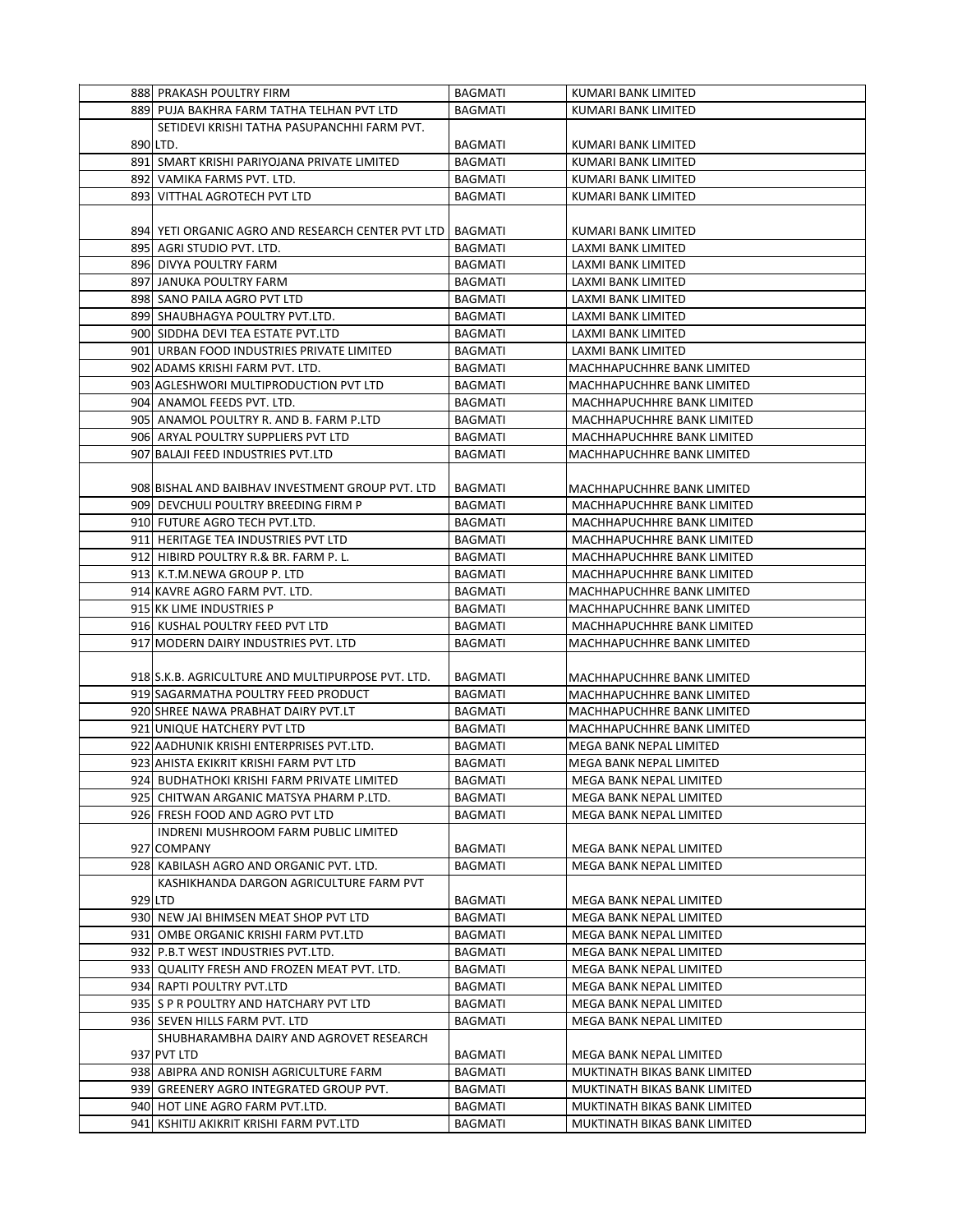| 942 NAVADURGA ORGANIC AGRO AND POULTRY FARM                                     | <b>BAGMATI</b>            | MUKTINATH BIKAS BANK LIMITED                                     |
|---------------------------------------------------------------------------------|---------------------------|------------------------------------------------------------------|
| 943 PAWANPUTRA FARMS AND DAIRY PVT. LTD                                         | <b>BAGMATI</b>            | MUKTINATH BIKAS BANK LIMITED                                     |
| 944 SHIVA JYOTI FEED & AGRO PVT. LTD.                                           | <b>BAGMATI</b>            | MUKTINATH BIKAS BANK LIMITED                                     |
| 945 AGRO POULTRY BREEDING PVT. LTD.                                             | BAGMATI                   | NABIL BANK LIMITED                                               |
| 946 ARYA DAIRY PVT LTD                                                          | <b>BAGMATI</b>            | <b>NABIL BANK LIMITED</b>                                        |
| 947 BALAJU CHICKEN HOUSE PVT. LTD.                                              | <b>BAGMATI</b>            | NABIL BANK LIMITED                                               |
| 948 DANG FEED INDUSTRIES PVT. LTD.                                              | <b>BAGMATI</b>            | NABIL BANK LIMITED                                               |
| 949 DELISH DAIRIES PVT. LTD.                                                    | <b>BAGMATI</b>            | NABIL BANK LIMITED                                               |
| 950 DEVELOPMENT BAHUUDESHYEYA KRISHI FARM                                       | <b>BAGMATI</b>            | NABIL BANK LIMITED                                               |
| 951 DIYOUNGS KRISHI FARM                                                        | BAGMATI                   | <b>NABIL BANK LIMITED</b>                                        |
| 952 EVEREST ORGANIC CHIYA BIKAS PVT. LTD.                                       | <b>BAGMATI</b>            | <b>NABIL BANK LIMITED</b>                                        |
| 953 FINE FEEDS INDUSTRIES PVT. LTD.                                             | <b>BAGMATI</b>            | NABIL BANK LIMITED                                               |
| 954 G.M.T. KRISHI SAMAGRI UDHYOG PRIVATE LIMITED                                | <b>BAGMATI</b>            | NABIL BANK LIMITED                                               |
| 955JG.M.T. KRISHI SAMGRI UDHYOG PRIVATE LIMITED                                 | BAGMATI                   | NABIL BANK LIMITED                                               |
|                                                                                 |                           |                                                                  |
| 956 GORKHA AGRO ENTERPRISES AND GARDEN TOOLS                                    | <b>BAGMATI</b>            | NABIL BANK LIMITED                                               |
| 957 GORKHA SEED COMPANY PVT.LTD                                                 | <b>BAGMATI</b>            | <b>NABIL BANK LIMITED</b>                                        |
| KASTHAMANDAP MULTIPURPOSE AGRO FARM AND                                         |                           |                                                                  |
| 958 RESEARCH CENTRE PVT.LTD                                                     | BAGMATI                   | NABIL BANK LIMITED                                               |
|                                                                                 |                           |                                                                  |
| 959 MADHYABINDU POULTRY BREEDING FARM PVT. LTD.                                 | BAGMATI                   | NABIL BANK LIMITED                                               |
| 960 MATA MANAKAMANA FEED PVT LTD                                                | <b>BAGMATI</b>            | NABIL BANK LIMITED                                               |
| 961 NATURE NEST AGRO FARM PVT LTD                                               | <b>BAGMATI</b>            | <b>NABIL BANK LIMITED</b>                                        |
|                                                                                 |                           |                                                                  |
| 962 NEPAL PELLET FEED INDUSTRIES PRIVATE LIMITED                                | BAGMATI                   | NABIL BANK LIMITED                                               |
| 963 OM SHREE POULTRY FARM PVT. LTD                                              | <b>BAGMATI</b>            | NABIL BANK LIMITED                                               |
| PANCHAKANYA HATCHERY AND POULTRY FARM                                           |                           |                                                                  |
| 964 PRIVATE LIMITED                                                             | BAGMATI                   | NABIL BANK LIMITED                                               |
| 965 PRASHANT MEAT PRODUCT PVT. LTD.                                             | <b>BAGMATI</b>            | NABIL BANK LIMITED                                               |
| 966 SADGUNA HITECH FEED PVT.LTD                                                 | BAGMATI                   | NABIL BANK LIMITED                                               |
| 967 SAHARA COBB BREEDING PVT LTD                                                | <b>BAGMATI</b>            | NABIL BANK LIMITED                                               |
| 968 SARITA SHRESTHA                                                             | <b>BAGMATI</b>            | NABIL BANK LIMITED                                               |
| 969 SHIKHAR DANA UDHYOG PVT LTD                                                 | BAGMATI                   | NABIL BANK LIMITED                                               |
| 970 SIANA AGRO PVT LTD.                                                         | <b>BAGMATI</b>            | NABIL BANK LIMITED                                               |
| 971 SULAV HATCHERY PVT. LTD.<br>972 SUNITA SHRESTHA                             | <b>BAGMATI</b>            | NABIL BANK LIMITED                                               |
|                                                                                 | <b>BAGMATI</b>            | <b>NABIL BANK LIMITED</b>                                        |
| 973 SUPRIM FEED PRODUCTS PVT LTD                                                | <b>BAGMATI</b>            | NABIL BANK LIMITED                                               |
| 974 AARUNKHOLA POULTRY BREEDING FARM PR                                         | BAGMATI                   | NEPAL BANGALADESH BANK LIMITED                                   |
| 975 ANKIT KRISHI FARM                                                           | BAGMATI                   | NEPAL BANGALADESH BANK LIMITED                                   |
| 976 BAGMATI GOAT SEEDS PVT.LTD<br>977 CHAUDHARY POULTRY TATHA EKIKRIT KRI       | BAGMATI<br>BAGMATI        | NEPAL BANGALADESH BANK LIMITED<br>NEPAL BANGALADESH BANK LIMITED |
|                                                                                 |                           | NEPAL BANGALADESH BANK LIMITED                                   |
| 978 CHITRAKAR POULTRY FARM<br>979 GARIMA AND SAMRAT KRISHI FIRM PRIVA           | BAGMATI<br><b>BAGMATI</b> | NEPAL BANGALADESH BANK LIMITED                                   |
|                                                                                 | BAGMATI                   |                                                                  |
| 980 HIMSHIKHAR POULTRY FEED INDUSTRIES<br>981 KB MULTIPURPOSE AGRO FARM PVT LTD | BAGMATI                   | NEPAL BANGALADESH BANK LIMITED<br>NEPAL BANGALADESH BANK LIMITED |
| 982 KHADKA POULTRY FIRM                                                         | BAGMATI                   | NEPAL BANGALADESH BANK LIMITED                                   |
| 983 KHAIRAHANI SAMUHIK AKIKRIT KRISHI F                                         | BAGMATI                   | NEPAL BANGALADESH BANK LIMITED                                   |
| 984 MANAKAMANA POULTRY FEED MILLS&HATCH                                         | <b>BAGMATI</b>            | NEPAL BANGALADESH BANK LIMITED                                   |
| 985 MISSION POULTRY FIRM PVT LTD                                                | BAGMATI                   | NEPAL BANGALADESH BANK LIMITED                                   |
| 986 NARAYANI POULTRY FARM PVT LTD                                               | BAGMATI                   | NEPAL BANGALADESH BANK LIMITED                                   |
| 987 NEPAL ECO ORGANIC PRODUCTS PVT LTD                                          | BAGMATI                   | NEPAL BANGALADESH BANK LIMITED                                   |
| 988 NEPAL POULTRY FARM                                                          | BAGMATI                   | NEPAL BANGALADESH BANK LIMITED                                   |
| 989 NUMEREOUS INVESTMENT PRIVATE LIMITE                                         | BAGMATI                   | NEPAL BANGALADESH BANK LIMITED                                   |
| 990 OJASHWI KRISHI FARM PRIVATE LIMITED                                         | <b>BAGMATI</b>            | NEPAL BANGALADESH BANK LIMITED                                   |
| 991 PANDEY KRISHI FARM                                                          | BAGMATI                   | NEPAL BANGALADESH BANK LIMITED                                   |
| 992 PHUYAL POULTRY F. & H. UDHYOG P.LTD                                         | BAGMATI                   | NEPAL BANGALADESH BANK LIMITED                                   |
| 993 PRABHU POULTRY BREEDING PVT.LTD                                             | BAGMATI                   | NEPAL BANGALADESH BANK LIMITED                                   |
| 994 RABIN POULTRY                                                               | BAGMATI                   | NEPAL BANGALADESH BANK LIMITED                                   |
|                                                                                 |                           |                                                                  |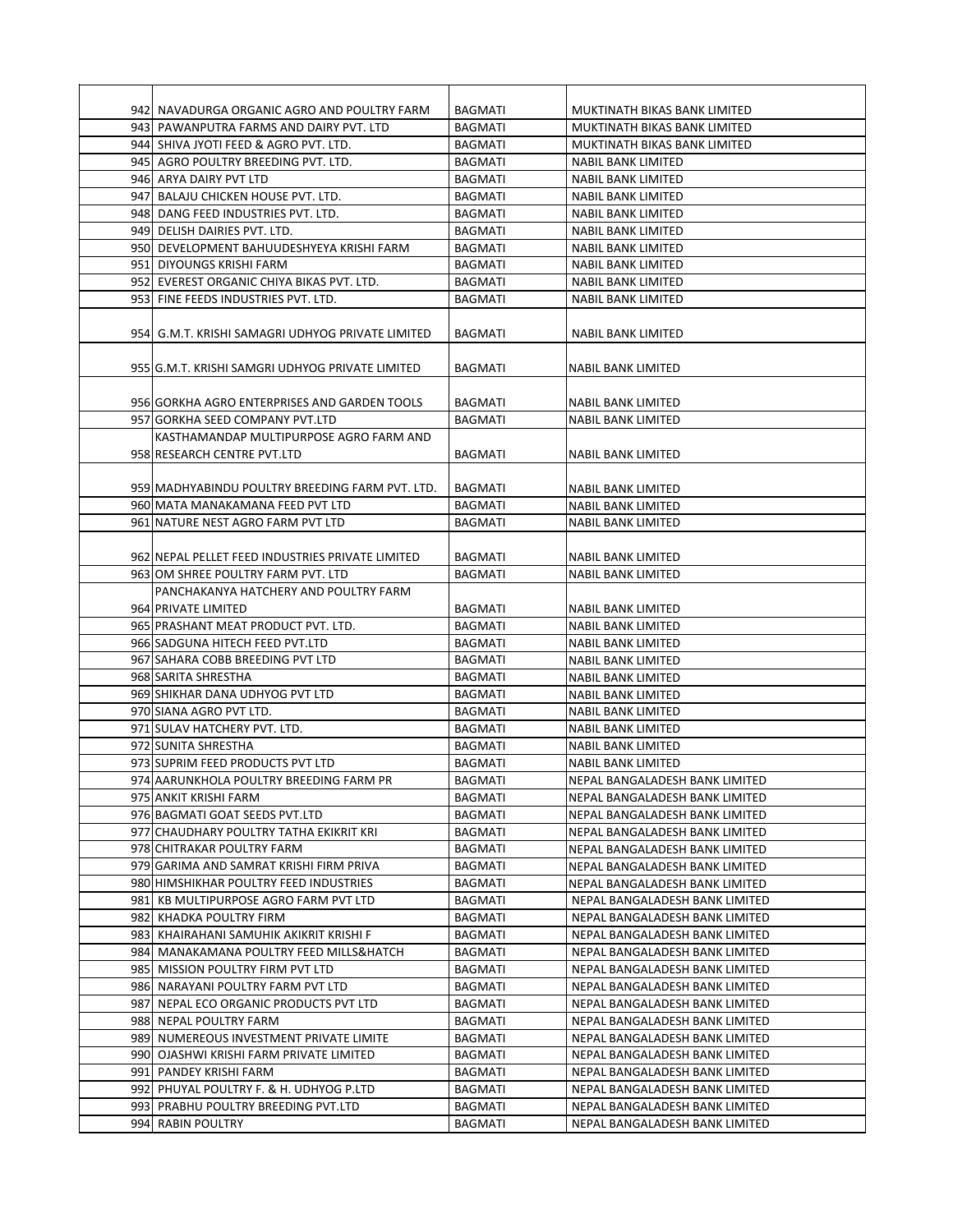|           | 995 SAMBRIDI HATCHERY PRIVATE LIMITED                                                | BAGMATI        | NEPAL BANGALADESH BANK LIMITED                                                   |
|-----------|--------------------------------------------------------------------------------------|----------------|----------------------------------------------------------------------------------|
|           | 996 SHANTI POULTRY FIRM PRIVATE LIMITED                                              | <b>BAGMATI</b> | NEPAL BANGALADESH BANK LIMITED                                                   |
|           | 997 SOCIAL POULTRY BREEDING & RESEARCH                                               | <b>BAGMATI</b> | NEPAL BANGALADESH BANK LIMITED                                                   |
|           | 998 SUNRISE HATCHERY PVT.LTD                                                         | BAGMATI        | NEPAL BANGALADESH BANK LIMITED                                                   |
|           | 999 WHITE BIRD POULTRY AND BREEDING PVT                                              | BAGMATI        | NEPAL BANGALADESH BANK LIMITED                                                   |
|           | 1000 YUWA SWAROJGARLAKHIT KRISHI FARM                                                | BAGMATI        | NEPAL BANGALADESH BANK LIMITED                                                   |
|           | 1001 ADHIKARI RICE MILL                                                              | BAGMATI        | NEPAL BANK LIMITED                                                               |
|           | 1002 BAJRA BARAHI MULTI PURPOSE AGRO FIR                                             | BAGMATI        | NEPAL BANK LIMITED                                                               |
|           | 1003 CHITWAN KANDEL POULTRY FARM                                                     | <b>BAGMATI</b> | NEPAL BANK LIMITED                                                               |
|           | 1004 D.R TEXTILE                                                                     | BAGMATI        | NEPAL BANK LIMITED                                                               |
|           | 1005 DAHAL KERA BAGAN                                                                | BAGMATI        | <b>NEPAL BANK LIMITED</b>                                                        |
|           | 1006 DARSHAN POULTRY& HATCHERY                                                       | BAGMATI        | NEPAL BANK LIMITED                                                               |
|           | 1007 DHAKAL DAIRY UDHYOG PVT LTD                                                     | <b>BAGMATI</b> | <b>NEPAL BANK LIMITED</b>                                                        |
|           | 1008 GANESH DANA UDHYOG PVT. LTD.                                                    | BAGMATI        | NEPAL BANK LIMITED                                                               |
|           | 1009 GURUNG POULTRY FIRM                                                             | BAGMATI        | NEPAL BANK LIMITED                                                               |
|           | 1010 HEMA TEXTILE                                                                    | <b>BAGMATI</b> | <b>NEPAL BANK LIMITED</b>                                                        |
|           | 1011 K.S.G TEXTILE                                                                   | BAGMATI        | NEPAL BANK LIMITED                                                               |
|           | 1012 KALIKA POULTRY FIRM                                                             | BAGMATI        | NEPAL BANK LIMITED                                                               |
|           | 1013 KALSANG KRISHI FARM PVT LTD                                                     | BAGMATI        | NEPAL BANK LIMITED                                                               |
|           | 1014 KHADKA POULTRY FARM                                                             | BAGMATI        | <b>NEPAL BANK LIMITED</b>                                                        |
|           | 1015 LAXMI KIRANA PASAL                                                              | <b>BAGMATI</b> | NEPAL BANK LIMITED                                                               |
|           | 1016 M.M.POULTRY BREEDING (PVT) LTD.                                                 | BAGMATI        | NEPAL BANK LIMITED                                                               |
|           | 1017 MARTIN DAIRY PRODUCTS PVT LTD                                                   | BAGMATI        | <b>NEPAL BANK LIMITED</b>                                                        |
|           | 1018 PATHAK POULTRY FIRM                                                             | <b>BAGMATI</b> | <b>NEPAL BANK LIMITED</b>                                                        |
|           | 1019 PAURAKHI KRISHI FARM                                                            | BAGMATI        | NEPAL BANK LIMITED                                                               |
|           | 1020 POUDEL POULTRY FIRM                                                             | BAGMATI        | NEPAL BANK LIMITED                                                               |
|           | 1021 R.S.S TEXTILE UDHYOG                                                            | <b>BAGMATI</b> | NEPAL BANK LIMITED                                                               |
|           | 1022 SEWA TEXTILE                                                                    | <b>BAGMATI</b> | NEPAL BANK LIMITED                                                               |
|           | 1023 SHRESTHA POULTRY FIRM                                                           |                | NEPAL BANK LIMITED                                                               |
|           |                                                                                      | BAGMATI        |                                                                                  |
|           |                                                                                      |                |                                                                                  |
|           | 1024 SIDDHI GANESH POULTRY BREEDING FIRM PVT LTD<br>1025 UMA MAHESHWOR KAPADA UDHYOG | BAGMATI        | NEPAL BANK LIMITED                                                               |
|           |                                                                                      | BAGMATI        | NEPAL BANK LIMITED                                                               |
|           | 1026 BANASTHALI KRISHI FARM TATHA RESEAR                                             | BAGMATI        | NEPAL CREDIT AND COMMERCE BANK LIMITED                                           |
|           | 1027 BHRIKUTI AGRO AVIAN RESEARCH PVT.                                               | BAGMATI        | NEPAL CREDIT AND COMMERCE BANK LIMITED                                           |
|           | 1028 DESHAR POULTRY INDUSTRIES                                                       | <b>BAGMATI</b> | NEPAL CREDIT AND COMMERCE BANK LIMITED                                           |
|           | 1029 EVEREST CHICKEN NEPAL PVT. LTD.                                                 | BAGMATI        | NEPAL CREDIT AND COMMERCE BANK LIMITED<br>NEPAL CREDIT AND COMMERCE BANK LIMITED |
|           | 1030 G.N. AGRI-TECH COMPANY PVT.LTD                                                  | BAGMATI        |                                                                                  |
|           | 1031 GANDAKI HONEY CONCERN PVT.LTD                                                   | BAGMATI        | NEPAL CREDIT AND COMMERCE BANK LIMITED                                           |
|           | 1032 GAUTAM POULTRY FARM                                                             | <b>BAGMATI</b> | NEPAL CREDIT AND COMMERCE BANK LIMITED                                           |
|           | 1033 GOLDEN HATCHERY PVT. LTD.                                                       | <b>BAGMATI</b> | NEPAL CREDIT AND COMMERCE BANK LIMITED                                           |
|           | 1034 JIWATI POSHAN UDHYOG PVT LTD                                                    | <b>BAGMATI</b> | NEPAL CREDIT AND COMMERCE BANK LIMITED                                           |
|           | 1035 KALYAN BREEDING & RESEARCH FARM PVT                                             | BAGMATI        | NEPAL CREDIT AND COMMERCE BANK LIMITED                                           |
|           | 1036 KHUKURI AGRO FARMS PVT LTD                                                      | BAGMATI        | NEPAL CREDIT AND COMMERCE BANK LIMITED                                           |
|           | 1037 KRISHI PASHUPANCHHI PRODUCTION & IN                                             | BAGMATI        | NEPAL CREDIT AND COMMERCE BANK LIMITED                                           |
|           | 1038 LOKPRIYA DANA UDHYOG PVT. LTD                                                   | BAGMATI        | NEPAL CREDIT AND COMMERCE BANK LIMITED                                           |
|           | 1039 NIBUWATAR KRISHI FARM PVT.LTD                                                   | BAGMATI        | NEPAL CREDIT AND COMMERCE BANK LIMITED                                           |
|           | 1040 PRABHAT POULTRY FARM AND HATCHERY P                                             | BAGMATI        | NEPAL CREDIT AND COMMERCE BANK LIMITED                                           |
|           | 1041 S.P.L. POULTRY FARM PVT. LTD.                                                   | BAGMATI        | NEPAL CREDIT AND COMMERCE BANK LIMITED                                           |
|           | 1042 SIBU KRISHI FARM PVT LTD                                                        | BAGMATI        | NEPAL CREDIT AND COMMERCE BANK LIMITED                                           |
|           | 1043 UTKRISHTA AGRICULTURE AND RESEARCH                                              | BAGMATI        | NEPAL CREDIT AND COMMERCE BANK LIMITED                                           |
|           | AADARSHA AGRO BREEDING AND RESEARCH CENTER                                           |                |                                                                                  |
|           | 1044 PRIVATE LIMITED                                                                 | BAGMATI        | NEPAL INVESTMENT BANK LIMITED                                                    |
|           | 1045 AASHAPURI HATCHERY PVT LTD                                                      | BAGMATI        | NEPAL INVESTMENT BANK LIMITED                                                    |
|           | 1046 ADHIKARI POULTRY FARM                                                           | BAGMATI        | NEPAL INVESTMENT BANK LIMITED                                                    |
|           | 1047 AGROMART PVT. LTD                                                               | BAGMATI        | NEPAL INVESTMENT BANK LIMITED                                                    |
|           | 1048 BINDABASINI AKIKRIT KRISHI KENDRA PVT.LTD                                       | BAGMATI        | NEPAL INVESTMENT BANK LIMITED                                                    |
|           | 1049 DHAKAL POULTRY FARM                                                             | BAGMATI        | NEPAL INVESTMENT BANK LIMITED                                                    |
|           | DHAWALAGIRI AGRICULTURE AND BEE FIRM PVT.                                            |                |                                                                                  |
| 1050 LTD. |                                                                                      | BAGMATI        | NEPAL INVESTMENT BANK LIMITED                                                    |
|           | 1051 ECO HOT INDUSTRIES PVT LTD                                                      | <b>BAGMATI</b> | NEPAL INVESTMENT BANK LIMITED                                                    |
|           | 1052 GOMA KRISHI FARM PVT LTD                                                        | BAGMATI        | NEPAL INVESTMENT BANK LIMITED                                                    |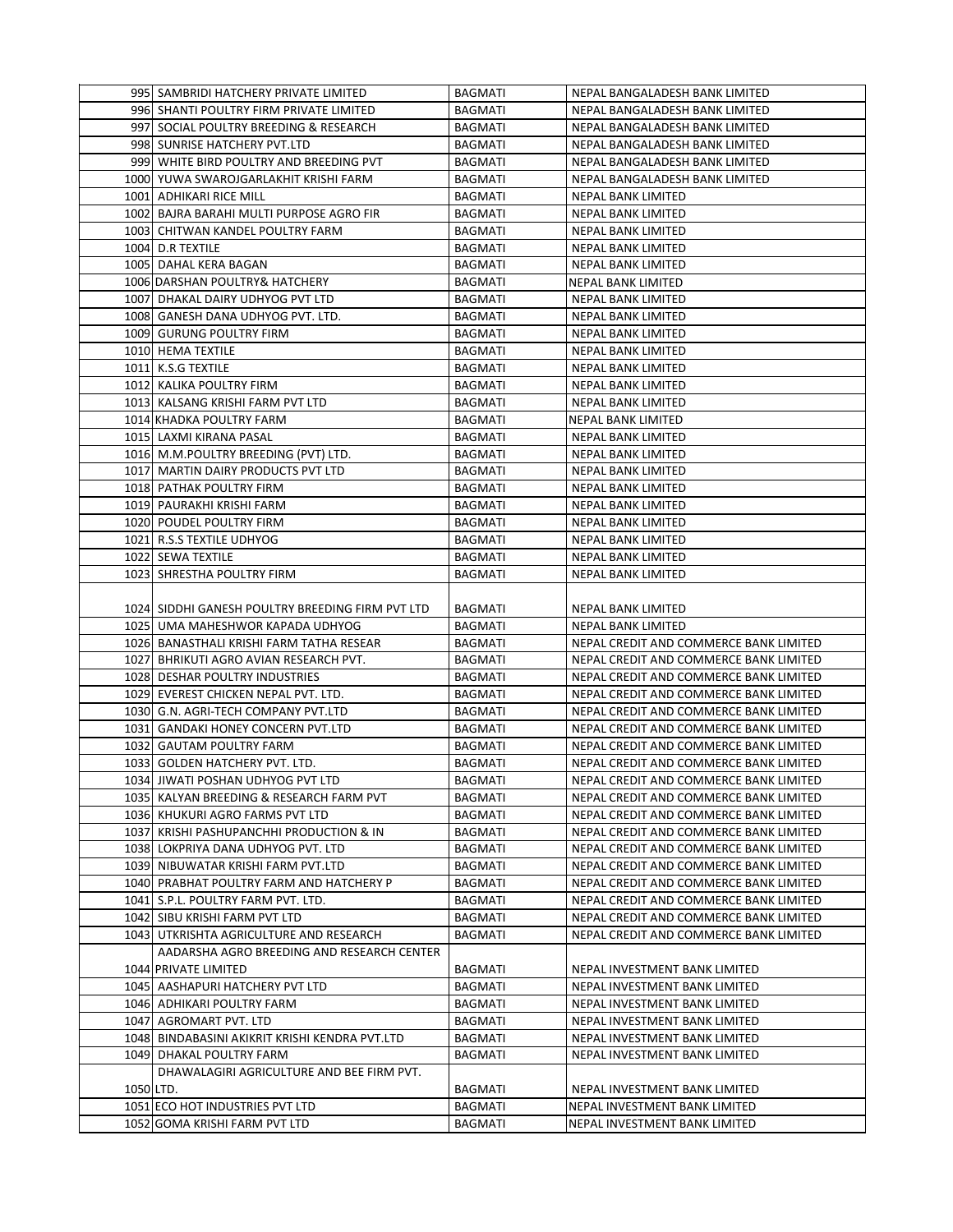|          | 1053 JAGADAMBA TEA PROCESSING PVT LTD            | <b>BAGMATI</b> | NEPAL INVESTMENT BANK LIMITED |
|----------|--------------------------------------------------|----------------|-------------------------------|
|          | 1054 KAFALBOTE KRISHI FARM PVT LTD               | <b>BAGMATI</b> | NEPAL INVESTMENT BANK LIMITED |
|          | 1055 MAI TEA COMPANY PVT LTD                     | <b>BAGMATI</b> | NEPAL INVESTMENT BANK LIMITED |
|          | 1056 MINERVA FARMS PVT.LTD.                      | <b>BAGMATI</b> | NEPAL INVESTMENT BANK LIMITED |
|          | 1057 NATURE HIMALAYA TEA INDUSTRIES PVT.LTD      | BAGMATI        | NEPAL INVESTMENT BANK LIMITED |
|          | 1058 NEPO INDUSTRIES P LTD                       | <b>BAGMATI</b> | NEPAL INVESTMENT BANK LIMITED |
|          | 1059 NIPA INC PVT.LTD                            | <b>BAGMATI</b> | NEPAL INVESTMENT BANK LIMITED |
|          |                                                  |                |                               |
|          | 1060 ON AND ON PASHUPALAN FARM PRIVATE LIMITED   | <b>BAGMATI</b> | NEPAL INVESTMENT BANK LIMITED |
|          | PALUWAPARK BAHUUDHYASIYA KRISHI FARM PVT.        |                |                               |
| 1061 LTD |                                                  | <b>BAGMATI</b> | NEPAL INVESTMENT BANK LIMITED |
|          | 1062 SAI AGROTECH PVT LTD                        | <b>BAGMATI</b> | NEPAL INVESTMENT BANK LIMITED |
|          | 1063 SANGAM BREEDERS PVT LTD                     | BAGMATI        | NEPAL INVESTMENT BANK LIMITED |
|          | 1064 SHITAL POULTRY PVT. LTD.                    | <b>BAGMATI</b> | NEPAL INVESTMENT BANK LIMITED |
|          |                                                  |                |                               |
|          | 1065 SHITALA FEED INDUSTRIES PVT. LTD.           | <b>BAGMATI</b> | NEPAL INVESTMENT BANK LIMITED |
|          | 1066 SIMALTAR KRISHI FARM PVT. LTD               | <b>BAGMATI</b> | NEPAL INVESTMENT BANK LIMITED |
|          |                                                  |                |                               |
|          | 1067 SUBI UNISH AND THOMAS KRISHI FARM PVT.LTD.  | <b>BAGMATI</b> | NEPAL INVESTMENT BANK LIMITED |
|          | 1068 TAMU POULTRY PRIVATE LIMITED                | <b>BAGMATI</b> | NEPAL INVESTMENT BANK LIMITED |
|          | 1069 THAPA KRISHI FIRM                           | <b>BAGMATI</b> | NEPAL INVESTMENT BANK LIMITED |
|          | 1070 UNNAT BEEJ BRIDHI COMPANY PVT.LTD           | <b>BAGMATI</b> | NEPAL INVESTMENT BANK LIMITED |
|          | 1071 ANURODH POULTRY FARM PVT LTD                | <b>BAGMATI</b> | NEPAL SBI BANK LIMITED        |
|          | 1072 GRAMIN KRISHI SEWA PVT LTD                  | <b>BAGMATI</b> | NEPAL SBI BANK LIMITED        |
|          | 1073 HIMALAYAN NEPAL TEA INDUSTRY PVT. LTD       | <b>BAGMATI</b> | NEPAL SBI BANK LIMITED        |
|          | 1074 JIRI KRISHI FARM PRIVATE LIMITED            | <b>BAGMATI</b> | NEPAL SBI BANK LIMITED        |
|          |                                                  |                |                               |
|          | 1075 KALINCHOWK AGRICULTURE FARM PRIVATE LIMITED | BAGMATI        | NEPAL SBI BANK LIMITED        |
|          | 1076 KRISHNA POULTRY FIRM                        | <b>BAGMATI</b> | NEPAL SBI BANK LIMITED        |
|          | 1077 PARTH AGRICULTURE FARM PRIVATE LIMITED      | <b>BAGMATI</b> | NEPAL SBI BANK LIMITED        |
|          | 1078 S.S. NEPAL POULTRY FARM PVT. LTD.           | BAGMATI        | NEPAL SBI BANK LIMITED        |
|          | 1079 SHUVA SHREE POULTRY BREEDING PVT LTD        | <b>BAGMATI</b> | NEPAL SBI BANK LIMITED        |
|          | 1080 WHITE BIRD AGRO PVT LTD                     | <b>BAGMATI</b> | NEPAL SBI BANK LIMITED        |
|          | 1081 A. ONE POULTRY AND LIVESTOCK PVT. LTD       | <b>BAGMATI</b> | NIC ASIA BANK LIMITED         |
|          | 1082 AARAMBHA AGRO PVT. LTD.                     | <b>BAGMATI</b> | NIC ASIA BANK LIMITED         |
|          | 1083 ACE AGRO FARM PVT. LTD                      | <b>BAGMATI</b> | NIC ASIA BANK LIMITED         |
|          | 1084 ARSIA AGRO FARM PVT. LTD                    | <b>BAGMATI</b> | NIC ASIA BANK LIMITED         |
|          | 1085 B.S. PATHIVARA AGRO FARM PVT LTD            | <b>BAGMATI</b> | NIC ASIA BANK LIMITED         |
|          | 1086 BABA POULTRY AND BREEDING FARM              | BAGMATI        | NIC ASIA BANK LIMITED         |
|          | 1087 BATIKA AGRO FARM PRIVATE LIMITED            | <b>BAGMATI</b> | NIC ASIA BANK LIMITED         |
|          | 1088 BESHIGAU AGRICULTURE PVT LTD                | BAGMATI        | NIC ASIA BANK LIMITED         |
|          | 1089 BHADRAKALI KRISHI FARM PVT. LTD.            | <b>BAGMATI</b> | NIC ASIA BANK LIMITED         |
|          | 1090 CANAAN AGRO FARM PVT LTD                    | BAGMATI        | NIC ASIA BANK LIMITED         |
|          | 1091 DAIRY QUEEN PRIVATE LIMITED                 | BAGMATI        | NIC ASIA BANK LIMITED         |
|          | DAKSHINKALI PASHUPALAN TATHA KRISHI SUPPLIERS    |                |                               |
|          | 1092 PRIVATE LIMITED                             | BAGMATI        | NIC ASIA BANK LIMITED         |
|          |                                                  |                |                               |
|          | 1093 DHAULAGIRI NATURAL FOODS AND HERBS PVT.LTD  | BAGMATI        | NIC ASIA BANK LIMITED         |
|          | 1094 DYNAMIC VET ORGANISATION PRIVATE LIMITED    | <b>BAGMATI</b> | NIC ASIA BANK LIMITED         |
|          | 1095 E FARM MULTIPURPOSE AGRO PVT LTD            | BAGMATI        | NIC ASIA BANK LIMITED         |
|          | FULJOR BABA HATCHERY AND BREEDING FARM PVT       |                |                               |
| 1096 LTD |                                                  | BAGMATI        | NIC ASIA BANK LIMITED         |
|          | 1097 GANGA FEED PRODUCT                          | <b>BAGMATI</b> | NIC ASIA BANK LIMITED         |
|          | 1098 GOKYO CROPS AND LIVESTOCKS PVT.LTD.         | BAGMATI        | NIC ASIA BANK LIMITED         |
|          | 1099 GORKHALI POULTRY FARM                       | <b>BAGMATI</b> | NIC ASIA BANK LIMITED         |
|          | 1100 GREEN CITY HERBAL PVT. LTD.                 | BAGMATI        | NIC ASIA BANK LIMITED         |
|          | 1101 GUPTESHWOR AGRO FARM PVT. LTD.              | <b>BAGMATI</b> | NIC ASIA BANK LIMITED         |
|          | 1102 GURASE LAMA KRISHI FARM PVT LTD             | BAGMATI        |                               |
|          |                                                  |                | NIC ASIA BANK LIMITED         |
|          | 1103 H.B.N POULTRY SUPPLIERS PVT. LTD.           | BAGMATI        | NIC ASIA BANK LIMITED         |
|          | HARIYALI EKIKRIT KRISHI TATHA PASHUPANCHHI       |                |                               |
|          | 1104 FIRM PRIVATE LIMITED                        | <b>BAGMATI</b> | NIC ASIA BANK LIMITED         |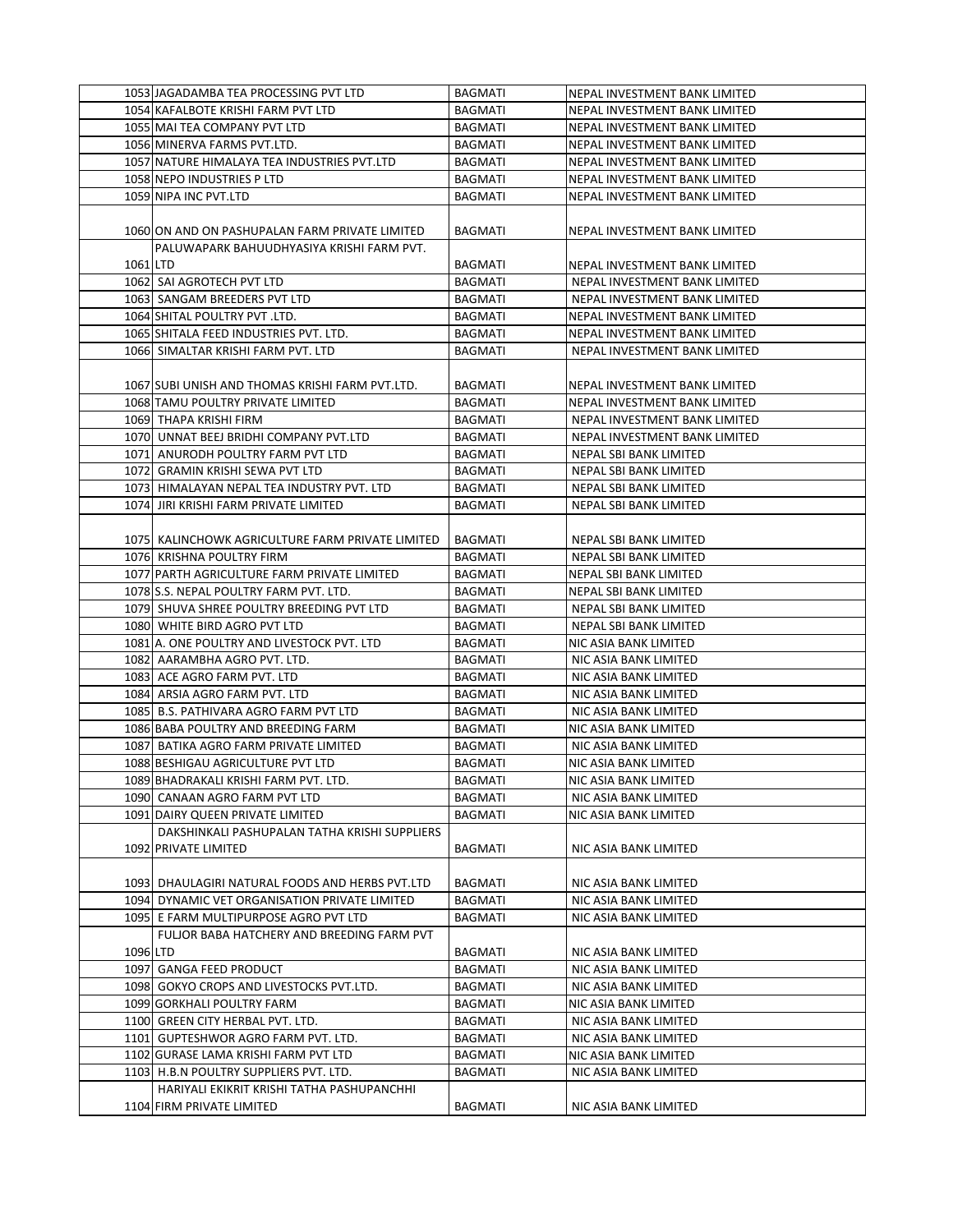|           | 1105 JANAKPUR BAKHRA TATHA GAAI PALAN PVT. LTD.  | <b>BAGMATI</b> | NIC ASIA BANK LIMITED |
|-----------|--------------------------------------------------|----------------|-----------------------|
|           | 1106 JYOTI BASNET KRISHI FARM PRIVATE LIMITED    | <b>BAGMATI</b> | NIC ASIA BANK LIMITED |
|           | 1107 K.B. MULTIPURPOSE AGRO FARM PVT. LTD.       | <b>BAGMATI</b> | NIC ASIA BANK LIMITED |
|           | 1108 KARKI POULTRY FIRM                          | <b>BAGMATI</b> | NIC ASIA BANK LIMITED |
|           | 1109 KARYABINAYAK KRISHI FARM PVT LTD            | BAGMATI        | NIC ASIA BANK LIMITED |
|           | 1110 KRIPA HIMALI AGRO AND FISHERY PVT LTD       | <b>BAGMATI</b> | NIC ASIA BANK LIMITED |
|           | 1111 LAXMI KRISHI FIRM                           | <b>BAGMATI</b> | NIC ASIA BANK LIMITED |
|           | 1112 LIKHU KRISHI FARM PVT. LTD.                 | <b>BAGMATI</b> | NIC ASIA BANK LIMITED |
|           | 1113 MAINA KRISHI SEWA PVT LTD                   | <b>BAGMATI</b> | NIC ASIA BANK LIMITED |
|           | 1114 MALATI POULTRY FIRM PVT LTD                 | <b>BAGMATI</b> | NIC ASIA BANK LIMITED |
|           | 1115 MATA MANAKAMANA DAIRY UDHYOG PVT. LTD       | <b>BAGMATI</b> | NIC ASIA BANK LIMITED |
|           | 1116 MUSH NEPAL PVT. LTD                         | <b>BAGMATI</b> | NIC ASIA BANK LIMITED |
|           | NAGARKOT HILLS RESORT AND ORGANIC FARM PVT       |                |                       |
| 1117 LTD  |                                                  | <b>BAGMATI</b> | NIC ASIA BANK LIMITED |
|           | 1118 NEW MAKALU POULTRY FIRM                     | <b>BAGMATI</b> | NIC ASIA BANK LIMITED |
|           | 1119 OM KRISHI FIRM                              | <b>BAGMATI</b> | NIC ASIA BANK LIMITED |
|           | 1120 OM ORGANIC AGRICULTURE PRIVATE LIMITED      | <b>BAGMATI</b> | NIC ASIA BANK LIMITED |
|           | PHULBARI AEKIKRIT KIRSHI UDHAM KENDRA PVT.       |                |                       |
| 1121 LTD. |                                                  | <b>BAGMATI</b> | NIC ASIA BANK LIMITED |
|           |                                                  |                |                       |
|           | 1122 PRABI KRISHI TATHA PASHUPANCHI FARM PVT LTD | <b>BAGMATI</b> | NIC ASIA BANK LIMITED |
|           | 1123 RATNANGI EVEREST GAI FARM PVT LTD           | <b>BAGMATI</b> | NIC ASIA BANK LIMITED |
|           | 1124 RISHI PATH MUSHROOM PRIVATE LIMITED         | <b>BAGMATI</b> | NIC ASIA BANK LIMITED |
|           | 1125 SABITRA AGROVET PVT LTD                     | <b>BAGMATI</b> | NIC ASIA BANK LIMITED |
|           | 1126 SAKAR DANA UDYOG                            | <b>BAGMATI</b> | NIC ASIA BANK LIMITED |
|           | 1127 SALOMI KRISHI FARM PVT. LTD                 | <b>BAGMATI</b> | NIC ASIA BANK LIMITED |
|           | 1128 SANTOSHI ORGANIC FARM PVT. LTD.             | <b>BAGMATI</b> | NIC ASIA BANK LIMITED |
|           | 1129 SHIVA POULTRY FARM                          | <b>BAGMATI</b> | NIC ASIA BANK LIMITED |
|           | 1130 SIDDHI NARAYAN POULTRY SUPPLIERS            | <b>BAGMATI</b> | NIC ASIA BANK LIMITED |
|           | SIDDHIGANESH AGRO AND RESEARCH CENTER PVT        |                |                       |
| 1131 LTD  |                                                  | <b>BAGMATI</b> | NIC ASIA BANK LIMITED |
|           | 1132 SOLUTION HERBAL COMPANY PVT.LTD             | <b>BAGMATI</b> | NIC ASIA BANK LIMITED |
|           | 1133 SUPRIM POULTRY FARM PRIVATE LIMITED         | <b>BAGMATI</b> | NIC ASIA BANK LIMITED |
|           | TALKU ORGANIC FARM AND RESEARCH CENTER PVT       |                |                       |
| 1134 LTD  |                                                  | <b>BAGMATI</b> | NIC ASIA BANK LIMITED |
|           | 1135 TALLO BESHI KRISHI FARM PVT LTD             | <b>BAGMATI</b> | NIC ASIA BANK LIMITED |
|           | TARKESHWOR PASHUPALAN TATHA KRISHI FARM PVT      |                |                       |
| 1136 LTD  |                                                  | <b>BAGMATI</b> | NIC ASIA BANK LIMITED |
|           | TOP QUALITY POULTRY FEED FARM AND HATCHARY       |                |                       |
|           | 1137 PRIVATE LIMITED                             | BAGMATI        | NIC ASIA BANK LIMITED |
|           | 1138 UJWAL POULTRY FIRM                          | BAGMATI        | NIC ASIA BANK LIMITED |
|           | 1139 VALESHWOR AGRO PVT.LTD                      | BAGMATI        | NIC ASIA BANK LIMITED |
|           | YUWA SHIVAPURI PASU PALAN TATHA KRISHI           |                |                       |
|           | 1140 BYAVASAYA PVT LTD                           | BAGMATI        | NIC ASIA BANK LIMITED |
|           | 1141 AASHIRBAD POULTRY AND BREEDING PVT.LTD      | <b>BAGMATI</b> | NMB BANK LIMITED      |
|           | 1142 ABLOOM FLORA FARM PVT.LTD.                  | BAGMATI        | NMB BANK LIMITED      |
|           | 1143 ALAS AGRICULTURE PVT. LTD.                  | BAGMATI        | NMB BANK LIMITED      |
|           | 1144 AMARSIDDHI KRISHI UDHYOG PVT.LTD            | BAGMATI        | NMB BANK LIMITED      |
|           | 1145 AMRIT POULTRY FARM PVT LTD                  | <b>BAGMATI</b> | NMB BANK LIMITED      |
|           | 1146 ANJALI AGROTECH PVT LTD                     | <b>BAGMATI</b> | NMB BANK LIMITED      |
|           | 1147 ANMOL LAYERS FARM PVT. LTD.                 | BAGMATI        | NMB BANK LIMITED      |
|           | 1148 ANUP DAIRY PRIVATE LIMITED                  | BAGMATI        | NMB BANK LIMITED      |
|           | 1149 ANURAG POULTRY INDUSTRY PVT LTD             | BAGMATI        | NMB BANK LIMITED      |
|           | 1150 ASHAPURI ORGANIC PVT. LTD.                  | BAGMATI        | NMB BANK LIMITED      |
|           | 1151 ASHISH POULTRY FARM PRIVATE LIMITED         | BAGMATI        | NMB BANK LIMITED      |
|           | 1152 BHALTAR DAIRY UDHYOG                        | BAGMATI        | NMB BANK LIMITED      |
|           | 1153 BIKASH TEXTILE                              | BAGMATI        | NMB BANK LIMITED      |
|           | 1154 BISHAL POULTRY FARM PVT.LTD                 | BAGMATI        | NMB BANK LIMITED      |
|           | 1155 BKS TEXTILE                                 | <b>BAGMATI</b> | NMB BANK LIMITED      |
|           | 1156 BLACK ORCHID AGRO FARM PVT. LTD             | BAGMATI        | NMB BANK LIMITED      |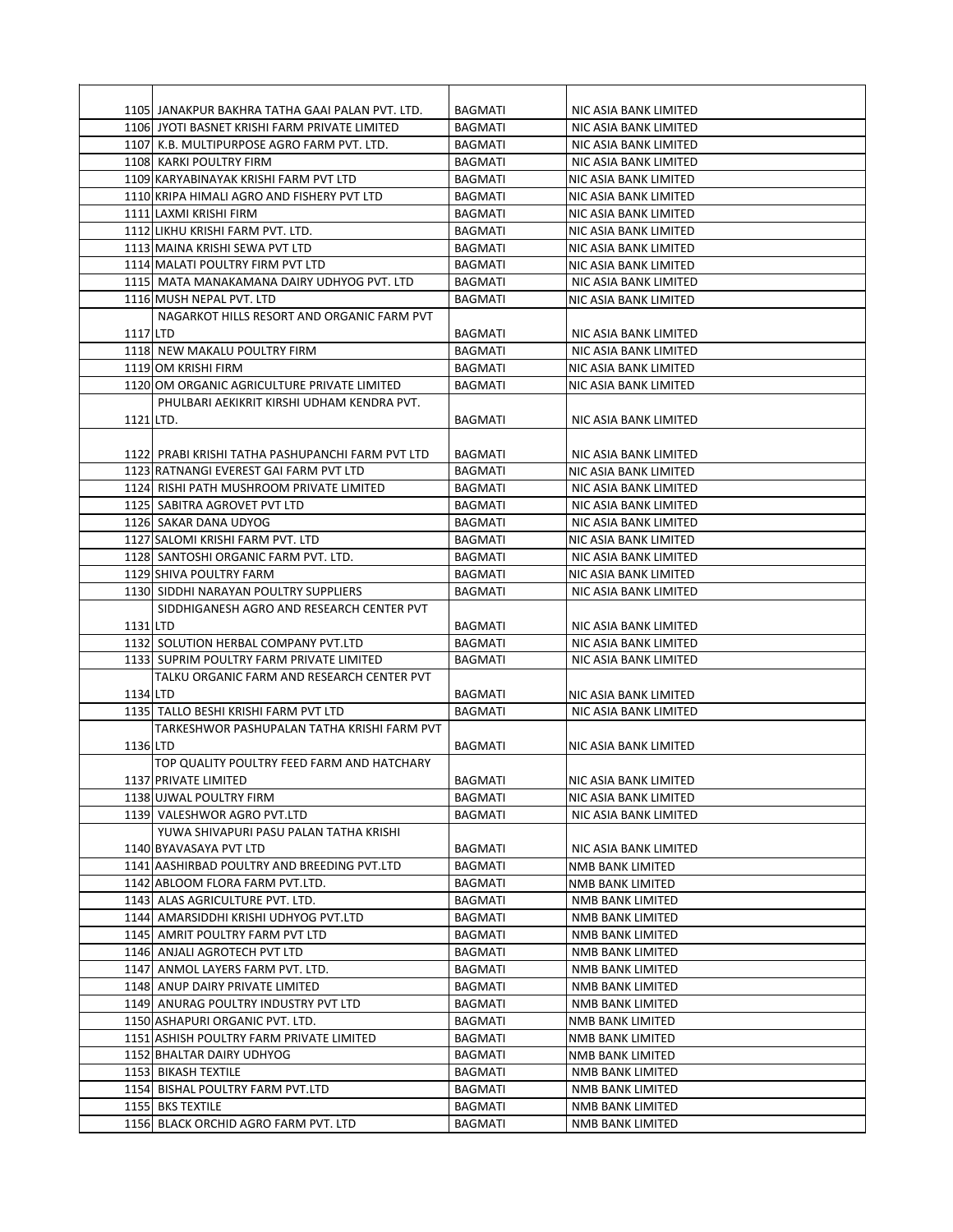|          | 1157 CHICKS WORLD PRIVATE LIMITED                                     | <b>BAGMATI</b> | NMB BANK LIMITED                            |
|----------|-----------------------------------------------------------------------|----------------|---------------------------------------------|
|          | 1158 CHITWAN HATCHERY PVT. LTD.                                       | <b>BAGMATI</b> | <b>NMB BANK LIMITED</b>                     |
|          | DARSHAN AGRICULTURE AND CATTLE FARM PRIVATE                           |                |                                             |
|          | 1159 LIMITED                                                          | <b>BAGMATI</b> | NMB BANK LIMITED                            |
|          | 1160 DOLESHWOR TEXTILE                                                | <b>BAGMATI</b> | <b>NMB BANK LIMITED</b>                     |
|          | 1161 EKATA NEPAL BREEDING PRIVATE LIMITED                             | <b>BAGMATI</b> | NMB BANK LIMITED                            |
|          |                                                                       |                | <b>NMB BANK LIMITED</b>                     |
|          | 1162 GALFU BINAYAK DAIRY PVT. LTD                                     | <b>BAGMATI</b> |                                             |
|          | GURUNG MULTIPLE KRISHI UTPADAN TATHA                                  |                |                                             |
|          | 1163 PRASODHAN KENDRA PVT.LTD.                                        | <b>BAGMATI</b> | NMB BANK LIMITED                            |
|          | 1164 HELI AGRO PVT LTD                                                | <b>BAGMATI</b> | <b>NMB BANK LIMITED</b>                     |
|          | 1165 HIMALAYAN HONEY SUPPLIERS PVT. LTD.                              | <b>BAGMATI</b> | <b>NMB BANK LIMITED</b>                     |
|          | 1166 JAGADAMBA DAIRY FOOD & BEVERAGE P L                              | BAGMATI        | NMB BANK LIMITED                            |
|          | 1167 KAMADHENU DAIRY AND BAKERY PVT LTD                               | <b>BAGMATI</b> | <b>NMB BANK LIMITED</b>                     |
|          | 1168 KRISHNA POULTRY FARM PVT.LTD                                     | BAGMATI        | NMB BANK LIMITED                            |
|          | LITTLE STAR AGRO POULTRY AND BREEDING FARM                            |                |                                             |
|          | 1169 PRIVATE LIMITED                                                  | <b>BAGMATI</b> | NMB BANK LIMITED                            |
|          | 1170 LUBHOO MEMORIAL TEXTILE                                          | <b>BAGMATI</b> | NMB BANK LIMITED                            |
|          | 1171 M/S BISHAL POULTRY FARM PVT.LTD                                  | <b>BAGMATI</b> | NMB BANK LIMITED                            |
|          | MAA BHAGAWATI MEAT STORE AND LIVESTOCK PVT                            |                |                                             |
| 1172 LTD |                                                                       | <b>BAGMATI</b> | <b>NMB BANK LIMITED</b>                     |
|          | MAA BHAGAWATI MEAT STORE AND LIVESTOCK                                |                |                                             |
|          | 1173 PVT.LTD.                                                         | BAGMATI        | NMB BANK LIMITED                            |
|          | 1174 MAA DURGA MUSHROOM INDUSTRY PVT.LTD                              | <b>BAGMATI</b> | NMB BANK LIMITED                            |
|          | 1175 MAKWANI AGRO PVT.LTD.                                            | <b>BAGMATI</b> | NMB BANK LIMITED                            |
|          | 1176 MAUSAM KRISI FARM PVT. LTD.                                      | <b>BAGMATI</b> | NMB BANK LIMITED                            |
|          | 1177 MOUNTAIN BEE CONCERN PVT. LTD.                                   | <b>BAGMATI</b> | NMB BANK LIMITED                            |
|          | 1178 NABIN POULTRY FARM PRIVATE LIMITED                               | <b>BAGMATI</b> | NMB BANK LIMITED                            |
|          | 1179 NANDINI AGRICULTURE FORM PRIVATE LIMITED                         | <b>BAGMATI</b> | NMB BANK LIMITED                            |
|          | 1180 NATIONAL BREEDING FARM PVT. LTD.                                 | BAGMATI        | NMB BANK LIMITED                            |
|          | 1181 NATIVE NEPALI AGRO SUPPLIES PVT LTD                              | <b>BAGMATI</b> | NMB BANK LIMITED                            |
|          | 1182 NEPAL ORGANIC COFFEE PRODUCTS PVT.LTD                            | BAGMATI        | NMB BANK LIMITED                            |
|          |                                                                       |                |                                             |
|          | 1183 OM SANJEEVANI DAIRY UDYOG PVT LTD                                | BAGMATI        | NMB BANK LIMITED                            |
|          | 1184 PENCY POULTRY PVT LTD<br>1185 PRAGATI TEXTILE INDUSTRIES PVT LTD | <b>BAGMATI</b> | NMB BANK LIMITED                            |
|          |                                                                       | BAGMATI        | NMB BANK LIMITED                            |
|          | 1186 PREITHAK TEXTILE                                                 | <b>BAGMATI</b> | NMB BANK LIMITED<br><b>NMB BANK LIMITED</b> |
|          | 1187 R.R. POULTRY BREEDING FARM PVT LTD                               | <b>BAGMATI</b> |                                             |
|          | 1188 RAJDHANI POULTRY PVT.LTD                                         | BAGMATI        | <b>NMB BANK LIMITED</b>                     |
|          | 1189 SAHAJ AGRICULTURE PVT LTD                                        | <b>BAGMATI</b> | <b>NMB BANK LIMITED</b>                     |
|          |                                                                       |                |                                             |
|          | 1190 SALAKA KRISHI TATHA TRAINING CENTRE PVT. LTD.                    | <b>BAGMATI</b> | NMB BANK LIMITED                            |
|          | 1191 SAMIN POULTRY FARM PRIVATE LIMITED                               | BAGMATI        | NMB BANK LIMITED                            |
|          | 1192 SAPKOTA POULTRY FARM                                             | BAGMATI        | NMB BANK LIMITED                            |
|          | 1193 SAYAPATRI HATCHERY PRIVATE LIMITED                               | BAGMATI        | NMB BANK LIMITED                            |
|          | 1194 SEED LAND NEPAL PVT. LTD.                                        | <b>BAGMATI</b> | NMB BANK LIMITED                            |
|          |                                                                       |                |                                             |
|          | 1195 SHREE KRISHNA DUDH SANKALAN TATHA BIKRI FIRM                     | BAGMATI        | NMB BANK LIMITED                            |
|          | 1196 SMART TECH AGRO AND BIO ENERGY PVT LTD                           | <b>BAGMATI</b> | NMB BANK LIMITED                            |
|          | 1197 SUBIDHA FEEDS PVT LTD                                            | BAGMATI        | NMB BANK LIMITED                            |
|          |                                                                       |                |                                             |
|          | 1198 SURABHI POULTRY AND FEED INDUSTRIES PVT.LTD                      | BAGMATI        | NMB BANK LIMITED                            |
|          | 1199 THREE SIXTY AGRO FARM PVT. LTD                                   | BAGMATI        | NMB BANK LIMITED                            |
|          | 1200 UNICORN TEXTILE                                                  | BAGMATI        | NMB BANK LIMITED                            |
|          | 1201 AGRO GARDEN FARM PVT LTD                                         | <b>BAGMATI</b> | PRABHU BANK LIMITED                         |
|          | 1202 ARAVA NEPAL MODERN AGRICULTURE COMP                              | <b>BAGMATI</b> | PRABHU BANK LIMITED                         |
|          | 1203 AVINASH EGGS PRIVATE LIMITED                                     | BAGMATI        | PRABHU BANK LIMITED                         |
|          | 1204 B.F.C. POULTRY PVT LTD                                           | BAGMATI        | PRABHU BANK LIMITED                         |
|          | BUDHANILKANTHA KARKI GAI TATHA KRISHI FARM                            |                |                                             |
|          | 1205 PVT LTD                                                          | BAGMATI        | PRABHU BANK LIMITED                         |
|          | 1206 DHUNIBESHI GAI KIRSHI FIRM PVT.LTD                               | BAGMATI        | PRABHU BANK LIMITED                         |
|          | 1207 FRESH ACRES AGRIVENTURES PVT LTD                                 | BAGMATI        | PRABHU BANK LIMITED                         |
|          |                                                                       |                |                                             |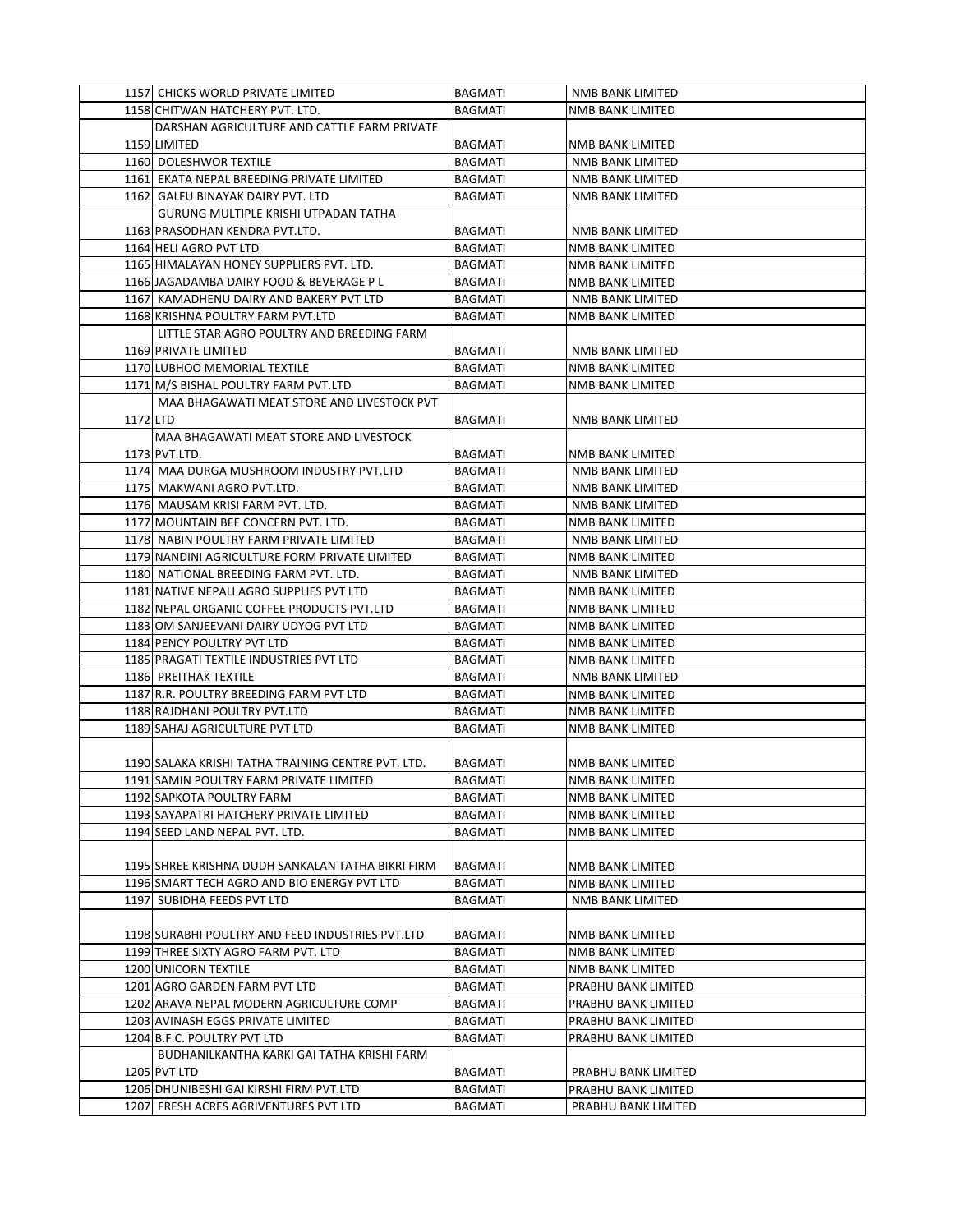|          | FRESH AGRO PRODUCTS AND RESEARCH CENTER PVT    |                |                               |
|----------|------------------------------------------------|----------------|-------------------------------|
| 1208 LTD |                                                | <b>BAGMATI</b> | PRABHU BANK LIMITED           |
|          |                                                |                |                               |
|          | 1209 GADHIMAI AGRO AND RESEARCH CENTER PVT LTD | <b>BAGMATI</b> | PRABHU BANK LIMITED           |
|          | GANESH HIMAL ANNAPURNA MULTIPURPOSE KRISHI     |                |                               |
|          | 1210 TATHA PASHUPANCHHI.PVT.LTD.               | <b>BAGMATI</b> | PRABHU BANK LIMITED           |
|          | 1211 GOLDEN FARMS PVT. LTD                     | BAGMATI        | PRABHU BANK LIMITED           |
|          | GREEN PARK BAHUUDDESIYA AGRO AND AGRO          |                |                               |
|          | 1212 TOURISM FARM PVT LTD                      | <b>BAGMATI</b> | PRABHU BANK LIMITED           |
|          | 1213 INTEGRATED AGRO (IARPI)                   | <b>BAGMATI</b> | PRABHU BANK LIMITED           |
|          | 1214 KIWI FARM PVT.LTD                         | <b>BAGMATI</b> | PRABHU BANK LIMITED           |
|          | 1215 MAJUWADEVI KRISHI FARM PVT. LTD.          | BAGMATI        | PRABHU BANK LIMITED           |
|          | 1216 NAMUNA MATSYA AND KRISHI FIRM PVT LTD     | <b>BAGMATI</b> | PRABHU BANK LIMITED           |
|          | 1217 NATIONAL AGRIBUSINESS COMPANY PVT LTD     | <b>BAGMATI</b> | PRABHU BANK LIMITED           |
|          | 1218 PANCHAKANYA KRISHI FIRM                   | <b>BAGMATI</b> | PRABHU BANK LIMITED           |
|          | 1219 PATHAK HYACHING & POULTRY PVT.LTD         | <b>BAGMATI</b> | PRABHU BANK LIMITED           |
|          | 1220 SHIVA SHAKTI HATCHEY PVT LTD              | <b>BAGMATI</b> | PRABHU BANK LIMITED           |
|          |                                                |                |                               |
|          | 1221 SURENDRA KRISHI FARM PVT LTD              | <b>BAGMATI</b> | PRABHU BANK LIMITED           |
|          | 1222 TRIVENI FISH DEVELOPMENT CO. P. LTD       | <b>BAGMATI</b> | PRABHU BANK LIMITED           |
|          | 1223 AAMA FEED AND BREEDING FARM PVT LTD       | BAGMATI        | PRIME COMMERCIAL BANK LIMITED |
|          | 1224 AASHA HATCHERY PVT.LTD                    | <b>BAGMATI</b> | PRIME COMMERCIAL BANK LIMITED |
|          | 1225 AASHA MULTI AGRO FARM PVT LTD             | <b>BAGMATI</b> | PRIME COMMERCIAL BANK LIMITED |
|          | 1226 AGNI KRISHI FARM PVT. LTD                 | <b>BAGMATI</b> | PRIME COMMERCIAL BANK LIMITED |
|          | 1227 AGRI CARE NEPAL PVT LTD                   | <b>BAGMATI</b> | PRIME COMMERCIAL BANK LIMITED |
|          | 1228 AMATYA POULTRY FARM PVT. LTD.             | <b>BAGMATI</b> | PRIME COMMERCIAL BANK LIMITED |
|          | 1229 ASHAPURI PLANTATIONS PVT. LTD.            | <b>BAGMATI</b> | PRIME COMMERCIAL BANK LIMITED |
|          | 1230 AWIN POULTRY FIRM PVT. LTD.               | <b>BAGMATI</b> | PRIME COMMERCIAL BANK LIMITED |
|          | 1231 B.M. KRISHI FARM PVT LTD                  | <b>BAGMATI</b> | PRIME COMMERCIAL BANK LIMITED |
|          | 1232 B.R. RESERACH & AGR NEPAL PVT. LTD        | <b>BAGMATI</b> | PRIME COMMERCIAL BANK LIMITED |
|          | 1233 BABA GANESH AGRO AND FARM HOUSE           | <b>BAGMATI</b> | PRIME COMMERCIAL BANK LIMITED |
|          | 1234 BAGMATI FEED PVT LTD                      | <b>BAGMATI</b> | PRIME COMMERCIAL BANK LIMITED |
|          | 1235 BAGMATI HATCHERY PVT.LTD.                 | BAGMATI        | PRIME COMMERCIAL BANK LIMITED |
|          | 1236 BANJARIYA AGRO FARM PVT LTD               | <b>BAGMATI</b> | PRIME COMMERCIAL BANK LIMITED |
|          | 1237 BHANDARI KRISHI FIRM                      | BAGMATI        | PRIME COMMERCIAL BANK LIMITED |
|          | 1238 BHIMESHWOR AGRO & POULTRY FARM P. L       | <b>BAGMATI</b> | PRIME COMMERCIAL BANK LIMITED |
|          | 1239 BHUMINANDAN KRISHI FARM PVT LTD.          | <b>BAGMATI</b> | PRIME COMMERCIAL BANK LIMITED |
|          | 1240 BHUTEDHUNGE DEVI AGRI AND KRISH PVT.LTD.  | BAGMATI        | PRIME COMMERCIAL BANK LIMITED |
|          | 1241 BIDUR KUKHURA PALAN UDHYOG PVT LTD        | BAGMATI        | PRIME COMMERCIAL BANK LIMITED |
|          | 1242 BUDHANILKANTHA BREEDER FARM PVT.LTD       | <b>BAGMATI</b> | PRIME COMMERCIAL BANK LIMITED |
|          | 1243 CHICKEN FACTORY PVT.LTD.                  | <b>BAGMATI</b> | PRIME COMMERCIAL BANK LIMITED |
|          | 1244 COBB POULTRY PVT.LTD                      | BAGMATI        | PRIME COMMERCIAL BANK LIMITED |
|          | 1245 DANGOL POLTRY FARM AND SUPPLERS PVT.LTD   | BAGMATI        | PRIME COMMERCIAL BANK LIMITED |
|          | 1246 ECO FISH AND AGRO FARMING PVT. LTD.       | BAGMATI        | PRIME COMMERCIAL BANK LIMITED |
|          | 1247 EVANS LIFE SCIENCES PVT. LTD              | BAGMATI        | PRIME COMMERCIAL BANK LIMITED |
|          | 1248 FIFTY TWO GROUP AGRICULTURE COMPANY       | BAGMATI        | PRIME COMMERCIAL BANK LIMITED |
|          | 1249 G.J POLUTRY PVT.LTD                       | <b>BAGMATI</b> | PRIME COMMERCIAL BANK LIMITED |
|          | 1250 G.J.POULTRY BREEDING&HATCHERY P.LTD       | <b>BAGMATI</b> | PRIME COMMERCIAL BANK LIMITED |
|          | 1251 GOSEN AGRO FARM AND RESEARCH CENTER       | <b>BAGMATI</b> | PRIME COMMERCIAL BANK LIMITED |
|          | GREEN WORLD AGRO FARM AND RESEARCH CENTER      |                |                               |
|          | 1252 PVT. LTD.                                 | BAGMATI        | PRIME COMMERCIAL BANK LIMITED |
|          | 1253 H. AND S. POULTRY GROUP PVT. LTD          | <b>BAGMATI</b> | PRIME COMMERCIAL BANK LIMITED |
|          | 1254 HEAVEN RISING AGRI. FARM P. LTD.          | BAGMATI        | PRIME COMMERCIAL BANK LIMITED |
|          | 1255 HILLBIRD NEPAL BREEDING CO. P. LTD.       | BAGMATI        | PRIME COMMERCIAL BANK LIMITED |
|          | 1256 HIM BIRD POULTRY BRE. FARM PVT. LTD       | <b>BAGMATI</b> | PRIME COMMERCIAL BANK LIMITED |
|          | HIM SHIKHAR KRISHI TATHA PASHUPALAN UDHYOG     |                |                               |
|          | 1257 PVT. LTD                                  | BAGMATI        | PRIME COMMERCIAL BANK LIMITED |
|          | 1258 HIM SHIKHAR POULTRY BRE. FARM PVT.L       | BAGMATI        | PRIME COMMERCIAL BANK LIMITED |
|          |                                                |                |                               |
|          | 1259 HIMALAYANRAINBOWTROUT SUNKHANI PLTD       | BAGMATI        | PRIME COMMERCIAL BANK LIMITED |
|          | 1260 HYGENIC MEAT CENTER PVT. LTD.             | BAGMATI        | PRIME COMMERCIAL BANK LIMITED |
|          | 1261 ILUM AGRO FARM PVT. LTD.                  | BAGMATI        | PRIME COMMERCIAL BANK LIMITED |
|          | 1262 JAGADAMBA COLD STORAGE & SEED PROD        | <b>BAGMATI</b> | PRIME COMMERCIAL BANK LIMITED |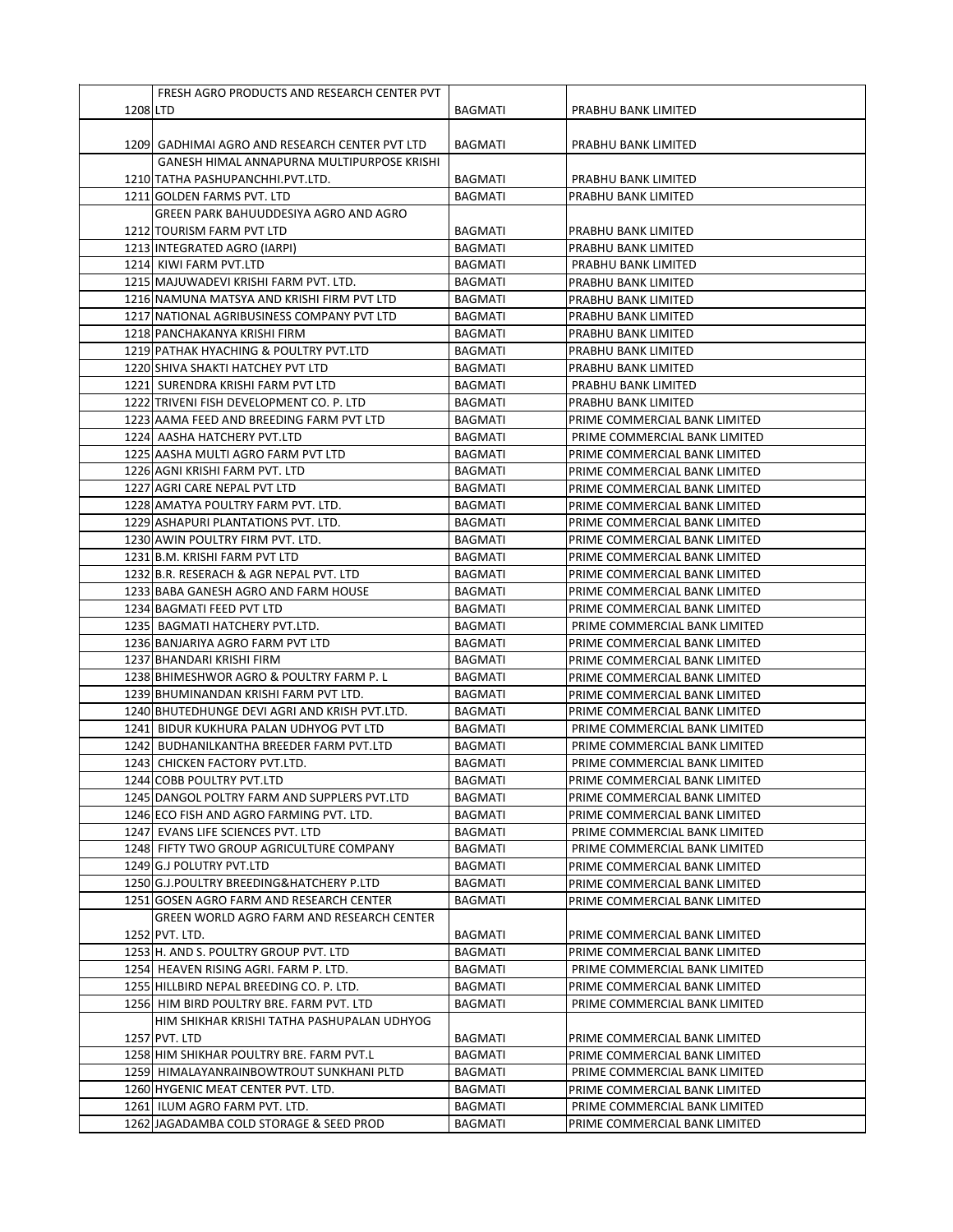|      | 1263 JAGATPUR AGRO FOREST PVT.LTD.                                                        | BAGMATI                   | PRIME COMMERCIAL BANK LIMITED                                  |
|------|-------------------------------------------------------------------------------------------|---------------------------|----------------------------------------------------------------|
|      | 1264 JAHARSINGH PAUWA POULTRY PVT. LTD.                                                   | <b>BAGMATI</b>            | PRIME COMMERCIAL BANK LIMITED                                  |
|      | 1265 KALIMA HATCHERY PVT.LTD                                                              | <b>BAGMATI</b>            | PRIME COMMERCIAL BANK LIMITED                                  |
|      | 1266 KALINCHOWK COW FARM & R. CENTRE P.L                                                  | <b>BAGMATI</b>            | PRIME COMMERCIAL BANK LIMITED                                  |
|      | 1267 KAULE VINEYARD AGRO PVT. LTD.                                                        | <b>BAGMATI</b>            | PRIME COMMERCIAL BANK LIMITED                                  |
|      |                                                                                           |                           |                                                                |
|      | 1268 KAVRE PASHUPANCHHI TATHA KRISHI FIRM PVT. LTD.                                       | <b>BAGMATI</b>            | PRIME COMMERCIAL BANK LIMITED                                  |
|      | 1269 KDS MAMA BHANJA POULTRY FARM P.LTD                                                   | <b>BAGMATI</b>            | PRIME COMMERCIAL BANK LIMITED                                  |
|      | 1270 KHUSHBU COLD STORE PVT. LTD.                                                         | <b>BAGMATI</b>            | PRIME COMMERCIAL BANK LIMITED                                  |
|      | 1271 KIRANKO POULTRY FIRM PVT.LTD                                                         | <b>BAGMATI</b>            | PRIME COMMERCIAL BANK LIMITED                                  |
|      | 1272 LIVE CARE NEPAL PVT LTD                                                              | <b>BAGMATI</b>            | PRIME COMMERCIAL BANK LIMITED                                  |
|      | MAA BHAGAWATI AGRO POULTRY BREEDING FARM                                                  |                           |                                                                |
|      | 1273 PVT. LTD.                                                                            | <b>BAGMATI</b>            | PRIME COMMERCIAL BANK LIMITED                                  |
|      |                                                                                           |                           |                                                                |
|      | 1274 MAA BHAGWATI POULTRY AND HATCHERY PVT. LTD.                                          | <b>BAGMATI</b>            | PRIME COMMERCIAL BANK LIMITED                                  |
|      | 1275 MAA GOLMA DEVI FEED & BREEDING FARM                                                  | <b>BAGMATI</b>            | PRIME COMMERCIAL BANK LIMITED                                  |
|      | 1276 MAA JALPADEVI AGR FARM PVT. LTD.                                                     | <b>BAGMATI</b>            | PRIME COMMERCIAL BANK LIMITED                                  |
|      | 1277 MAHATO POULTRY INDUSTRIES PVT. LTD.                                                  | <b>BAGMATI</b>            | PRIME COMMERCIAL BANK LIMITED                                  |
|      | 1278 MANJUSHREE DANA UDHYOG PVT.LTD                                                       | <b>BAGMATI</b>            | PRIME COMMERCIAL BANK LIMITED                                  |
|      | 1279 MARSYANGDI POULTRY PVT LTD                                                           | <b>BAGMATI</b>            | PRIME COMMERCIAL BANK LIMITED                                  |
|      | 1280 MEDHASHREE AGRO MULTIPURPOSE PVT. LTD.                                               | <b>BAGMATI</b>            | PRIME COMMERCIAL BANK LIMITED                                  |
|      | 1281 MT. EVEREST BIRD & AGRI. FARM P.L.                                                   | <b>BAGMATI</b>            | PRIME COMMERCIAL BANK LIMITED                                  |
|      | 1282 NATURAL FISH AND MEAT CENTRE PVT.LTD                                                 | <b>BAGMATI</b>            | PRIME COMMERCIAL BANK LIMITED                                  |
|      | 1283 OM SAI KRISHI FARM PVT. LTD.                                                         | <b>BAGMATI</b>            | PRIME COMMERCIAL BANK LIMITED                                  |
|      | 1284 P.B POULTRY PVT. LTD                                                                 | <b>BAGMATI</b>            | PRIME COMMERCIAL BANK LIMITED                                  |
|      | 1285 P.N.R.POULTRY FARM PVT.LTD.                                                          | <b>BAGMATI</b>            | PRIME COMMERCIAL BANK LIMITED                                  |
|      | 1286 PRAKASH KRISHI FIRM                                                                  | <b>BAGMATI</b>            | PRIME COMMERCIAL BANK LIMITED                                  |
|      | 1287 PRASHANT POULTRY FARM PVT. LTD.                                                      | <b>BAGMATI</b>            | PRIME COMMERCIAL BANK LIMITED                                  |
|      | 1288 PRATIVA MEAT HOUSE PVT. LTD.                                                         | <b>BAGMATI</b>            | PRIME COMMERCIAL BANK LIMITED                                  |
|      | 1289 PURKOT POULTRY PVT.LTD                                                               | <b>BAGMATI</b>            | PRIME COMMERCIAL BANK LIMITED                                  |
|      | 1290 PYAKUREL POULTRY FIRM                                                                | <b>BAGMATI</b>            | PRIME COMMERCIAL BANK LIMITED                                  |
| 1291 | RNS KRISHI TATHA PASHUPALAN FIRM PVT. LTD                                                 | BAGMATI                   | PRIME COMMERCIAL BANK LIMITED                                  |
|      |                                                                                           |                           |                                                                |
|      | 1292 ROSE AGRO WORLD & RESERACH CENTER PVT.LTD                                            | <b>BAGMATI</b>            | PRIME COMMERCIAL BANK LIMITED                                  |
|      | 1293 SAFAL POULTRY FIRM                                                                   | <b>BAGMATI</b>            | PRIME COMMERCIAL BANK LIMITED                                  |
|      | 1294 SAMRIDHA POULTRY & KRISHI FARM PVT. LTD.                                             | <b>BAGMATI</b>            | PRIME COMMERCIAL BANK LIMITED                                  |
|      | 1295 SANTULIT FEED INDUSTRIES PVT.LTD.                                                    | BAGMATI                   | PRIME COMMERCIAL BANK LIMITED                                  |
|      | 1296 SARBODAYA AGRO KRISHI PVT.LTD.                                                       | <b>BAGMATI</b>            |                                                                |
|      |                                                                                           |                           | PRIME COMMERCIAL BANK LIMITED                                  |
|      |                                                                                           | <b>BAGMATI</b>            |                                                                |
|      | 1297 SARWAHITAISHI DAIRY AND AGROVET RESEARCH<br>1298 SHAKSHAM AGRICULTURE PROMOTION COMP |                           | PRIME COMMERCIAL BANK LIMITED<br>PRIME COMMERCIAL BANK LIMITED |
|      | 1299 SHIKHAR AGRO TRADERS PVT. LTD                                                        | BAGMATI<br><b>BAGMATI</b> |                                                                |
|      | 1300 SHULAV AGRO PRODUCTS PVT. LTD                                                        | BAGMATI                   | PRIME COMMERCIAL BANK LIMITED<br>PRIME COMMERCIAL BANK LIMITED |
|      | 1301 SINDHULI KRISHI FARM NEPAL P.L                                                       | BAGMATI                   |                                                                |
|      | 1302 SUWAL POULTRY PVT. LTD                                                               | <b>BAGMATI</b>            | PRIME COMMERCIAL BANK LIMITED                                  |
|      | 1303 TILA AGROVENTURE PVT. LTD                                                            | BAGMATI                   | PRIME COMMERCIAL BANK LIMITED<br>PRIME COMMERCIAL BANK LIMITED |
|      | 1304 VALLEY POULTRY PVT. LTD.                                                             | BAGMATI                   | PRIME COMMERCIAL BANK LIMITED                                  |
|      | 1305 WELLKOT COLD STORES PVT.LTD                                                          | BAGMATI                   | PRIME COMMERCIAL BANK LIMITED                                  |
|      | 1306 AGRI GROWTH INTEGRATED FARM                                                          | <b>BAGMATI</b>            |                                                                |
|      | 1307 ABIRAL HATCHERY PVT.LTD                                                              | BAGMATI                   | PROGESSIVE FINANCE LIMITED<br>RASTRIYA BANIJYA BANK            |
|      |                                                                                           |                           |                                                                |
|      | 1308 ADHIKARI KRISHI FARM<br>1309 ADHIKARI POULTRY FIRM                                   | BAGMATI                   | RASTRIYA BANIJYA BANK                                          |
|      |                                                                                           | BAGMATI                   | RASTRIYA BANIJYA BANK<br>RASTRIYA BANIJYA BANK                 |
|      | 1310 ARYAL POULTRY FIRM<br>1311 B AND B KRISHI POULTRY INDUSTRIES                         | BAGMATI<br>BAGMATI        | RASTRIYA BANIJYA BANK                                          |
|      | 1312 B S KHATRI POULTRY FARM PRA LI                                                       | BAGMATI                   | RASTRIYA BANIJYA BANK                                          |
|      | 1313  BANDHU POULTRY BREEDING FARM PVT LM                                                 |                           |                                                                |
|      | 1314 BANSUN AGRO ORGANIC PVT. LTD                                                         | BAGMATI<br>BAGMATI        | RASTRIYA BANIJYA BANK                                          |
|      |                                                                                           |                           | RASTRIYA BANIJYA BANK                                          |
|      | 1315 BASNET POULTRY FARM<br>1316 BDC FOOD PVT LTD                                         | BAGMATI                   | RASTRIYA BANIJYA BANK                                          |
|      |                                                                                           | BAGMATI                   | RASTRIYA BANIJYA BANK                                          |
|      | 1317 BHAKUNDE POLTRI FORM                                                                 | BAGMATI                   | RASTRIYA BANIJYA BANK                                          |
|      | 1318 CHANGUNARAYAN POULTRY AND HATCHERY                                                   | BAGMATI                   | RASTRIYA BANIJYA BANK                                          |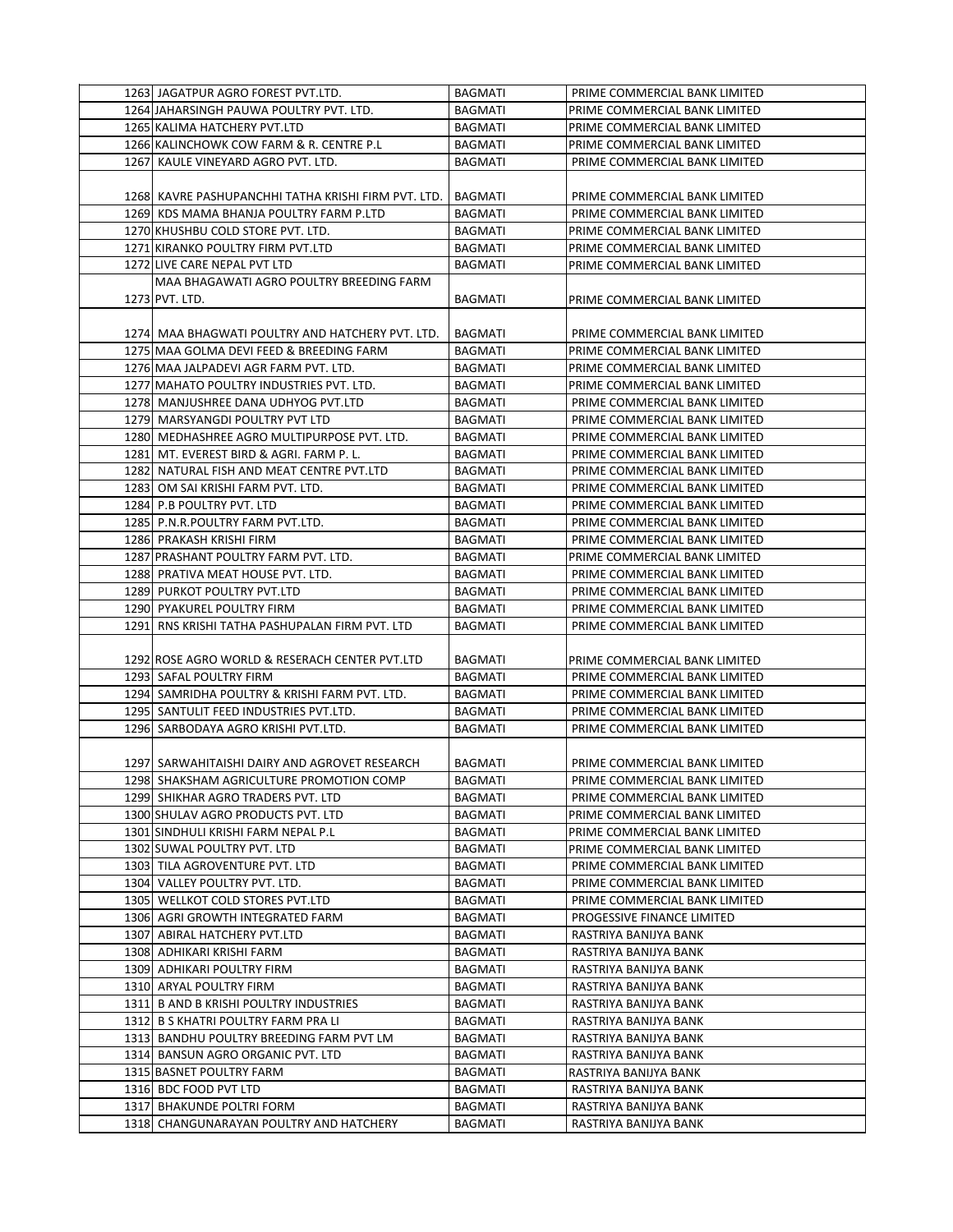|           | 1319 DAHAL KRISHI FARM                           | BAGMATI        | RASTRIYA BANIJYA BANK |
|-----------|--------------------------------------------------|----------------|-----------------------|
|           | 1320 DALLAKOTI POULTRY FARM PVT.LTD              | <b>BAGMATI</b> | RASTRIYA BANIJYA BANK |
|           | 1321 DAUNNE BREEDING FARM PVT                    | <b>BAGMATI</b> | RASTRIYA BANIJYA BANK |
|           | 1322 EVEREST POULTRY FARM                        | <b>BAGMATI</b> | RASTRIYA BANIJYA BANK |
|           | 1323 GANAPATI POULTRY AND AGRO RESEARCH          | <b>BAGMATI</b> | RASTRIYA BANIJYA BANK |
|           | 1324 GAYATRI DAIRY INDUSTRIES PVT.LTD            | <b>BAGMATI</b> | RASTRIYA BANIJYA BANK |
|           | 1325 HAMRO POULTRY FIRM                          | <b>BAGMATI</b> | RASTRIYA BANIJYA BANK |
|           | 1326 HARIYALI GROUP PVT.LTD.                     | <b>BAGMATI</b> | RASTRIYA BANIJYA BANK |
|           | 1327 HETAUDA POULTRY AND HATCHERY PRA.LI         | <b>BAGMATI</b> | RASTRIYA BANIJYA BANK |
|           | 1328 HIMKAR AGRO PVT.LTD                         | <b>BAGMATI</b> | RASTRIYA BANIJYA BANK |
|           | 1329 KAILASHPATI-POULTRY & B. F. PVT.LT          | <b>BAGMATI</b> | RASTRIYA BANIJYA BANK |
|           | 1330 KALIKA POULTRY BREEDING PVT.LTD.            | <b>BAGMATI</b> | RASTRIYA BANIJYA BANK |
|           | 1331 KALPANA KRISHI FIRM                         | <b>BAGMATI</b> | RASTRIYA BANIJYA BANK |
|           | 1332 KAMALAMAI HATCHERY PVT LTD.                 | <b>BAGMATI</b> | RASTRIYA BANIJYA BANK |
|           | 1333 KATHMANDU HATCHERY AND FEED INDUSTR         | <b>BAGMATI</b> | RASTRIYA BANIJYA BANK |
|           | 1334 KAVRE PANCHKAL COLD STORAGE PVT.LTD         | <b>BAGMATI</b> | RASTRIYA BANIJYA BANK |
|           | 1335 KRITI TEXTILE                               | BAGMATI        | RASTRIYA BANIJYA BANK |
|           | 1336 LAXMI GAI FARM                              | <b>BAGMATI</b> | RASTRIYA BANIJYA BANK |
|           | 1337 LAXMI GAI FIRM                              | <b>BAGMATI</b> | RASTRIYA BANIJYA BANK |
|           | 1338 LAXMI POULTRY FIRM                          | <b>BAGMATI</b> | RASTRIYA BANIJYA BANK |
|           | 1339 MIRLUNGKOT MACHHA PALAN PRALI               | <b>BAGMATI</b> | RASTRIYA BANIJYA BANK |
|           | 1340 NAMUNA POULTRY FARM                         | <b>BAGMATI</b> | RASTRIYA BANIJYA BANK |
|           | 1341 NARAYANI POULTRY FARM HATCHERY              | <b>BAGMATI</b> | RASTRIYA BANIJYA BANK |
|           | 1342 NATIONAL BIO-TECH PVT LTD                   | <b>BAGMATI</b> | RASTRIYA BANIJYA BANK |
|           | 1343 NAULIN BHADRAKALI DAIRY FARM PVT            | <b>BAGMATI</b> | RASTRIYA BANIJYA BANK |
|           | 1344 NAWALAPUR MADHYABINDU POUL                  | <b>BAGMATI</b> | RASTRIYA BANIJYA BANK |
|           | 1345 OM SAI POLTRI AND BRIDING FIRM              | <b>BAGMATI</b> | RASTRIYA BANIJYA BANK |
|           | 1346 PANCHA SHEEL DAIRY PVT.LTD                  | <b>BAGMATI</b> | RASTRIYA BANIJYA BANK |
|           | 1347 PANCHYAKANYA POULTRY BREEDING FARM          | <b>BAGMATI</b> | RASTRIYA BANIJYA BANK |
|           | PATIVARA POULTRY AND AGRO RESEARCH FARM          |                |                       |
|           | 1348 PVT.LTD                                     | <b>BAGMATI</b> | RASTRIYA BANIJYA BANK |
|           | 1349 PHUYAL POULTRY FEED PVT. LTD                | <b>BAGMATI</b> | RASTRIYA BANIJYA BANK |
|           | 1350 REGMI KRISHI FARM                           | <b>BAGMATI</b> | RASTRIYA BANIJYA BANK |
|           | 1351 REGMI POULTRY FIRM                          | <b>BAGMATI</b> | RASTRIYA BANIJYA BANK |
|           | 1352 RISHESHWORSHEET BHANDAR P.LTD.              | <b>BAGMATI</b> | RASTRIYA BANIJYA BANK |
|           | 1353 SEAN SEED SERVICE CENTER LTD.               | BAGMATI        | RASTRIYA BANIJYA BANK |
|           | 1354 SHRISTI POULTRY FARM                        | BAGMATI        | RASTRIYA BANIJYA BANK |
|           | 1355 SIDDHABABA EKIKRIT KRISHI FARM              | <b>BAGMATI</b> | RASTRIYA BANIJYA BANK |
|           | 1356 SUBIDHA POULTRY PVT. LTD                    | <b>BAGMATI</b> | RASTRIYA BANIJYA BANK |
|           | 1357 SUNGAVA POULTRY FIRM PVT.LTD                | <b>BAGMATI</b> | RASTRIYA BANIJYA BANK |
|           | 1358 SUPRIYA POLTI AND R. F. PVT.LTD             | <b>BAGMATI</b> | RASTRIYA BANIJYA BANK |
|           | 1359 SURYA MOHAN POLTY FIRM PRA.LI               | BAGMATI        | RASTRIYA BANIJYA BANK |
|           | 1360 SURYA MUKHI AGRICULTER FIRM PVT.LTD         | <b>BAGMATI</b> | RASTRIYA BANIJYA BANK |
|           | 1361 TARAPUNJA POULTRY BREEDING FARM P.L         | <b>BAGMATI</b> | RASTRIYA BANIJYA BANK |
|           | 1362 THANIMAI POULTRY FARM PVT LTD               | <b>BAGMATI</b> | RASTRIYA BANIJYA BANK |
|           | 1363 UNITED NEPAL KRISHI FARM PVT.LTD            | <b>BAGMATI</b> | RASTRIYA BANIJYA BANK |
|           | 1364 VALLEY COLD STORE PVT.LTD.                  | <b>BAGMATI</b> | RASTRIYA BANIJYA BANK |
|           | 1365 WELCOME POLTRY DANA UDHYOG PVT.LTD          | <b>BAGMATI</b> | RASTRIYA BANIJYA BANK |
|           | AAKRISHA AGRO FARM & RESEARCH CENTRE PVT.        |                |                       |
| 1366 LTD. |                                                  | <b>BAGMATI</b> | SANIMA BANK LIMITED   |
|           | 1367 BRIGHT FUTURE FEED INDUSTRY PVT LTD         | <b>BAGMATI</b> | SANIMA BANK LIMITED   |
|           | 1368 CHHORI CHELI KRISHI FARM PVT.LTD            | <b>BAGMATI</b> | SANIMA BANK LIMITED   |
|           |                                                  |                |                       |
|           | 1369 CHOBHAR COLD STORE COMPANY PRIVATE LIMITED  | <b>BAGMATI</b> | SANIMA BANK LIMITED   |
|           | CHULAN POULTRY FARM AND MULTIPURPOSE AGRO        |                |                       |
|           | 1370 PRODUCTS PVT. LTD                           | <b>BAGMATI</b> | SANIMA BANK LIMITED   |
|           | 1371 COBB CHITWAN POULTRY BREEDING PVT LTD       | <b>BAGMATI</b> | SANIMA BANK LIMITED   |
|           | GADHI KRISHI TATHA PASHUPANCHHI FARM PVT.        |                |                       |
| 1372 LTD. |                                                  | <b>BAGMATI</b> | SANIMA BANK LIMITED   |
|           |                                                  |                |                       |
|           | 1373 GHISING INNOVATIVE AGRICULTURE FARM PVT LTD | <b>BAGMATI</b> | SANIMA BANK LIMITED   |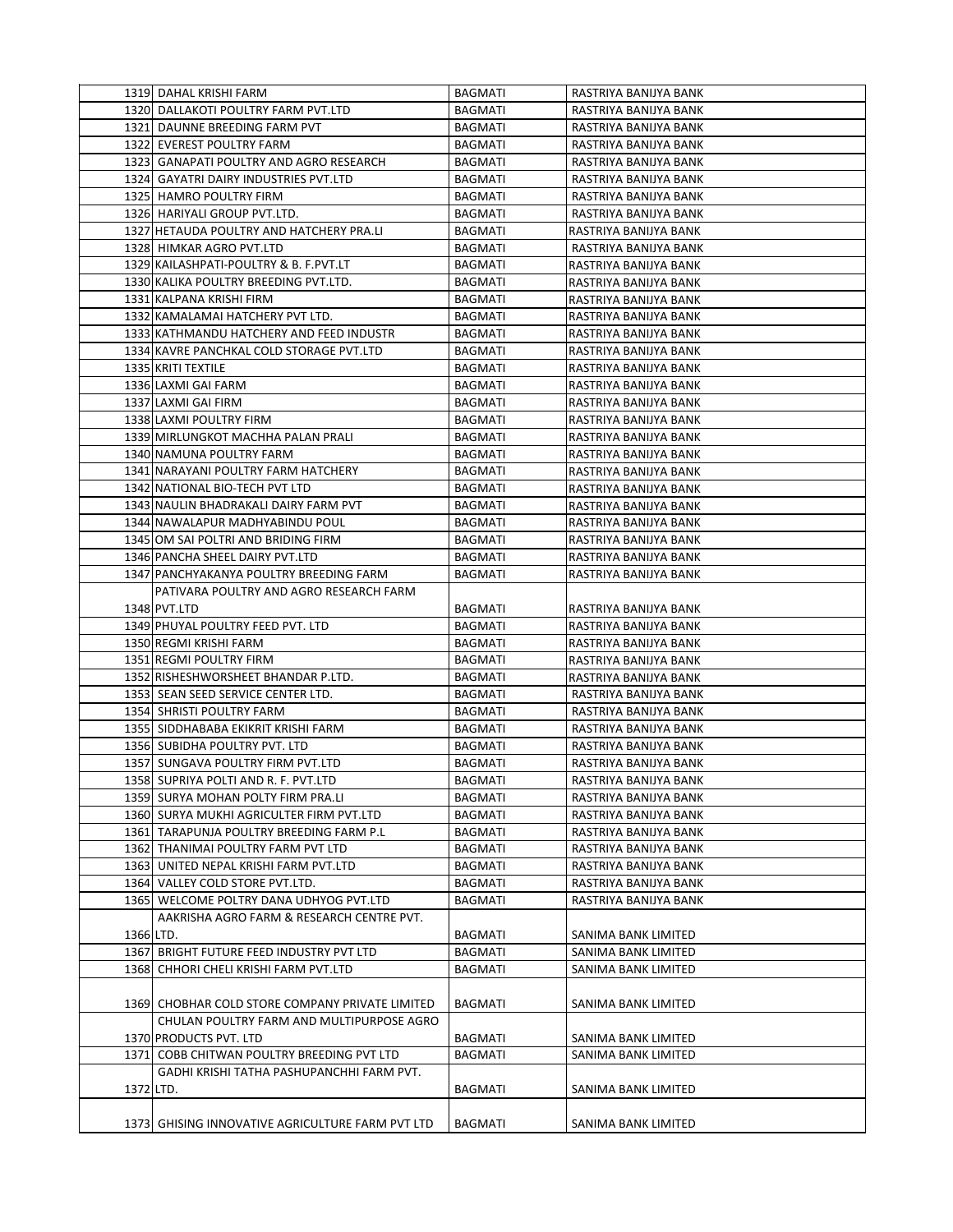| 1374 JAYA SHREE KRISHNA DAIRY UDHYOG PVT. LTD.  | BAGMATI        | SANIMA BANK LIMITED                    |
|-------------------------------------------------|----------------|----------------------------------------|
| 1375 KALYANI POULTRY FARM & SUPPLIERS PV        | <b>BAGMATI</b> | SANIMA BANK LIMITED                    |
| 1376 LAXMI EKIKRIT KRISHI BYABASAYA PVT. LTD.   | <b>BAGMATI</b> | SANIMA BANK LIMITED                    |
| 1377 M.Q. AGROTECH NEPAL PVT LTD                | <b>BAGMATI</b> | SANIMA BANK LIMITED                    |
|                                                 |                |                                        |
| 1378 MA SHAKTI HATCHERY & BREEDING FARM PVT LTD | BAGMATI        | SANIMA BANK LIMITED                    |
| 1379 MADHUWAN KRISHI P.U.T.A KENDRA P.L         | BAGMATI        | SANIMA BANK LIMITED                    |
| 1380 MODEL POULTRY UDHYOG PVT LTD               | <b>BAGMATI</b> | SANIMA BANK LIMITED                    |
| 1381 MUSTANG FRESH FIELD PVT LTD                | BAGMATI        | SANIMA BANK LIMITED                    |
| 1382 NTS INDUSTRIES PVT.LTD                     | <b>BAGMATI</b> | SANIMA BANK LIMITED                    |
| 1383 PRAKASH POULTRY FARM                       | <b>BAGMATI</b> | SANIMA BANK LIMITED                    |
| 1384 PRASIDDHA KRISHI FIRM PVT LTD              | BAGMATI        | SANIMA BANK LIMITED                    |
| 1385 PURNIMA POULTRY FIRM                       | <b>BAGMATI</b> | SANIMA BANK LIMITED                    |
| 1386 SATURN AGRICULTURE FARMING PVT. LTD.       | <b>BAGMATI</b> | SANIMA BANK LIMITED                    |
| 1387 SHREE RAM KRISHI FIRM                      | <b>BAGMATI</b> | SANIMA BANK LIMITED                    |
| 1388 SHREERAM DAIRY UDHYOG AND FOODS PVT LTD    | <b>BAGMATI</b> | SANIMA BANK LIMITED                    |
| 1389 SUPRATIK AND AKRITI TRADE LINK PVT LTD     | <b>BAGMATI</b> | SANIMA BANK LIMITED                    |
| 1390 UPADESH HERBAL UDHYOG PVT LTD              | <b>BAGMATI</b> | SANIMA BANK LIMITED                    |
| 1391 YAK CHEW SUPPLY COMPANY PVT LTD            | <b>BAGMATI</b> | SANIMA BANK LIMITED                    |
| 1392 AJAMBARI PO. FEED AND B. FARM P.LTD        | <b>BAGMATI</b> | SHINE RESUNGA DEVELOPMENT BANK LIMITED |
| 1393 CHITWAN KRISHI MATSAYA T.P.F.P.LTD         | BAGMATI        | SHINE RESUNGA DEVELOPMENT BANK LIMITED |
| 1394 RAINBOW BAHUUDESIYA KRISHI FIRM            | <b>BAGMATI</b> | SHREE INVESTMENT & FINANCE CO. LIMITED |
| 1395 A.J. POULTRY FARM PVT LTD                  | <b>BAGMATI</b> | SIDDHARTHA BANK LIMITED                |
| 1396 APOLLO FEEDS PVT. LTD.                     | <b>BAGMATI</b> | SIDDHARTHA BANK LIMITED                |
| 1397 ARYAL HATCHERY PVT. LTD.                   | <b>BAGMATI</b> | SIDDHARTHA BANK LIMITED                |
| 1398 AVI AGRO AND WILDLIFE PVT LTD              | BAGMATI        | SIDDHARTHA BANK LIMITED                |
| 1399 BUDHANILKANTHA HATCHERY (P.) LTD.          | <b>BAGMATI</b> | SIDDHARTHA BANK LIMITED                |
| 1400 DHAMIJA BAHU UDDESHIYA KRISHI FARM         | <b>BAGMATI</b> | SIDDHARTHA BANK LIMITED                |
| 1401 DIVINE HIMALAYAN PVT. LTD.                 | <b>BAGMATI</b> | SIDDHARTHA BANK LIMITED                |
| 1402 GAUTAM POULTRY HOUSE PVT LTD               | <b>BAGMATI</b> | SIDDHARTHA BANK LIMITED                |
| 1403 HIMALAYA DAIRY PRODUCTS PVT. LTD.          | <b>BAGMATI</b> | SIDDHARTHA BANK LIMITED                |
| 1404 J R AGRO FARM P. LTD.                      | BAGMATI        | SIDDHARTHA BANK LIMITED                |
| 1405 JASMIN FEEDS PRIVATE LIMITED               | <b>BAGMATI</b> | SIDDHARTHA BANK LIMITED                |
| 1406 JUN CHANDRA BA KRI TA PA FARM P L          | BAGMATI        | SIDDHARTHA BANK LIMITED                |
| 1407 KATHMANDU COFFEE PVT LTD                   | <b>BAGMATI</b> | SIDDHARTHA BANK LIMITED                |
| 1408 M.D. AGRICUL AND LIVESTOCKS PVT LTD        | <b>BAGMATI</b> | SIDDHARTHA BANK LIMITED                |
| 1409 MOTIVATION FOR YOUTH AGRO FARM P.L         | BAGMATI        | SIDDHARTHA BANK LIMITED                |
| 1410 NEW SURAJ POULTRY FARM PVT LTD             | <b>BAGMATI</b> | SIDDHARTHA BANK LIMITED                |
| 1411 PRIYAL POULTRY & BREEDING FARM PL          | <b>BAGMATI</b> | SIDDHARTHA BANK LIMITED                |
| 1412 REEF AKIKRIT KRISHI FARM PVT LTD           | <b>BAGMATI</b> | SIDDHARTHA BANK LIMITED                |
| 1413 SAMRIDHI KRISHI BAHUUDESHYA C P L          | <b>BAGMATI</b> | SIDDHARTHA BANK LIMITED                |
| 1414 SHIVA KAILASH DANA UDHYOG PVT.LTD.         | <b>BAGMATI</b> | SIDDHARTHA BANK LIMITED                |
| 1415 SINDHU MULTIPURPOSE COMP PVT LTD           | BAGMATI        | SIDDHARTHA BANK LIMITED                |
| 1416 TOP TOWN AGRO FARM PVT.LTD                 | <b>BAGMATI</b> | SIDDHARTHA BANK LIMITED                |
| 1417 ADHUNIK DAIRY PRODUCTS PRIVATE LIMITED     | <b>BAGMATI</b> | STANDARD CHARTERED BANK NEPAL LIMITED  |
| 1418 COTTON TEXTILE                             | <b>BAGMATI</b> | STANDARD CHARTERED BANK NEPAL LIMITED  |
| 1419 DEKHA HERBALS PRIVATE LIMITED              | <b>BAGMATI</b> | STANDARD CHARTERED BANK NEPAL LIMITED  |
| 1420 GOURMET VIENNA MEAT & MORE PRODUCTS        | <b>BAGMATI</b> | STANDARD CHARTERED BANK NEPAL LIMITED  |
| 1421 GRAMIN DAANA UDHYOG PRIVATE LIMITED        | <b>BAGMATI</b> | STANDARD CHARTERED BANK NEPAL LIMITED  |
| 1422 GRAMIN POULTRY AND BREEDING FARM PR        | BAGMATI        | STANDARD CHARTERED BANK NEPAL LIMITED  |
| 1423 HEERA TEXTILES                             | BAGMATI        | STANDARD CHARTERED BANK NEPAL LIMITED  |
| 1424 KALAPAS BIOTECH PRIVATE LIMITED            | <b>BAGMATI</b> | STANDARD CHARTERED BANK NEPAL LIMITED  |
| 1425 KALIKA DAIRY COMPANY PVT. LTD.             | <b>BAGMATI</b> | STANDARD CHARTERED BANK NEPAL LIMITED  |
| 1426 KALPANA SHRESTHA                           | <b>BAGMATI</b> | STANDARD CHARTERED BANK NEPAL LIMITED  |
| 1427 KATHMANDU DAIRY PRIVATE LIMITED            | <b>BAGMATI</b> | STANDARD CHARTERED BANK NEPAL LIMITED  |
| 1428 KRISHNA TEXTILE UDHYOG                     | <b>BAGMATI</b> | STANDARD CHARTERED BANK NEPAL LIMITED  |
| 1429 LUBHU GANESH SUTI KAPADA UDHYOG            | <b>BAGMATI</b> | STANDARD CHARTERED BANK NEPAL LIMITED  |
| 1430 MEATCO FOOD NEPAL PRIVATE LIMITED          | <b>BAGMATI</b> | STANDARD CHARTERED BANK NEPAL LIMITED  |
| 1431 NABA PRABHAT TEXTILE                       | <b>BAGMATI</b> | STANDARD CHARTERED BANK NEPAL LIMITED  |
| 1432 NEPAL DAIRY PRIVATE LIMITED                | <b>BAGMATI</b> | STANDARD CHARTERED BANK NEPAL LIMITED  |
| 1433 RATNA DEV KAPADA UDHYOG                    | <b>BAGMATI</b> | STANDARD CHARTERED BANK NEPAL LIMITED  |
|                                                 |                |                                        |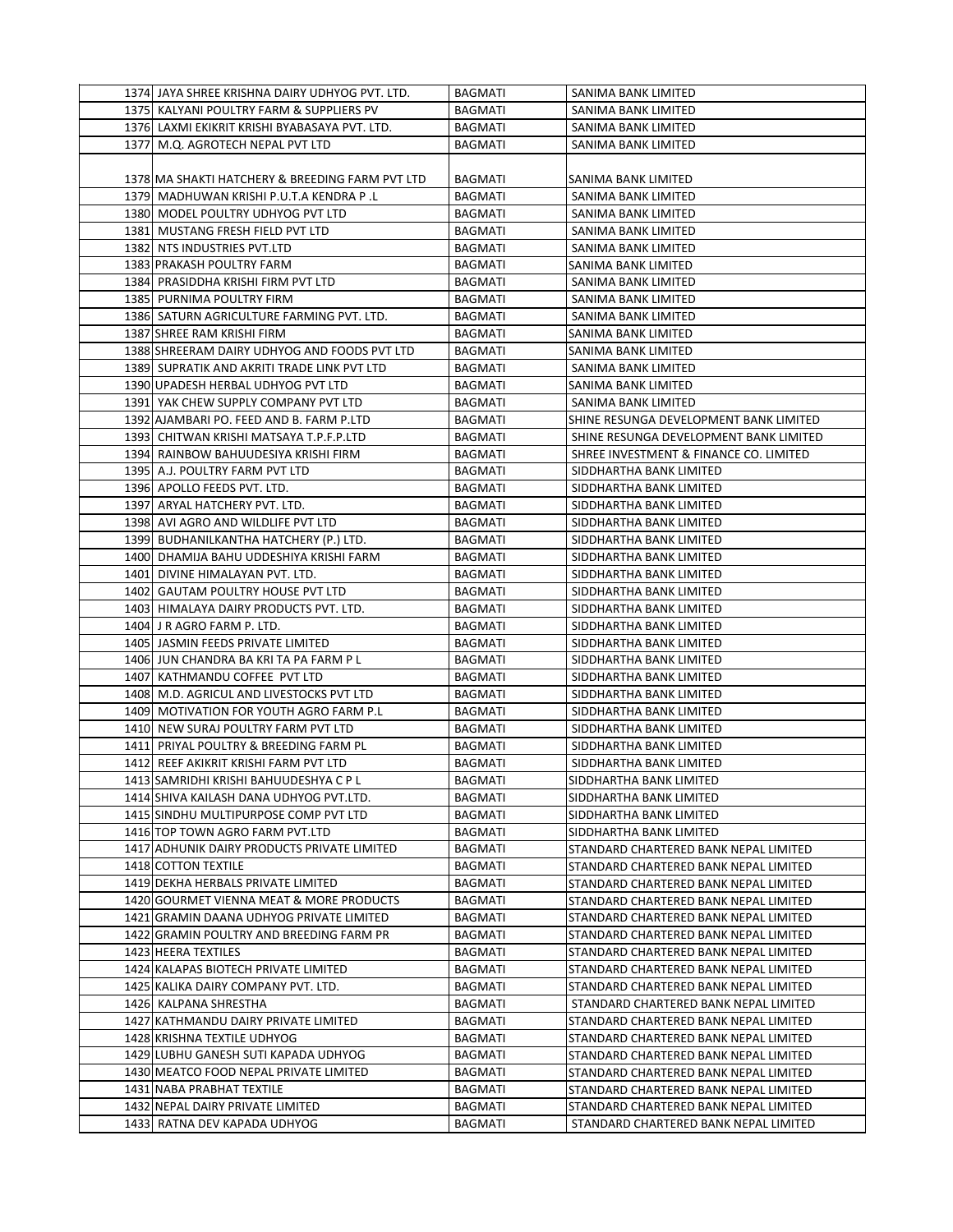| 1434 SAINJU DAIRY PRIVATE LIMITED                 | <b>BAGMATI</b> | STANDARD CHARTERED BANK NEPAL LIMITED |
|---------------------------------------------------|----------------|---------------------------------------|
| 1435 SANGITA SHRESTHA                             | <b>BAGMATI</b> | STANDARD CHARTERED BANK NEPAL LIMITED |
| 1436 SHAKTI FOOD PRIVATE LIMITED                  | <b>BAGMATI</b> | STANDARD CHARTERED BANK NEPAL LIMITED |
| 1437 TULASA DAIRY PRIVATE LIMITED                 | <b>BAGMATI</b> | STANDARD CHARTERED BANK NEPAL LIMITED |
| 1438 A. H. POULTRY FARM PVT. LTD                  | BAGMATI        | <b>SUNRISE BANK LIMITED</b>           |
| 1439 ANGELS AGRO PVT. LTD.                        | <b>BAGMATI</b> | SUNRISE BANK LIMITED                  |
|                                                   |                |                                       |
| 1440  BHANDARI AND BROTHER POULTRY FARM PVT LTD   | BAGMATI        | SUNRISE BANK LIMITED                  |
| 1441 BIG AGRICULTURE PVT.LTD                      | <b>BAGMATI</b> | <b>SUNRISE BANK LIMITED</b>           |
|                                                   |                |                                       |
| 1442 BRIGHT FUTURE INTEGRATED FARM HOUSE PVT.LTD  | BAGMATI        | SUNRISE BANK LIMITED                  |
| 1443 DACHHINKALI MATA AGRO FARM PVT LTD           | BAGMATI        | SUNRISE BANK LIMITED                  |
| 1444 DHAKAL POULTRY FARM PVT. LTD.                | BAGMATI        | SUNRISE BANK LIMITED                  |
| 1445 DHAMALA DAIRY PRODUCTS PVT. LTD              | <b>BAGMATI</b> | SUNRISE BANK LIMITED                  |
| 1446 DILEX DEEP KRISHI FARM                       | <b>BAGMATI</b> | <b>SUNRISE BANK LIMITED</b>           |
| 1447 NAWA DURGA DANA UDHAYOG PVT.LTD              | <b>BAGMATI</b> | <b>SUNRISE BANK LIMITED</b>           |
| 1448 NEPAL MEAT PROCESSING INDUSTRIES PVT.LTD.    | <b>BAGMATI</b> | <b>SUNRISE BANK LIMITED</b>           |
| 1449 NI-FOUR POULTRY FARM                         | BAGMATI        | SUNRISE BANK LIMITED                  |
| 1450 PASCHIM BINDU AGRO PVT. LTD.                 | BAGMATI        | SUNRISE BANK LIMITED                  |
| 1451 SHRESTHA KRISHI FARM                         | <b>BAGMATI</b> | <b>SUNRISE BANK LIMITED</b>           |
| THAPA BROTHERS KRISHI UTPADAN TATHA               |                |                                       |
| 1452 PRASHODHAN KENDRA PVT.LTD                    | <b>BAGMATI</b> | <b>SUNRISE BANK LIMITED</b>           |
|                                                   |                |                                       |
| 1453 TRISHULI BREEDING AND RESEARCH FARM PVT.LTD  | BAGMATI        | SUNRISE BANK LIMITED                  |
| 1454 UDAYA GARDEN CENTER PVT.LTD.                 | <b>BAGMATI</b> | <b>SUNRISE BANK LIMITED</b>           |
| 1455 WORLDWIDE AGRO LINK PVT LTD                  | BAGMATI        | SUNRISE BANK LIMITED                  |
|                                                   |                |                                       |
| 1456 AGRO AGGREGATE AND RESEARCH CENTER PVT LTD   | GANDAKI        | AGRICULTURE DEVELOPMENT BANK          |
| 1457 AKALAMAI PASHUPANCHHI TATHA POULTRY          | GANDAKI        | AGRICULTURE DEVELOPMENT BANK          |
| 1458 BARAHI POLTRY P LTD                          | GANDAKI        | AGRICULTURE DEVELOPMENT BANK          |
| 1459 BOHORA POULTRY FIRM PVT.LTD                  | GANDAKI        | AGRICULTURE DEVELOPMENT BANK          |
| 1460 CHURE VALLEY AGRO FIRM PVT LTD               | GANDAKI        | AGRICULTURE DEVELOPMENT BANK          |
| 1461 HAMRO KRISHI FIRM                            | GANDAKI        | AGRICULTURE DEVELOPMENT BANK          |
| 1462 HEMJA GAI FARM PVT LTD                       | <b>GANDAKI</b> | AGRICULTURE DEVELOPMENT BANK          |
| 1463 KRISHNASAGAR POULTRY AND KRISHI FIR          | GANDAKI        | AGRICULTURE DEVELOPMENT BANK          |
| 1464 LAHACHOK KRISHI FARM PVT. LTD.               | GANDAKI        | AGRICULTURE DEVELOPMENT BANK          |
| 1465 LWANG TEA ESTATE PVT. LTD.                   | GANDAKI        | AGRICULTURE DEVELOPMENT BANK          |
| 1466 MOONSHINE POULTRY                            | GANDAKI        | AGRICULTURE DEVELOPMENT BANK          |
| 1467 RANJIT INTEGRATED AGRO PRIVATE LIMITED       | GANDAKI        | AGRICULTURE DEVELOPMENT BANK          |
| 1468 SAGAR NURSERY KENDRA & AG                    | GANDAKI        | <b>AGRICULTURE DEVELOPMENT BANK</b>   |
| 1469 BEE AGRO PVT.LTD.                            | GANDAKI        | <b>BANK OF KATHMANDU LIMITED</b>      |
| 1470 K.C. EKIKRIT PASHU BIKASH BREADER FIRM       | GANDAKI        | <b>BANK OF KATHMANDU LIMITED</b>      |
| 1471 COLOR BIRD BREEDER PRIVATE LIMITED           | GANDAKI        | CENTURY COMMERCIAL BANK LIMITED       |
| 1472 DEVCHULI INTEGRATED AGRICULTURE FAR          | GANDAKI        | CENTURY COMMERCIAL BANK LIMITED       |
| 1473 LINKAGE KRISHI FARM PVT LTD                  | GANDAKI        | CENTURY COMMERCIAL BANK LIMITED       |
| 1474 NAWALPUR POULTRY PVT.LTD                     | GANDAKI        | CENTURY COMMERCIAL BANK LIMITED       |
| 1475 UJJWAL POULTRY FARM PVT LTD                  | GANDAKI        | CENTURY COMMERCIAL BANK LIMITED       |
| 1476 CHIMLEY ORCHARDS PVT. LTD                    | GANDAKI        | CITIZENS BANK INTERNATIONAL LIMITED   |
| 1477  GORKHALAND AGRICULTURE PVT.LTD.             | GANDAKI        | CITIZENS BANK INTERNATIONAL LIMITED   |
| 1478 BATAS AGRO PVT. LTD.                         | GANDAKI        | <b>CIVIL BANK LIMITED</b>             |
| 1479 BEERSHEBA COLD STORES & POULTRY SUP          | GANDAKI        | CIVIL BANK LIMITED                    |
| 1480 NARAL MULTIPURPOSE PVT. LTD.                 | GANDAKI        | CIVIL BANK LIMITED                    |
| 1481 SHREE YUGIN KRISHI FARM PVT LTD              | GANDAKI        | CIVIL BANK LIMITED                    |
| 1482 YONA KRISHI FARM                             | GANDAKI        | CIVIL BANK LIMITED                    |
| 1483 GANDAKI AND DHAULAGIRI SUPPLIERS PVT LTD     | GANDAKI        | <b>EVEREST BANK LIMITED</b>           |
|                                                   |                |                                       |
| 1484 JAYA GORAKHKALI AGRO AND DAIRY FARM PVT. LTD | GANDAKI        | <b>EVEREST BANK LIMITED</b>           |
| 1485 PHEWA MEAT PRODUCT PVT LTD                   | GANDAKI        | <b>EVEREST BANK LIMITED</b>           |
| 1486 BIGYA POULTRY FARM PVT.LTD                   | GANDAKI        | GARIMA BIKAS BANK LIMITED             |
| 1487 BONA FIDE TRADERS PVT.LTD                    | GANDAKI        | <b>GARIMA BIKAS BANK LIMITED</b>      |
| 1488 JAYPRAGATI SUPPLIERS                         | GANDAKI        | GARIMA BIKAS BANK LIMITED             |
|                                                   |                |                                       |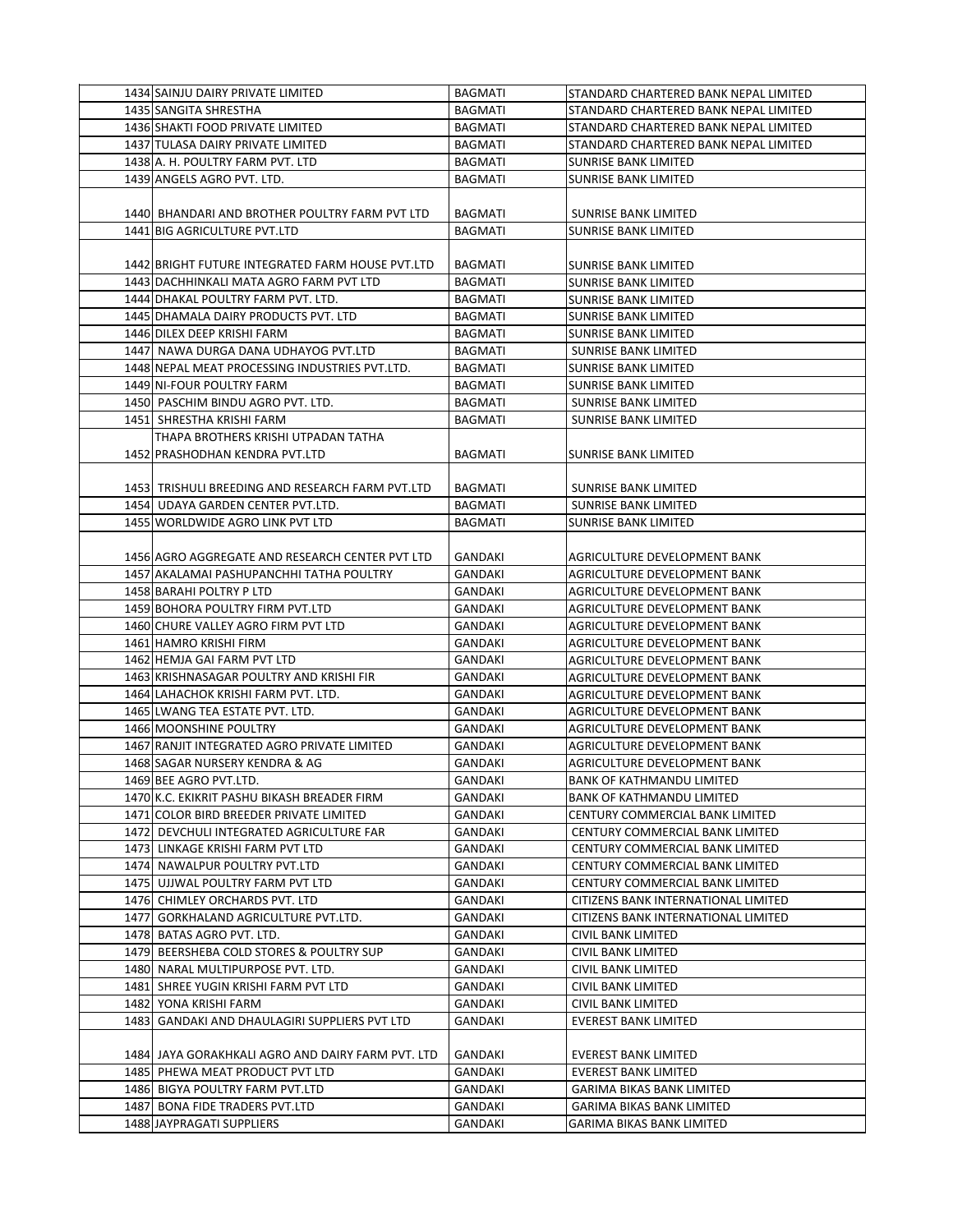|          | 1489 LAMSAL AKIKRIT AGRO FARMING AND RES                                                   | GANDAKI            | GARIMA BIKAS BANK LIMITED                                |
|----------|--------------------------------------------------------------------------------------------|--------------------|----------------------------------------------------------|
|          | 1490 QUALITY PACKAGING PVT LTD                                                             | GANDAKI            | <b>GARIMA BIKAS BANK LIMITED</b>                         |
|          | 1491 SAUNEPANI AGRO FARM P.LTD                                                             | <b>GANDAKI</b>     | <b>GARIMA BIKAS BANK LIMITED</b>                         |
|          | 1492 ARBA DAIRY FARM PVT LTD                                                               | GANDAKI            | <b>GLOBAL IME BANK LIMITED</b>                           |
|          | 1493 BANDIPUR HATCHERY PVT. LTD.                                                           | GANDAKI            | <b>GLOBAL IME BANK LIMITED</b>                           |
|          | 1494 BIGYA POULTRY FARM PVT.LTD.                                                           | GANDAKI            | <b>GLOBAL IME BANK LIMITED</b>                           |
|          | 1495 BINAY KRISHI FARM                                                                     | GANDAKI            | <b>GLOBAL IME BANK LIMITED</b>                           |
|          | BISHNU SHANTI BAHUUDDESIYA KRISHI FARM PVT.                                                |                    |                                                          |
| 1496 LTD |                                                                                            | GANDAKI            | <b>GLOBAL IME BANK LIMITED</b>                           |
|          | 1497 DEVCHULI AGRO FARM PVT.LTD                                                            | GANDAKI            | <b>GLOBAL IME BANK LIMITED</b>                           |
|          | 1498 GAINDAKOT TRIMURTI AGRO FIRM PVT.LTD.                                                 | GANDAKI            | GLOBAL IME BANK LIMITED                                  |
|          | 1499 GANDAKI AGRICULTURE FARM PVT.LTD                                                      | GANDAKI            | <b>GLOBAL IME BANK LIMITED</b>                           |
|          | 1500 NAG NAGIN KHADHYA UDHYOG PVT LTD                                                      | <b>GANDAKI</b>     | <b>GLOBAL IME BANK LIMITED</b>                           |
|          | 1501 SAIRAM AGRO FARM PVT.LTD.                                                             | GANDAKI            | <b>GLOBAL IME BANK LIMITED</b>                           |
|          | 1502 ALAINCHE LIVESTOCK AGRO PVT. LTD.                                                     | GANDAKI            | <b>GREEN DEVELOPMENT BANK LIMITED</b>                    |
|          | 1503 CHHABDI BARAHI ORGANIC BAHU PVT LTD                                                   | GANDAKI            | HIMALAYAN BANK LIMITED                                   |
|          | 1504 JAL BARAHI KRISHI TATHA P.F.PVT.LTD                                                   | GANDAKI            | HIMALAYAN BANK LIMITED                                   |
|          | 1505 RUCHI POULTRY PVT LTD                                                                 | GANDAKI            | HIMALAYAN BANK LIMITED                                   |
|          | 1506 SAHAYOGI KRISHI TATHA PASHUPANCHI                                                     | GANDAKI            | HIMALAYAN BANK LIMITED                                   |
|          | 1507 SAMPURNA AGRICULTURAL COMPANY PVT L                                                   | GANDAKI            | HIMALAYAN BANK LIMITED                                   |
|          | 1508 SARANGKOT DAJUBHAI AGRO FARM PVT LT                                                   | GANDAKI            | HIMALAYAN BANK LIMITED                                   |
|          | 1509 SARANGKOT VIEW TOURISM AGRO FARM                                                      | <b>GANDAKI</b>     | HIMALAYAN BANK LIMITED                                   |
|          | 1510 THAPA KRISHI T. PASHU FARM UDHYOG                                                     | <b>GANDAKI</b>     | HIMALAYAN BANK LIMITED                                   |
|          | 1511 SPINE SMIRTI MULTIPURPOSE AGRI FIRM                                                   | GANDAKI            | JYOTI BIKAS BANK LIMITED                                 |
|          | 1512 BASANTA NURSERY PVT. LTD.                                                             | <b>GANDAKI</b>     | KAMANA SEWA BIKASH BANK LIMITED                          |
|          | 1513 GARHUN KALAIKA AGRO PV LTD                                                            | GANDAKI            | KAMANA SEWA BIKASH BANK LIMITED                          |
|          | 1514 KANTAR AGRO & MULTIPURPOSE PVT.LTD                                                    | GANDAKI            | KAMANA SEWA BIKASH BANK LIMITED                          |
|          | 1515 KUSUM & SITARAM PASUPANCHI TATHA KR                                                   | GANDAKI            | KAMANA SEWA BIKASH BANK LIMITED                          |
|          | 1516 NEPATHYA AGRO FARM PVT. LTD                                                           | GANDAKI            | KAMANA SEWA BIKASH BANK LIMITED                          |
|          | 1517 TINDOBATE DUGDHA DAIRY UDHYOG PV LT                                                   | GANDAKI            | KAMANA SEWA BIKASH BANK LIMITED                          |
|          |                                                                                            |                    |                                                          |
|          |                                                                                            |                    |                                                          |
|          | 1518 TULASI KUNJA ECO AND WILD VILLAGE P                                                   | GANDAKI            | KAMANA SEWA BIKASH BANK LIMITED                          |
|          | 1519 ALE AGRICULTURE ASHRAM PVT. LTD.                                                      | GANDAKI            | KUMARI BANK LIMITED                                      |
|          | 1520 BAISHAKHEGHAT LIVESTOCK AGRO PRIVATE LIMITED                                          | GANDAKI            | KUMARI BANK LIMITED                                      |
|          | 1521 BHATTARAI DOODH UDYOG                                                                 | GANDAKI            | KUMARI BANK LIMITED                                      |
|          |                                                                                            | GANDAKI            | KUMARI BANK LIMITED                                      |
|          | 1522 BHATTARAI DOODH UDYOG PVT.LTD<br>1523 CHHIMKA MARSYANGDI KRISHI FARM PVT. LTD.        | GANDAKI            |                                                          |
|          | 1524 DALDALE MACHHA TATHA KRISHI FIRM PVT LTD                                              | GANDAKI            | KUMARI BANK LIMITED<br>KUMARI BANK LIMITED               |
|          | 1525 EKATA POULTRY BREEDING PVT.LTD                                                        | GANDAKI            | KUMARI BANK LIMITED                                      |
|          | 1526 GANDHI AGRO PRIVATE LIMITED                                                           | <b>GANDAKI</b>     | KUMARI BANK LIMITED                                      |
|          | 1527 LUMBINI FABRIC INDUSTRIES PVT. LTD                                                    | GANDAKI            | KUMARI BANK LIMITED                                      |
|          | 1528 NAMUNA SWOICHCHHIK KRISHI FARM PVT. LTD.                                              | GANDAKI            | KUMARI BANK LIMITED                                      |
|          |                                                                                            |                    |                                                          |
|          | 1529 SANSKAR HATCHERY PRIVATE LIMITED<br>1530 AAYAM AGRO GROUP OF COMPANY PVT LTD          | GANDAKI<br>GANDAKI | KUMARI BANK LIMITED<br>LAXMI BANK LIMITED                |
|          |                                                                                            |                    |                                                          |
|          | 1531 CEPHAS AGRO FARM PVT LTD                                                              | GANDAKI            | LAXMI BANK LIMITED                                       |
|          | 1532 INDRENI BANGUR PALAN UDHYOG PVT. LTD.<br>1533 MIMIK AGRO PRIVATE LIMITED              | GANDAKI<br>GANDAKI | LAXMI BANK LIMITED                                       |
|          | 1534 THREE STAR AGRO AND LIVESTOCK BREED                                                   | GANDAKI            | LAXMI BANK LIMITED<br>LUMBINI BIKAS BANK LIMITED         |
|          | 1535 FEWA GROUP OF POULTRY IND. PVT.                                                       | GANDAKI            | MACHHAPUCHHRE BANK LIMITED                               |
|          | 1536 FISHTAIL DAIRY PVT. LTD.                                                              | GANDAKI            |                                                          |
|          | 1537 HEMJA DILBARI KRISHI FARM PVT. L                                                      | GANDAKI            | MACHHAPUCHHRE BANK LIMITED<br>MACHHAPUCHHRE BANK LIMITED |
|          | 1538 KHADKA POULTRY AND MULTIAGRI PVT                                                      | GANDAKI            | MACHHAPUCHHRE BANK LIMITED                               |
|          |                                                                                            |                    |                                                          |
|          | 1539 LEMON FARM HOUSE PVT LTD                                                              | GANDAKI            | MACHHAPUCHHRE BANK LIMITED                               |
|          | 1540 NISCHAL AGRO INDUSTRIES PVT.LTD                                                       | GANDAKI            | MACHHAPUCHHRE BANK LIMITED                               |
|          | 1541 KEMAN BYABASAIK GAI FARM PRIVATE LIMITED<br>NISTHA ORG KRISHI PASHUPANCHHI TATHA FARM | GANDAKI            | MAHALAXMI BIKAS BANK LIMITED                             |
|          | 1542 STAY PVT                                                                              |                    |                                                          |
|          |                                                                                            | GANDAKI            | MEGA BANK NEPAL LIMITED                                  |
|          | 1543 PUIME EKIKRIT KRISHI TATHA PASHU FIRM PVT. LTD                                        | GANDAKI            | MEGA BANK NEPAL LIMITED                                  |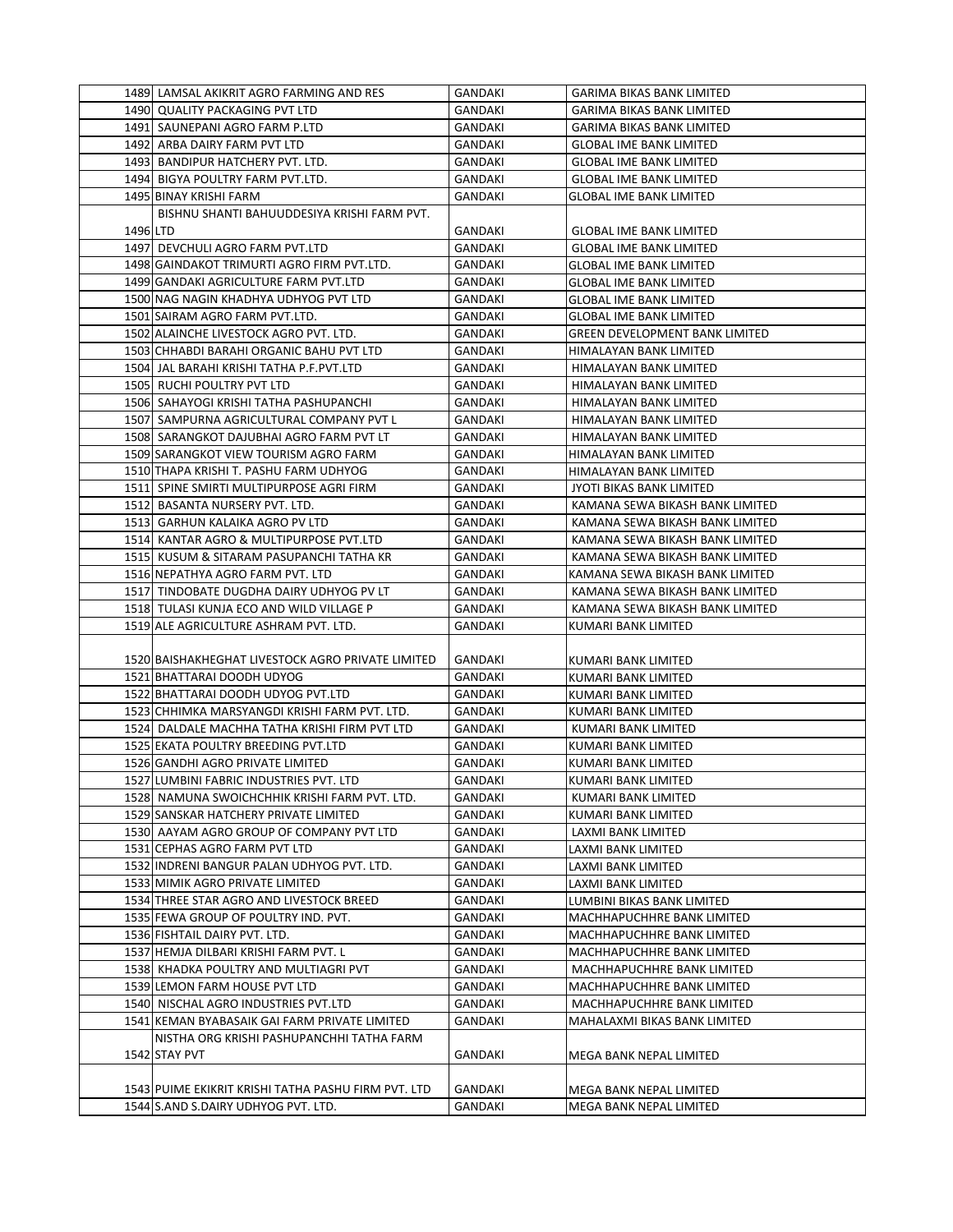|           | 1545 SIDDHABABA AGRO FIRM AND RESEARCH CENTER      | <b>GANDAKI</b> | MEGA BANK NEPAL LIMITED                |
|-----------|----------------------------------------------------|----------------|----------------------------------------|
|           | 1546 BHANDARI GAI FIRM                             | GANDAKI        | MUKTINATH BIKAS BANK LIMITED           |
|           | 1547 BRINDA AGRO RESORT & KRISHI FARM PVT. LTD.    | GANDAKI        | MUKTINATH BIKAS BANK LIMITED           |
|           | 1548 KAUTIMA MULTI AGRO PVT LTD                    | GANDAKI        | MUKTINATH BIKAS BANK LIMITED           |
|           | 1549 NAMUNA ORGANIC KRISHI T.P. B.F P.L            | GANDAKI        | MUKTINATH BIKAS BANK LIMITED           |
|           | 1550 P.SEVEN AGRO FARM                             | GANDAKI        | MUKTINATH BIKAS BANK LIMITED           |
|           |                                                    |                |                                        |
|           | 1551 SANJIBANI ORGANIC BAHU. KR.TA.PA.FA. PVT LTD  | GANDAKI        | MUKTINATH BIKAS BANK LIMITED           |
|           | 1552 BISHAL AGRO PRIVATE LIMITED                   | GANDAKI        | NABIL BANK LIMITED                     |
|           | 1553 D JANAKI AGRO FARM PVT LTD                    | GANDAKI        | NABIL BANK LIMITED                     |
|           | 1554 PALUNG POULTRY FISHERY FARM PVT LTD           | GANDAKI        | NABIL BANK LIMITED                     |
|           | 1555 POKHARA HIMALAYAN MEATS PVT. LTD.             | GANDAKI        | NABIL BANK LIMITED                     |
|           | 1556 RAJSHREE NAMUNA KRISHI FARM PVT.LTD           | GANDAKI        | NABIL BANK LIMITED                     |
|           | 1557 UNIQUE MULTI AGRO PVT.LTD.                    | GANDAKI        | <b>NABIL BANK LIMITED</b>              |
|           | 1558 KAPRI FARM AND RESEARCH CENTER PVT            | GANDAKI        | NEPAL BANGALADESH BANK LIMITED         |
|           | 1559 RAINAS MULTI AGRO FARM PVT. LTD               | GANDAKI        | NEPAL BANGALADESH BANK LIMITED         |
|           |                                                    |                |                                        |
|           | 1560 SAFAL KRISHI FARM<br>1561 HEMJA AGRO PVT.LTD. | GANDAKI        | NEPAL BANGALADESH BANK LIMITED         |
|           |                                                    | GANDAKI        | NEPAL BANK LIMITED                     |
|           | 1562 LAXMI KIRANA PASAL                            | GANDAKI        | <b>NEPAL BANK LIMITED</b>              |
|           | 1563 LUV KUSH DIARY PVT LTD                        | GANDAKI        | NEPAL BANK LIMITED                     |
|           | 1564 SUBHALAXMI HATCHERY PVT.LTD                   | <b>GANDAKI</b> | <b>NEPAL BANK LIMITED</b>              |
|           | 1565 MUNA PASHU FARM PVT LTD                       | GANDAKI        | NEPAL CREDIT AND COMMERCE BANK LIMITED |
|           | 1566 SUBEDI NAMUNA PASHU BIKASH FARM PVT           | GANDAKI        | NEPAL CREDIT AND COMMERCE BANK LIMITED |
|           | 1567 SUNITA SHRESTHA                               | GANDAKI        | NEPAL CREDIT AND COMMERCE BANK LIMITED |
|           | 1568 GANDAKI URJA PVT.LTD.                         | GANDAKI        | NEPAL INVESTMENT BANK LIMITED          |
|           |                                                    |                |                                        |
|           | 1569 WALING BAHUUDDHESHIYA ORGANIC AGRO PVT. LTD   | GANDAKI        | NEPAL INVESTMENT BANK LIMITED          |
|           | 1570 FRUITS AGRO FARM PVT. LTD.                    | GANDAKI        | NEPAL SBI BANK LIMITED                 |
|           | 1571 SAPKOTA PASHU TATHA KRISHI FIRM               | GANDAKI        | NEPAL SBI BANK LIMITED                 |
|           | 1572 CHOICE DAIRY PRODUCTS (P) LTD.                | GANDAKI        | NIC ASIA BANK LIMITED                  |
|           | 1573 DAUWA POULTRY AND AGRO PVT LTD                | GANDAKI        | NIC ASIA BANK LIMITED                  |
|           | 1574 HIM SHIKHAR AGRO FARM PVT LTD                 | GANDAKI        | NIC ASIA BANK LIMITED                  |
|           | 1575 JAYA BUDDHA KRISHI FARM PRIVATE LIMITED       | GANDAKI        | NIC ASIA BANK LIMITED                  |
|           | 1576 MOONLIGHT KRISHI FARM PRIVATE LIMITED         | GANDAKI        | NIC ASIA BANK LIMITED                  |
|           | 1577 POUDEL POLTRY PVT. LTD.                       | GANDAKI        | NIC ASIA BANK LIMITED                  |
|           | 1578 SAMBRIDDHI AGRICULTURE PVT.LTD.               | <b>GANDAKI</b> | NIC ASIA BANK LIMITED                  |
|           |                                                    |                |                                        |
|           | 1579 SHISHUWA BAHUUDDESHIYA KRISHI FARM PVT. LTD   | <b>GANDAKI</b> | NIC ASIA BANK LIMITED                  |
|           | SHUKLA GANDAKI AGRICULTURE PRODUCTION AND          |                |                                        |
|           | 1580 RESEARCH PVT.LTD                              | GANDAKI        | NIC ASIA BANK LIMITED                  |
|           | 1581 TANGIKOT PASHU FARAM PVT.LTD                  | GANDAKI        | NIC ASIA BANK LIMITED                  |
|           | 1582 WALING OM AGRO FARM PVT LTD                   | GANDAKI        | NIC ASIA BANK LIMITED                  |
|           | 1583 AALTA MULTIPURPOSE TRADING PVT. LTD.          | GANDAKI        | NMB BANK LIMITED                       |
|           | 1584 BHAISHI GAUDA AGRO FARM PVT. LTD.             | GANDAKI        | NMB BANK LIMITED                       |
|           | 1585 BINDHESHWORI POULTRY BREEDERS PVT. LTD.       | GANDAKI        | NMB BANK LIMITED                       |
|           | DIKSHITA AND D.SIX AGRICULTURE AND POULTRY PVT.    |                |                                        |
| 1586 LTD. |                                                    | GANDAKI        | NMB BANK LIMITED                       |
|           | 1587 HIMALAYAN DEURALI PASHU FARM PVT. LTD.        | GANDAKI        | NMB BANK LIMITED                       |
|           | 1588 HIMALAYAN ECO FARM PVT LTD                    | GANDAKI        | NMB BANK LIMITED                       |
|           | 1589 JUNGLE EKIKRIT AGRO FARM PRIVATE LIMITED      | GANDAKI        | NMB BANK LIMITED                       |
|           | 1590 KALIKA AGRO FIRM                              | GANDAKI        | NMB BANK LIMITED                       |
|           | 1591 KESHAR AGRO FARM PVT. LTD.                    | GANDAKI        | NMB BANK LIMITED                       |
|           | 1592 MARDI HIMAL KRISHI FARM PRIVATE LIMITED       | GANDAKI        | NMB BANK LIMITED                       |
|           | NARAYANI MORDEN KRISHI TATHA PASHUPALAN            |                |                                        |
|           | 1593 FARM PRIVATE LIMITED                          | GANDAKI        | NMB BANK LIMITED                       |
|           | 1594 PUN GROUP OF POULTRY IND. PVT. LTD.           | GANDAKI        | NMB BANK LIMITED                       |
|           | 1595 RASHAM HACHARY UDHOG PVT. LTD                 | GANDAKI        | NMB BANK LIMITED                       |
|           | 1596 RASHAM HACHARY UDHOG PVT. LTD.                | GANDAKI        | NMB BANK LIMITED                       |
|           | 1597 BABAKO DHABA AGRO FARM                        | GANDAKI        | POKHARA FINANCE LIMITED                |
|           | 1598 FULBARI MULTIPURPOSE AGRO FARM PVT.           | GANDAKI        | POKHARA FINANCE LIMITED                |
|           |                                                    |                |                                        |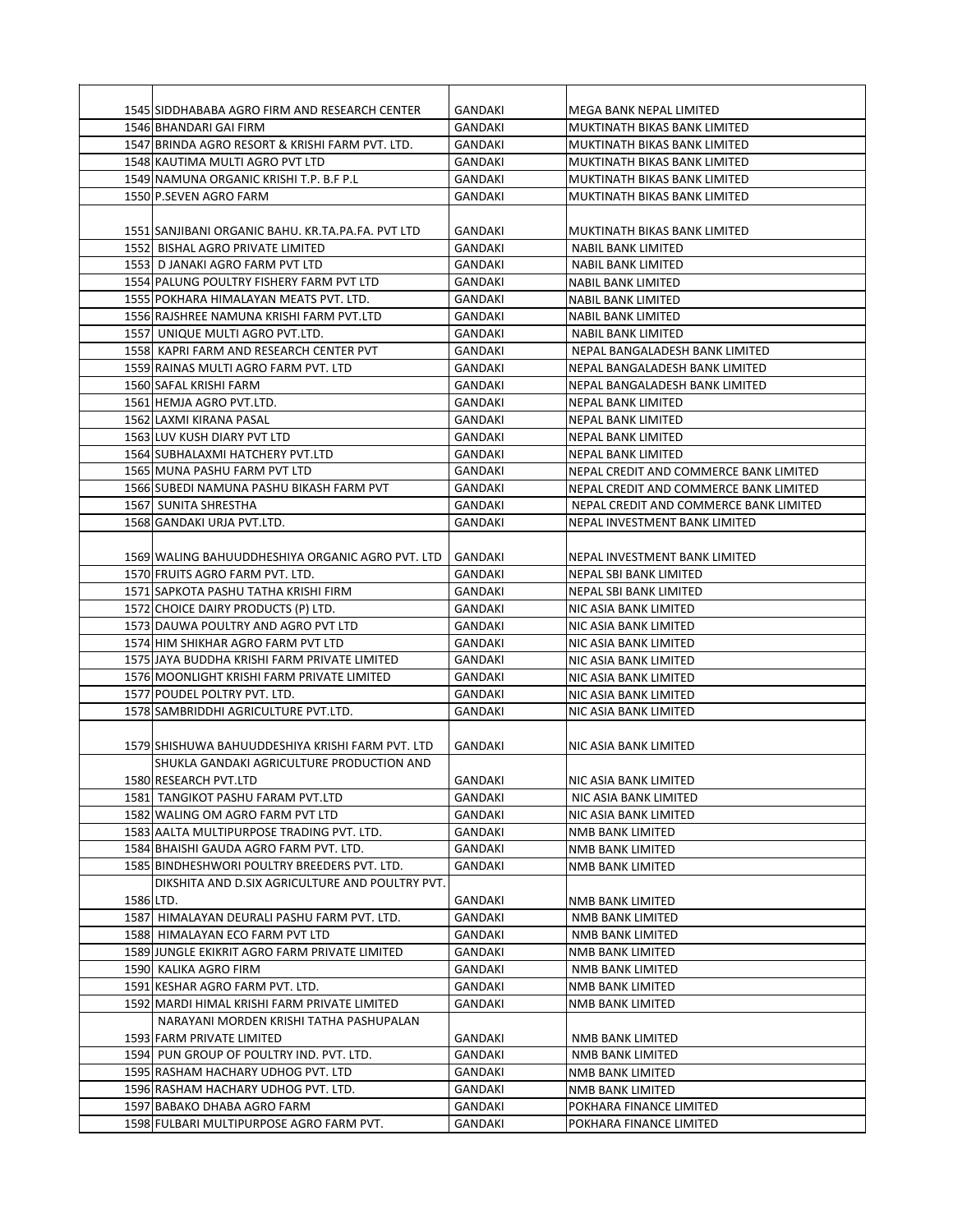|           | 1599 ADARSHA POULTRY FARM                                                                 | <b>GANDAKI</b> | PRABHU BANK LIMITED                        |
|-----------|-------------------------------------------------------------------------------------------|----------------|--------------------------------------------|
|           |                                                                                           |                |                                            |
|           | 1600 ADHIKARI POULTRY AND MULTIAGRICULTURE PVT LTD                                        | GANDAKI        | PRABHU BANK LIMITED                        |
|           | 1601 AGGREGATE MULTI AGRO PVT LTD                                                         | GANDAKI        | PRABHU BANK LIMITED                        |
|           | 1602 ARYAL GROUP PVT.LTD                                                                  | GANDAKI        | PRABHU BANK LIMITED                        |
|           | 1603 BHATTARAI MULTI AGRO FARM PVT LTD                                                    | GANDAKI        | PRABHU BANK LIMITED                        |
|           | BISHNU DEV POULTRY AND MULTIAGRICULTURE PVT                                               |                |                                            |
| 1604 LTD  |                                                                                           | GANDAKI        |                                            |
|           |                                                                                           |                | PRABHU BANK LIMITED                        |
|           | 1605 CHHETRADIP COFFEE BIKASH PVT. LTD.                                                   | GANDAKI        | PRABHU BANK LIMITED<br>PRABHU BANK LIMITED |
|           | 1606 LIG LIG MULTIPURPOSE AGRI FARM<br>1607 M.C WILDLIFE AGRO & RESEARCH CENTER           | GANDAKI        | PRABHU BANK LIMITED                        |
|           |                                                                                           | <b>GANDAKI</b> |                                            |
|           | 1608 MANGALAM KRISHI FARM PVT.LTD                                                         | <b>GANDAKI</b> | PRABHU BANK LIMITED                        |
|           | 1609 PANCHASE ORGANIC KRISHI FARM PVT.LT                                                  | GANDAKI        | PRABHU BANK LIMITED                        |
|           | 1610 PANDHERI AGRO PARK VILLAGE PVT. LTD                                                  | GANDAKI        | PRABHU BANK LIMITED                        |
|           | 1611 PRATIK AVHIYAN AGRO COMPANY PVT LTD                                                  | GANDAKI        | PRABHU BANK LIMITED                        |
|           | 1612 SABJEY FARM PVT LTD                                                                  | GANDAKI        | PRABHU BANK LIMITED                        |
|           | 1613 SUPREME AGRICULTURE FARM PVT.LTD                                                     | GANDAKI        | PRABHU BANK LIMITED                        |
|           | 1614 WORLD GYANIK FARM HOUSE PVT. LTD.                                                    | <b>GANDAKI</b> | PRABHU BANK LIMITED                        |
|           | ANANTA POULTRY AND MULTI AGRICULTURE PVT.                                                 |                |                                            |
| 1615 LTD. |                                                                                           | GANDAKI        | PRIME COMMERCIAL BANK LIMITED              |
|           | 1616 BAGAICHA FARMHOUSE RESORT PVT. LTD.                                                  | <b>GANDAKI</b> | PRIME COMMERCIAL BANK LIMITED              |
|           | 1617 BINJU AND BIHAN AGRO MULTIPURPOSE P                                                  | GANDAKI        | PRIME COMMERCIAL BANK LIMITED              |
|           | 1618 CHAPAGHAT AGRO AND MULTIPURPOSE PVT                                                  | GANDAKI        | PRIME COMMERCIAL BANK LIMITED              |
|           | 1619 D.L. POULTRY AND BREEDING PVT LTD                                                    | <b>GANDAKI</b> | PRIME COMMERCIAL BANK LIMITED              |
|           | DURADANDA MULTI AGRO RESEARCH CENTER PVT                                                  |                |                                            |
| 1620 LTD  |                                                                                           | GANDAKI        | PRIME COMMERCIAL BANK LIMITED              |
|           | 1621 FRESH EGG AND AGRO MULTIPURPOSE PV                                                   | GANDAKI        | PRIME COMMERCIAL BANK LIMITED              |
|           | 1622 J.U. KUKHURAPALAN & MULTIAGRICULTUR                                                  | GANDAKI        | PRIME COMMERCIAL BANK LIMITED              |
|           | J.U. KUKHURAPALAN AND MULTIAGRICULTURE PVT                                                |                |                                            |
| 1623 LTD  |                                                                                           | GANDAKI        | PRIME COMMERCIAL BANK LIMITED              |
|           |                                                                                           |                |                                            |
|           | 1624 KALAS POULTRY AND MULTIAGRICULTURE PVT. LTD.                                         | GANDAKI        | PRIME COMMERCIAL BANK LIMITED              |
|           | KATAHARBOT AGRO AND MULTIAGRICULTURE PVT.                                                 |                |                                            |
|           | 1625 LTD.                                                                                 | GANDAKI        | PRIME COMMERCIAL BANK LIMITED              |
|           | 1626 KRISHI KRANTI AGRO PVT. LTD.                                                         | GANDAKI        | PRIME COMMERCIAL BANK LIMITED              |
|           | 1627 LAMA AND SUNDAR POULTRY BREEDING FA                                                  | GANDAKI        | PRIME COMMERCIAL BANK LIMITED              |
|           | 1628 LAMJUNG KRISHI FARM PVT. LTD.                                                        | GANDAKI        | PRIME COMMERCIAL BANK LIMITED              |
|           | 1629 MACHHAPUCHCHHRE COLD S & M S P LTD                                                   | GANDAKI        | PRIME COMMERCIAL BANK LIMITED              |
|           | 1630 MACHHAPUCHHRE POULTRY GROUP (P) LTD                                                  | GANDAKI        | PRIME COMMERCIAL BANK LIMITED              |
|           | 1631 MADISETI AGRO AND MULTIPURPOSE PV L                                                  | GANDAKI        | PRIME COMMERCIAL BANK LIMITED              |
|           |                                                                                           |                |                                            |
|           |                                                                                           | <b>GANDAKI</b> | PRIME COMMERCIAL BANK LIMITED              |
|           | 1632 NARAYAN POULTRY & MULTIGRICULTURE PVT LTD<br>NAWALPUR PAUDEL KRISHI TATHA PASHUPALAN |                |                                            |
|           |                                                                                           |                |                                            |
|           | 1633 FARM PVT.LTD<br>1634 P.L.A. AGRICULTURE & LIVESTOCK PVT.                             | GANDAKI        | PRIME COMMERCIAL BANK LIMITED              |
|           |                                                                                           | GANDAKI        | PRIME COMMERCIAL BANK LIMITED              |
|           | 1635 PANTHI DAIRY PVT LTD                                                                 | GANDAKI        | PRIME COMMERCIAL BANK LIMITED              |
|           | 1636 PASCHIMANCHAL EKIKRIT KRISHI KENDRA                                                  | GANDAKI        | PRIME COMMERCIAL BANK LIMITED              |
|           | 1637 POKHARA LIVESTOCK PVT.LTD.                                                           | GANDAKI        | PRIME COMMERCIAL BANK LIMITED              |
|           | 1638 PRABESH POLTRY BREEDING PRIVATE LIMITED                                              | GANDAKI        | PRIME COMMERCIAL BANK LIMITED              |
|           | 1639 S & S KRISHI FIRM                                                                    | GANDAKI        | PRIME COMMERCIAL BANK LIMITED              |
|           | 1640 SHREE COMPLEX PVT. LTD                                                               | GANDAKI        | PRIME COMMERCIAL BANK LIMITED              |
|           | 1641 SUMAN SACHIN KUKHURA FARM PVT. LTD.                                                  | GANDAKI        | PRIME COMMERCIAL BANK LIMITED              |
|           | 1642 THAPA FIRM HOUSE PVT. LTD                                                            | GANDAKI        | PRIME COMMERCIAL BANK LIMITED              |
|           | 1643 THAPA FIRM HOUSE PVT. LTD.                                                           | GANDAKI        | PRIME COMMERCIAL BANK LIMITED              |
|           | 1644 UJYALO BHARAM KRISHI FORM PVT LTD                                                    | GANDAKI        | PRIME COMMERCIAL BANK LIMITED              |
|           | 1645 URJA ORGANIC KRISHI FARM PVT.LTD.                                                    | GANDAKI        | PRIME COMMERCIAL BANK LIMITED              |
|           |                                                                                           |                |                                            |
|           | 1646 VIDHYAROSHAN POULTRY AND BREEDING PVT. LTD.                                          | GANDAKI        | PRIME COMMERCIAL BANK LIMITED              |
|           | 1647 BHATTARAI POULTRY PVT LTD                                                            | GANDAKI        | RASTRIYA BANIJYA BANK                      |
|           | 1648 BINDAWASINI BREADING AND AGRO FARM                                                   | GANDAKI        | RASTRIYA BANIJYA BANK                      |
|           |                                                                                           | GANDAKI        | RASTRIYA BANIJYA BANK                      |
|           | 1649 GANDAKI KRISHI FARM                                                                  |                |                                            |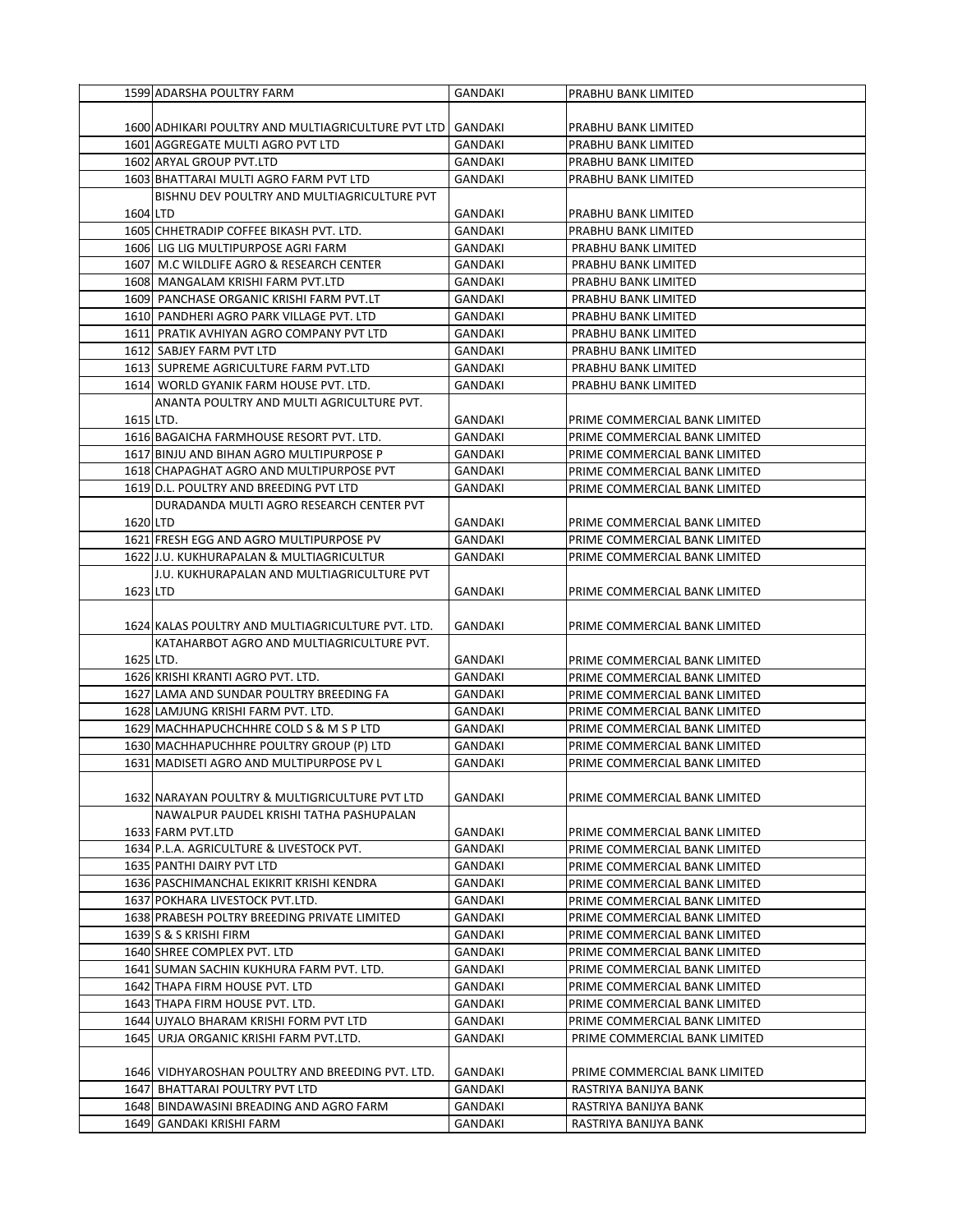|          | 1650 MARDIKHOLA RAINBOW TROUT PVT.LTD                | GANDAKI        | RASTRIYA BANIJYA BANK              |
|----------|------------------------------------------------------|----------------|------------------------------------|
|          | 1651 POUDEL PACKAGING UDDYOG PRA. LI.                | GANDAKI        | RASTRIYA BANIJYA BANK              |
|          | 1652 ACRES AGRICULTURAL FARM AND POULTRY             | <b>GANDAKI</b> | SAMRIDDHI FINANCE COMPANY LIMITED  |
|          | 1653 ARPANA HATCHERY AND AGRO FARM PVT. LTD.         | GANDAKI        | SANIMA BANK LIMITED                |
|          | 1654 B. BHANJA HATCHERY PVT LTD                      | GANDAKI        | SANIMA BANK LIMITED                |
|          |                                                      |                |                                    |
|          | 1655 CHANDRAWATI POULTRY BREEDING FARM PVT. LTD.     | GANDAKI        | SANIMA BANK LIMITED                |
|          | 1656 COMPASS AGRO INDUSTRY PVT.LTD                   | GANDAKI        | SANIMA BANK LIMITED                |
|          | 1657 DEURALI POULTRY AND BREEDING PVT LTD            | GANDAKI        | SANIMA BANK LIMITED                |
|          | 1658 ECO THREE AGRO FARM PVT LTD                     | GANDAKI        | SANIMA BANK LIMITED                |
|          | 1659 JAYANTI SUPPLIERS PVT LTD                       | <b>GANDAKI</b> | SANIMA BANK LIMITED                |
|          | 1660 POKHARA TANAHUN MAHILA AGRO FARM                | GANDAKI        | SANIMA BANK LIMITED                |
|          | 1661 DHORKHANI EKIKRIT KRISHI FARM TATHA             | GANDAKI        | SHANGRILA DEVELOPMENT BANK LIMITED |
|          | 1662 AAPUBHANJYANG AGRO HERBS PVT LTD                | GANDAKI        | SIDDHARTHA BANK LIMITED            |
|          | 1663 B.G. AGRO AND BREEDING FARM PVT LTD             | GANDAKI        | SIDDHARTHA BANK LIMITED            |
|          | 1664 BAGHAMARA AGRO FARM PVT LTD                     | GANDAKI        | SIDDHARTHA BANK LIMITED            |
|          | 1665 BIYANKA KRISHI TATHA PASHUPANCHHI               | GANDAKI        | SIDDHARTHA BANK LIMITED            |
|          | 1666 KABERI HERBS AGROTEC PVT.LTD                    | GANDAKI        | SIDDHARTHA BANK LIMITED            |
|          | 1667 MACHHAPUCHHRE AGRO CENTER PVT.LTD.              | GANDAKI        | SIDDHARTHA BANK LIMITED            |
|          | 1668 SYANGJA AGRO AND RESEARCH CTR P L               | <b>GANDAKI</b> | SIDDHARTHA BANK LIMITED            |
|          | 1669 TRIDEV POULTRY PVT LTD                          | GANDAKI        | SIDDHARTHA BANK LIMITED            |
|          | 1670 GANDAKI LIVE STOCK PRIVATE LIMITED              | GANDAKI        | SUNRISE BANK LIMITED               |
|          | 1671 GORKHA POULTRY BREEDING FIRM                    | GANDAKI        | SUNRISE BANK LIMITED               |
|          | 1672 LINKAGE MULTIPURPOSE AGRO PVT LTD               | GANDAKI        | SUNRISE BANK LIMITED               |
|          | ARAMBHA KRISHI TATHA PASHUPANKSHI BRIDDING           |                |                                    |
|          | 1673 FARM                                            | LUMBINI        | AGRICULTURE DEVELOPMENT BANK       |
|          | 1674 BHIM POULTRY AND AGRO PVT                       | LUMBINI        | AGRICULTURE DEVELOPMENT BANK       |
|          | 1675 GAULE HETCHERY PVT.LID.                         | <b>LUMBINI</b> | AGRICULTURE DEVELOPMENT BANK       |
|          | 1676 HIMAL SEED COMPANY PVT. LTD.                    | LUMBINI        | AGRICULTURE DEVELOPMENT BANK       |
|          | 1677 JAY MAA JAGADAMBA BHELI UDHYOG PVT. LTD.        | LUMBINI        | AGRICULTURE DEVELOPMENT BANK       |
|          | 1678 KALIKA SEED COMPANY PVT LTD                     | LUMBINI        | AGRICULTURE DEVELOPMENT BANK       |
|          | 1679 KARKI PASHUPANCHI TATHA KRISHI PVT.LTD          | LUMBINI        | AGRICULTURE DEVELOPMENT BANK       |
|          | 1680 KHAJANA AGRO FIRM PVT.LTD.                      | LUMBINI        | AGRICULTURE DEVELOPMENT BANK       |
|          | MANAKAMANA FISH VILLAGE AND AGRO FARM PVT            |                |                                    |
| 1681 LTD |                                                      | LUMBINI        | AGRICULTURE DEVELOPMENT BANK       |
|          | 1682 MODERN INTEGRATED AGRO FARM PVT.LTD             | LUMBINI        | AGRICULTURE DEVELOPMENT BANK       |
|          | 1683 MUSKAN SEED COMPANY PVT. LTD                    | LUMBINI        | AGRICULTURE DEVELOPMENT BANK       |
|          | NATIONAL VISION MULTI PURPOSE AGRO AND BIO           |                |                                    |
|          | 1684 FIRM                                            | LUMBINI        | AGRICULTURE DEVELOPMENT BANK       |
|          | 1685 PANDEY BAKHRA FIRM AND AGRO PVT. LTD            | LUMBINI        | AGRICULTURE DEVELOPMENT BANK       |
|          | 1686 POKHREL KRISHI FIRM                             | LUMBINI        | AGRICULTURE DEVELOPMENT BANK       |
|          |                                                      |                |                                    |
|          | 1687 ROHINI MACHHA TATHA EKIKRIT KIRSHI FARM PRA.LI. | <b>LUMBINI</b> | AGRICULTURE DEVELOPMENT BANK       |
|          | 1688 ROYAL AGRICULTURE AND FOOD PVT.LTD              | LUMBINI        | AGRICULTURE DEVELOPMENT BANK       |
|          | 1689 RUKUMELI KRISHI FIRM PVT.LTD                    | LUMBINI        | AGRICULTURE DEVELOPMENT BANK       |
|          | 1690 S.K.GOAT FIRM PVT LTD                           | <b>LUMBINI</b> | AGRICULTURE DEVELOPMENT BANK       |
|          | 1691 SAGAR MATSYA TATHA PASHUPALAN PVT. LTD.         | <b>LUMBINI</b> | AGRICULTURE DEVELOPMENT BANK       |
|          | 1692 SAGUN SEED COMPANY PVT LTD                      | <b>LUMBINI</b> | AGRICULTURE DEVELOPMENT BANK       |
|          | 1693 SAKSHAM SAHANI MATSYA HAYCHARI PVT.LTD.         | LUMBINI        | AGRICULTURE DEVELOPMENT BANK       |
|          | 1694 SANTI UNNAT PASHU TATHA MACHHA FARM             | LUMBINI        | AGRICULTURE DEVELOPMENT BANK       |
|          | 1695 SHANTI MATSYA HATCHERY RESEARCH PVT.LTD         | LUMBINI        | AGRICULTURE DEVELOPMENT BANK       |
|          |                                                      |                |                                    |
|          | 1696 SHREE DEVDAHA POULTRY BREEDERS AND HATCHER      | LUMBINI        | AGRICULTURE DEVELOPMENT BANK       |
|          | 1697 SHREERAM JANAKI GAUSALA FARM PVT.LTD.           | <b>LUMBINI</b> | AGRICULTURE DEVELOPMENT BANK       |
|          | 1698 SUN AND STAR AGRO COMPANY PVT LTD               | LUMBINI        | AGRICULTURE DEVELOPMENT BANK       |
|          | 1699 UMADEVI PASHU BIKAS FARM PVT LTD                | LUMBINI        | AGRICULTURE DEVELOPMENT BANK       |
|          | 1700 B.J AGRICULTURE FARMING PVT LTD                 | LUMBINI        | <b>BANK OF KATHMANDU LIMITED</b>   |
|          | 1701 BIBIGYA KRISHI FARM PVT LTD                     | LUMBINI        | <b>BANK OF KATHMANDU LIMITED</b>   |
|          | 1702 DUNGAREE GARMENT PVT LTD                        | LUMBINI        | <b>BANK OF KATHMANDU LIMITED</b>   |
|          | 1703 GANESHBABA AGRO SEED COMPANY LTD.               | <b>LUMBINI</b> | <b>BANK OF KATHMANDU LIMITED</b>   |
|          | 1704 JAYAS SHUVA SAFAL AGRICULTURE PVT.LTD           | LUMBINI        | <b>BANK OF KATHMANDU LIMITED</b>   |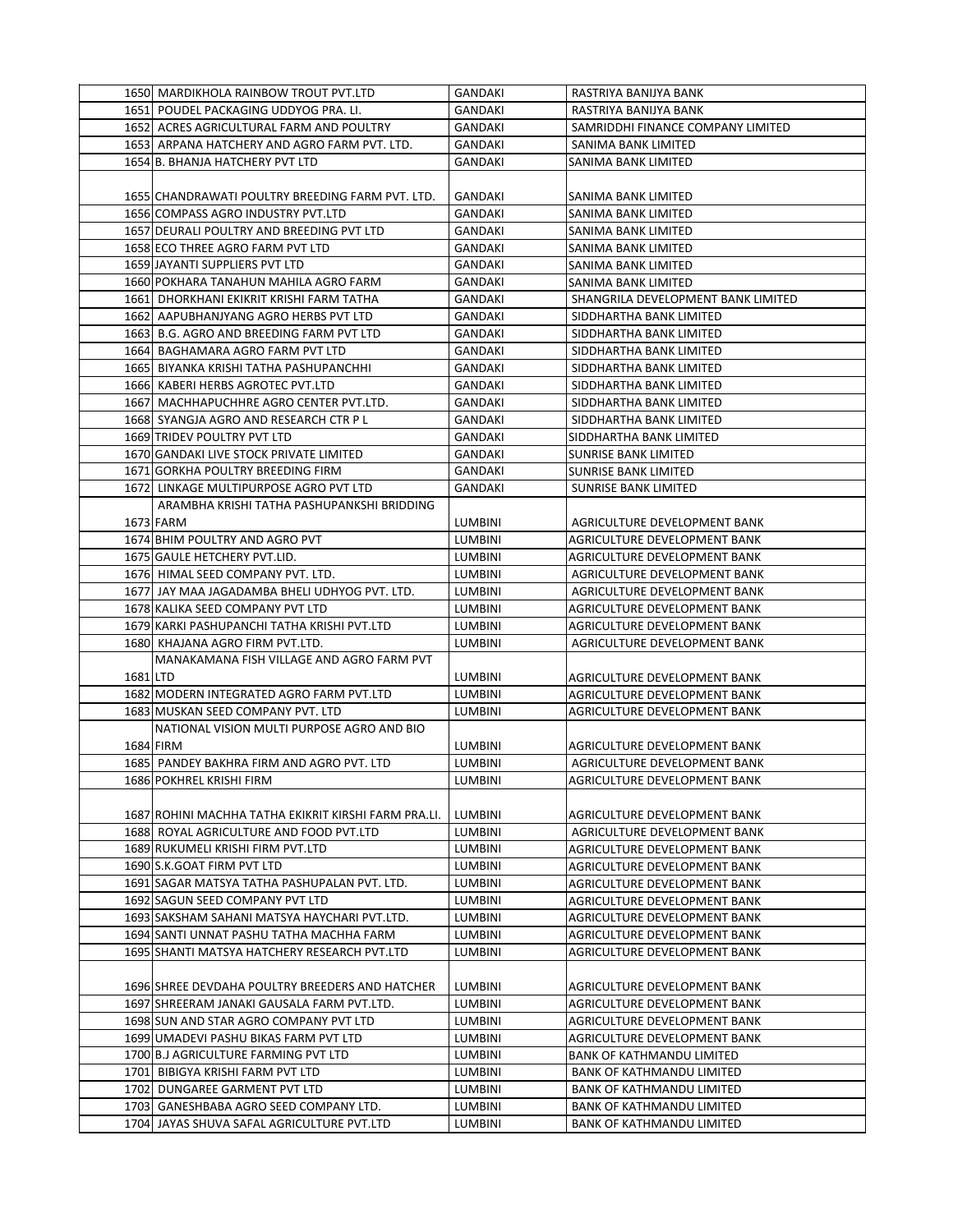|           | 1705 KRISHNA UMA RICE MILL PVT.LTD                  | <b>LUMBINI</b> | <b>BANK OF KATHMANDU LIMITED</b>    |
|-----------|-----------------------------------------------------|----------------|-------------------------------------|
|           | 1706 LAXMI NARAYAN FOOD PVT.LTD                     | <b>LUMBINI</b> | <b>BANK OF KATHMANDU LIMITED</b>    |
|           | 1707 MAINAPOKHAR SIDDHARTHA RICE MILL PVT.LTD       | <b>LUMBINI</b> | <b>BANK OF KATHMANDU LIMITED</b>    |
|           | 1708 SHANTI KHADYA UDHYOG PVT. LTD                  | <b>LUMBINI</b> | <b>BANK OF KATHMANDU LIMITED</b>    |
|           |                                                     |                |                                     |
|           | 1709 TRISANA AND LUJINA KRISHI FARM PRIVATE LIMITED | <b>LUMBINI</b> | <b>BANK OF KATHMANDU LIMITED</b>    |
|           | 1710 BASANTAPUR EKIKRIT KRISHI FARM P.L             | LUMBINI        | CENTURY COMMERCIAL BANK LIMITED     |
|           | 1711 HAJURKO MAKALU POULTRY FIRM PVT LTD            | LUMBINI        | CENTURY COMMERCIAL BANK LIMITED     |
|           | 1712 D.K AGROFARM PVT.LTD                           | <b>LUMBINI</b> | CITIZENS BANK INTERNATIONAL LIMITED |
|           | 1713 ISHA POULTRY FARM PRIVATE LIMITED              | <b>LUMBINI</b> | CITIZENS BANK INTERNATIONAL LIMITED |
|           | 1714 LAXMI EKIKRIT KRISHI FIRM                      | <b>LUMBINI</b> | CITIZENS BANK INTERNATIONAL LIMITED |
|           | 1715 LUMBINI NURSARY PVT LTD                        | LUMBINI        | CIVIL BANK LIMITED                  |
|           | 1716 SHAKTI METAL TATHA KRISHI AUJAR UD             | LUMBINI        | CIVIL BANK LIMITED                  |
|           | 1717 SHUBHA SRI DOBHAN HATCHERY FARM PL             | LUMBINI        | CIVIL BANK LIMITED                  |
|           | 1718 TINAU AGRO AND BREEDING FARM PVT LT            | <b>LUMBINI</b> | CIVIL BANK LIMITED                  |
|           | 1719 BAGWANI MULTIPURPOSE AGRO FARM                 | <b>LUMBINI</b> | <b>EVEREST BANK LIMITED</b>         |
|           | 1720 HAJI KIRANA AND HERBAL SUPPLIERS               | <b>LUMBINI</b> | <b>EVEREST BANK LIMITED</b>         |
|           | 1721 HUMA INTEGRATED LIVESTOCK FARM PVT.LTD.        | LUMBINI        | <b>EVEREST BANK LIMITED</b>         |
|           | 1722 JAY SHREE RADHA KRISHNA KHADYA UDHYOG          | LUMBINI        | <b>EVEREST BANK LIMITED</b>         |
|           | 1723 JYOTI AGRO PVT. LTD.                           | LUMBINI        | <b>EVEREST BANK LIMITED</b>         |
|           | 1724 MADHUBAN SHYAM BABA RICE MILL PVT LTD          | LUMBINI        | <b>EVEREST BANK LIMITED</b>         |
|           | 1725 NANDAN FEED PVT LTD                            | LUMBINI        | <b>EVEREST BANK LIMITED</b>         |
|           | 1726 SHISHIR CHAMAL UDHYOG PVT LTD                  | <b>LUMBINI</b> | <b>EVEREST BANK LIMITED</b>         |
|           | SURAVI DUGDHA UTPADAN TATHA KRISHI BIKAS PVT.       |                |                                     |
| 1727 LTD. |                                                     | LUMBINI        | <b>EVEREST BANK LIMITED</b>         |
|           | 1728 J.K AQUACULTURE FARM PVT LTD                   | <b>LUMBINI</b> | GARIMA BIKAS BANK LIMITED           |
|           | 1729 KAFLE ORGANIC AGRO & RES.CEN.PVT.LT            | LUMBINI        | GARIMA BIKAS BANK LIMITED           |
|           | 1730 NAWA DURGA AGRO AND RESEARCH CENTER            | <b>LUMBINI</b> | GARIMA BIKAS BANK LIMITED           |
|           | <b>GURANS ORGANIC FARM AND INSTITUTE PRIVATE</b>    |                |                                     |
|           | 1731 LIMITED                                        | LUMBINI        | <b>GLOBAL IME BANK LIMITED</b>      |
|           | 1732 JAYASHREE CHIURA AND BHUJA UDHYOG              | LUMBINI        | <b>GLOBAL IME BANK LIMITED</b>      |
|           |                                                     |                |                                     |
|           | 1733 KISAN COLD STORE AND POULTRY FARM PVT LTD      | LUMBINI        | <b>GLOBAL IME BANK LIMITED</b>      |
|           | 1734 LAXMI KRISHI FARM                              | LUMBINI        | <b>GLOBAL IME BANK LIMITED</b>      |
|           | 1735 LUMBINI AGRICULTURE PRIVATE LIMITED            | LUMBINI        | <b>GLOBAL IME BANK LIMITED</b>      |
|           | 1736 LUMBINI MULTIPLE AGRICULTURE & RESEA           | <b>LUMBINI</b> | <b>GLOBAL IME BANK LIMITED</b>      |
|           | LUMBINI MULTIPLE AGRICULTURE & RESEARCH             |                |                                     |
|           | 1737 CENTER                                         | <b>LUMBINI</b> | <b>GLOBAL IME BANK LIMITED</b>      |
|           | MAHALAXMI AYURVED AUSADHI UDYOG PRIVATE             |                |                                     |
|           | 1738 LIMITED                                        | <b>LUMBINI</b> | <b>GLOBAL IME BANK LIMITED</b>      |
|           | MID WESTERN LIVESTOCK AND POULTRY FARM              |                |                                     |
|           | 1739 PVT.LTD                                        | LUMBINI        | <b>GLOBAL IME BANK LIMITED</b>      |
|           | 1740 OCEAN FISH FARM PVT.LTD                        | LUMBINI        | <b>GLOBAL IME BANK LIMITED</b>      |
|           | 1741 PAICHO PASAL PVT LTD                           | LUMBINI        | <b>GLOBAL IME BANK LIMITED</b>      |
|           | 1742 PALAHI AGRO FARM PVT. LTD.                     | LUMBINI        | <b>GLOBAL IME BANK LIMITED</b>      |
|           | 1743 PALPA ORGANIC KRISHI FARM                      | LUMBINI        | <b>GLOBAL IME BANK LIMITED</b>      |
|           | 1744 RADHIKA RICE MILL                              | LUMBINI        | <b>GLOBAL IME BANK LIMITED</b>      |
|           | 1745 RAPTI HERBAL WOOD AND FOOD PVT LTD             | LUMBINI        | <b>GLOBAL IME BANK LIMITED</b>      |
|           | 1746 TOYANATH FISHERIES & RESEARCH CENTER           | LUMBINI        | <b>GLOBAL IME BANK LIMITED</b>      |
|           | 1747 WORLD MART UNIQUE SOLUTION PVT. LTD            | LUMBINI        | <b>GLOBAL IME BANK LIMITED</b>      |
|           | 1748 ANNAPURNA AGRO BREEDING & RES.P.LTD            | LUMBINI        | HIMALAYAN BANK LIMITED              |
|           | 1749 ANNAPURNA AGRO INDUSTRIES PVT.LTD              | LUMBINI        | HIMALAYAN BANK LIMITED              |
|           | 1750 BOOSTER FEED INDUSTRIES PVT. LTD.              | LUMBINI        | HIMALAYAN BANK LIMITED              |
|           | 1751 DAJU BHAI AGRO FARM PVT.LTD                    | LUMBINI        | HIMALAYAN BANK LIMITED              |
|           | 1752 ENVIPOWER ENERGY & FERTILIZER P.L.             | LUMBINI        | HIMALAYAN BANK LIMITED              |
|           | 1753 KISAN FEED MILL PVT. LTD.                      | LUMBINI        | HIMALAYAN BANK LIMITED              |
|           | 1754 NANDINI AGRO INDUSTRIES                        | LUMBINI        | HIMALAYAN BANK LIMITED              |
|           | 1755 PASCHIMANCHAL POULTRY PVT. LTD.                | LUMBINI        | HIMALAYAN BANK LIMITED              |
|           | 1756 SHARMILA INTIGRATED AGR FARM P.L.              | LUMBINI        | HIMALAYAN BANK LIMITED              |
|           | 1757 R.N.S.A MULTIPURPOSE COMPANY PVT LTD           | <b>LUMBINI</b> | <b>ICFC FINANCE LIMITED</b>         |
|           | 1758 SAGARMATHA LIVESTOCK AND AGRO FARMI            | LUMBINI        | <b>ICFC FINANCE LIMITED</b>         |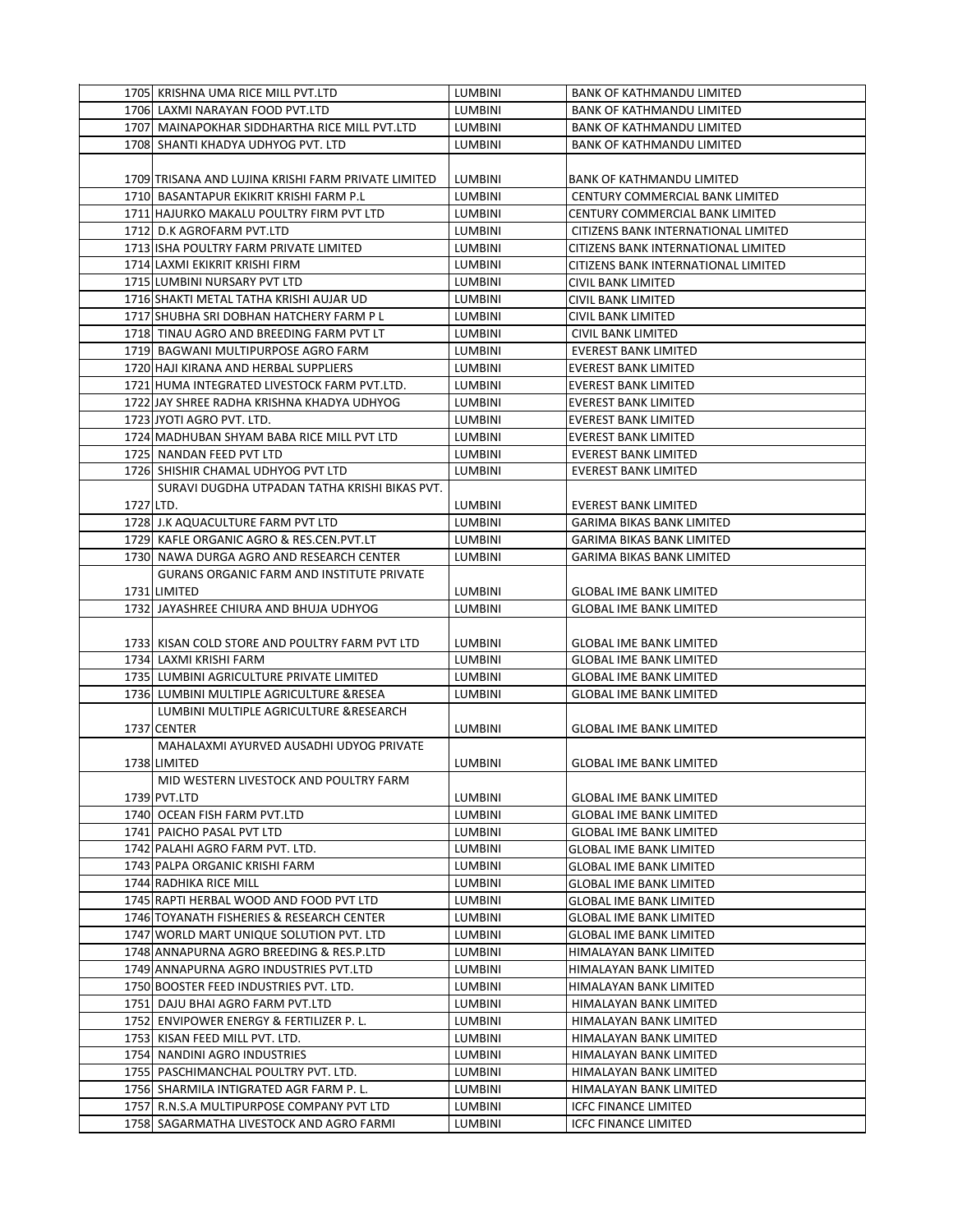|          | 1759 PANAS WILD LIFE AGRO PVT.LTD                         | LUMBINI        | JYOTI BIKAS BANK LIMITED        |
|----------|-----------------------------------------------------------|----------------|---------------------------------|
|          | 1760 ROHINI AGRICULTURE FARM PVT. LTD.                    | LUMBINI        | <b>JYOTI BIKAS BANK LIMITED</b> |
|          | 1761 BUDDHA DANA UDYOG PVT.LTD.                           | LUMBINI        | KUMARI BANK LIMITED             |
|          | 1762 LUMBINI BAHUUDESHYA AGRICULTURE PVT.LTD.             | <b>LUMBINI</b> | KUMARI BANK LIMITED             |
|          | PAWAN BAHUUDDESHIYA KRISHI TATHA                          |                |                                 |
|          | 1763 PASHUPANCHI FARM                                     | LUMBINI        | KUMARI BANK LIMITED             |
|          | 1764 SHAH BROTHERS MULTIPURPOSE PVT. LTD.                 | LUMBINI        | KUMARI BANK LIMITED             |
|          | 1765 SIDDHARTHA BHUMI PVT LTD                             | LUMBINI        |                                 |
|          |                                                           |                | KUMARI BANK LIMITED             |
|          |                                                           |                |                                 |
|          | 1766 UTTAM AGRO PRODUCTS AND MACHINERIES PVT. LTD LUMBINI |                | KUMARI BANK LIMITED             |
|          | 1767 ROHINI MULTI AGRO COMPANY PVT.LTD                    | LUMBINI        | LAXMI BANK LIMITED              |
|          | 1768 TILOTTAMA NURSERY PVT. LTD.                          | LUMBINI        | LUMBINI BIKAS BANK LIMITED      |
|          | 1769 AMUL DAIRY & BEVERAGE NEPAL PVT LTD                  | LUMBINI        | MACHHAPUCHHRE BANK LIMITED      |
|          | LALIGURAS AGRO FORESTRY TOURISM RESORT                    |                |                                 |
|          | 1770 PVT.LTD.                                             | LUMBINI        | MAHALAXMI BIKAS BANK LIMITED    |
|          | 1771 B.G. AGRICULTURE PVT. LTD.                           | LUMBINI        | MEGA BANK NEPAL LIMITED         |
|          | BARAULIYA PASHUPANKSHI MATSYA KRISHI FARM                 |                |                                 |
|          | 1772 PVT.LTD.                                             | <b>LUMBINI</b> | MEGA BANK NEPAL LIMITED         |
|          |                                                           |                |                                 |
|          | 1773 JAY BHAWANI KRISHI TA. PASHUPALAN COM.PVT.LTD        | LUMBINI        | MEGA BANK NEPAL LIMITED         |
|          |                                                           |                |                                 |
|          | 1774 MALIKA BAHUUDESIYA AGRICULTURE FARM PVT LTD          | <b>LUMBINI</b> | MEGA BANK NEPAL LIMITED         |
|          | 1775 NATURE TARAI PVT LTD                                 | LUMBINI        | MEGA BANK NEPAL LIMITED         |
|          | 1776 NEPAL AGRO FORESTRY AND RESOURCE PVT LTD             | <b>LUMBINI</b> | MEGA BANK NEPAL LIMITED         |
|          | 1777 RADHE RADHE AGRO CONCERN PVT.LTD.                    | LUMBINI        | MEGA BANK NEPAL LIMITED         |
|          | 1778 SHIVASHAKTI BEE CONCERN                              | <b>LUMBINI</b> | MEGA BANK NEPAL LIMITED         |
|          | TARAPATI AKIKRIT KRISHI TATHA PASHUPANCHI                 |                |                                 |
|          | 1779 FARM PL                                              | LUMBINI        | MEGA BANK NEPAL LIMITED         |
|          | 1780 B.A. BAHUUDASHYA KRISHI FARM PVT.LT                  | <b>LUMBINI</b> | MUKTINATH BIKAS BANK LIMITED    |
|          | 1781 BHAGYASHALI GAII VAISI FARM PVT. LTD.                | <b>LUMBINI</b> | MUKTINATH BIKAS BANK LIMITED    |
|          | 1782 DELWA ORGANIC KRISHI FARM PVT.LTD                    | LUMBINI        | MUKTINATH BIKAS BANK LIMITED    |
|          | 1783 RADHE KRISHNA GAI BHAISI FIRM PVT. LTD.              | <b>LUMBINI</b> | MUKTINATH BIKAS BANK LIMITED    |
|          | 1784 AAROHI SEEDS PVT LTD                                 | LUMBINI        | <b>NABIL BANK LIMITED</b>       |
|          |                                                           |                |                                 |
|          | 1785 BUDDHANAGAR AGRO FARM LTD.                           | LUMBINI        | NABIL BANK LIMITED              |
|          | 1786 BUTWAL KALI GANDAKI SUPPLIERS PVT.LTD.               | LUMBINI        | <b>NABIL BANK LIMITED</b>       |
|          | 1787 DOVAN HATCHERY FARM PVT. LTD.                        | LUMBINI        | <b>NABIL BANK LIMITED</b>       |
|          | 1788 HARDIK RICE MILL PVT. LTD.                           | LUMBINI        | NABIL BANK LIMITED              |
|          | 1789 HIMSHREE KHADYA UDHYOG PVT.LTD.                      | LUMBINI        | NABIL BANK LIMITED              |
|          | 1790 HY PO AGRO PVT.LTD                                   | LUMBINI        | NABIL BANK LIMITED              |
|          |                                                           |                |                                 |
|          | 1791  KALI GANDAKI MATSYA TATHA PASHUPALAN FARM           | LUMBINI        | NABIL BANK LIMITED              |
|          | NEPAL AGRO INPUTS MARKETING AND                           |                |                                 |
|          | 1792 ENTREPRENEURSHIP SERVICE P LTD                       | LUMBINI        | NABIL BANK LIMITED              |
|          | NEPAL AGROSEEDS AND INPUTS COMPANY PRIVATE                |                |                                 |
|          | 1793 LIMITED                                              | LUMBINI        | NABIL BANK LIMITED              |
|          | 1794 OLI POULTRY BREEDING PVT.LTD                         | LUMBINI        | NABIL BANK LIMITED              |
|          | 1795 OM SHANTI RICE AND FLOUR MILL PVT. LTD               | LUMBINI        | NABIL BANK LIMITED              |
|          | 1796 PASHUPATI AGRO FEED INDUSTRY                         | LUMBINI        | NABIL BANK LIMITED              |
|          | 1797 RAPTI FEED INDUSTRIES PVT LTD                        | LUMBINI        | NABIL BANK LIMITED              |
|          | SAPTARANGI KRISHI TATHA PASHUPALAN FARM PVT.              |                |                                 |
| 1798 LTD |                                                           | LUMBINI        | NABIL BANK LIMITED              |
|          | 1799 SAURABH RICE AND OIL MILL PVT. LTD.                  | LUMBINI        | NABIL BANK LIMITED              |
|          | 1800 TILBARI VILLAGE AGRO FARM PVT LTD                    | LUMBINI        | <b>NABIL BANK LIMITED</b>       |
|          | UNITED INNOVATIVE AGRICULTURE AND LIVESTOCK               |                |                                 |
|          | 1801 PVT LTD.                                             | LUMBINI        | NABIL BANK LIMITED              |
|          | 1802 ANURAG FISHERIES AND HATCHERY FARM                   | LUMBINI        | NEPAL BANGALADESH BANK LIMITED  |
|          | 1803 ASHOKA ALOVERA AGROTECH AND HERBS P                  | LUMBINI        | NEPAL BANGALADESH BANK LIMITED  |
|          | 1804 ASIA AGRO & ANIMAL FARM PVT LTD                      | LUMBINI        | NEPAL BANGALADESH BANK LIMITED  |
|          | 1805 MAHABALESHWOR DAIRY & BEV. I. .P.L                   | LUMBINI        | NEPAL BANGALADESH BANK LIMITED  |
|          | 1806 N P R FISH VILLAGE AND AGRO FARM PL                  | LUMBINI        | NEPAL BANGALADESH BANK LIMITED  |
|          |                                                           |                |                                 |
|          | 1807 NATURAL AGRICULTURE FARM                             | LUMBINI        | NEPAL BANGALADESH BANK LIMITED  |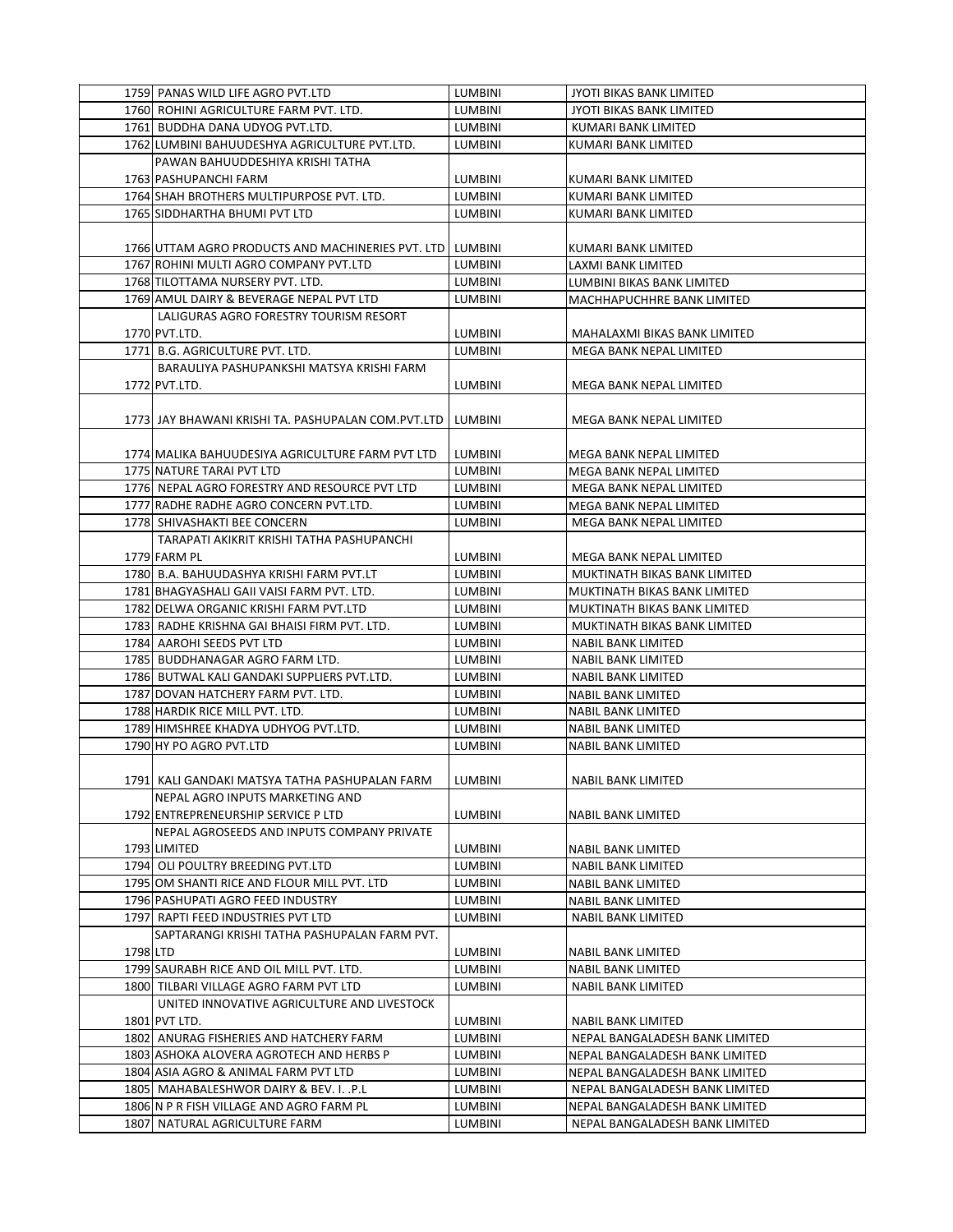| 1808 SHUVARAMBHA AGRO FARM PVT LTD                 | LUMBINI        | NEPAL BANGALADESH BANK LIMITED         |
|----------------------------------------------------|----------------|----------------------------------------|
| 1809 SUPER QUALITY MEAT PROCESSING I.P.L           | LUMBINI        | NEPAL BANGALADESH BANK LIMITED         |
| 1810 SUPER QUALITY MEAT PROCESSING IND.P           | <b>LUMBINI</b> | NEPAL BANGALADESH BANK LIMITED         |
| 1811 MAHASHAKTI AGRO INDUSTRIES PVT.LTD            | LUMBINI        | NEPAL BANK LIMITED                     |
| 1812 NEPAL INDO INDUSTRIES PVT. LTD.               | LUMBINI        | NEPAL BANK LIMITED                     |
| 1813 SAGARMATHA POULTRY PVT .LTD                   | LUMBINI        | NEPAL BANK LIMITED                     |
| 1814 SIDDHARTHA RICE MILLS PVT. LTD.               | <b>LUMBINI</b> | NEPAL BANK LIMITED                     |
| 1815 DAUNNE POULTRY BREEDING FARM P.L.             | LUMBINI        | NEPAL CREDIT AND COMMERCE BANK LIMITED |
| 1816 N.S.A.R.D AGRO FARM PVT LTD                   | LUMBINI        | NEPAL CREDIT AND COMMERCE BANK LIMITED |
| 1817 PRAPTI AGRICULTURE PVT.LTD                    | LUMBINI        | NEPAL CREDIT AND COMMERCE BANK LIMITED |
| 1818 SUPER SHINE HYCHARY UDHOG PVT.LTD.            | LUMBINI        | NEPAL CREDIT AND COMMERCE BANK LIMITED |
| 1819 GREENCORE GROUP PVT LTD                       | LUMBINI        | NEPAL INVESTMENT BANK LIMITED          |
| 1820 KAPILBASTU INTEGRATED AGRO FARM PVT LTD       | LUMBINI        | NEPAL INVESTMENT BANK LIMITED          |
| 1821 KISHAN RICE MILL PVT.LTD                      | LUMBINI        | NEPAL INVESTMENT BANK LIMITED          |
| 1822 LUMBINI SEED COMPANY PVT. LTD                 | LUMBINI        | NEPAL SBI BANK LIMITED                 |
| 1823 LUMBINI SEED COMPANY PVT. LTD(2%)             | <b>LUMBINI</b> | NEPAL SBI BANK LIMITED                 |
| 1824 LUMBINI SEED COMPANY PVT. LTD(5%)             | LUMBINI        | NEPAL SBI BANK LIMITED                 |
| 1825 NATIONAL LIVE STOCK AND FARMING PVT. LTD.     | LUMBINI        | NEPAL SBI BANK LIMITED                 |
| 1826 PUN KRISHI FARM PVT LTD                       | LUMBINI        | NEPAL SBI BANK LIMITED                 |
| 1827 RAMANIA PALPA KRISHI FARM PVT LTD             | LUMBINI        | NEPAL SBI BANK LIMITED                 |
|                                                    |                |                                        |
| 1828 RAPTI POULTRY BREEDING AND RESEARCH PVT. LTD. | LUMBINI        | NEPAL SBI BANK LIMITED                 |
| 1829 SHREE DAONNE FEEDS PVT. LTD.                  | <b>LUMBINI</b> | NEPAL SBI BANK LIMITED                 |
| 1830 APEX POULTRY PVT LTD                          | LUMBINI        | NIC ASIA BANK LIMITED                  |
|                                                    |                |                                        |
| 1831 ARAMBHA AGRO RESEARCH AND PRODUCT PVT.LTD     | LUMBINI        | NIC ASIA BANK LIMITED                  |
| 1832 ARYA WILD AGRO FARM PVT. LTD                  | LUMBINI        | NIC ASIA BANK LIMITED                  |
| 1833 ARYAL POULTRY FARM                            | <b>LUMBINI</b> | NIC ASIA BANK LIMITED                  |
| 1834 BAGALE AGRO FARM PVT LTD                      | <b>LUMBINI</b> | NIC ASIA BANK LIMITED                  |
| 1835 BANKE KRISHI FARM PRIVATE LIMITED             | LUMBINI        | NIC ASIA BANK LIMITED                  |
| 1836 BASISTA DAIRY UDHYOG PRIVATE LIMITED          | LUMBINI        | NIC ASIA BANK LIMITED                  |
| 1837 BASNET CORPORATION PVT LTD                    | LUMBINI        | NIC ASIA BANK LIMITED                  |
| 1838 CHALISE AGRO FARM PVT.LTD.                    | LUMBINI        | NIC ASIA BANK LIMITED                  |
| 1839 CHAUDHARY KRISHI FIRM                         | LUMBINI        | NIC ASIA BANK LIMITED                  |
|                                                    |                |                                        |
| 1840J DARLAM MAHAKALI AGRO FARM PRIVATE LIMITED    | LUMBINI        | NIC ASIA BANK LIMITED                  |
| 1841 DEURALI HATCHARY UDYOG PVT LTD                | <b>LUMBINI</b> | NIC ASIA BANK LIMITED                  |
| 1842 G.C. DANA UDHYOG PVT. LTD.                    | LUMBINI        | NIC ASIA BANK LIMITED                  |
| 1843 GHIMIRE GAI TATHA BHAISIPALAN                 | <b>LUMBINI</b> | NIC ASIA BANK LIMITED                  |
| 1844 GLOBAL DAIRY PVT LTD                          | LUMBINI        | NIC ASIA BANK LIMITED                  |
| 1845 HAJARE KRISHI FIRM PVT LTD                    | LUMBINI        | NIC ASIA BANK LIMITED                  |
|                                                    |                |                                        |
| 1846 HIMALI POULTRY DEVELOPMENT COMPANY PVT LTD    | <b>LUMBINI</b> | NIC ASIA BANK LIMITED                  |
| 1847 HYGIENE AGRO PRIVATE LIMITED                  | LUMBINI        | NIC ASIA BANK LIMITED                  |
| 1848 INTERNATIONAL AGRO BIU BIJAN PVT LTD          | LUMBINI        | NIC ASIA BANK LIMITED                  |
| 1849 JANAKI EKIKRIT AGRO FARM PVT LTD              | <b>LUMBINI</b> | NIC ASIA BANK LIMITED                  |
| 1850 JANAKI LAXMI GAI PALAN FARM PVT. LTD.         | <b>LUMBINI</b> | NIC ASIA BANK LIMITED                  |
| 1851 LUMBINI DAIRY MILK PVT LTD                    | <b>LUMBINI</b> | NIC ASIA BANK LIMITED                  |
| LUMBINI UNIVERSAL MULTITRADE COMPANY               |                |                                        |
| 1852 PVT.LTD.                                      | <b>LUMBINI</b> | NIC ASIA BANK LIMITED                  |
| 1853 M.K. AGRICULTURAL TOURISM PRIVATE LIMITED     | LUMBINI        | NIC ASIA BANK LIMITED                  |
| 1854 MACHHAPUCHHRE AGRO PRODUCT PVT.LTD            | LUMBINI        | NIC ASIA BANK LIMITED                  |
| 1855 MAMATA AGRO AND LIVESTOCK PVT.LTD             | LUMBINI        | NIC ASIA BANK LIMITED                  |
| 1856 N G AGRO INDUSTRIES PVT LTD                   | <b>LUMBINI</b> | NIC ASIA BANK LIMITED                  |
| 1857 N.P.G. AGRO PVT.LTD.                          | LUMBINI        | NIC ASIA BANK LIMITED                  |
|                                                    |                |                                        |
| 1858 NAWA DEEP POULTRY FIRM AND HATCHERY PVT.LTD   | LUMBINI        | NIC ASIA BANK LIMITED                  |
| 1859 NIDHI KRISHI FIRM PVT LTD                     | LUMBINI        | NIC ASIA BANK LIMITED                  |
| 1860 PABITRA AGROVET PRODUCTION PVT LTD            | LUMBINI        | NIC ASIA BANK LIMITED                  |
| PRABHUNATH AGRI PRODUCTION AND SERVICE             |                |                                        |
| 1861 CENTER PVT LTD                                | <b>LUMBINI</b> | NIC ASIA BANK LIMITED                  |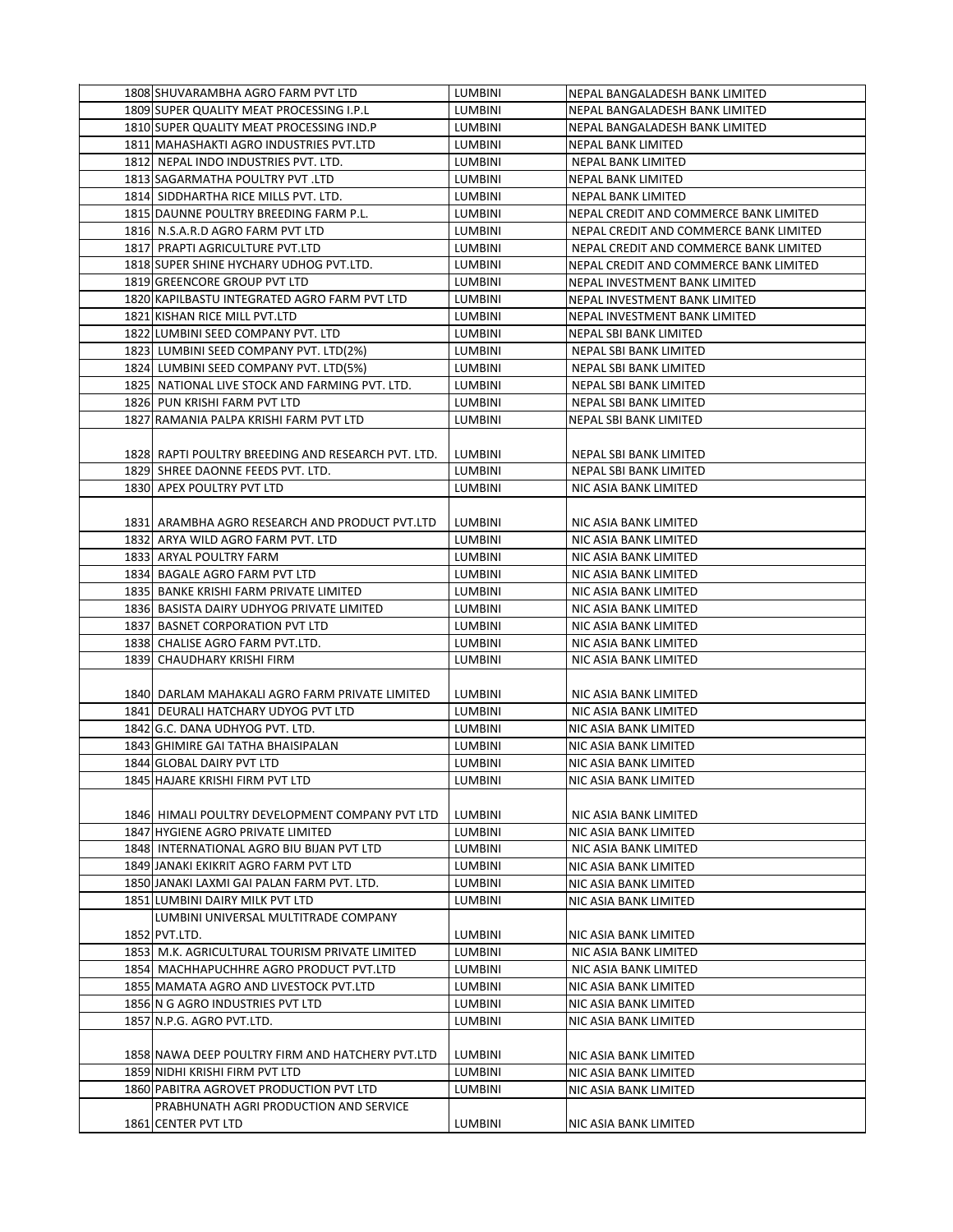|           | 1862 RAJ AGRO TRADE LINK PVT. LTD.                | <b>LUMBINI</b> | NIC ASIA BANK LIMITED         |
|-----------|---------------------------------------------------|----------------|-------------------------------|
|           | 1863 RAJU KRISHI FARM PVT. LTD.                   | <b>LUMBINI</b> | NIC ASIA BANK LIMITED         |
|           | 1864 RED CHILLY AGRO FARM PVT. LTD.               | <b>LUMBINI</b> | NIC ASIA BANK LIMITED         |
|           | 1865 SAJHA GAI TATHA BHAISI FARM PVT.LTD.         | <b>LUMBINI</b> | NIC ASIA BANK LIMITED         |
|           | SHREEKANTI INTEGRATED AGRICULTURE FARM PVT.       |                |                               |
| 1866 LTD. |                                                   | LUMBINI        | NIC ASIA BANK LIMITED         |
|           | 1867 SHREENAGAR DAIRY MILK                        | <b>LUMBINI</b> | NIC ASIA BANK LIMITED         |
|           | SIDDHARTHA AGRICULTURAL PRODUCTION &              |                |                               |
|           | 1868 RESEARCH CENTER PVT.LTD                      | LUMBINI        |                               |
|           | 1869 SIDDHARTHA AGRO & DAIRY PVT.LTD              | <b>LUMBINI</b> | NIC ASIA BANK LIMITED         |
|           |                                                   |                | NIC ASIA BANK LIMITED         |
|           | 1870 SUNMOON KRISHI FARM PVT LTD                  | <b>LUMBINI</b> | NIC ASIA BANK LIMITED         |
|           | SWARGADWARI POULTRY BREEDING AND                  |                |                               |
|           | 1871 AGRICULTURE PVT. LTD.                        | <b>LUMBINI</b> | NIC ASIA BANK LIMITED         |
|           | 1872 TILOTTAMA NURSERY PRIVATE LIMITED            | <b>LUMBINI</b> | NIC ASIA BANK LIMITED         |
|           | YADUVANSHI PASHUPALAN TATHA KRISHI FARM           |                |                               |
|           | 1873 PVT.LTD                                      | <b>LUMBINI</b> | NIC ASIA BANK LIMITED         |
|           | 1874 YOUTH MULTI AGRICULTURE PVT.LTD              | LUMBINI        | NIC ASIA BANK LIMITED         |
|           | 1875 BHUSAL EKIKRIT KRISHI FARM                   | LUMBINI        | NMB BANK LIMITED              |
|           | KAMDHENU CATTLE BREEDING AND RESEARCH             |                |                               |
|           | 1876 CENTER PVT.LTD.                              | <b>LUMBINI</b> | NMB BANK LIMITED              |
|           | NAWA DURGA PASHUPALANDUGDHA UTPADAN               |                |                               |
|           | 1877 TATHA KRISHI FIRM PVT LTD                    | LUMBINI        | NMB BANK LIMITED              |
|           | 1878 OJAS HERBACEUTICALS PVT LTD                  | <b>LUMBINI</b> | <b>NMB BANK LIMITED</b>       |
|           |                                                   |                |                               |
|           | 1879 PHARSATIKAR AGRO AND RESEARCH CENTER PVT LTD | LUMBINI        | NMB BANK LIMITED              |
|           | 1880 PRADIP MASU PACKAGING CENTER PVT LTD         | LUMBINI        | NMB BANK LIMITED              |
|           | 1881 S.K.KHANAL AGRO COMPANY PVT.LTD              | LUMBINI        | NMB BANK LIMITED              |
|           | 1882 SWARGADWARI BEE CONCERN PVT LTD              | LUMBINI        | NMB BANK LIMITED              |
|           | 1883 ALPHA INDUSTRIES PVT LTD                     | <b>LUMBINI</b> | PRABHU BANK LIMITED           |
|           | 1884 EVERGREEN AGRO BUSINESS NEPAL P.LTD          | LUMBINI        | PRABHU BANK LIMITED           |
|           | 1885 GODHULI DAIRY SUPPLIERS PVT LTD              | LUMBINI        | PRABHU BANK LIMITED           |
|           | 1886 PALPA BHAIRAB BREEDING FARM PVT LTD          | LUMBINI        | PRABHU BANK LIMITED           |
|           | 1887 S.K. DAIRY INDUSTRIES PVT.LTD                | LUMBINI        | PRABHU BANK LIMITED           |
|           | 1888 SHIVA GANGA DAIRY UDYOG PL.                  | LUMBINI        | PRABHU BANK LIMITED           |
|           | 1889 ADITYA EKIKRIT KRISHI FARM                   | <b>LUMBINI</b> | PRIME COMMERCIAL BANK LIMITED |
|           | 1890 ADITYA EKIKRIT KRISHI FARM PVT.LTD.          | <b>LUMBINI</b> | PRIME COMMERCIAL BANK LIMITED |
|           | 1891 ANJU AGRO PVT.LTD                            | LUMBINI        | PRIME COMMERCIAL BANK LIMITED |
|           | 1892 BUDHA POULTRY FARM                           | LUMBINI        | PRIME COMMERCIAL BANK LIMITED |
|           | 1893 GLOBAL AGRITECH NEPAL PVT. LTD.              | LUMBINI        | PRIME COMMERCIAL BANK LIMITED |
|           | 1894 GUTHICHAUR AGRO FARM PVT. LTD.               | <b>LUMBINI</b> | PRIME COMMERCIAL BANK LIMITED |
|           | 1895 HIRA FISHERIES AND AGRO FARM PVT. LTD.       | LUMBINI        | PRIME COMMERCIAL BANK LIMITED |
|           | 1896 KAILASH COLD STORAGE & AGRO PVT. L.          | <b>LUMBINI</b> | PRIME COMMERCIAL BANK LIMITED |
|           | 1897 M.K. PIG FARM PVT.LTD.                       | LUMBINI        | PRIME COMMERCIAL BANK LIMITED |
|           | 1898  MAINAIYA KRISHI FARM PVT. LTD.              | LUMBINI        | PRIME COMMERCIAL BANK LIMITED |
|           | 1899 SHRESTHA POULTRY FARM                        | <b>LUMBINI</b> | PRIME COMMERCIAL BANK LIMITED |
|           |                                                   |                |                               |
|           | 1900 SHYAM MACHA TATHA PASHUPALAN FARM PVT. LTD.  | LUMBINI        | PRIME COMMERCIAL BANK LIMITED |
|           | 1901 SIYARI MATSYA TATHA KRISHI FIRM              | LUMBINI        | PRIME COMMERCIAL BANK LIMITED |
|           |                                                   |                |                               |
|           | 1902 TRIMURTI MULTI AGRO COMPANY PVT LTD          | LUMBINI        | PRIME COMMERCIAL BANK LIMITED |
|           | 1903 BADI MALIKA PASHUPALAN PVT. LTD              | LUMBINI        | RASTRIYA BANIJYA BANK         |
|           | 1904 D.K. COLD ROOM MEAT SUPPLIERS PVT.LTD        | LUMBINI        | RASTRIYA BANIJYA BANK         |
|           | 1905 GORKHA HACHARY PVT LTD                       | LUMBINI        | RASTRIYA BANIJYA BANK         |
|           | 1906 LAXMI GAI FARM                               | LUMBINI        | RASTRIYA BANIJYA BANK         |
|           | 1907 MATA BAGESHWORI AGRO FARM PVT. LTD.          | LUMBINI        | RASTRIYA BANIJYA BANK         |
|           | 1908 MOUNT EVEREST AGRICULTURE COM.PVT.L          | LUMBINI        | RASTRIYA BANIJYA BANK         |
|           | 1909 OLI KRISHI FIRM                              | LUMBINI        | RASTRIYA BANIJYA BANK         |
|           | 1910 PAHARI KRISHI FARM PVT LTD                   | LUMBINI        | RASTRIYA BANIJYA BANK         |
|           | 1911 PALAU AGRICULTURE PVT.LTD.                   | LUMBINI        | RASTRIYA BANIJYA BANK         |
|           | 1912 PRAGATI BREEDING AND POULTRY PVT.LT          | LUMBINI        | RASTRIYA BANIJYA BANK         |
|           | 1913 RAPTI VALLEY POULTRY AND AG PL               | LUMBINI        | RASTRIYA BANIJYA BANK         |
|           | 1914 SAGARMATHA CHITWAN AGRO FARM                 | LUMBINI        | RASTRIYA BANIJYA BANK         |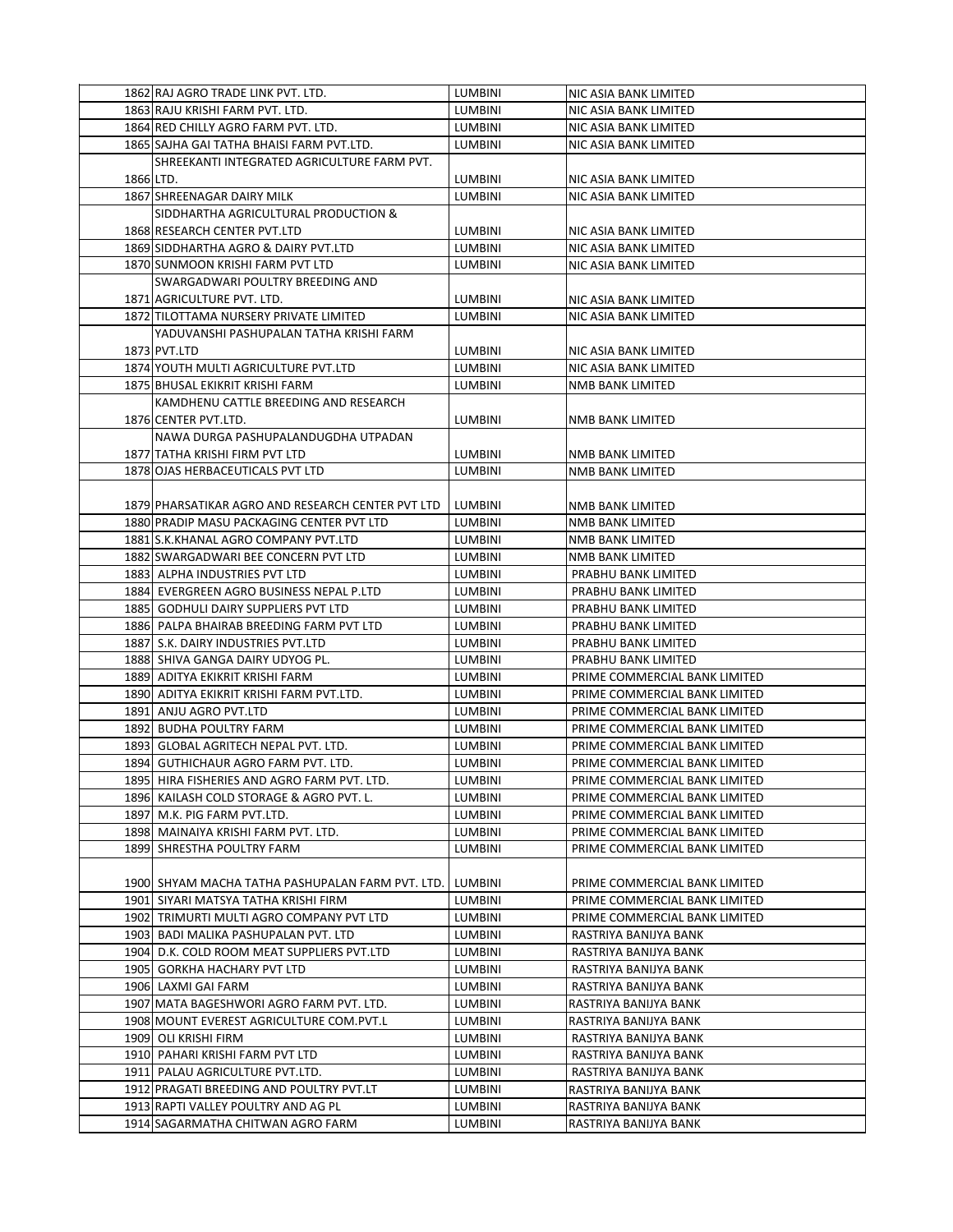| 1915 SEKH AGRO INDUSTRIES PVT. LTD.             | LUMBINI        | RASTRIYA BANIJYA BANK                                                          |
|-------------------------------------------------|----------------|--------------------------------------------------------------------------------|
| 1916 SHILA SALIKGRAM AGRO VILLAGE PVT. LTD      | <b>LUMBINI</b> | RASTRIYA BANIJYA BANK                                                          |
| 1917 SIDDHABABA BREEDING FARM                   | <b>LUMBINI</b> | RASTRIYA BANIJYA BANK                                                          |
| 1918 AANAND DANA UDHYOG PVT.ITD.                | <b>LUMBINI</b> | SANIMA BANK LIMITED                                                            |
| 1919 DEVBHAR RICE MILL PVT. LTD.                | LUMBINI        | SANIMA BANK LIMITED                                                            |
| 1920 GOKUL CHAMAL DAL MILL PVT. LTD             | LUMBINI        | SANIMA BANK LIMITED                                                            |
| 1921 K.S. NATURE PVT.LTD                        | LUMBINI        | SANIMA BANK LIMITED                                                            |
| 1922 NEPLO AGRO FARM PVT.LTD                    | LUMBINI        | SANIMA BANK LIMITED                                                            |
| 1923 RAJESH KUMAR RICE MILL PVT.LTD.            | <b>LUMBINI</b> | SANIMA BANK LIMITED                                                            |
| 1924 B.P. AND SONS AGRI BUSINESS PVT LTD        | <b>LUMBINI</b> | SHINE RESUNGA DEVELOPMENT BANK LIMITED                                         |
| 1925 BAASGHARI PASHUPANCHI T.K.F.PVT.LTD        | LUMBINI        | SHINE RESUNGA DEVELOPMENT BANK LIMITED                                         |
| 1926 BAHUUDDESHIYA PRANGARIK KRISHI FIRM        | LUMBINI        | SHINE RESUNGA DEVELOPMENT BANK LIMITED                                         |
| 1927 BANGANGA AGRO INDUSTRIES PVT.LTD           | <b>LUMBINI</b> | SHINE RESUNGA DEVELOPMENT BANK LIMITED                                         |
| 1928 BASHYAL KRISHI FARM PVT.LTD.               | LUMBINI        | SHINE RESUNGA DEVELOPMENT BANK LIMITED                                         |
| 1929 BUDDHA AGRO AND FEED INDUSTRIES PVT.LTD.   | LUMBINI        | SHINE RESUNGA DEVELOPMENT BANK LIMITED                                         |
|                                                 |                |                                                                                |
| 1930 DEURALI POULTRY FIRM AND HATCHERY PVT. LTD | <b>LUMBINI</b> |                                                                                |
|                                                 |                | SHINE RESUNGA DEVELOPMENT BANK LIMITED                                         |
| EVERGREEN AGRI & BOER GOAT RESEARCH CENTER      |                |                                                                                |
| 1931 PVT.LTD                                    | <b>LUMBINI</b> | SHINE RESUNGA DEVELOPMENT BANK LIMITED                                         |
| 1932 GUPTA NURSERY P. LTD                       | <b>LUMBINI</b> | SHINE RESUNGA DEVELOPMENT BANK LIMITED                                         |
| 1933 HARIYO TARKARI PVT.LTD                     | <b>LUMBINI</b> | SHINE RESUNGA DEVELOPMENT BANK LIMITED                                         |
| 1934 HIMALAYAN KRISHI T.P.UDH.PVT.LTD           | <b>LUMBINI</b> | SHINE RESUNGA DEVELOPMENT BANK LIMITED                                         |
| 1935 KASBIN KRISHI FARM PVT. LTD.               | <b>LUMBINI</b> | SHINE RESUNGA DEVELOPMENT BANK LIMITED                                         |
| 1936 R.C.S. KRISHI FARM PVT.LTD.                | LUMBINI        | SHINE RESUNGA DEVELOPMENT BANK LIMITED                                         |
| 1937 RAINBOW MATSYA TATHA KRISHI FARM PV        | <b>LUMBINI</b> | SHINE RESUNGA DEVELOPMENT BANK LIMITED                                         |
| 1938 RAMNAGAR AGRO FARM PVT.LTD                 | LUMBINI        | SHINE RESUNGA DEVELOPMENT BANK LIMITED                                         |
| 1939 ROYAL HETCHARY PVT.LTD.                    | <b>LUMBINI</b> | SHINE RESUNGA DEVELOPMENT BANK LIMITED                                         |
| 1940 RUPANDEHI AKIKRIT KRISHI FARM P.LTD        | <b>LUMBINI</b> | SHINE RESUNGA DEVELOPMENT BANK LIMITED                                         |
| 1941 SANGAM HATCHERY & BREEDING FARM            | LUMBINI        | SHINE RESUNGA DEVELOPMENT BANK LIMITED                                         |
| 1942 SHUVA SAMBRIDDHI UNIT.AG.F PVT.LTD.        | LUMBINI        | SHINE RESUNGA DEVELOPMENT BANK LIMITED                                         |
| 1943 TANDAN POULTRY BREEDING FRM PVT.LTD        | LUMBINI        | SHINE RESUNGA DEVELOPMENT BANK LIMITED                                         |
| 1944 TILOTTAMA KRISHI FARM & RESEARCH PV        | LUMBINI        | SHINE RESUNGA DEVELOPMENT BANK LIMITED                                         |
| 1945 ANAND FOODS AND AGRO IND PVT LTD           | <b>LUMBINI</b> | SIDDHARTHA BANK LIMITED                                                        |
| 1946 BHAT AGRO PVT. LTD.                        | <b>LUMBINI</b> | SIDDHARTHA BANK LIMITED                                                        |
| 1947 BHAT TARKARI TAHTA PHALFUL SUPP.           | <b>LUMBINI</b> | SIDDHARTHA BANK LIMITED                                                        |
| 1948 JANATA AGRO AND FEED PVT. LTD.             | LUMBINI        | SIDDHARTHA BANK LIMITED                                                        |
| 1949 KAPTAN KRISHI PHARMA PVT LTD               | LUMBINI        | SIDDHARTHA BANK LIMITED                                                        |
| 1950 KASISH MULTIPURPOSE CO PVT LTD             | LUMBINI        | SIDDHARTHA BANK LIMITED                                                        |
| 1951 KISHAN POULTRY & HATCHERY PVT.LTD.         | <b>LUMBINI</b> | SIDDHARTHA BANK LIMITED                                                        |
| 1952 MAKALU AGGREGATE AGRO PVT. LTD.            | <b>LUMBINI</b> | SIDDHARTHA BANK LIMITED                                                        |
| 1953 NAGINI AGRO AND RESEARCH CENTER P L        | LUMBINI        | SIDDHARTHA BANK LIMITED                                                        |
| 1954 ORGANIC KARNALI PVT LTD                    | LUMBINI        | SIDDHARTHA BANK LIMITED                                                        |
| 1955 RAJAPUR KARNALI RICE MILL PVT LTD          | LUMBINI        | SIDDHARTHA BANK LIMITED                                                        |
| 1956 RAWAL FOODS PVT. LTD.                      | LUMBINI        | SIDDHARTHA BANK LIMITED                                                        |
| 1957 RESUNGA BREEDING FARM                      | LUMBINI        | SIDDHARTHA BANK LIMITED                                                        |
| 1958 SIDRA INTERNATIONAL PVT. LTD.              | LUMBINI        | SIDDHARTHA BANK LIMITED                                                        |
| 1959 SUPADEURALI MULTI AGRO FARM P.LTD.         | <b>LUMBINI</b> | SIDDHARTHA BANK LIMITED                                                        |
| 1960 THUM DINGLA AGRO FORESTRY PVT LTD          | LUMBINI        | SIDDHARTHA BANK LIMITED                                                        |
| 1961 VALLEY AGRO FARM PVT LTD                   | LUMBINI        | SIDDHARTHA BANK LIMITED                                                        |
| 1962 YUMMY FOODS PVT.LTD                        | LUMBINI        | SIDDHARTHA BANK LIMITED                                                        |
|                                                 |                |                                                                                |
| 1963 KAKSHAPATI CHAMAL TATHA KHADHYANNA         | LUMBINI        | STANDARD CHARTERED BANK NEPAL LIMITED<br>STANDARD CHARTERED BANK NEPAL LIMITED |
| 1964 PRAMOD RICE MILL PRIVATE LIMITED           | LUMBINI        |                                                                                |
| 1965 SHIVASHAKTI CHAMAL UDHYOG PRIVATE L        | LUMBINI        | STANDARD CHARTERED BANK NEPAL LIMITED                                          |
| 1966 SUNIL RICE MILLS PRIVATE LIMITED           | LUMBINI        | STANDARD CHARTERED BANK NEPAL LIMITED                                          |
| 1967 ARVIND MEAT CENTER PVT. LTD.               | LUMBINI        | SUNRISE BANK LIMITED                                                           |
| 1968 BUDDHA SEED COMPANY PVT LTD                | LUMBINI        | SUNRISE BANK LIMITED                                                           |
| 1969 SIDDHARTHA EKIKRIT AGRO PVT LTD            | LUMBINI        | SUNRISE BANK LIMITED                                                           |
| 1970 UNITED AGRO RESEARCH PVT LTD               | LUMBINI        | <b>SUNRISE BANK LIMITED</b>                                                    |
| 1971 DEUTI HAYTCHARI PVT LTD                    | KARNALI        | NMB BANK LIMITED                                                               |
| 1972 SURKHET DAIRY UDHYOG PVT LTD               | KARNALI        | SANIMA BANK LIMITED                                                            |
| 1973 JUMLA AGRO FIRM PVT.LTD                    | KARNALI        | SIDDHARTHA BANK LIMITED                                                        |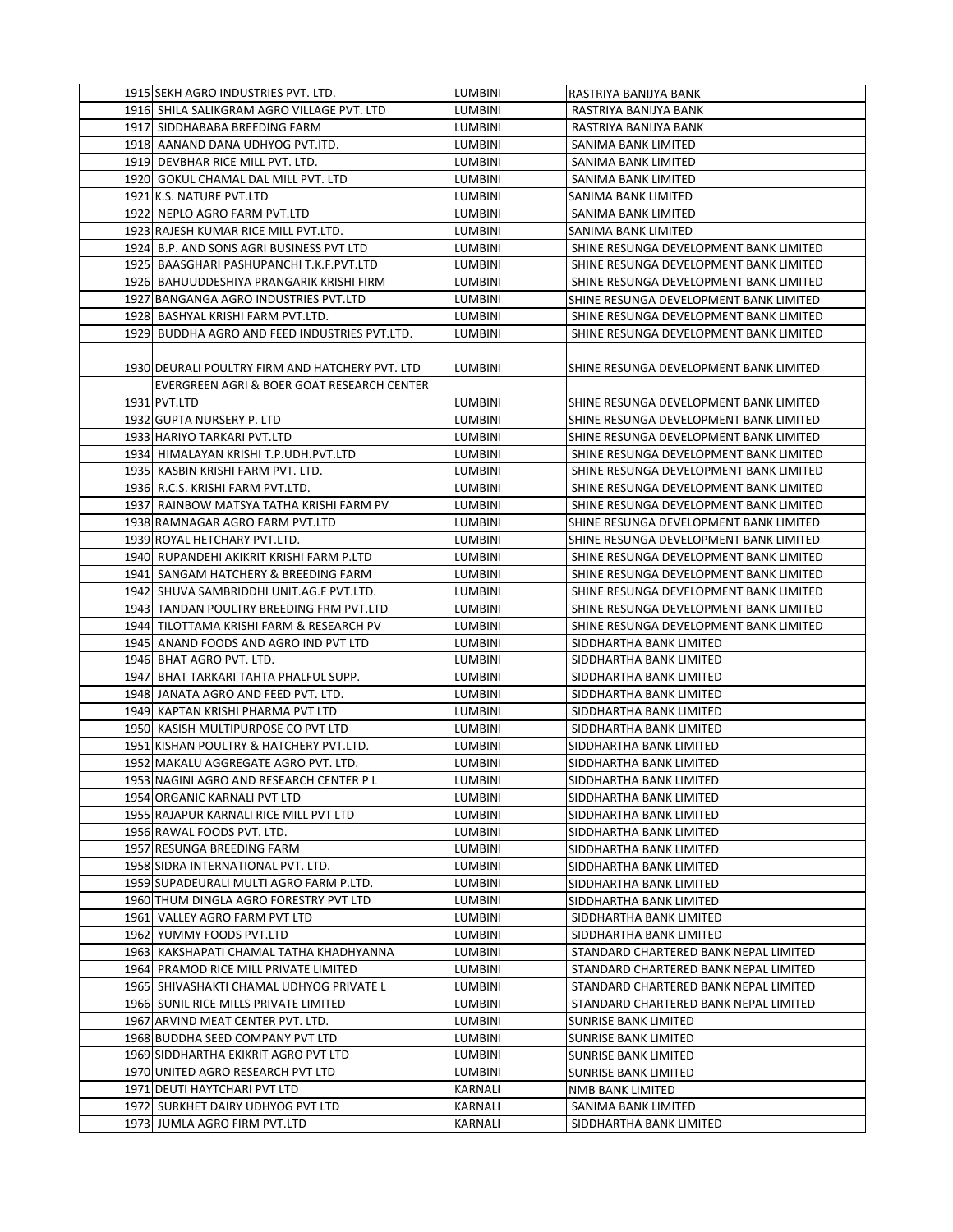|           | 1974 KARNALI HATCHARY UDHYOG PVT.LTD                                               | KARNALI                        | <b>SUNRISE BANK LIMITED</b>                                  |
|-----------|------------------------------------------------------------------------------------|--------------------------------|--------------------------------------------------------------|
|           | 1975 KARNALI HATCHERY UDHYOG                                                       | KARNALI                        | SUNRISE BANK LIMITED                                         |
|           | 1976 CHANDAS GOAT & AGRICULTURE FARM                                               | SUDURPASHCHIM                  | AGRICULTURE DEVELOPMENT BANK                                 |
|           | 1977 HIMALI AGRO ARGANIC FIRM                                                      | SUDURPASHCHIM                  | AGRICULTURE DEVELOPMENT BANK                                 |
|           | 1978 KALASH SEEDS COMPANY PVT.LTD.                                                 | SUDURPASHCHIM                  | AGRICULTURE DEVELOPMENT BANK                                 |
|           |                                                                                    |                                |                                                              |
|           | 1979 KARKI MACHHA TATHA KUKHUR KENDRA PVT LTD                                      | SUDURPASHCHIM                  | AGRICULTURE DEVELOPMENT BANK                                 |
|           | 1980 BHARTHARI MACHHAPALAN PVT LTD                                                 | SUDURPASHCHIM                  | <b>BANK OF KATHMANDU LIMITED</b>                             |
|           | 1981 M.K AGRICULTURE GROUP PRIVATE LIMITED                                         | SUDURPASHCHIM                  | <b>BANK OF KATHMANDU LIMITED</b>                             |
|           | 1982 NARAYANI MEAT PRODUCTS PVT LTD                                                | <b>SUDURPASHCHIM</b>           | <b>BANK OF KATHMANDU LIMITED</b>                             |
|           | 1983 P.D DAIRY UDHYOG PVT LTD                                                      | SUDURPASHCHIM                  | <b>BANK OF KATHMANDU LIMITED</b>                             |
|           | 1984 RAJ SHREE FOOD INDUSTRIES P.LTD.                                              | SUDURPASHCHIM                  | <b>BANK OF KATHMANDU LIMITED</b>                             |
|           | 1985 JEEWAN AGRO SERVICE PVT. LTD.                                                 | SUDURPASHCHIM                  | CITIZENS BANK INTERNATIONAL LIMITED                          |
|           |                                                                                    |                                |                                                              |
|           | 1986 A.P.B. AGRO FARM AND BREEDING POULTRY PVT.TLD.                                | SUDURPASHCHIM                  | EVEREST BANK LIMITED                                         |
|           | FARMHOUSE AGRO PRODUCT AND PROMOTION PVT                                           |                                |                                                              |
| 1987 LTD  |                                                                                    | SUDURPASHCHIM                  | <b>EVEREST BANK LIMITED</b>                                  |
|           | 1988 FULBARI FARM RANCH PVT. LTD                                                   | SUDURPASHCHIM                  | <b>EVEREST BANK LIMITED</b>                                  |
|           | 1989 K.C. DAIRY TATHA GAI BHAISIPALAN                                              | SUDURPASHCHIM                  | <b>EVEREST BANK LIMITED</b>                                  |
|           | 1990 LEMONICITY FARM HOUSE PVT.LTD.                                                | SUDURPASHCHIM                  | EVEREST BANK LIMITED                                         |
|           | 1991 NABIN PALLET DANA UDHYOG PVT. LTD.                                            | <b>SUDURPASHCHIM</b>           | <b>EVEREST BANK LIMITED</b>                                  |
|           | 1992 SATWIK AGRO HERBAL DHANGADI PVT. LTD.                                         | SUDURPASHCHIM                  | <b>EVEREST BANK LIMITED</b>                                  |
|           | 1993 SWASTIK POULTRY FIRM                                                          | SUDURPASHCHIM                  | <b>EVEREST BANK LIMITED</b>                                  |
|           | 1994 BHANJA POULTRY FARM PVT LTD                                                   | SUDURPASHCHIM                  | <b>GLOBAL IME BANK LIMITED</b>                               |
|           | 1995 JAY MA BADIMALIKA KRISHI FARM                                                 | SUDURPASHCHIM                  | <b>GLOBAL IME BANK LIMITED</b>                               |
|           | 1996 PADMA INTEGRATED AGRO PVT.LTD.                                                | SUDURPASHCHIM                  | <b>GLOBAL IME BANK LIMITED</b>                               |
|           | 1997 PANCHASHAKTI POULTRY PVT LTD                                                  | SUDURPASHCHIM                  | <b>GLOBAL IME BANK LIMITED</b>                               |
|           | 1998 PARVATI AGRO INDUSTRIES PVT.LTD                                               | SUDURPASHCHIM                  | <b>GLOBAL IME BANK LIMITED</b>                               |
|           | 1999 SANJIVANI HERBS AND AGRO PVT.LTD.                                             | SUDURPASHCHIM                  | <b>GLOBAL IME BANK LIMITED</b>                               |
|           | 2000 SITARAM DAIRY AND AGRITECH PVT LTD                                            | SUDURPASHCHIM                  | <b>GLOBAL IME BANK LIMITED</b>                               |
|           | 2001 WESTERN POULTRY BREEDING FARM PVT.LTD.                                        | SUDURPASHCHIM                  | <b>GLOBAL IME BANK LIMITED</b>                               |
|           | 2002 BADIMALIKA AGRO FARM PVT. LTD                                                 | SUDURPASHCHIM                  | HIMALAYAN BANK LIMITED                                       |
|           |                                                                                    |                                |                                                              |
|           | 2003 DOLPHIN FEED INDUSTRY P. LTD<br>2004 HUATLAI POULTRY FARM PVT.LTD             | SUDURPASHCHIM                  | HIMALAYAN BANK LIMITED                                       |
|           |                                                                                    | SUDURPASHCHIM                  | KUMARI BANK LIMITED                                          |
|           | 2005 PANCHA SHAKTI SEED COMPANY PVT.LTD                                            | SUDURPASHCHIM<br>SUDURPASHCHIM | LAXMI BANK LIMITED                                           |
|           | 2006 PARTHA FISH FARM PRIVATE LIMITED<br>2007 R.B. POULTRY BREEDING FARM PVT. LTD. | SUDURPASHCHIM                  | LAXMI BANK LIMITED<br>MEGA BANK NEPAL LIMITED                |
|           | 2008 SUNAULO KRISHI TATHA PARYATAN UDHOG P L                                       |                                |                                                              |
|           |                                                                                    | SUDURPASHCHIM                  | MEGA BANK NEPAL LIMITED                                      |
|           |                                                                                    | SUDURPASHCHIM                  |                                                              |
|           | 2009 KANCHAN KISAN AGRO FIRM AND RESEARCH CENTER                                   | SUDURPASHCHIM                  | MUKTINATH BIKAS BANK LIMITED<br>MUKTINATH BIKAS BANK LIMITED |
|           | 2010 R.B. AGRO FARM PVT .LTD                                                       |                                |                                                              |
|           | 2011 GHODAGHODI SEED COMPANY PVT. LTD                                              | SUDURPASHCHIM                  | <b>NABIL BANK LIMITED</b>                                    |
|           | SONA AND SONA KIRSHI TATHA PASHUPANKSHI                                            | SUDURPASHCHIM                  | <b>NABIL BANK LIMITED</b>                                    |
|           | 2012 BIKAS FARM PVT. LTD.<br>2013 UNIQUE SEED COMPANY PVT. LTD                     |                                |                                                              |
|           |                                                                                    | SUDURPASHCHIM                  | NABIL BANK LIMITED                                           |
|           | 2014 UGRATARA SHIT BHANDAR UDHYOG(TERM LOAN)                                       |                                |                                                              |
|           |                                                                                    | SUDURPASHCHIM                  | NEPAL BANK LIMITED                                           |
|           | 2015 KALIKA AND MALIKA POULTRY FARM PVT.                                           | SUDURPASHCHIM                  | NEPAL CREDIT AND COMMERCE BANK LIMITED                       |
|           | 2016 KHAPTAD BRIDING POULTRY PVT. LTD                                              | SUDURPASHCHIM                  | NEPAL CREDIT AND COMMERCE BANK LIMITED                       |
|           | 2017 KHAPTAD BRIDING POULTRY PVT.LTD                                               | SUDURPASHCHIM                  | NEPAL CREDIT AND COMMERCE BANK LIMITED                       |
|           | 2018 GREAT WESTERN AGRO PVT.LTD.                                                   | SUDURPASHCHIM                  | NEPAL INVESTMENT BANK LIMITED                                |
|           | 2019  ROYAL FEED INDUSTRIES PVT.LTD                                                | SUDURPASHCHIM                  | NEPAL INVESTMENT BANK LIMITED                                |
|           | 2020 SUDURPASCHIM FOOD INDUSTRIES PVT. LTD.                                        | SUDURPASHCHIM                  | NEPAL INVESTMENT BANK LIMITED                                |
|           | 2021 BEDKOT AGRICULTURE PVT. LTD.                                                  | SUDURPASHCHIM                  | NEPAL SBI BANK LIMITED                                       |
|           | 2022  KRISHNA BAGWANI KERA FARM PVT LTD                                            | SUDURPASHCHIM                  | NIC ASIA BANK LIMITED                                        |
|           | API HIMALAYA AGRO & LIVESTOCK COMPANY PVT.                                         |                                |                                                              |
| 2023 LTD. |                                                                                    | SUDURPASHCHIM                  | NMB BANK LIMITED                                             |
|           | 2024 BRAHMA AAURBEDIK UDHYOG                                                       | SUDURPASHCHIM                  | NMB BANK LIMITED                                             |
|           | 2025 HARI KRISHI FORM PVT. LTD                                                     | SUDURPASHCHIM                  | NMB BANK LIMITED                                             |
|           | 2026 JAY KRISHNA KRISHI FARM PRIVATE LIMITED                                       | SUDURPASHCHIM                  | NMB BANK LIMITED                                             |
|           | 2027 SHREE DIVYA MULTI AGRO FIRM PVT.LTD                                           | SUDURPASHCHIM                  | NMB BANK LIMITED                                             |